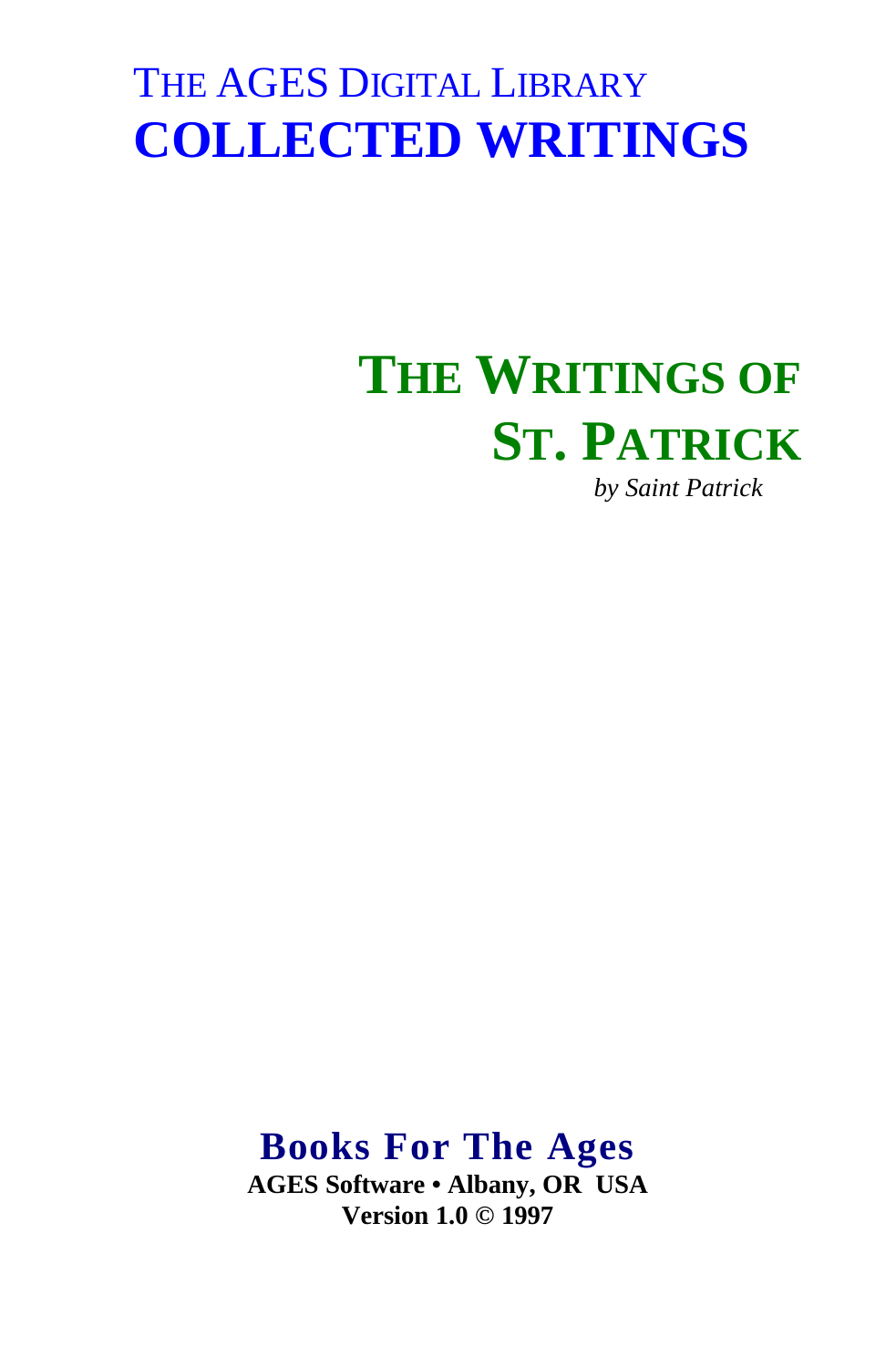# THE WRITINGS OF ST. PATRICK

## THE APOSTLE OF IRELAND

### **A REVISED TRANSLATION WITH NOTES CRITICAL AND HISTORICAL**

### **BY THE**

# REVEREND CHARLES H. H. WRIGHT, D.D.

*Trin. Coll., Dublin, M.A. of Exeter Coll., Oxford, Ph.D. of University of Leipzig, Donnellan Lecturer (1880-81) in University of Dublin, Examiner in the University of London, Bampton Lecturer (1878), and Grinfield Lecturer on the LXX. in the University of Oxford.*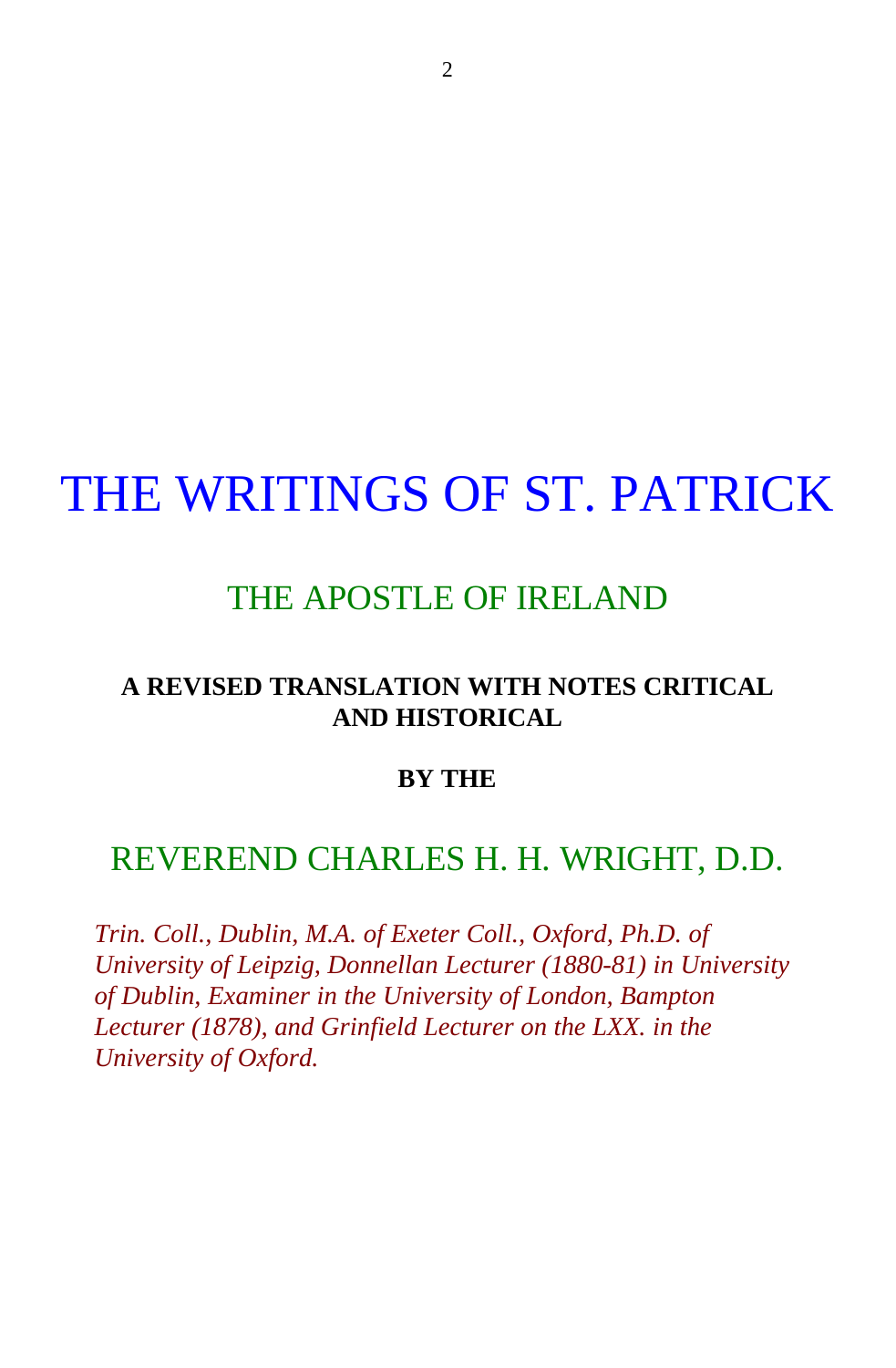# EDITORIAL NOTE.

The Committee of the Religious Tract Society have undertaken the issue of the famous theological treatises included in this Series in the hope that they will be widely read and studied, not only by professed students, but also by the thoughtful general readers of the present day.

Each treatise is complete in itself, and, as far as possible, gives the full text exactly as it came from the pen of the author, even when adherence to this principle involves variation in bulk and price, and the occasional retention of a few passages not fully in accord with the general teaching of the Society. The reader, as a rule, will easily discover these, and will not fail to see their importance in illustrating the weakness, as well as the strength, of the Christian opinion of other days. Care is taken to note such passages where there appears to be need for so doing.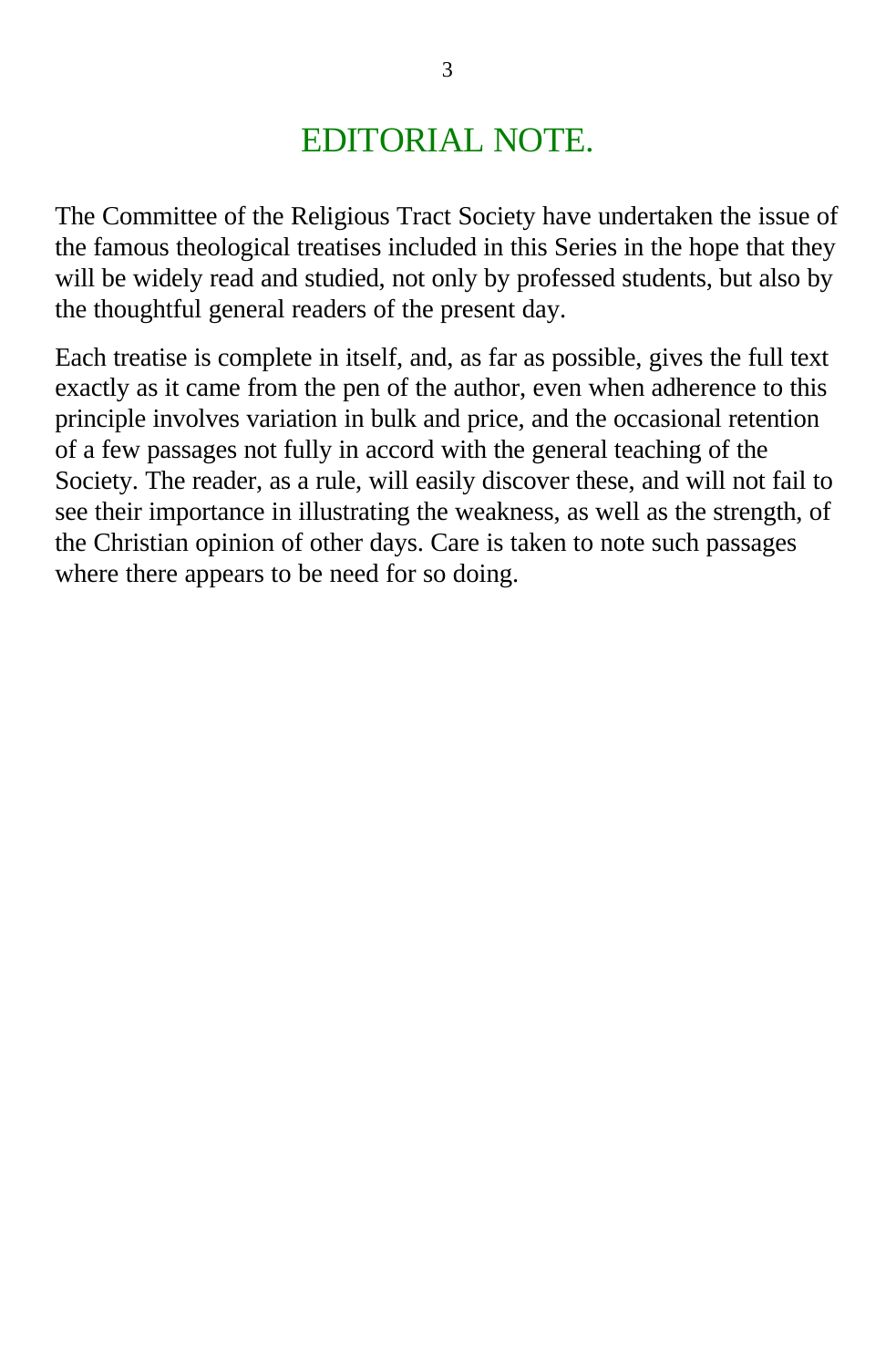# CONTENTS.

## **1. INTRODUCTION**

## **2. BRIEF SKETCH OF ST. PATRICK'S LIFE**

## **3. GENUINE WRITINGS OR PATRICK**.

- **(a)** The Hymn, or 'Breastplate'
- **(b)** The Confession
- **(c)** Epistle to Coroticus

## **4. DOUBTFUL REMAINS**.

- **(a)** Sayings of Patrick
- **(b)** Proverbs of Patrick
- **(c)** The Story of Patrick and the Royal Daughters
- **(d)** Patrick's Vision of the Future of Ireland
- **(e)** A Confession attributed to St. Patrick, from the Revue Celtique

## **5. APPENDIX—POETICAL VERSIONS OF THE HYMN**.

- **(a)** Version of James Clarence Mangan
- **(b)** Version of Mrs. Alexander
- **(c)** Version of Joseph John Murphy

## Notes on Patrick's Hymn

Confession Epistle to Coroticus The Confession of Tours

**6. THE ANCIENT IRISH HYMN IN THE ORIGINAL IRISH, WITH A TRANSLATION INTO MODERN IRISH, BY THE LATE REV. PROFESSOR GOODMAN, M.A**..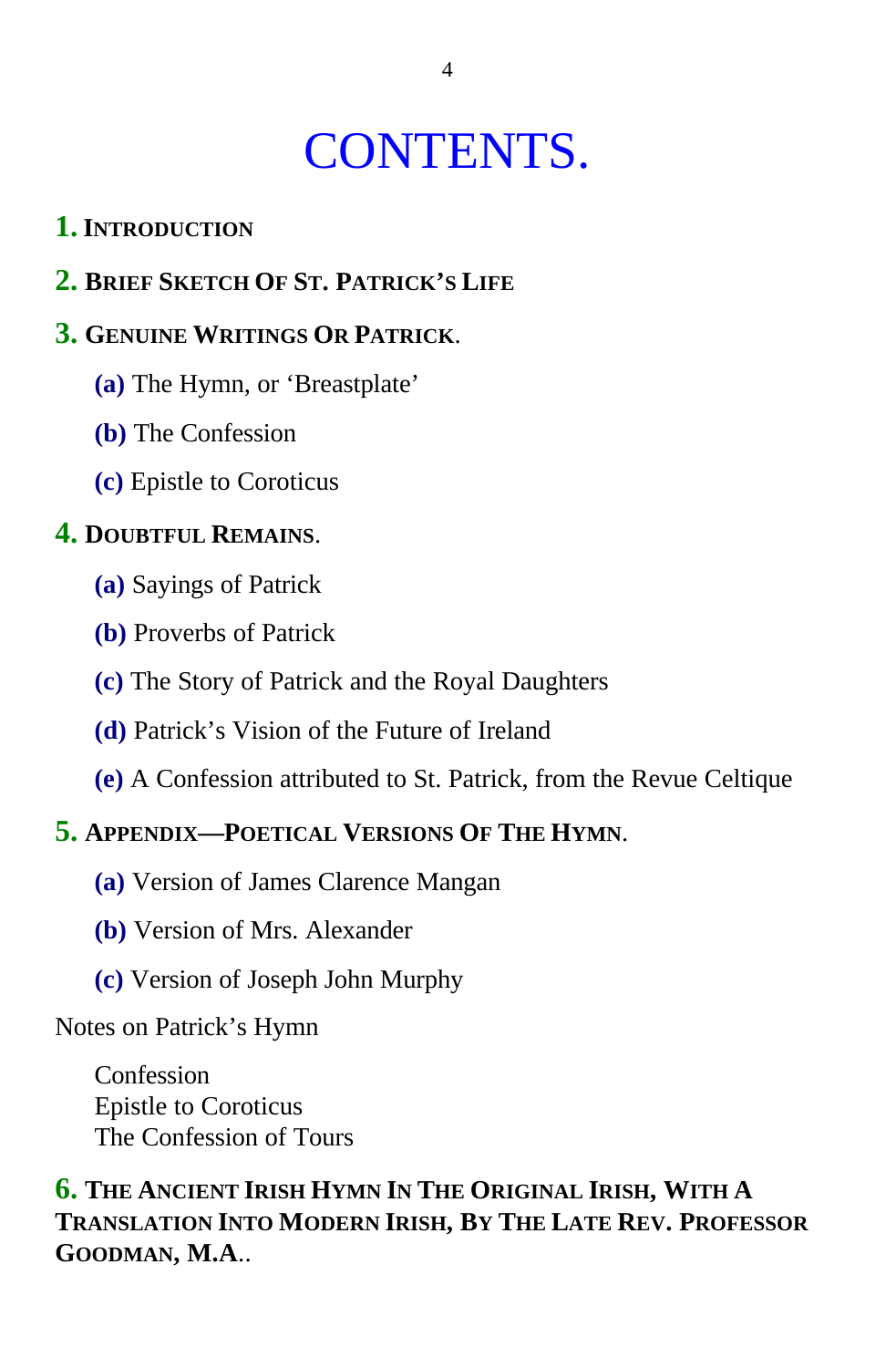# INTRODUCTION.

THE present edition of the writings of St. Patrick is an attempt to bring out in English the works of that great man, with the necessary addition of historical and critical note but with the omission, as far as possible of all matter which has been made the subject of religious controversy. In the earlier editions of this work, which were issued nominally under the joint editorship of Revelation G. T. Stokes, D.D., Professor of Ecclesiastical History in the University of Dublin, and myself, a special attempt was indeed made to avoid touching upon every point likely to arouse controversy. It was hoped that an impartial edition of Patrick's works without controversial notes or comments might have been useful and acceptable to Irishmen of various creeds and opinions, as well as to English Christians, who, in general, know little of the great Apostle of Ireland. [F1](#page--1-0)

The utter impossibility of publishing in Ireland any work of the kind which would be regarded with equal favor by Roman Catholics and Protestants was abundantly proved in this case. An eminent Irish scholar, a Roman Catholic priest, who died some time after the publication of the earlier editions, was asked to join with me as co-editor of the work, in order to secure its impartiality. He, however, stated that he could not approve of publishing St. Patrick's writings without theological notes, and that he would require to be permitted to point out that even the occasional use by Patrick of the term *sacerdos* (priest) to indicate a Christian minister was sufficient to prove that St. Patrick believed in the Roman Catholic doctrine of "the sacrifice of the mass." Of course under such conditions it was impossible to accept his services. The *Irish Catholic,* a Dublin Roman Catholic weekly journal, in a review of the work after its publication, similarly maintained that the omission in the work of any discussion of the question whether Patrick received a commission from Rome or not was simply "the suppression of everything in the shape of argument on the Catholic side!" The work, however, was, on publication, warmly commended by a Roman Catholic prelate in Ireland, but he declined to permit his commendation to be published.

There is no allusion whatever in St. Patrick's writings to his having received any commission from the Pope. If, therefore, he did receive a commission from Rome—a point on which no trustworthy evidence can be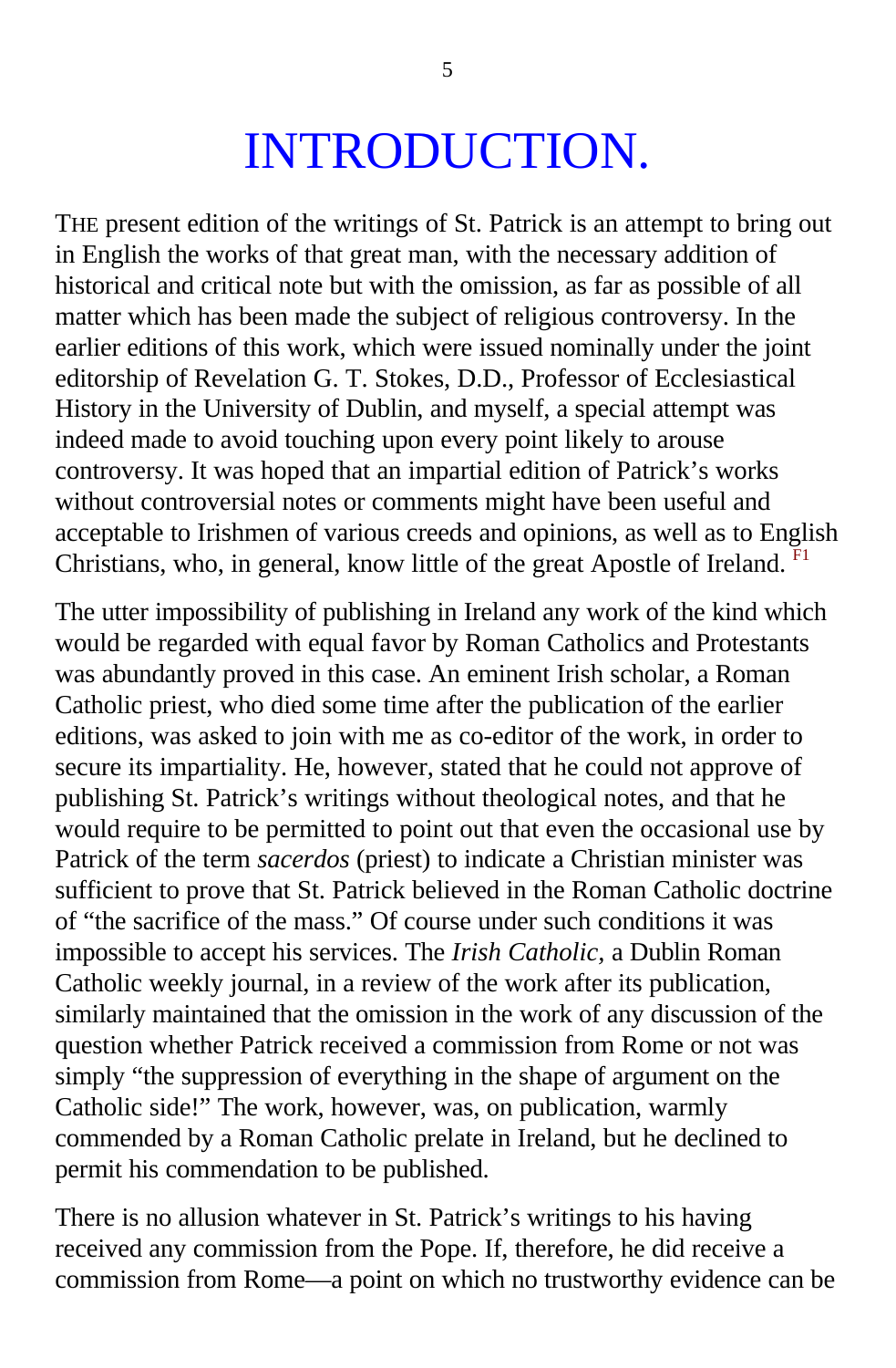adduced—the silence of Patrick on the subject would prove that he attached no such importance to such a commission as his mediaeval biographers were disposed to affirm. But, as Dr. Stokes has well pointed out, in his work on *Ireland and the Celtic Church* (p. 51), the question is from a Protestant standpoint, of little importance, and if the evidence brought forward in favor of the Roman claim were strong enough we should have no hesitation whatever in admitting the point.

Those who are interested in such investigations can easily consult for themselves the arguments brought forward on the subject in Professor G. T. Stokes' work, and dwelt upon with more fullness of detail in Dr. Todd's *St. Patrick, the Apostle of Ireland.* It is, therefore unnecessary here to enter upon that thorny subject of discussion. It may be however, noted in passing, that the first of "the sayings of Patrick" preserved in the Book of Armagh, and given in the present volume among the doubtful remains of the saint, alludes to the face of Patrick's having visited Italy.

There is nothing, however, to show where those *Dicta* came from, and therefore they cannot be regarded as conclusive evidence. It is, however, quite true that St. Patrick's autobiography, as set forth in his *Confession,* passes over in silence the events of many years.

In the present work the Latin term *sacerdos* has been invariably translated "priest," *presbyterus* has been rendered "presbyter," and *clerici* "clergy." In some of the Roman Catholic editions the latter term has been translated "priests."

It must be observed that early Celtic Christianity was very different in its external form from the Christianity of modern times, whether Roman Catholic or Protestant. Many usages which were afterwards distinct features of the Celtic Church of Ireland, and which appear to have been the growth of later days, are not alluded to in Patrick's writings. St. Patrick's writings are indeed brief and scanty, but are clear enough on the essential points of Christian doctrine. No such exaggerated views on the celibacy of the clergy were held by Patrick as were afterwards prevalent, for he mentions without scruple the fact that both his father and grandfather were clergymen. On the other hand, he speaks with approval of monks and virgins, which were not in his days recluses like those described in Professor G. T. Stokes' ninth lecture. Patrick also quotes passages of the Old Testament apocryphal books which he evidently viewed as inspired Scripture. In spite of all these drawbacks, as Protestants must regard them,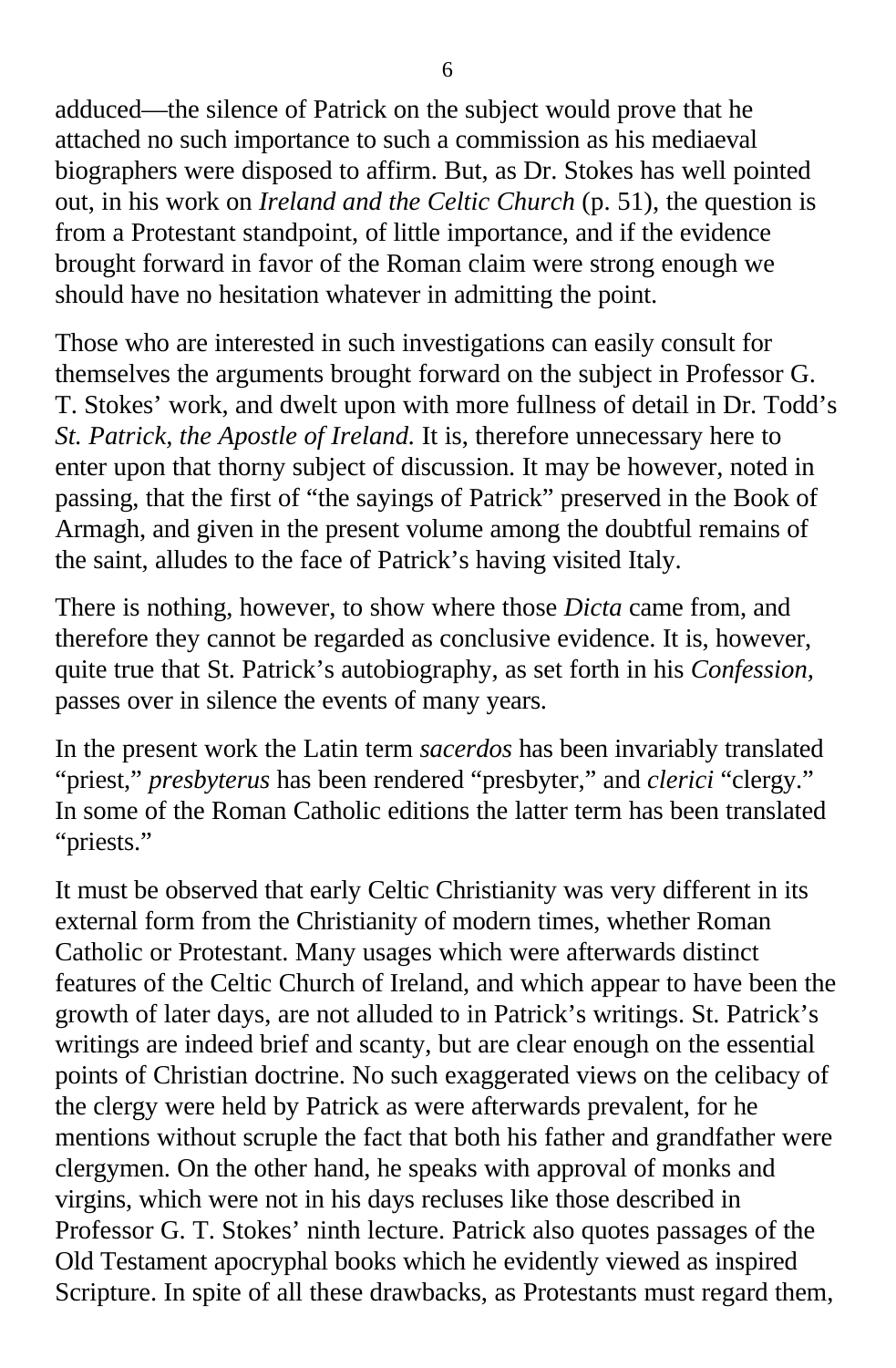the writings of the saint are in the main strongly evangelical, and cannot fail to be perused by all Christians with both pleasure and profit.

In the present edition we have divided the "remains" of Patrick into two divisions; the first containing the writings which are probably genuine, the second a few remains of interest which are of doubtful genuineness, but which are, notwithstanding, of considerable interest, and not generally known.

The genuine writings are three in number, namely, Patrick's *Hymn,* his *Confession,* and his *Epistle to Coroticus.* The doubtful remains are

**(1)** the *Diata Patricii,* contained in folio 9. c. 1, of the Book of Armagh. Their rustic Latinity is some evidence in their favor, though not absolutely conclusive.

**(2)** *The Proverbs of Patrick* are also of doubtful authorship. There are some strong points in their favor, but it is impossible now to test the statement of the monk Jocelin that they were translated from Irish into Latin.

**(3)** The interview of Patrick with the daughters of King Loegaire, if not certainly a. Patrician document, possesses marks of high antiquity.

**(4)** *Patrick's Vision of Ireland's Future* stands in such marked contrast with the fables in which it is imbedded that it is worth preserving, though not likely to have been authentic.

**(5)** We have added to this edition the remarkable *Confession* found at Angers, but probably belonging originally to Tours, to which we have appended introductory remarks.

There are other works ascribed to Patrick which, however, have been shown to be spurious by competent scholars. These are to be found in Patrick's *Opuscula*, edited by Ware <sup>[F2](#page--1-0)</sup> and Villanueva. <sup>[F3](#page--1-0)</sup> No scholar, however, who has read even a few lines of the tract *De Tribus Habitaculis, Of the Three Habitations* (or the World, Heaven, and Hell), could believe St. Patrick to have been its author, so different in all respects is its Latin style from that exhibited in the genuine *Confessio* and *Coroticus.* The same may be said of the tract: *De abusionibus Seculi,* and of others. Some, if not all, of the *Canons* attributed to Patrick are decidedly productions of a later age. None of them, in the form in which they have come down to us, are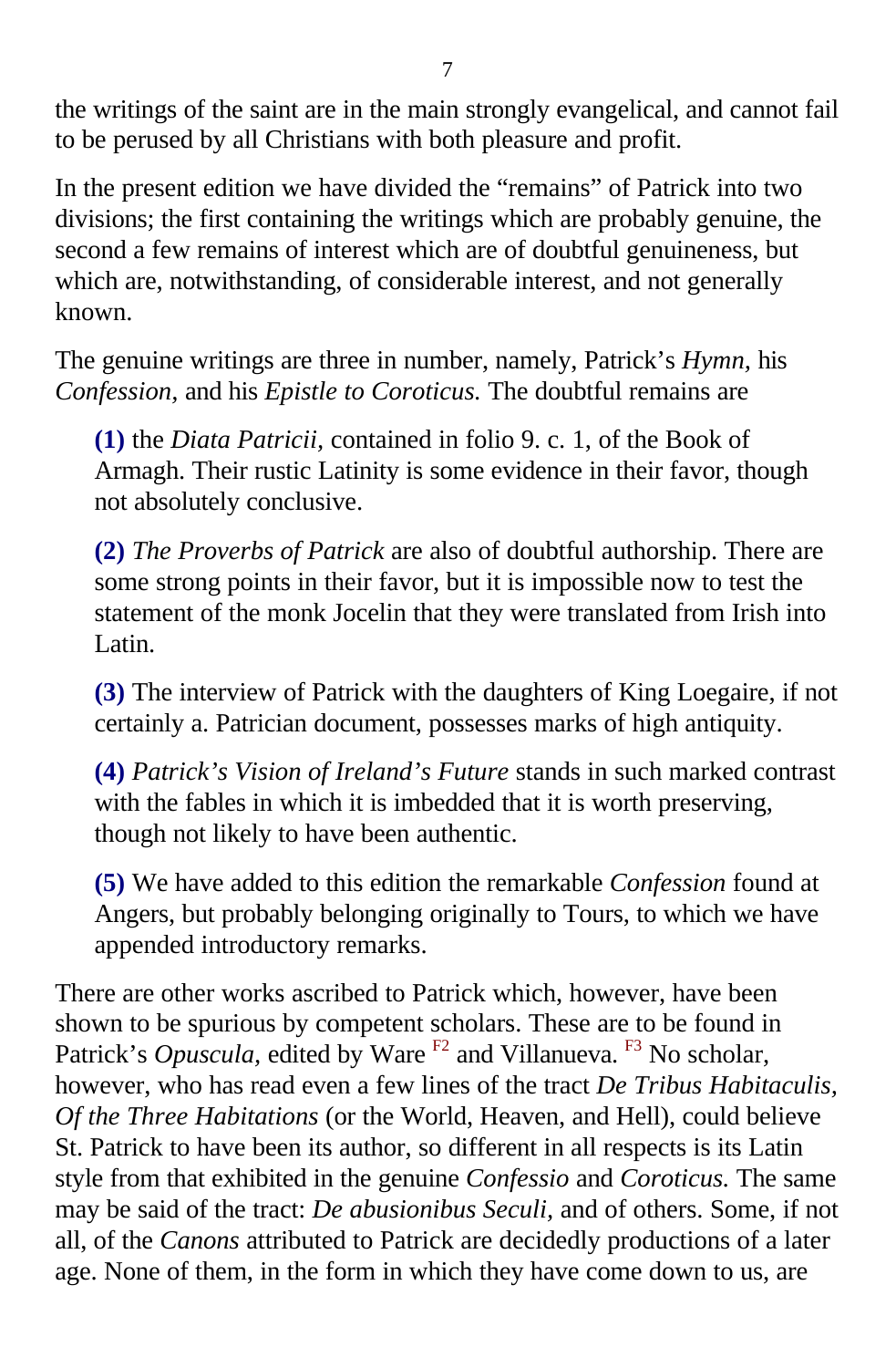earlier than the eighth century. See Dr. Todd's *St. Patrick,* pp. 485 ff., and Dr. W. Stokes in the *Tripartite Life,* as also the article by Professor G. T. Stokes, in Smith and Wace's *Dict. of Christian Biography.*

St. Patrick's Irish *Hymn* is of great antiquity, although, as Dr. Todd says, "it may be difficult, if not impossible, to adduce *proof* in support of the tradition that Patrick was its author." The Irish hymn is distinctly mentioned in Tirechan's *Collections,* that is, in the middle of the seventh century. [F4](#page--1-0) It is a composition of considerable force and beauty, written at a time when Paganism was almost supreme in Ireland. The author shared in the general belief of the day that even heathen sorcerers had mysterious powers by which they could work harm to their opponents. The expressions used in the *Hymn* correspond with the circumstances under which Patrick set out on his missionary visit to Tara to confront in its own stronghold the idolatry which was then rampant in the land.  $F<sup>5</sup>$  The very expression "Creator of doom" in reference to God which occurs twice in the *Hymn* is evidence in favor of its Patrician authorship. For, according to the *Tripartite Life,* which embodies some fragments of antiquity, "my God's doom," or "the doom" and "judgment of my God," appears to have been one of Patrick's favorite expressions, to which he constantly gave utterance. It is noteworthy, too, that whereas, according to the later legends, Patrick was conscious of possessing extraordinary powers of performing miracles—miracles greater than those performed by the Apostles of Christ—Patrick, in his *Hymn,* in full anticipation of the dangers which surrounded him, relied on no such powers, but speaks of the protecting hand of that God who has ever been a refuge and strength to His people (Psalm 46). It cannot be denied that even the two earliest memoirs of the saint contained in the Book of Armagh, which MS. was written itself in A.D. 807 (see p. 20), namely, the memoir by Muirchu Maccu-Machtheni, and that by Tirechan, written scarcely later than two centuries after Patrick's death, speak of marvellous displays of miraculous power (see p. 16). No such references to miraculous agency can, however, be detected in the poem, and it is therefore probable that it is of a considerably earlier date than those memoirs.

The *Hymn* in the original is written in a very ancient dialect of Irish, and hence the meaning of some words and phrases is somewhat uncertain. It is one of those compositions termed by the Latin name of *Lorica,* or "breastplate," the repetition of which was supposed to guard a traveler like a breastplate from spiritual foes. This popular belief is alluded to in the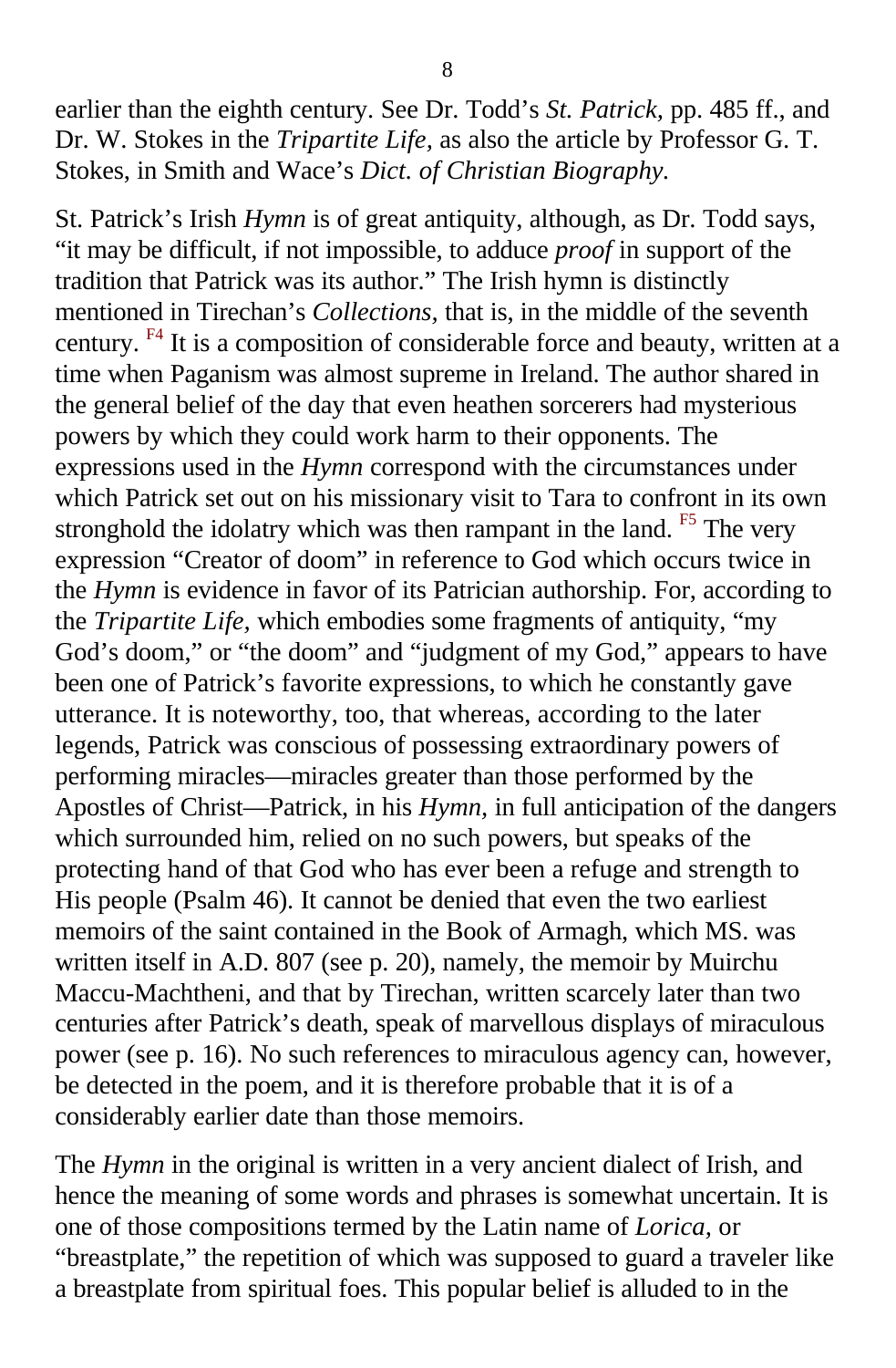Irish preface, which will be found in note 1 on the *Hymn.* The translation of the *Hymn* in our first edition was taken from that set forth by Dr. Todd in his *St. Patrick*, pp. 426-9. <sup>[F6](#page--1-0)</sup> The translation there given was mainly the work of Whitley Stokes, and was a great advance upon the earliest version given by Dr. Petrie (see notes on *Hymn* at the end of book). The translation in the present work is in the main the improved version of Dr. Whitley Stokes. The alterations made in the older translation are all noted, and the grounds for them set forth in the critical notes. There are two MSS. of the *Hymn,* one in the *Liber Hymnorum* in the Library of Trinity College, Dublin, the other in the Bodleian copy of the *Tripartite Life.* The *Hymn* of Patrick has been set to music as a sacred cantata by the late Sir Robert Stewart, Professor of Music in the University of Dublin, and was performed for the first time in St. Patrick's Cathedral, Dublin, on St. Patrick's Day, March 17, 1888. See remarks on Mrs. Alexander's Version, p. 110.

In the present edition we have given the hymn in the ancient Irish from the MS. in Trinity College, Dublin, accompanied by a translation of it into the modern irish language. The latter translation has been made by the late Revelation James Goodman, M.A., Professor of Irish in the

University of Dublin, one of whose last acts was to revise the proofsheet of that translation.

The other works of Patrick acknowledged to be genuine are the *Confession* and the *Epistle to Corolicus.* The evidence in favor of the authenticity of those documents is, as curtly stated by Dr. Whitley Stokes, five-fold. Rolls *Tripartite,* p. 93.

**(1)** The mention of decurions. See *Coroticus,* § 5, and note, p. 145.

**(2)** The use of the plural word Brittanniae, or *Britains.* See *Confession, § 10,* and note 6, p. 134.

**(3)** The Biblical quotations are made in both documents from an ante-Hieronymian version of the Bible.

**(4)** The *Confession* speaks of a married clergy; and

**(5)** the Latin style used in both documents is very similar to that found in the writings of Gregory of Tours, who was a missionary from Ireland. See p. 24. In addition to these five points, it may be added that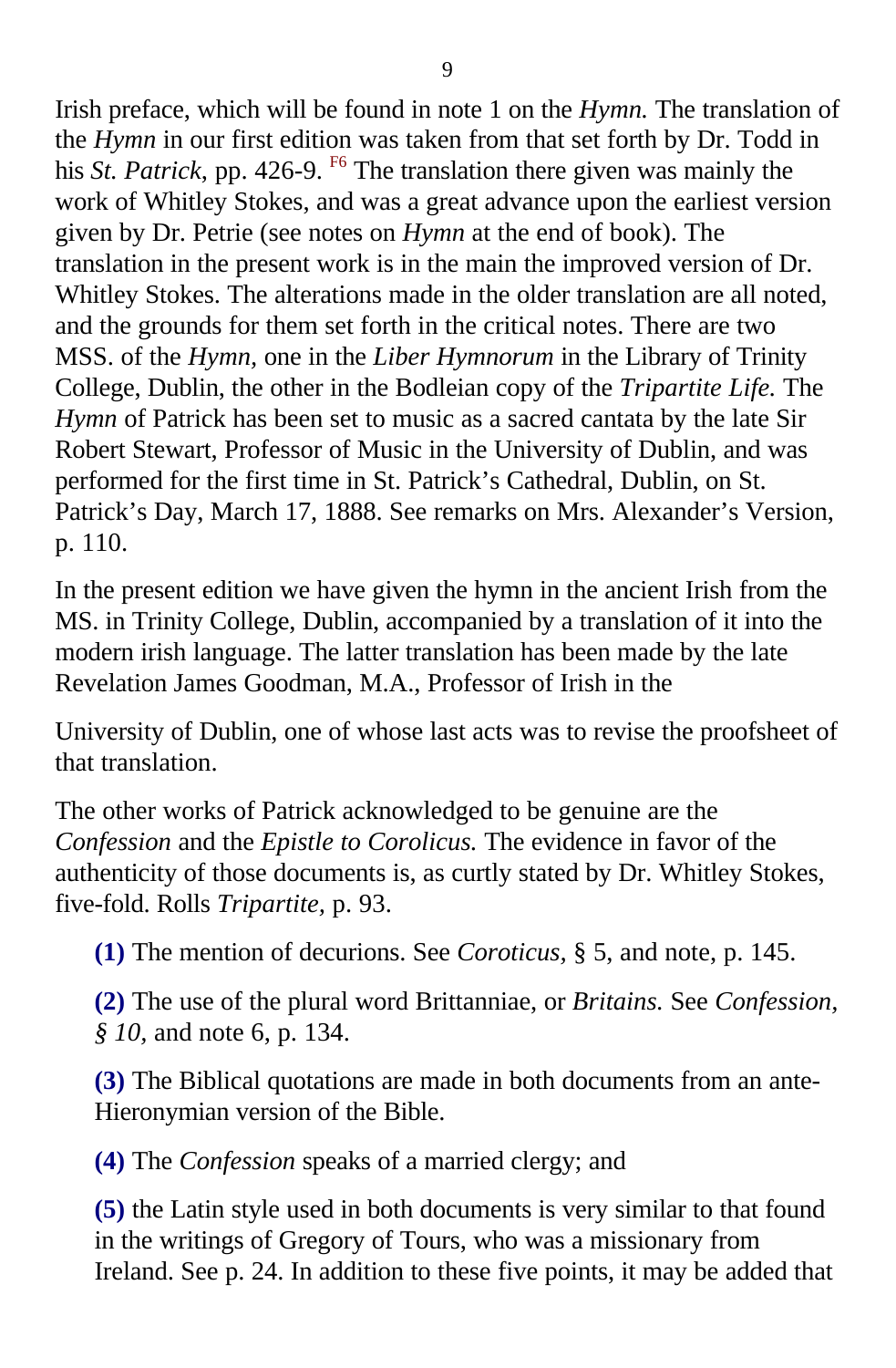**(6)** the references to the events of the age correspond with facets known from other sources. (See Professor G. T. Stokes' notes on the *Confession,* chapter1, pp. 125,126; chapter 2, p. 131; and *on Coroticus,* pp. 143, 144; etc.) Moreover

**(7),** the utter absence of any references to miracles in both writings (although miracles abound, as already noticed, in all the later biographies) is additional proof that those documents are genuine remains of the Apostle of Ireland.

The utter absence of "the marvellous" in the *Confession* and *Epistle to Coroticus* is the more remarkable when it is borne in mind that the notes on Patrick's life by Muirchu Maccu-Machtheni, which is found in the Book or Armagh, speak of the miracles performed by him at Tara, when contending with the magicians of King Loegaire. Those notes relate the miracle of Patrick's raising Daire's horse to life after it had died on account of trespassing on the ground given by Daire to Patrick at Armagh for religious purposes. They tell of a dead man speaking to Patrick out of his grave; of an angel who appeared to Patrick, as to Moses, in a burning bush; and other like wonders. The date of Muirchu is about A.D. 690. The collections of Tirechan, who probably lived about the same date, and are also contained in the Book of Armagh, relate also ninny miracles. Tirechan distinctly quotes from the *Confession.*

The *Tripartite Life,* probably composed in the eleventh century, contains even more marvels; as does also the later life drawn up by Jocelin, a monk of the twelfth century. According to Jocelin, Patrick was baptized by a blind priest, who obtained the water required for the purpose by causing the infant to make the sign of the cross over the earth, when a well of water gushed forth, which not only cured the priest of his blindness, but enabled him to read the order of baptism "without knowing until then his letters." Icicles are said to have been transformed by Patrick into faggots, butter changed into honey. The saint was able, like Christ after His resurrectrion to pass through shut doors. When his horses were lost on one occasion, "St. Patrick raised up his hand; his five fingers illumined the whole plain as if they were five lamps, and the horses were found at once." A goat bleated in the stomachs of the men who had eaten it up, and, according to a still later embellishment, came forth alive out of their mouths. When a tooth fell out of Patrick's head as he was crossing a river, the tooth shone in the ford like a sun; and on another occasion Coroticus,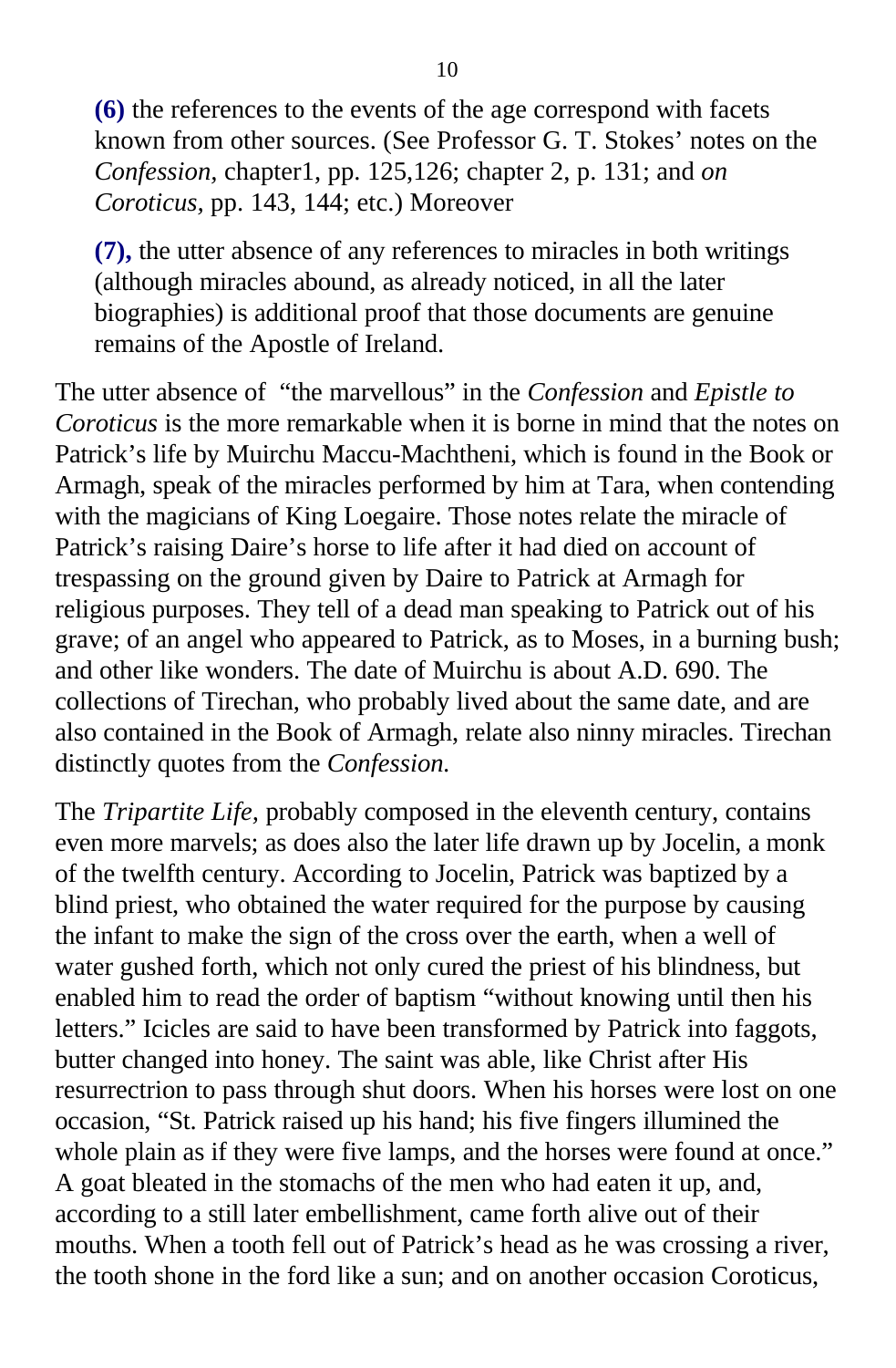the king of the Britons, was changed by him into a fox. The man Victoricus, whom St. Patrick relates he saw in a dream (p. 57), is transformed in the later legends into his guardian angel Victor!

In opposition to all such marvels, the autobiography contained in the *Confession,* and the statements made in the *Epistle to Coroticus,* are distinguished by a sobriety of narration which in itself goes far to prove their genuineness. Not even the legend-loving scribes of a later age have dared to interpolate those writings with their absurd wonders.

Among the various works which contain translations of these writings of Patrick, Miss Cusack's *Life of St. Patrick* <sup>[F7](#page--1-0)</sup> is of special interest, as the ablest and largest work on the subject written from a Roman Catholic standpoint. Miss Cusack has left the Church of Rome since these lines were originally penned. "The peculiar importance of her work in connection with the Remains of Patrick consists in the fact that it contains (pp. 369-502) the *Tripartite Life of Saint Patrick, Apostle of Ire/and,* translated from the original Irish by W. M. Hennessy, Esq., M.R.I.A. Mr. Hennessy gives the Latin text of the *Confession* and *Epistle to Coroticus,* as well as an English translation of both, with some critical notes. Mr. Hennessy's death, which occurred in January, 1889, has removed from our midst one long known as a distinguished Irish scholar. He occupied the position of Deputy-Keeper of the Records, Ireland, and was favorably known by his learned edition of the *Chronicon Scotorum,* in the Rolls series.

An earlier translation into English of the *Confession of St. Patrick,* written from a Roman Catholic standpoint, is that by Archdeacon Hamilton, printed and published by John C. O'Reilly, 139, Capel Street, Dublin, in 1859. Archdeacon Hamilton was at that time Roman Catholic parish priest of St. Michan's, Dublin. We have frequently referred to this translation in the notes appended to the present work.

The most important work on the subject of the Patrician writings is unquestionably the Rolls edition of the *Tripartite Life* and other documents relating to Patrick, by Dr Whitley Stokes. F<sub>8</sub> It contains among other matters a translation of the *Hymn* with the original Irish, and the Latin text of the *Confession,* from the Book of Armagh and the Cottonian MS., with the *Dicta Patricii.* The *Epistle to Coroticus,* which is not contained in the Book of Armagh, is given here from the Cottonian MS.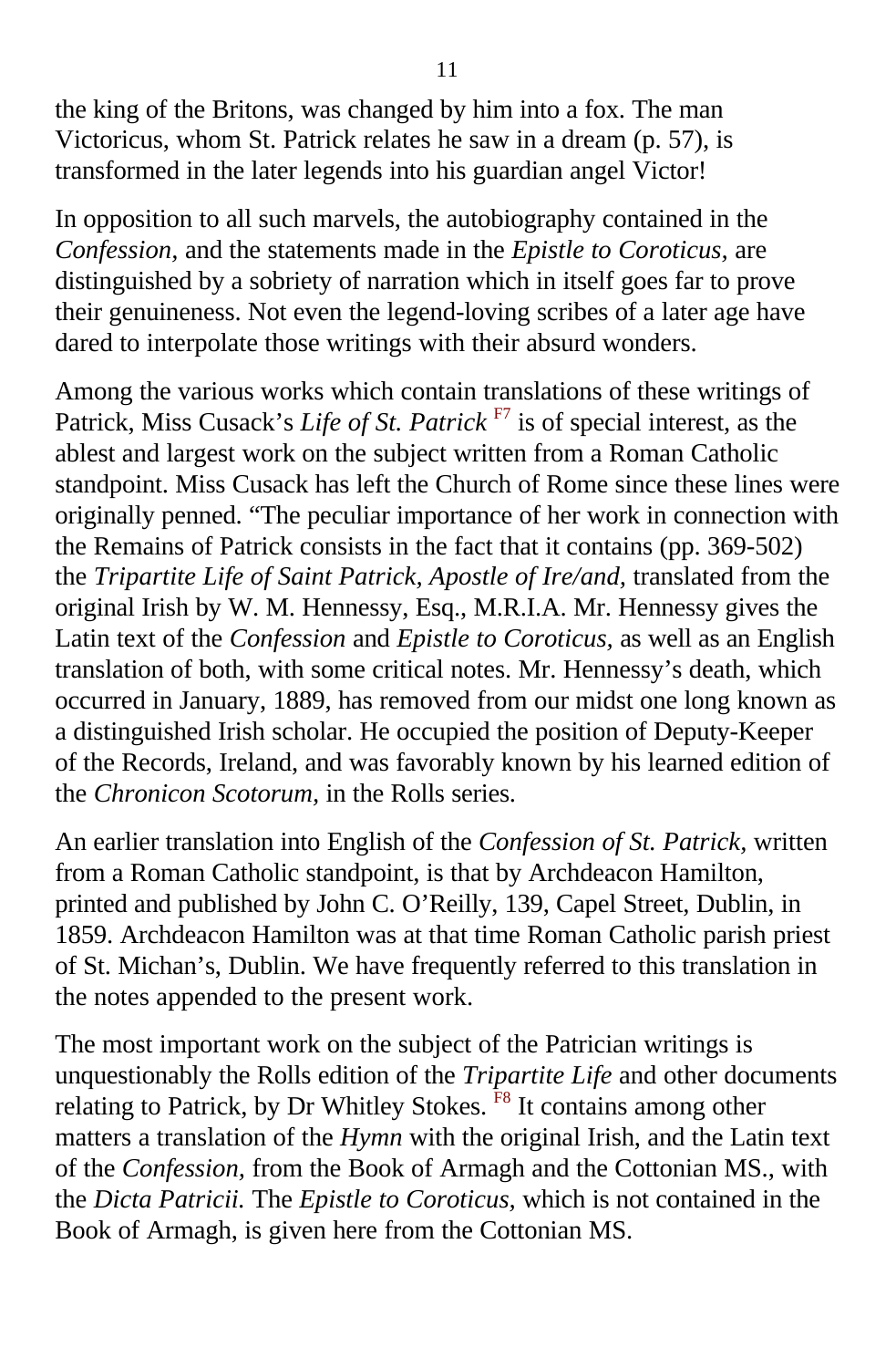The Latin text of the *Confession,* as found in the Book of Armagh, and in the Bodleian MS. Fell. I, has also been published in Gilbert's (John, F.S.A., M.R.I.A.) splendid work, *Facsimiles of the National MSS. of Ireland,* Part II. London. 1878. Published under the direction of the Master of the Rolls. Another critical edition of the Latin *Confession* with various readings is contained in Haddan and Stubbs' *Councils and Ecclesiastical Documents,* volume 2, part 2. These works have not, however, generally speaking, been consulted in the preparation of the present volume, as Dr. Whitley Stokes' work rendered that examination unnecessary.

The Book of Armagh has been proved by Bishop Graves, of Limerick, from internal evidence to have been written A.D. 807. The very name of the scribe has been recovered.  $F<sup>9</sup>$  That codex is in itself a veritable miscellany. It contains, as already mentioned, two early memoirs of Patrick, the *Dicta Patricii,* notes on various subjects, the so-called *Liber Angeli,* relating to the See of Armagh, the Confe*ssio* of Patrick, Jerome's Preface to the Gospels, the Books of the New Testament in full, with the apocryphal Epistle to the Laodiceans; and a life of Martin, with dialogues and Epistles of the saint, etc. The *Confessio* found in that codex was transcribed from a MS. said to have been in Patrick's own hand, and which certainly was difficult to read from age, for the copyist mentions that fact several times.  $F10$  It now forms part of the treasures of the Library of Trinity College, Dublin. The copy of this MS. used by Mr. Hennessy was executed by Revelation Thaddeus O'Mahony, D.D., Professor of Irish in the University of Dublin from 1861 to 1879. The text of the *Confession* in the Book of Armagh is considerably shorter than that presented in other MSS. Sir Samuel Ferguson is, however, most probably correct in maintaining that "that transcript [the Book of Armagh] bears many internal evidences of an abridgment; and there is nothing in the more copious matter of the other copies necessarily at variance with it, so far as it has come down to us. Mr. Olden, whose work will be found mentioned on p. 23, has given substantial reasons to show that the copyist of the Armagh MS., which was compiled with the object of exalting the dignity of Armagh, intentionally omitted passages in the *Confession,* which the scribe supposed to be inconsistent with the particular object he had in view. It is sad to think that the earliest MS. labors under such suspicion. The portions of the text added from other MSS. have been supplied within square brackets [] in the present work.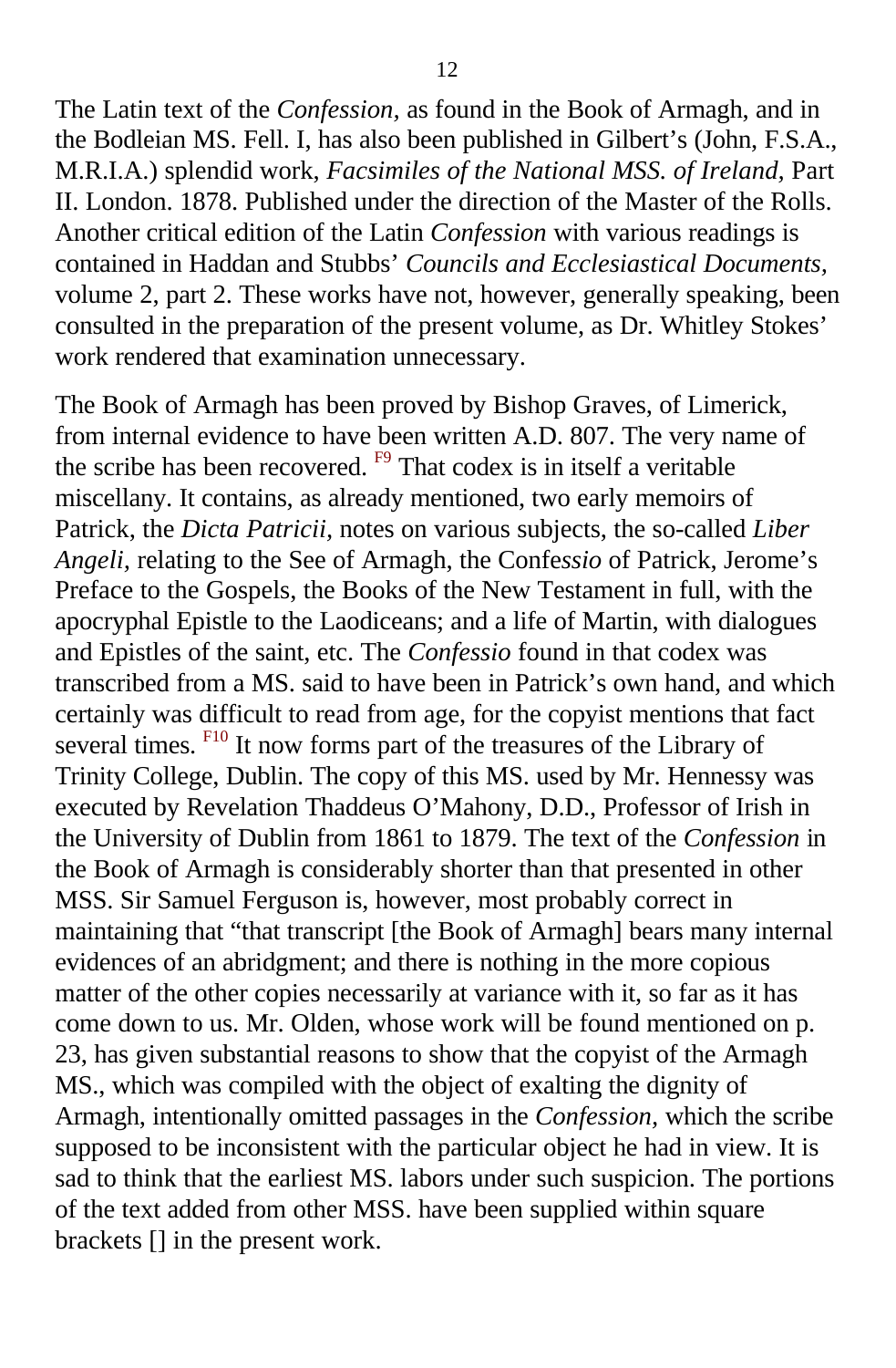Four other MSS. of the *Confession* are known to be in existence, namely, the Cottonian MS. in the British Museum, and two Fell MSS. in the Bodleian Library. These three MSS. are assigned by Whitley Stokes to the eleventh century. The text, however, contained in the folio volume of the Acta *Sanctorum,* published by the Bollandist Fathers (Antwerp, 1668), was taken from a MS. which was supposed by Nicholson to have perished in the troublous times of the French Revolution. That MS. has, however, as the late Bishop of Down and Connor (Dr. Reeves) informed me, been discovered near its old locality, the Monastery of Vedastin or Saint Waast, near Arras, in the North of France and is now preserved in the Public Library of Arras. (See also the Rolls *Tripartite,* p. 93.) The Latin texts given by R. Steele Nicholson in his work on Patrick  $F<sup>11</sup>$  are those of the Cottonian MS. and the Bollandist text.

The text followed in the present edition is substantially that given by Mr. Hennessy and Dr. Whitley Stokes. It has been, however, occasionally verified by reference to the Book of Armagh, and has been constantly compared with the other texts. The selection of various readings given in the notes has been generally taken from Mr. Hennessy's edition, or from that of Dr. Whitley Stokes.

The following recent English translations of the Latin texts have been compared in drawing up the revised translation here given—

**(1)** The translation of Mr. Hennessy contained in Miss Cusack's work;

**(2)** The translation of the *Confession* by Archdeacon Hamilton, noted on p. 17;

**(3)** That of the Revelation Thomas Olden; [F12](#page--1-0)

**(4)** That by A. F. Foster, [F13](#page--1-0) and

**(5)** last, but not least in importance, the translation into English blank verse by the lately deceased, and much-to-be-regretted, Sir Samuel Ferguson, LL.D., President of the Royal Irish Academy.  $F14$ 

Owing to his long-continued separation from civilized life, and his constant use of the Irish language, the Latin of St. Patrick's writings is bad and ungrammatical. His style is also often broken, and occasionally obscure. This has created no little difficulty, and consequently all translators of his works have taken more or less liberties in their endeavors to present to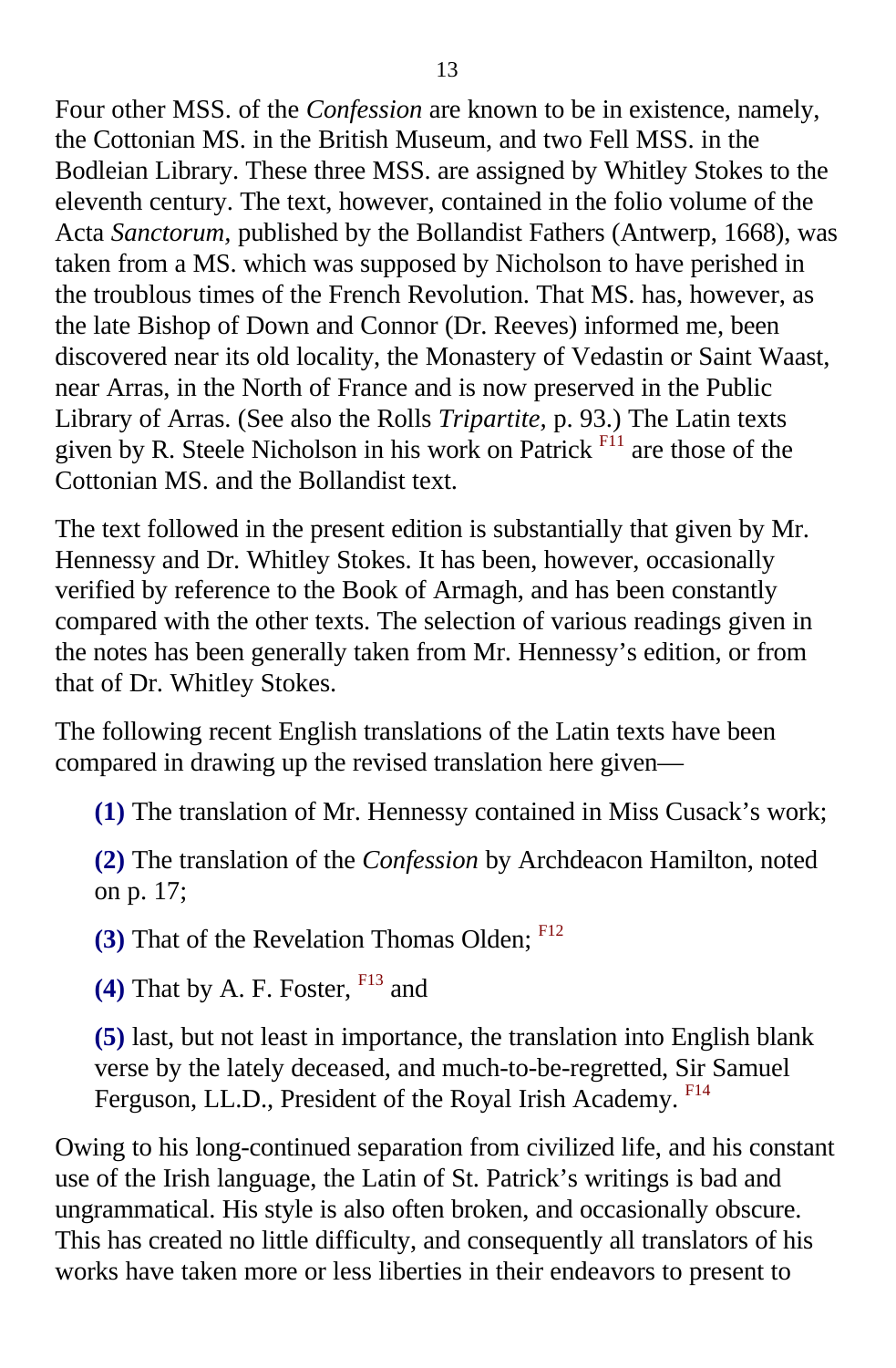their readers a readable English translation. A translator who desires to be peculiarly faithful is sometimes embarrassed in an attempt to translate such an author. In revising the English translation for our edition, it has been sometimes necessary to replace smooth English by English of more questionable correctness and taste. The ruggedness in some places of our revised translation has been caused by the desire above all things to be faithful. Had our author expressed himself in grammatical Latin, we should not have been satisfied with rugged English. But the case is wholly altered when one has to deal with works written in indifferent Latin, and which it is desirable to translate as faithfully as possible. In his attempt to be faithful, the late Mr. Hennessy frequently left himself open to the same criticism.

The rude and ungrammatical character of Patrick's Latin writings is a strong evidence of their genuineness. New evidence, already alluded to, has recently come to light indirectly bearing on this point. A splendid edition of the works of Gregory of Tours has lately been published (1883-1885), edited by Arndt, Bonnet, and Br. Krusch, in the *Monumenta Germaniae Historica*, giving for the first time the nearest approach to the genuine text of that Father. The Latin of Gregory is very similar to that found in Patrick's writings. Like the latter, it is semi-barbarous in grammar and spelling. But it is exactly the Latin which would be expected from a Celt educated in Gaul. Patrick's quotations from Holy Scripture also cause some difficulty. It is probable that he often quoted from memory, and consequently not with verbal accuracy. And yet, after making all due allowance for this probability, we have considered it necessary to carefully examine his quotations from Scripture, and to compare them with the commonly received text of the Latin Vulgate and the older Latin version used by the early Latin Fathers, as edited by Sabatier, and designated generally as "the Itala." When the Latin text of Patrick's quotations agrees with the Vulgate, we have, as a matter of simple fair play, given the English text of the Douay Bible, so called because the Old Testament was published at Douay in 1600, the New Testament having been previously brought out at Rheims in 1582. As the Douay Bible is an accredited English translation of the Latin Vulgate, we have followed that Version, even in cases where we might as well (and possibly with better literary taste), have substituted the rendering of the Authorized Version as identical in meaning and more classical in style. But in cases where Patrick's quotations differ verbally from the Latin Vulgate the difference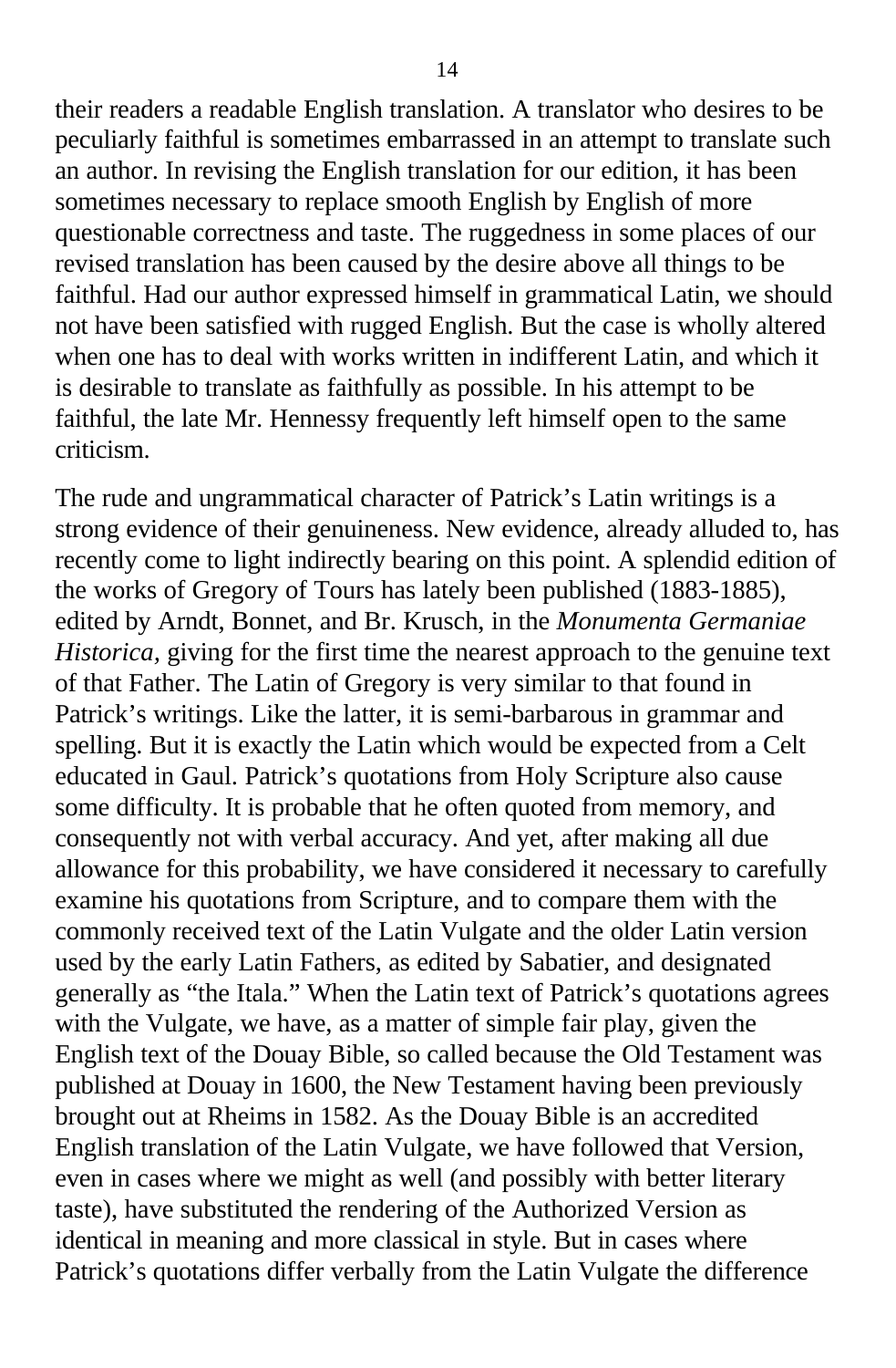has been expressed in our translation. Patrick's Biblical quotations were made from a Latin Version earlier than that of Jerome. More might be said on this head if the ancient Irish Version of the New Testament in the Latin language, which forms the main portion of the Book of Armagh, had been published. Scholars are aware that a good commencement has been made in the way of editing texts of portions of Latin translations prior to that of Jerome. But the materials are not yet at hand to enable anything satisfactory to be done in the way of identifying the translation used by Patrick. Owing to the few references made to the Gospels in Patrick's Works, a comparison of his quotations of the Gospels with Professor Abbott's *Evangeliorum Versio Antehieronymiana* [F15](#page--1-0) yielded no result.

The division of the *Confession* into chapters and sections has been in the main adopted from the Bollandist edition. No such division is found in the Book of Armagh. The contents affixed to each chapter are of course, our own. Words supplied to complete the sense have been as far as possible included in ordinary brackets (). The meaning of the square brackets [] has been already explained on page 21.

Professor G. T. Stokes contributed to the former edition certain notes of his own, which reappear in the present edition with his name attached to them. His numerous occupations prevented him from taking more than a nominal part in the editing of the former work, and hence it was more satisfactory for me to assume the responsibility of the sole editorship of this edition.

Notwithstanding the ruggedness of style of Patrick's Latin works, and their want of accordance with grammatical rules, there is much to be commended in the simplicity and unadorned dignity of his narrative. The modesty and humility exhibited by him in the account given of the marvelous success of his mission is most remarkable. There is, moreover, in his writings a display of genuine missionary spirit, which, as it has roused many a Christian worker to action in the past, may well stir up many in our day also. Patrick everywhere displays an earnest trust and faith in the constant protection of a gracious Providence. His love for the souls of the men among whom he labored, notwithstanding the ill-treatment he received at their hands, is remarkable. His honest simplicity and the contempt everywhere displayed for the riches of the world deserve far more general recognition than they have yet received. His acquaintance with the Holy Scripture, with the phraseology of which his Writings are thoroughly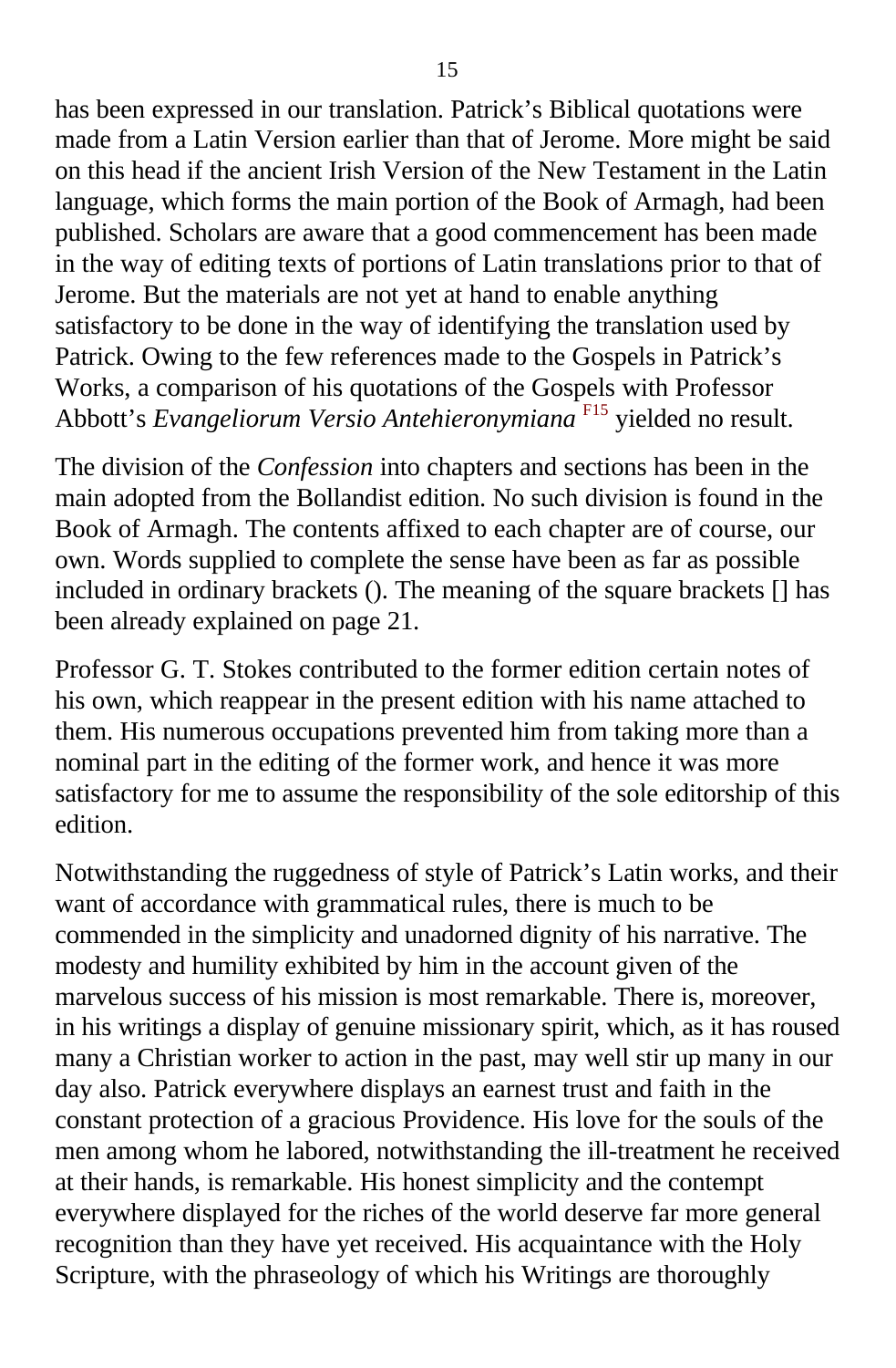imbued, and his desire to conform his doctrine to their teaching, are significant. <sup>[F16](#page--1-0)</sup> To him God and Satan, heaven and hell, were great realities; "he endured as seeing Him who is invisible" ( $\frac{\text{min}}{\text{min}}$ Hebrews 11:27). Like Ignatius and many others, Patrick coveted earnestly to attain the crown of martyrdom. His "Creed" is clear and terse. A simple unaffected piety, wholly devoid of ostentation, breathes in every paragraph of his writings. He "walked by faith," and therefore his works were done in love. His writings ought to be dear to all lovers of the Gospel of Christ, to whatsoever creed they may severally belong. If we differ occasionally from his opinions, we learn at least to recognize that there is much precious truth held in common by those who do not think alike on all points of religion. There is a rugged eloquence in the *Epistle to Coroticus* which should come home to the hearts of all who read that stirring and manly rebuke administered by the Irish Apostle. It is, therefore, earnestly to be hoped that the present edition of Patrick's Works may find its way into many Irish homes, and tend to endear the name of Patrick still more to all the people of Ireland. Not only Irishmen, but English and Scotchmen also, may read with pleasure and profit these short, but precious relics of a bygone age. Patrick's Works ought to be prized and valued by all those who delight in such devotional writings as The *Confessions* of Augustine or *The Imitation of Christ* of Thomas a Kempis. Much food will be found for the devotional life in the simple "remains" of the Apostle of Ireland. May the study of the life and words of the humble disciple lead many to study still more deeply the life and teachings of the great Master Himself, whose words, recorded in the Gospels, "are spirit and are life!" (<am John 6:63.)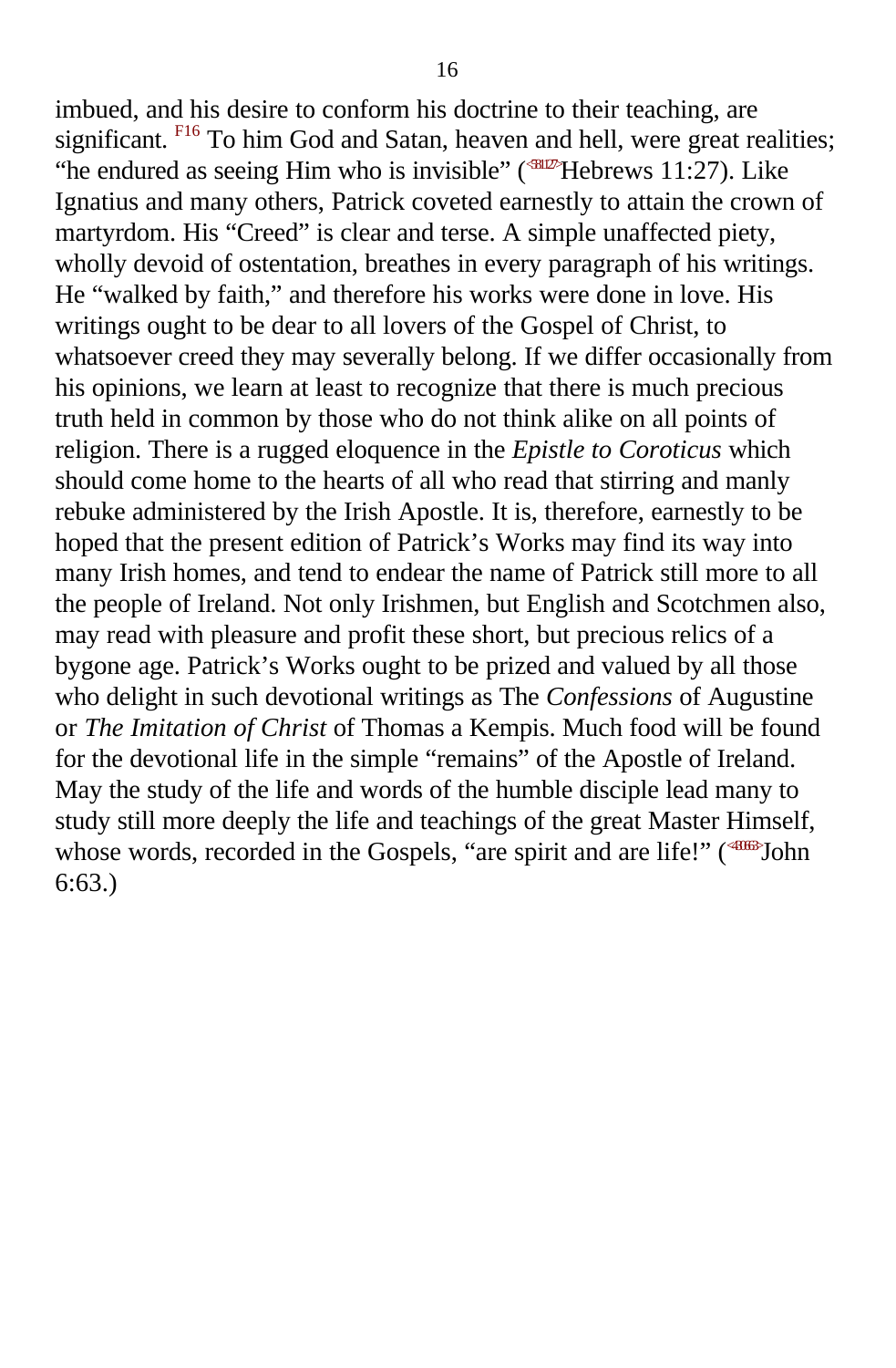# BRIEF SKETCH OF THE LIFE OF ST. PATRICK.

**ST. PATRICK** was probably born at Dumbarton about A.D. 373 (Rolls *Tripartite,* p. 137.). His missionary work in Ireland does not seem to have begun until some time after A.D. 432 or 439. Prosper of Aquitaine; an intimate friend of Pope Celestine, flourished in the first half of the fifth century, and wrote a chronicle which extends to A.D. 455. In the older editions of that work the chronicle extended only to 433, but continuations of it have been discovered later. Prosper does not speak of the mission of St. Patrick the Apostle of Ireland, but mentions the mission of Palladius to Ireland in A.D. 431. This is recorded in the following terms: "Palladius, ordained by Pope Celestine, is sent to the Scots believing in Christ *(ad Scotos in Christum eredentes)* as first bishop." These Scots were Irish (see Prof. G. T. Stokes, note 23, p. 139). The mission of Palladius proved unsuccessful, and Palladius himself died shortly after. As Palladius was well known to ancient Irish writers as the senior Patrick, it is possible that his mission was in later times confused with the more successful work of the so-called Apostle of Ireland. Prosper was probably dead ere the work of the latter evangelist was accomplished.

The language used by Prosper shows plainly that both he and Pope Celestine were of opinion that Christians in Ireland existed at that early period. In later times, however, attempts were made to conceal that fact. Hence, when the Irish historian Nennius in 858 issued his edition of the *Historia Britonum,* compiled probably in 822 (see Rolls *Tripartite,* p. 117, and extracts, p. 498), that writer corrects Prosper's language into "the Scots to be converted to Christ" *(ad Scottos in Christum convertendos),* and in afterwards speaking of St. Patrick's mission, which Nennius relates as undertaken at the suggestion also of Pope Celestine, a similar expression is made use of, namely, *ad Scottos in fidem Christi convertendos mittitur,* "he is sent to the Scots to be converted into the faith of Christ."

St. Patrick, as his name indicates, most probably sprang from a Roman family which had settled in "the Britains" (see note 2, p. 123, and note 6, p. 134). According to the *Tripartite Life* his mother's name was Concessa, a sister or relation of St. Martin of Tours (Rolls *Trip.,* p. 8). The same statement is made by the earlier writer Muirchu (Rolls *Trip.,* p. 494), and probably by St. Patrick himself (see note 3, p. 124). She appears also to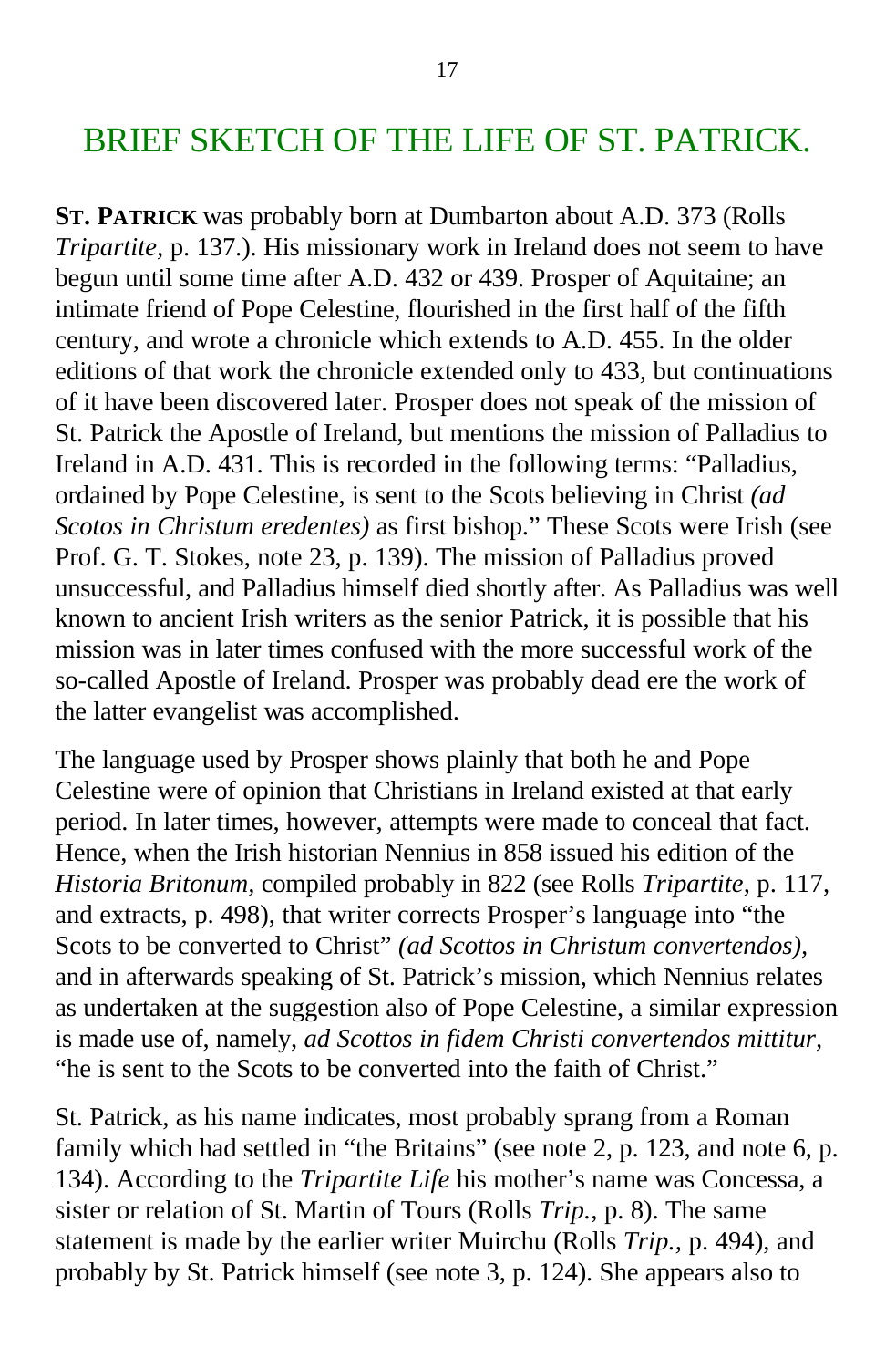have been of Roman origin. His father, grandfather, and great-grandfather appear all to have been clergymen (see note 4, p. 124.), clerical celibacy not being enforced in those days. Patrick was carried off captive from his native land when sixteen years old, during one of the piratical descents of the Irish on the coasts of the Britains (see note 8, p. 126). He was then a stranger to true religion (see p. 4-7), which fact is elsewhere several times referred to (see note 9, p. 126). Muirchu, one of his earliest biographers, gives the same account. The later legends, which speak of Patrick's early piety and of miracles performed by him in his infancy and childhood, had not then come into existence.

The autobiography set forth in his *Confession* (chapters 1 and 2,) gives all that is really known about his early life, and concerning his captivity in Ireland, during which dark season of affliction he was brought to know the Lord (p. 47). There is, however, no mention made in the *Confession* of the place in which he was trained for the ministry, or of his ordination. That he was "a deacon" at one time of his life, and was made a bishop at another, is there mentioned (pp. 58, 73). Patrick confesses, however, his lack of learning and of training for the ministry; and though he was by nature a man of considerable intellectual gifts, his writings confirm his own statements with respect to the want of early education (see pp. 49,67).

There are, however, considerable gaps in this autobiography. When we consider the pride he took in his noble birth, the high estimation in which he held the Roman and Gallic Christians (p. 77), the reference (in the doubtful "sayings") to the Roman style of chanting (pp. 83,84), it is certain that if Patrick had received a mission from the Roman See he would have mentioned it.

According to Muirchu he was raised to the episcopate by Amatorex, a bishop in Gaul (Rolls *Tripartite,* p. 273), and was thus consecrated by a single bishop only (Todd's *St. Patrick,* p. 318). Certain objections were made on that occasion to his promotion, which are referred to in his *Confession* (pp. 58, 59). There is also no allusion whatever to be found to any commission received from Rome in the Hymn composed in honor of his master F<sup>17</sup> during his lifetime Secundinus, St. Patrick's own pupil. In that hymn Patrick is compared to St. Peter and to St. Paul, and is said to be sent by God like St. Paul to be an apostle to the Gentiles, and to have been "advanced by the Savior for his merits to be a bishop;" and Secundinus says of Patrick that "Christ chose him to be his vicar on the earth." It is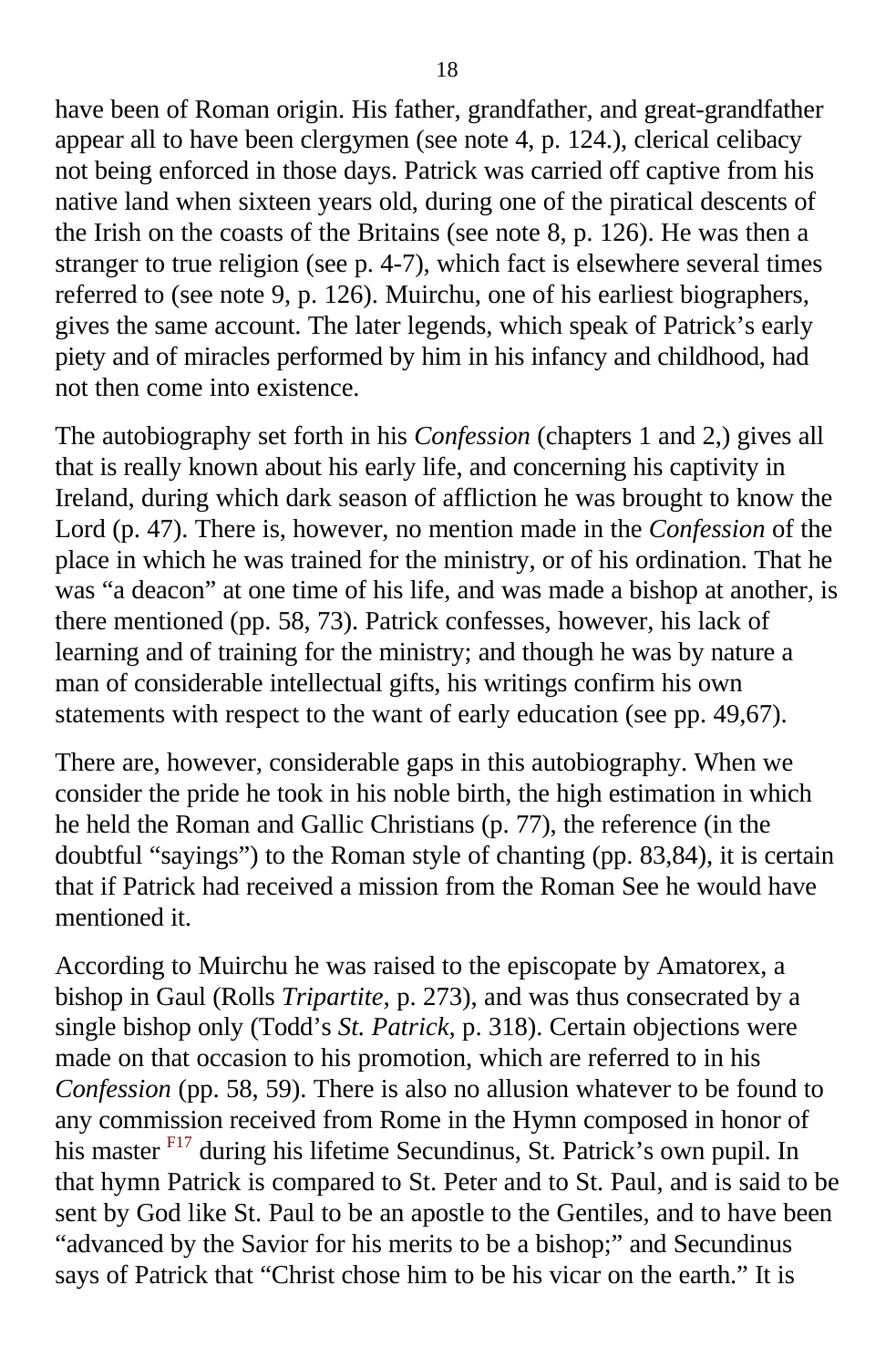impossible to conceive that in such a eulogy, the Roman commission could have been passed over had it been actual facet.

Dr. Whitley Stokes observes in reference to that eulogy: "The internal evidence of the antiquity of this hymn is strong. First, the use of the present tense in describing the saint's actions; secondly, the absence of all reference to the miracles with which the *Tripartite* and other Lives are crowded; and thirdly, the absence of all allusion to the Roman mission, on which many later writers, from Tirechan downwards, insist with such persistency." (Rolls *Tripartite,* p. 110).

The hymn ascribed to Fiacc, a contemporary of St. Patrick, although not written by its reputed author (see Rolls *Tripartite,* p. 111), is also silent on the story of the Roman mission.

The facts connected with Patrick's life which can be relied on are as follows: Taken captive at siteen he remained in captivity for about six years with Milchu somewhere in the valley of the Braid. On the hill of Slemish he tended cattle and often poured out prayers to God. He then escaped from his master, and after many perils recorded in his *Confessio (§§* 7-9) got back to his parents. It is quite uncertain how he employed the next thirty years or more, the "many years" alluded to in his first paragraph of chapter 3. p. 56. It is also uncertain what is meant by the second captivity alluded to in the same paragraph. After two months he regained his liberty. The reference in § 10 (second paragraph of chapter 3. p. 56) made to a journey through a desert for twenty-eight days when food failed is suspiciously like that in § 8, p. 54—

"After a few years" Patrick was again in "the Britains" with his parents. What he had been doing during those years is unknown. But they seem to have been years of hardships. At this time he saw the vision, like that of St. Paul at Troas, which called him to Ireland (p. 57). Dr. Whitley Stokes' conjectures that some of those thirty or more years were employed in unsuccessful attempts to convert the pagan Irish. That, however, is scarcely probable. He may have spent some of those years in wandering in other lands, or among "the islands of the Tyrrhenian Sea" (as alluded to in the Sayings given on p. 82). Mr. Newell makes the conjecture just alluded to. [F18](#page--1-0) But; as Newell remarks, Patrick does not appear to have spent that time in studies as represented by the later legends. He probably got ordination somewhere during that period, and after his vision may have gone to Gaul and received episcopal consecration there, after passing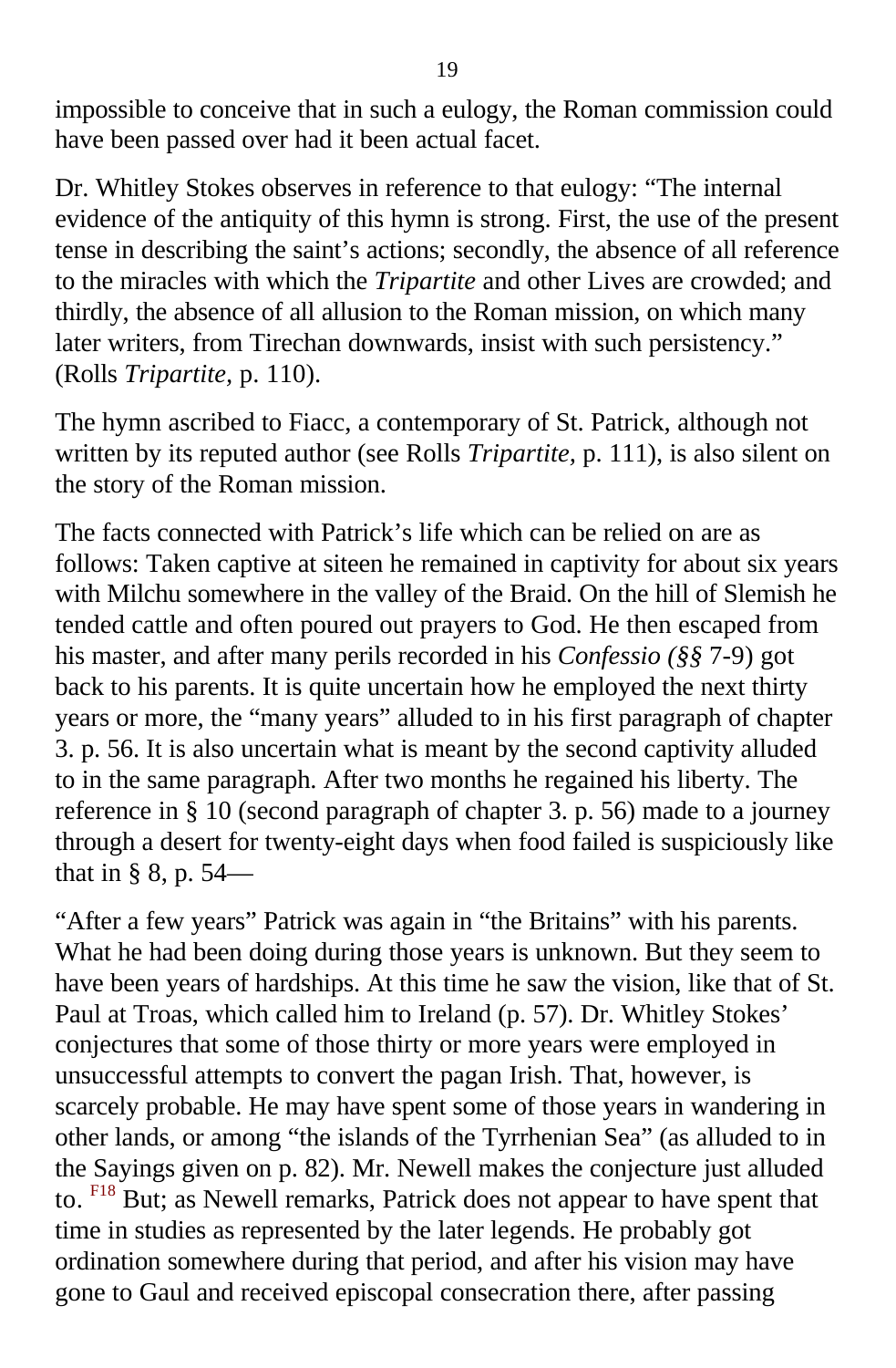through the painful ordeal alluded to on pp. 58,59. But neither St. Patrick's own writings nor the Hymn of Secundinus give any account of where he studied or where he traveled.

It should be noticed, however, that there are evident gaps existing in the *Confession* or autobiography as it has come down to us. Those gaps may be easily detected. The first paragraph of chapter 3, p. 56, comes in awkwardly, however the captivity there mentioned be explained. There is another gap between the two paragraphs of § 11 on p. 58 of our edition. Another gap appears to exist after the first eight lines of § 18 on p. 64, for the story of the Scottic maiden comes in there rather awkwardly. Omissions are, as is admitted, made in quotations from Scripture (see instances given in notes 17 and 19 on p. 138). These facts lead to the conclusion that we have no full account of his life. To attempt to fill up the gaps from later legends, after the specimens given of how simple facts have been distorted, is utterly vain.

Professor Stokes, in his lectures on *Ireland and the Celtic Church,* has, with great probability, sketched Patrick's travels in Ireland. Landing at the mouth of the river Vartry where Wicklow now stands, he proceeded along the coast until he reached Strangford Lough, and visited his old master. After some successful missionary expeditions he found it necessary to confront the heathenism and sun-worship of Ireland at the royal capital, then at Tara, on which occasion he composed his Irish hymn. The success which attended that noble endeavor to preach Christ the true Sun of Righteousness to Loegaire (the modern Leary), the supreme king of Ireland, and his court is nowhere alluded to by St. Patrick himself. It has no doubt been vastly exaggerated even in the earliest legends. But the blow then delivered at the center of Irish heathenism soon bore good fruit, and the poetical beauty and force of the grand hymn composed on that occasion had no doubt much to do with that result. Few details are given by St. Patrick of incidents connected with his missionary labors, and even the earliest records of his successes, such as that of the conversion of the two daughters of King Loegaire (given on p. 90 ff.), are not free from later embellishments. Some idea of the extent of his missionary travels may be gathered from the names of places and from traditions freely scattered over the country, out of which many of the later legends arose. It may be fairly asserted that he traveled over a considerable portion of Ireland, always prudently seeking to commence his work with the conversion of the petty kings and chieftains of the various parts of the country. He adhered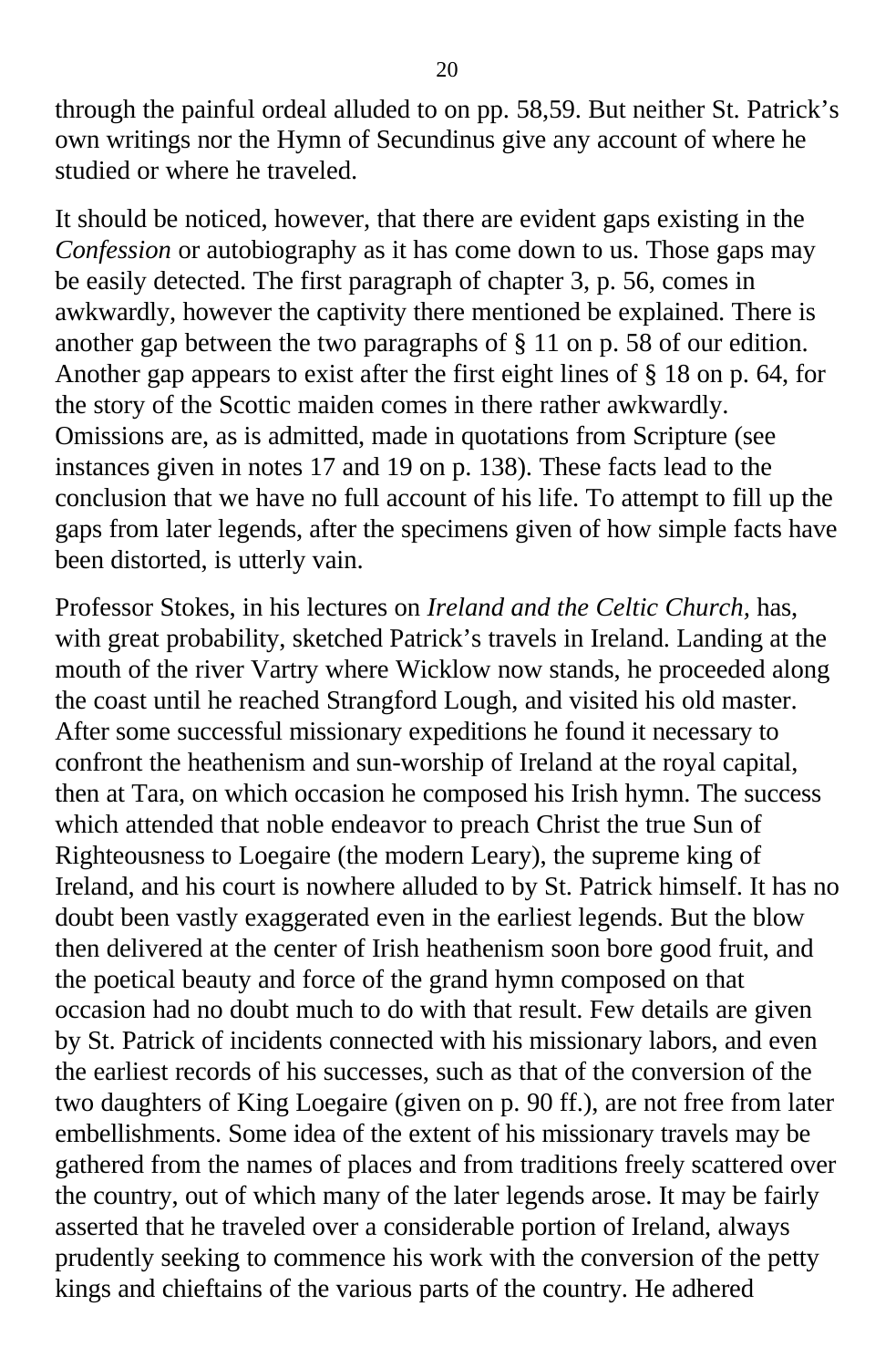manfully to the work he had undertaken amid the difficulties referred to in general terms in chapters 4 and 5, and seems to have endured much persecution, even to bonds and imprisonment, as recorded in the close of § 15, p. 62. One imprisonment, in which he was put in irons, lasted fourteen days (p. 62). That he had to suffer grievous wrongs in the persons of his converts is plain from the *Epistle to Coroticus.* When he composed his *Confessio* he was in constant expectation of being reduced to slavery (p. 69), or even laying down his life by a violent death (p. 70). Martyrdom was, however, looked forward to without shrinking. This, however, is sufficient to show that, great as may have been his missionary successes, Ireland was very far from having been transformed in his day into an "isle of saints." Hence it should be noted that St. Patrick's V*ision of the Future* (given on p. 95 ff.), though probably based on some substratum of fact, has no doubt been added to in later days.

Dr. Fowler, in his edition of *Adamnan's Life of Columba* gives the following interesting remarks in reference to the legend of the expulsion by St. Patrick of serpents and toads from Ireland, which appears first in the life written by Jocelin the monk in the twelfth century. He observes (p. 32, note) that "Ireland has enjoyed an immunity from snakes and some other reptiles from time immemorial. This fact is referred to by Solinus in the third century *(Polyhist.* 22.), by Bede in the eighth *(Eccl. Hist.* 1:1), and by many other writers. The subject is fully discussed, with catenae of quotations from earlier writers, in Messingham, *Florileg, Insulae 88.* (1624) , pp. 127-134, and in Colgan, *Tr. Th.* p. 255."

Dr. Fowler also has given much important information on the eastern origin of Irish Christianity, to which we would refer the curious reader, for the subject is too large to be entered into here. It has also been discussed by Professor G. T. Stokes in his ninth lecture on *Ireland and the Celtic Church.*

Although the writings of St. Patrick are in the main highly evangelical, it is not strange that Patrick should have imbibed some of the errors which had crept everywhere into the Church of the fifth century. He evidently held "higher" views with respect to baptism and the Lord's Supper than are set forth in Holy Scripture, while his notions concerning the power committed to the clergy *(Coroticus,* § 3, see our note, p. 144) is certainly objectionable. We are not at the least surprised that a theologian of his age, unacquainted with Hebrew, and knowing only the Scriptures through the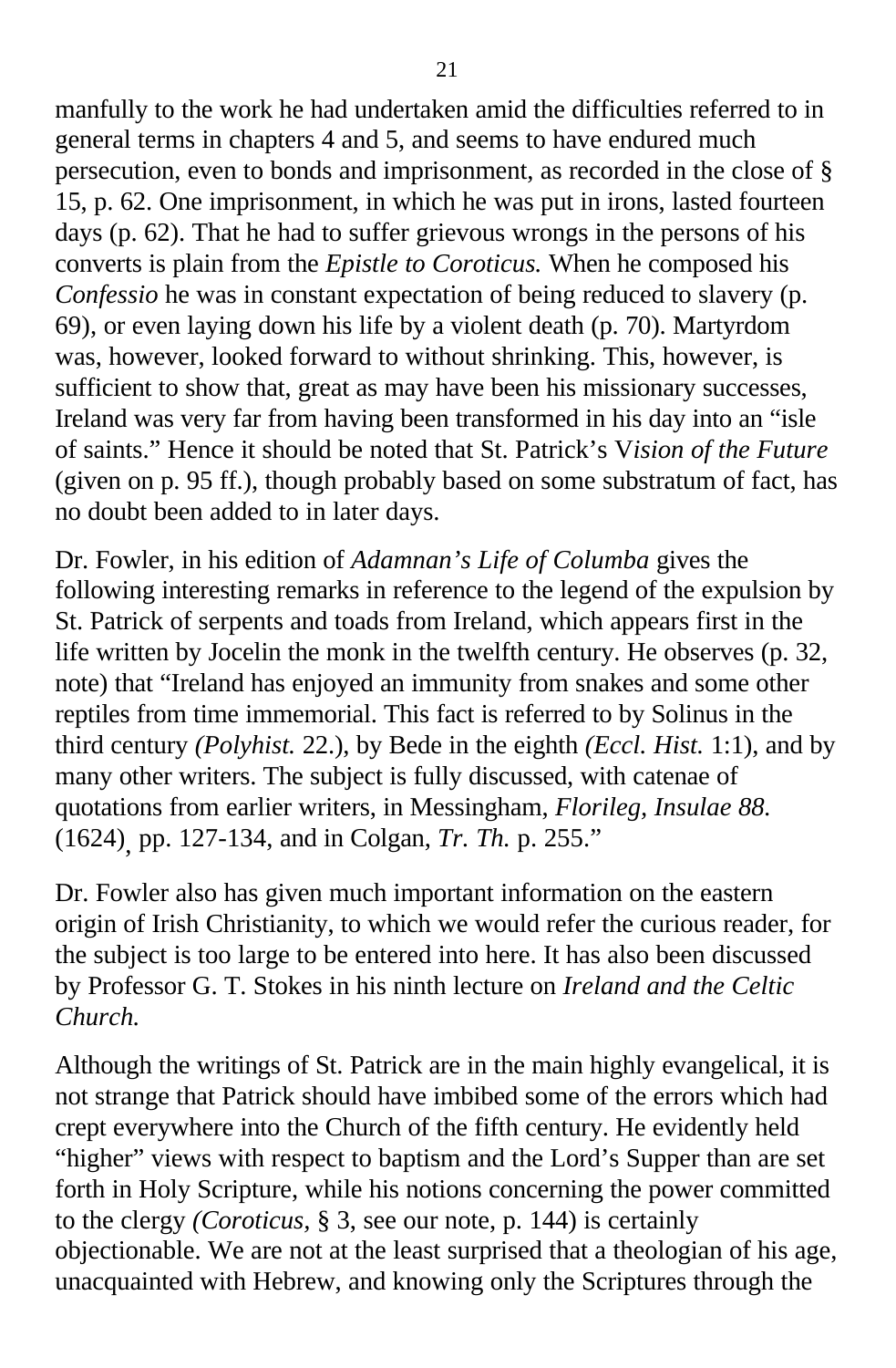medium of some of the old Latin versions, which were based on the old Greek translation, should refer to books of the Apocrypha as inspired Scripture. Though unmarried himself, he has expressed no opinion against a married clergy, and his ancestors for several generations belonged to the clerical ranks. The monks and virgins of his day were not shut up within prison walls like those of a later age. There is no trace in his writings of prayers for the dead, of a belief in a purgatory, of any invocation of saints (see *Confession,* § 9, p. 55, and notes thereon) or of angels, no cultus of the Blessed Virgin, no allusion to any such doctrines as those of transubstantiation, the veneration of sacred images, or so forth. His creed, as set forth in the *Confession* (§ 2, p. 47), is clear and simple. The *Confession of Tours* (see p. 99 ff.), which, if not from his pen, is from that of a pupil of his school, is clear and distinct on the points of absolution, confession to God, and the sole Priesthood of Christ. The Holy Scriptures were ever his sole rule of faith, and the doctrines of grace (though those doctrines were then beginning to be sadly obscured in the Church of the fifth century), are set forth ever and again with humble earnestness.

Hence, though we cannot follow him as a master, perusal of his writings cannot fail to be beneficial to all Christians, and especially to the people of Ireland.

In conclusion of our short memoir of St. Patrick, it may be interesting to append the following Latin hymn in honor of St. Patrick which is found on folio 32 of the Irish MS., *Liber Hymnorum,* in the Library of Trinity College, Dublin. It has been printed (with the exception of the last verse) in Colgan's *Trias Thaum.,* and, I believe, somewhere by Father Hogan. But it is not, however, among the pieces contained in Dr. Whitley Stokes' collection in the second volume of his great work, and Revelation F. E. Warren has again called attention to it in the A*cademy* of October 20, 1894. Professor Abbott, of Trinity College, Dublin, has kindly revised it for our purposes. It is interesting, as showing that the author of this very ancient poem was aware of St. Patrick's having been born in Britain, and that he was sent by God to Ireland. It will be noted that no mention is made of any commission received from the Bishop of Rome. We give the poem as in the MS., appending a literal English translation:—

### **"INCIPIT YMNUS SANCTI PATRICH.**

"Ecce fulget clarissima patricii sollempnitas. In qua carne deposita felix transcendit sidera.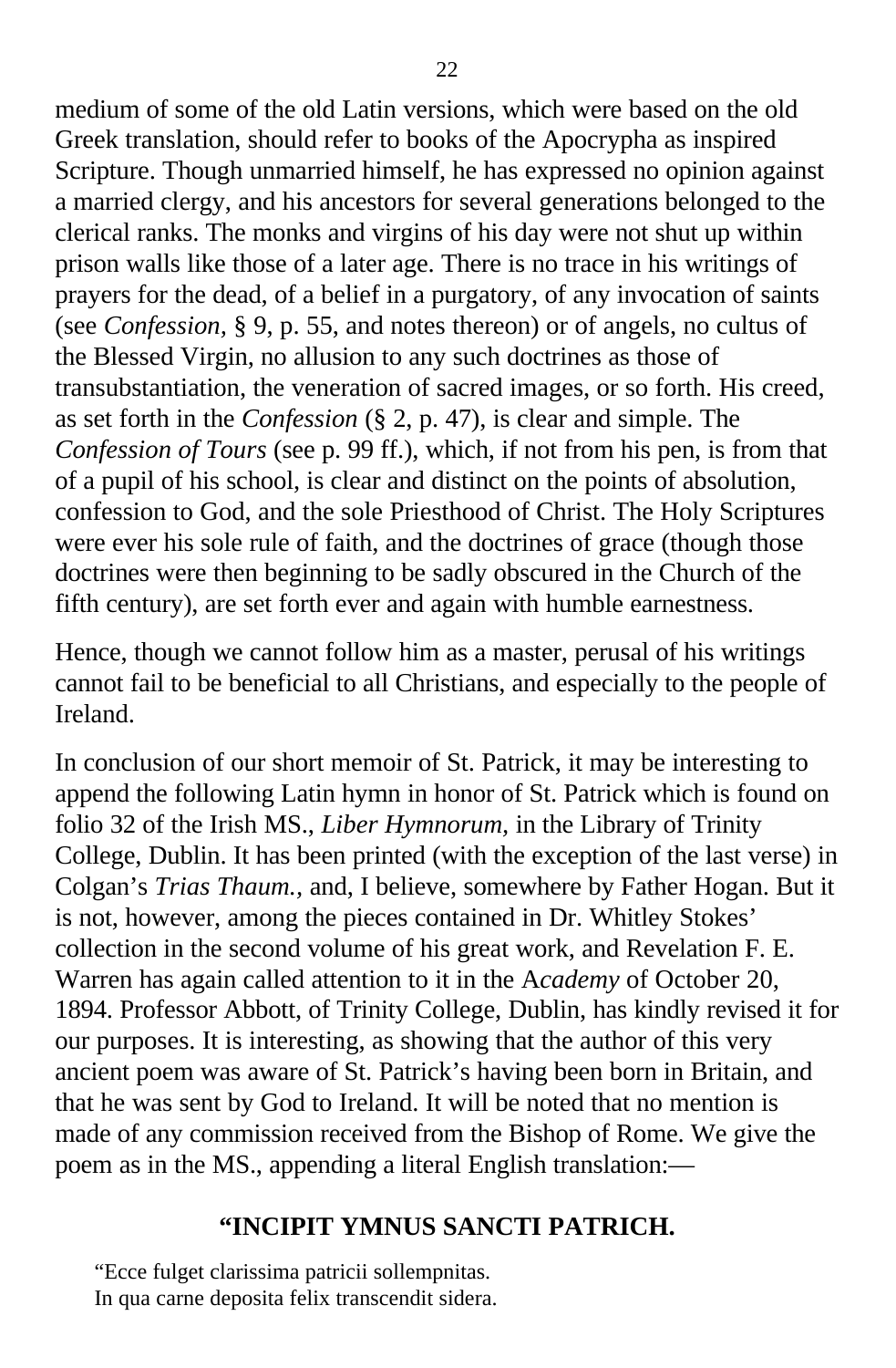Qui mox a pueritia diuina plenus gratia uitam cepit diligere dignitatis angelicae. Hic felici prosapia natus est in brittania, perceptoque babtismate studet ad alta tendere. Sed futurorum prescius clemens et rector dominus hunc direxit apostolum hiberniae ad populum. Erat namque haec insola bonis terrae fructifera. Sed cultore idolatra mergebatur ad infima. Ad hanc doctor egregius adueniens patricius predicabat gentilibus quod tenebat operibus. Confluebat gentilitas ad eius sancta monita. et respuens diabulum colebat regem omnium. Gandebatque se liberam remeare ad patriam qua serpentis astutia ollim expulsa fuerat. Qua propter, dilectissimi huius in laude presulis. psallamus christo cordibus alternantes et uocibus. Ut illius suffragio liberati a uitio. perfruamur in gloria uisione angelica. Laus patri sit, et filio, cum spiritu paraclito. qui suae dono gratiae misertus est hiberniae.

Amen."

#### **TRANSLATION.**

#### *"(Here) begins the hymn (in honor) of Saint Patrick.*

"Lo! there shines the most illustrious celebration of St. Patrick! On which he, happy, having laid aside the flesh, passed beyond the stars. Who, full of Divine grace, even from boyhood, began to love the life of angelic dignity.

He was born in Britain of a noble family, and having received baptism, he strove to aim at high things.

But the Lord, conscious of the future, merciful, and ruler,

directed this apostle to the people of Ireland.

For this island was fruitful in the good things of the earth

but by its idolatrous worship it was sinking to the lowest.

The illustrious doctor, Patrick, coming to this (island),

preached to the Gentiles that which he kept by his works.

The nation flocked to his holy admonitions,

and, rejecting the Devil, worshipped the King of all.

And he rejoiced to return himself to a free country,

from whence the guile of the serpent had been formerly expelled.

Wherefore, dearly beloved, in praise of this leader,

Let us sing to Christ in alternate songs with hearts and voices.

That, freed by his prayers from vice,

We may enjoy the angelic vision in glory.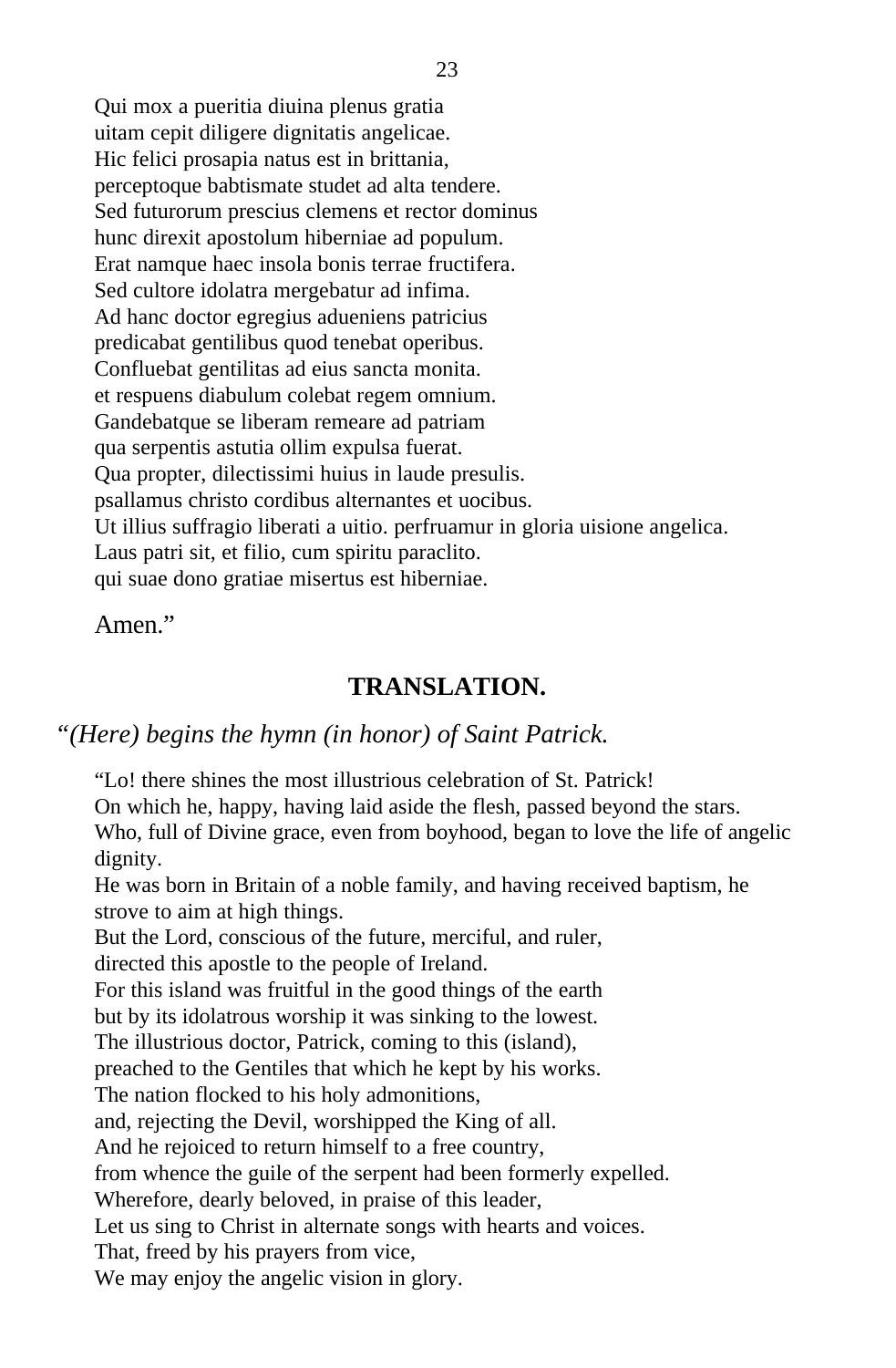Praise be to the Father, and the Son, with the Spirit the Comforter, Who with the gift of his grace pitied Ireland. Amen."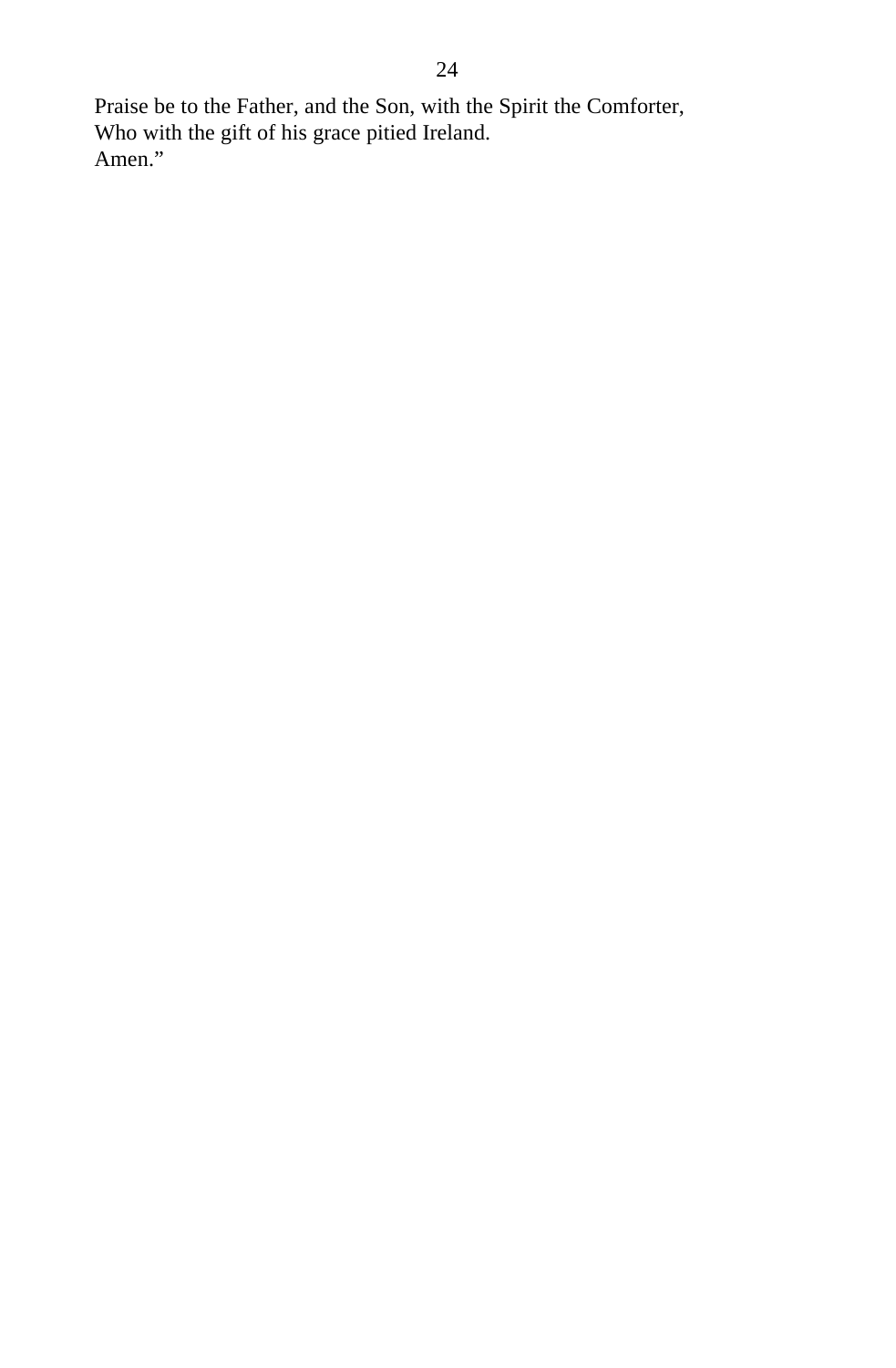## THE GENUINE WRITINGS OF PATRICK.

### **1.—THE HYMN, OR "BREASTPLATE."**

**1. [F19](#page--1-0) , [N1](#page--1-0)**

*BIND myself [N2](#page--1-0) to-day, To a strong power, an invocation [N3](#page--1-0) of the Trinity, I believe in a Threeness with confession of a Oneness in [N4](#page--1-0) the Creator of Judgment. [N5](#page--1-0)*

#### **2.**

*I bind myself to-day, To the power [N6](#page--1-0) of the birth of Christ, with His baptism, To the power of the crucifixion, with His burial, To the power of His resurrection, with His ascension, To the power of His coming to the judgment or doom.*

#### **3.**

| I bind myself today,                         |                                                         |
|----------------------------------------------|---------------------------------------------------------|
| To the power of the ranks of cherubim, $N^7$ | $\frac{116}{100}$ Colossians 1:16.                      |
| In the obedience of angels,                  | <b><i><u></u></i></b> <i>SSOR4</i> <b>Hebrews</b> 1:14. |
| In the service of archangels, $^{N8}$        | <b>EXP</b> Revelation 22:9.                             |
| In the hope of resurrection unto reward,     | $4206$ Acts 23:6.                                       |
| In the prayers of patriarchs, $N9$           | $\sqrt{222}$ Genesis 28:20.                             |
| In the predictions of prophets,              | $\triangle$ <sup>0012</sup> 1 Peter 1:12.               |
| In the preachings of apostles,               | $4080$ Matthew 28:19,20.                                |
| In the faiths of confessors, N10             | $40\%$ Acts 7:55-60.                                    |
| In the purity of holy virgins,               | <b>ESAAA</b> Revelation 14:4.                           |
| In the acts of righteous men.                | <b>40566</b> Matthew 5:16.                              |

I bind myself today, To the power of heaven,  $\frac{\text{dBB}}{\text{dBC}}$  Psalm 148:1. The light of sun, The brightness of moon,  $N11$   $\triangleleft$  EERB  $P$ Salm 148:3. The splendor of fire,

#### **4.**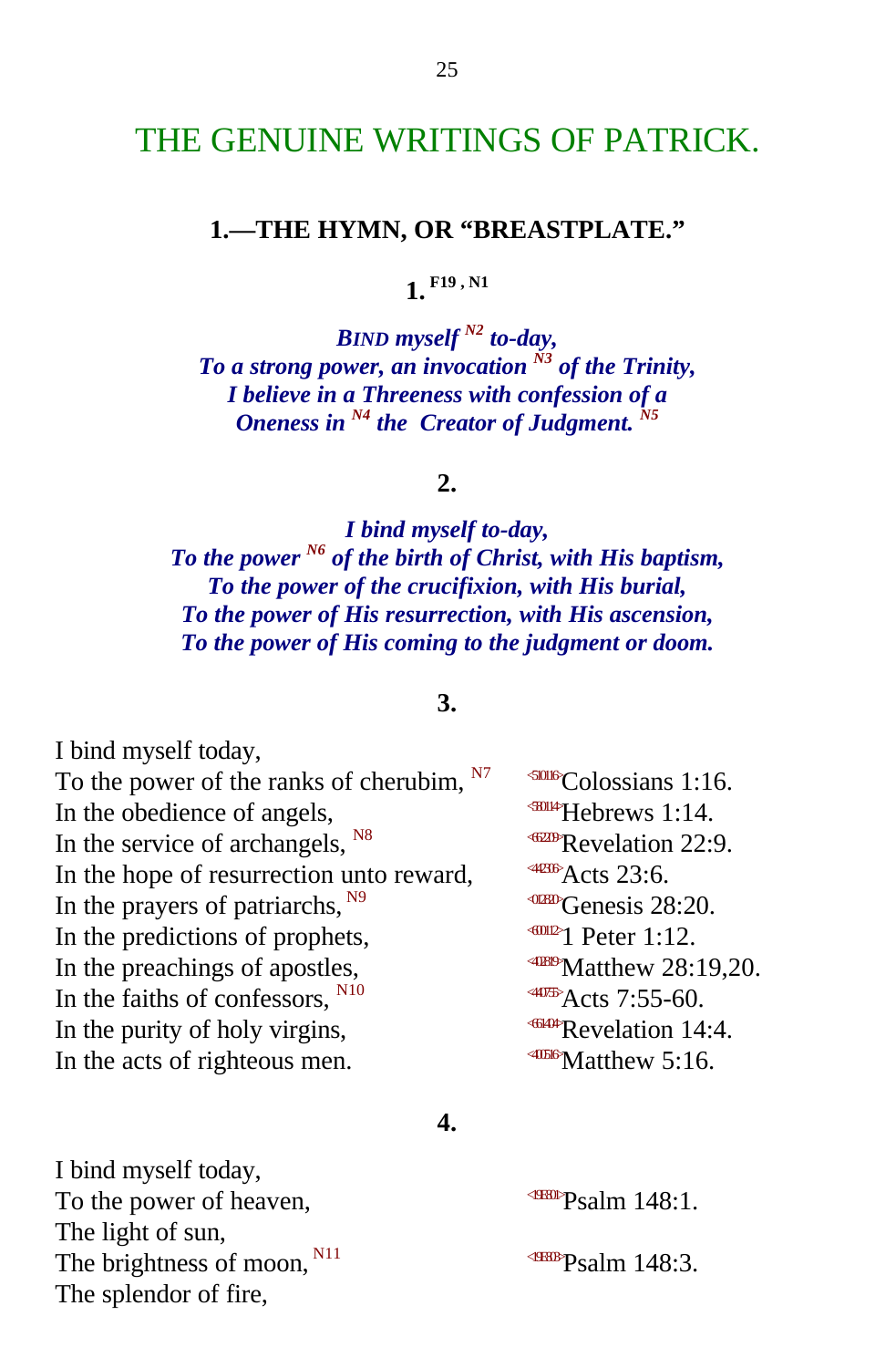The speed of lightning,  $N12$   $\triangleleft$   $\triangleleft$  Psalm 148:7,8. The swiftness of wind,  $\frac{49404}{2}$ Psalm 104:4. The depth of the sea, The stability of earth,  $\frac{4945}{9}$ Psalm 104:5. The firmness of rocks. [N13](#page--1-0)

#### **5.**

I bind myself today, To the power of God to guide me,<br>The might of God to unhold me.<br> $\frac{3327}{1000}$ Colossians 3:16. The might of God to uphold me, The wisdom of God to teach me, The eye of God to watch over me, The ear of God to hear me, The word of God to speak for me,  $^{N14}$   $\qquad \qquad$   $\qquad \qquad$   $\qquad \qquad$  Peter 4:20. The hand of God to protect me, The way of God to lie before me, [N15](#page--1-0) The shield of God to shelter me,  $\frac{4980}{P}\text{Salm } 18:1,2.$ The host of God to defend me,  $\frac{\text{and } 2}{\text{...}}$  Kings 6:17. Against the snares of demons, Against the temptations of vices, Against [the lusts  $N16$ ] of nature,  $4980$  Ephesians 6:10-17. Against every man who meditates injury to me, Whether far or near, Alone and in a multitude. [N17](#page--1-0)

#### **6.**

I summon today  $N18$  around me all these powers, Against every hostile merciless power directed against my body and my soul Jude 20. Against the incantations of false prophets,  $\frac{44136}{8}$ Acts 13:8-12. Against the black laws of heathenism, Against the false laws of heretics,  $N19$ Against the deceit of idolatry,  $\frac{dP}{dP}$  John 5:21. Against the spells of women, and smiths, and Druids, Against all knowledge which hath defiled man's body and soul.<sup>N20</sup> Jude 10.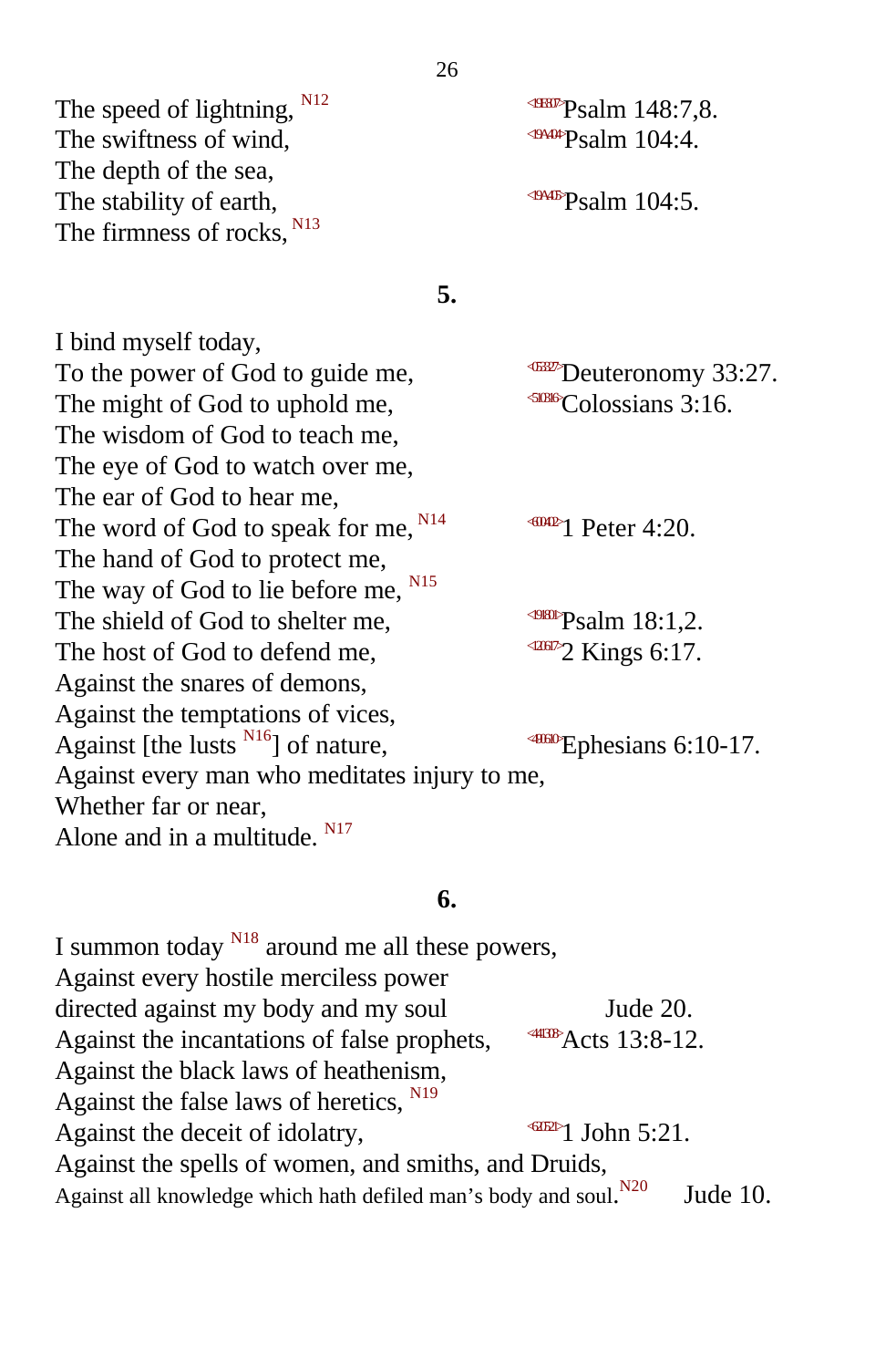Christ protect me today, Against poison, against burning,  $\frac{4168}{8}$ Mark 16:18. Against drowning, against wound,  $4482 \text{Acts} 28:22-23$ . That I may receive a multitude of rewards.  $\frac{1000 \text{ m}}{1000 \text{ s}}$  Hebrews 10:35.

#### **8.**

Christ with me, Christ before me, Christ behind me, Christ within me, Christ beneath me, Christ above me, Christ at my right, Christ at my left, Christ in breadth, Christ in length,  $\frac{4088}{25}Ephesians$  3:18,19. Christ in height.  $N21$ 

#### **9.**

Christ in the heart of every man who thinks of me, Christ in the mouth of every man who speaks to me, Christ in the eye of every man that sees me, Christ in the ear of every man that hears me.

#### **10.**

I bind myself today, To a strong power, an invocation of the Trinity, I believe in a Threeness with confession of a Oneness in the Creator of Judgment. [N22](#page--1-0)

#### **11.**

Salvation is the Lord's,  $\frac{4908}{8}$ Psalm 3:8. Salvation is the Lord's, Salvation is Christ's,  $\frac{4600}{R}$ Revelation 7:10. Let Thy salvation, O Lord, be ever  $\frac{2339}{15}$  Isaiah 25:9. with us.  $N23$ 

27 **7.**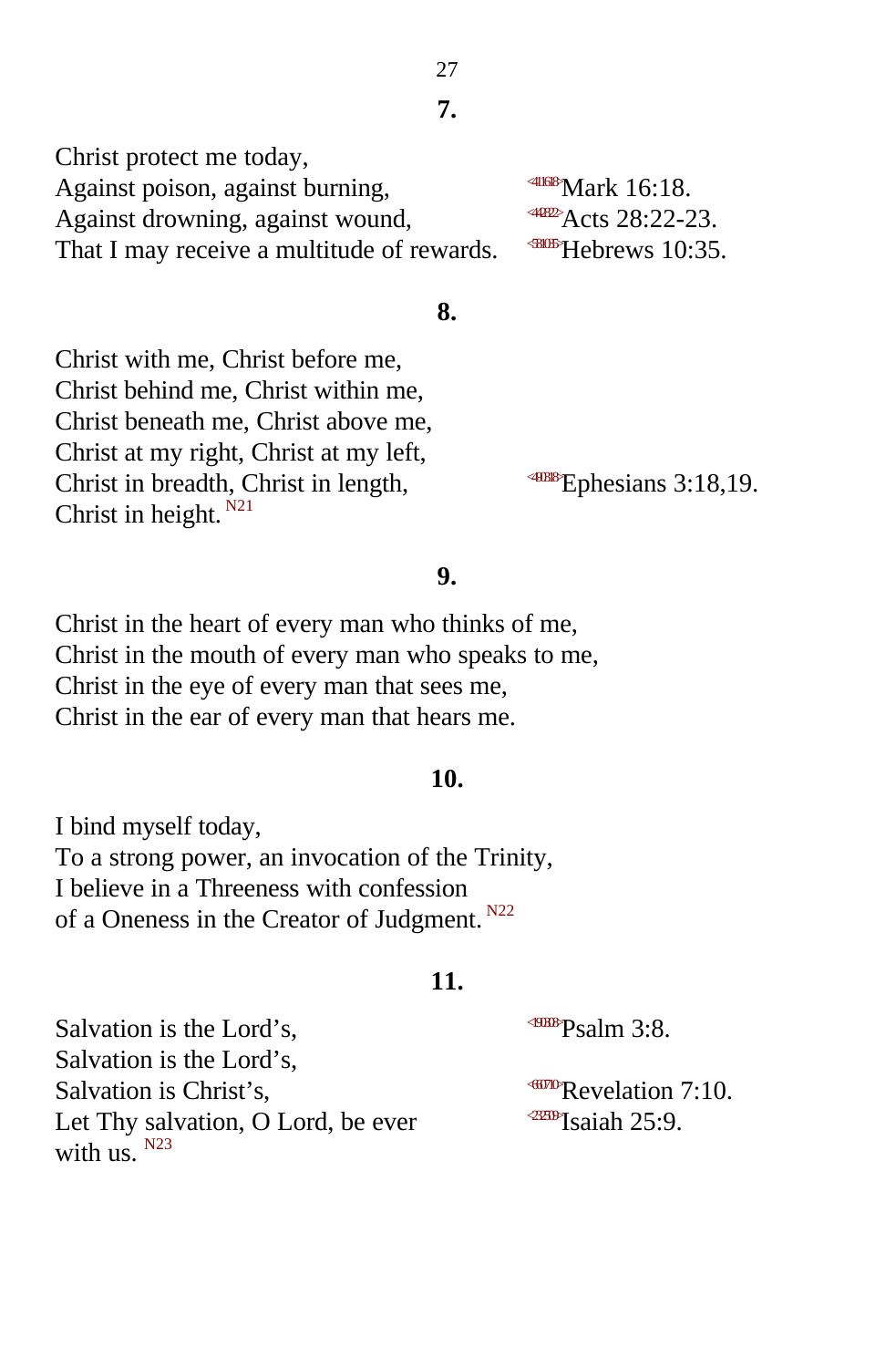# 2.—THE CONFESSION OF PATRICK.

### **THE BEGINNING OF THE BOOKS OF SAINT PATRICK, BISHOP. [F20](#page--1-0) , [N24](#page--1-0)**

## CHAPTER 1.

Patrick's birth and parentage—Patrick a Briton—His captivity—The cause of his writing a desire to praise God for His benefits—His creeds—His modesty, and want of learning—Raised up by God to do His work.

PATRICK,  $^{N25}$  a sinner, the rudest and the least of all the faithful, and most contemptible to very many, had for my father Calpornius, a deacon, a son of Potitus  $^{N26}$  $^{N26}$  $^{N26}$  a presbyter,  $^{N27}$  $^{N27}$  $^{N27}$  who dwelt in the village of Bannavem  $^{N28}$  $^{N28}$  $^{N28}$ Taberniae,  $N^{29}$  for he had a small farm  $N^{30}$  hard by the place where I was taken captive. <sup>[N31](#page--1-0)</sup> I was then nearly sixteen years of age. I did not know the true God;  $N^{32}$  and I was taken to Ireland in captivity with so many thousand men, in accordance with our deserts, because we departed from God, and we kept not His precepts, and were not obedient to our priests, [N33](#page--1-0) who admonished us for our salvation.

And the Lord brought down upon us "the wrath of His indignation,"  $F^{21}$ , [N34](#page--1-0) and dispersed us among many nations,  $N35$  even to the end of the earth, where now my littleness,  $F^{36}$  is seen among foreigners. And there the Lord opened (to me) the sense of my unbelief,  $^{N37}$  that, though late, I might remember my sins, and that I might return with  $N38$  my whole heart to the Lord my God, who had respect to my humiliation, and pitied my youth and ignorance,  $^{N39}$  $^{N39}$  $^{N39}$  and took care of me before I knew Him, and before I had wisdom, or could discern between good and evil; and protected  $N40$  me and comforted me as a father does a son.

**2.** Wherefore I cannot keep silent—nor is it indeed expedient (to do so) concerning such great benefits, and such great favor as the Lord has vouchsafed to me in the land of my captivity; because this is our recompense (to Him) that after our chastening, or knowledge of God, we should exalt and confess His wonderful works  $F^{22}$ ,  $^{N41}$  before every nation which is under the whole heaven.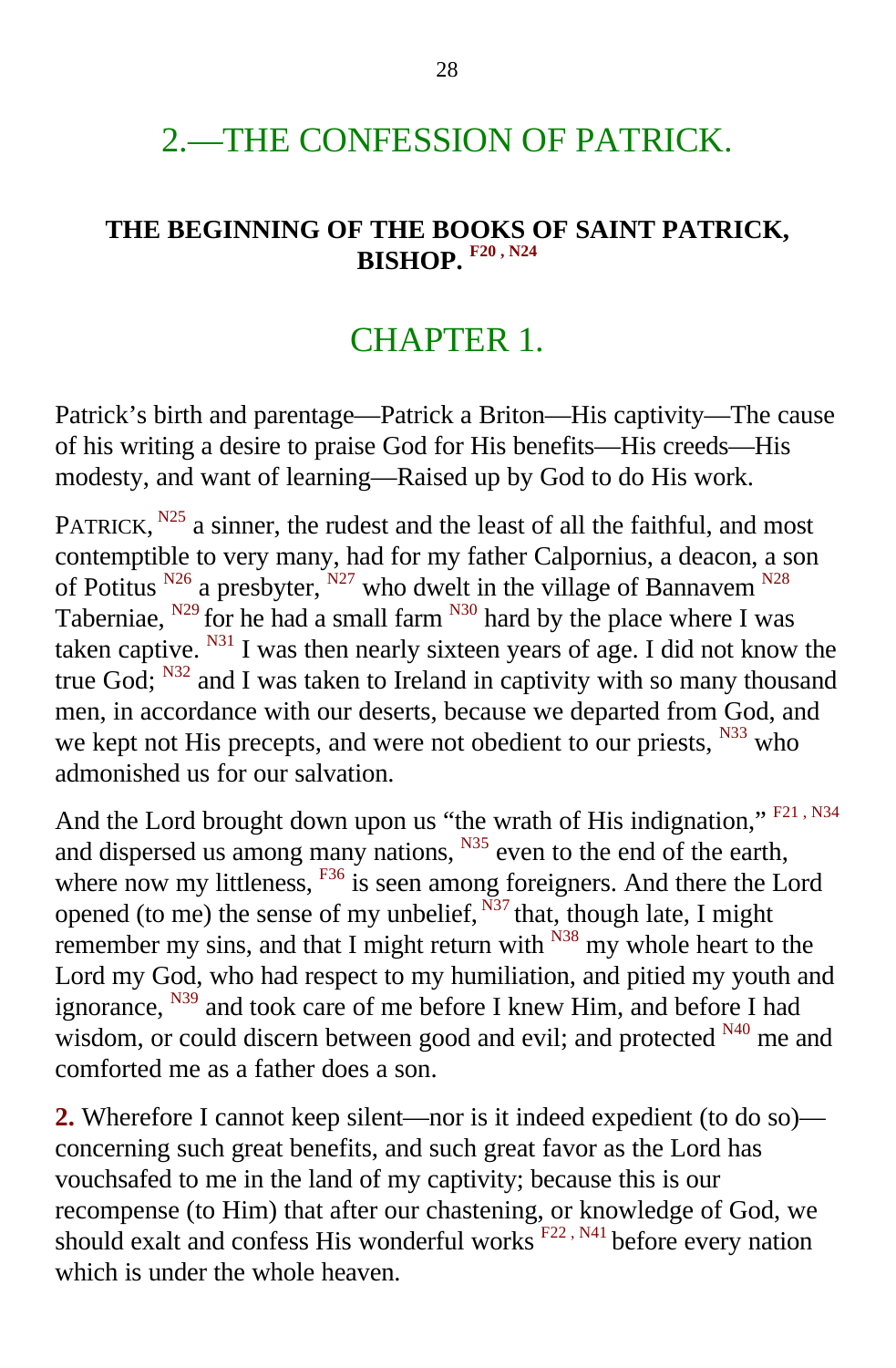Because there is no other God, neither ever was, neither before, nor shall be hereafter, except God the Father, unbegotten,  $N42$  without beginning. From whom is all beginning; upholding all things, as we say; and His Son Jesus Christ, whom indeed with the Father, we testify to have always been, before the origin of the world, spiritually with the Father; in an inexplicable <sup>[N43](#page--1-0)</sup> manner begotten before all beginning; and by Himself were made the things visible and invisible;  $N44$  made man; (and), death having been vanquished, received into the heavens to the Father. $F^{23}$ , N<sub>45</sub> And He has given to Him all power "above every name of those that are in heaven, on earth, and under the earth,  $^{N46}$  $^{N46}$  $^{N46}$  that every tongue should confess"  $^{F24}$  $^{F24}$  $^{F24}$  to Him,  $^{N47}$  $^{N47}$  $^{N47}$  that Jesus Christ is Lord and God, in whom we believe, and expect (His) coming, to be ere long; "the Judge of the living and of the dead," [F25](#page--1-0) "who will render to every one according to his deeds." F26, [N48](#page--1-0) And He hath "poured upon us abundantly"  $F<sup>27</sup>$  the Holy Spirit, a gift and pledge of immortality;  $\frac{\tilde{N}^{49}}{N}$  who makes the faithful and obedient to become "sons of God,  $^{N50}$  and joint-heirs with Christ";  $^{F28}$  whom we confess and adore—one God in the Holy Trinity of the sacred name. [N51](#page--1-0)

For He Himself has said by the prophet, "Call upon Me in the day of thy tribulation, and I will deliver thee, and thou shalt magnify Me."  $F29, N52$  And again He saith, "It is honorable to reveal and confess the works of God." [F30](#page--1-0) , [N53](#page--1-0)

**3.** Although I am in many respects imperfect, I wish my brethren and acquaintances to know my disposition,  $N<sub>54</sub>$  and that they may be able to comprehend the wish of my soul. I am not ignorant of the testimony of my Lord, who witnesses in the Psalm, "Thou shalt destroy those that speak a lie." F31, [N55](#page--1-0) And again, "The mouth that belieth killeth the soul." [F32](#page--1-0) And the same Lord says in the Gospel, <sup>[N56](#page--1-0)</sup> "The idle word that men shall speak, they shall render an account for it in the day of judgment." F33, [N57](#page--1-0) Therefore, I ought earnestly with fear and trembling to dread this sentence in that day when no one shall be able to withdraw himself, or to hide, but when we all together shall render account of even the smallest of our sins before the tribunal of the Lord Christ.  $N58$ 

Wherefore, I thought of writing long ago, but hesitated even till now; because I feared falling into the tongue of men;  $^{NS9}$  because I have not learned like others who have drunk in, in the best manner, both law and sacred literature in both ways equally;  $^{N60}$  $^{N60}$  $^{N60}$  and have never changed their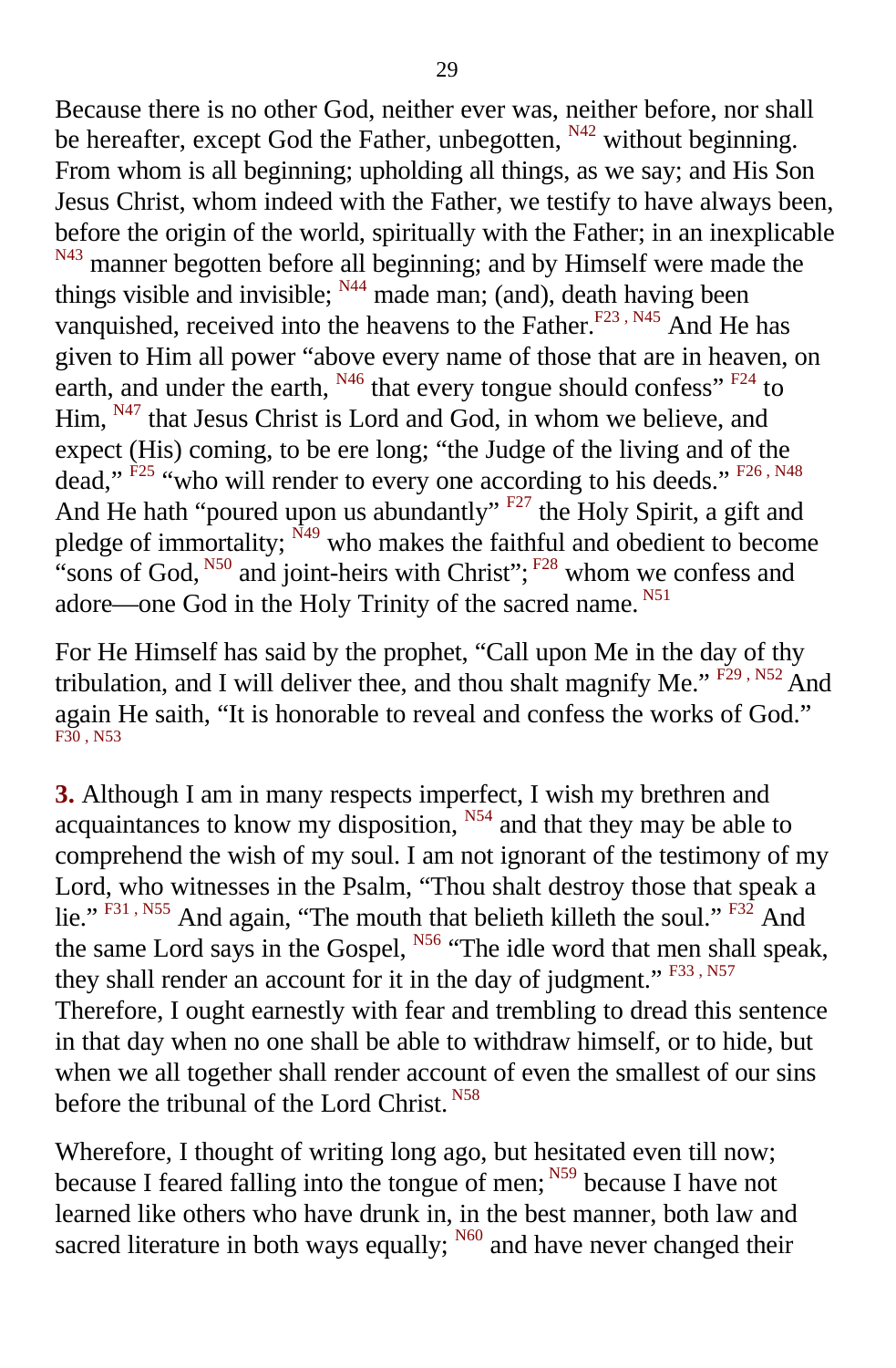language from infancy, but have always added more to its perfection. For my language and speech is translated into a foreign tongue. [N61](#page--1-0)

**4.** As can be easily proved from the drivel  $N62$  of my writing—how I have been instructed and learned in diction;  $N63$  because the wise man says: "For by the tongue is discerned understanding and knowledge, and the teaching of truth."  $\frac{F39}{P39}$ , [N64](#page--1-0) But what avails an excuse [although] according to truth, especially when accompanied with presumption? [N65](#page--1-0) Since indeed I myself, now in my old age, strive after what I did not learn in my youth, because they prevented  $\frac{N_{66}}{N_{66}}$  me from learning thoroughly that which I had read through before. But who believes me, although I should say as I have already said? When a youth, nay almost a boy in words,  $N67$  I was taken captive, before I knew what I ought to seek, or what I ought to aim at,  $^{N68}$  $^{N68}$  $^{N68}$ or what I ought to avoid. Hence I blush today, and greatly fear to expose my unskillfulness, because, not being eloquent, <sup>[N69](#page--1-0)</sup> I cannot express myself with clearness and brevity, nor even as the spirit moves, and the mind and endowed understanding point out. [N70](#page--1-0)

But if it had been granted to me even as to others, I would not, however, be silent, because of the recompense. And if, perhaps, it appears to some, that I put myself forward in this matter with my ignorance and slower tongue, it is, however, written: "Stammering tongues shall learn quickly to speak peace."  $F35, N71$  $F35, N71$  How much more ought we to aim at this—we who are the "epistle of Christ"—for salvation even to the end of the earth,  $F^{36}$  and in not eloquent, yet powerful and very strong—written in your hearts "not with ink," it is testified,... "but by the Spirit of the living God."  $F37, N72$  $F37, N72$ 

**5.** And again the Spirit testifies; "and husbandry was ordained by the Most High." F38, [N73](#page--1-0) Therefore, I, first a rustic, a fugitive, unlearned, indeed, not knowing how to provide for the future—but I know this most certainly, that before I was humbled I was like a stone lying in deep mud; and He who is mighty came, and in His own mercy raised me, and lifted me up, and placed me on the top of the wall.  $F39, N74$  $F39, N74$  And hence I ought loudly to cry out, to return also something to the Lord for His so great benefits, here and in eternity, which (benefits) the mind of men cannot estimate. But, therefore, be ye astonished, both great and small, who fear God. And ye rhetoricians, who do not know the Lord, [N75](#page--1-0) hear and examine: Who aroused me, a fool, from the midst of those who appear to be wise, and skilled in the laws, and powerful in speech and in every matter? And me who am detested by this world—He has inspired me beyond others (if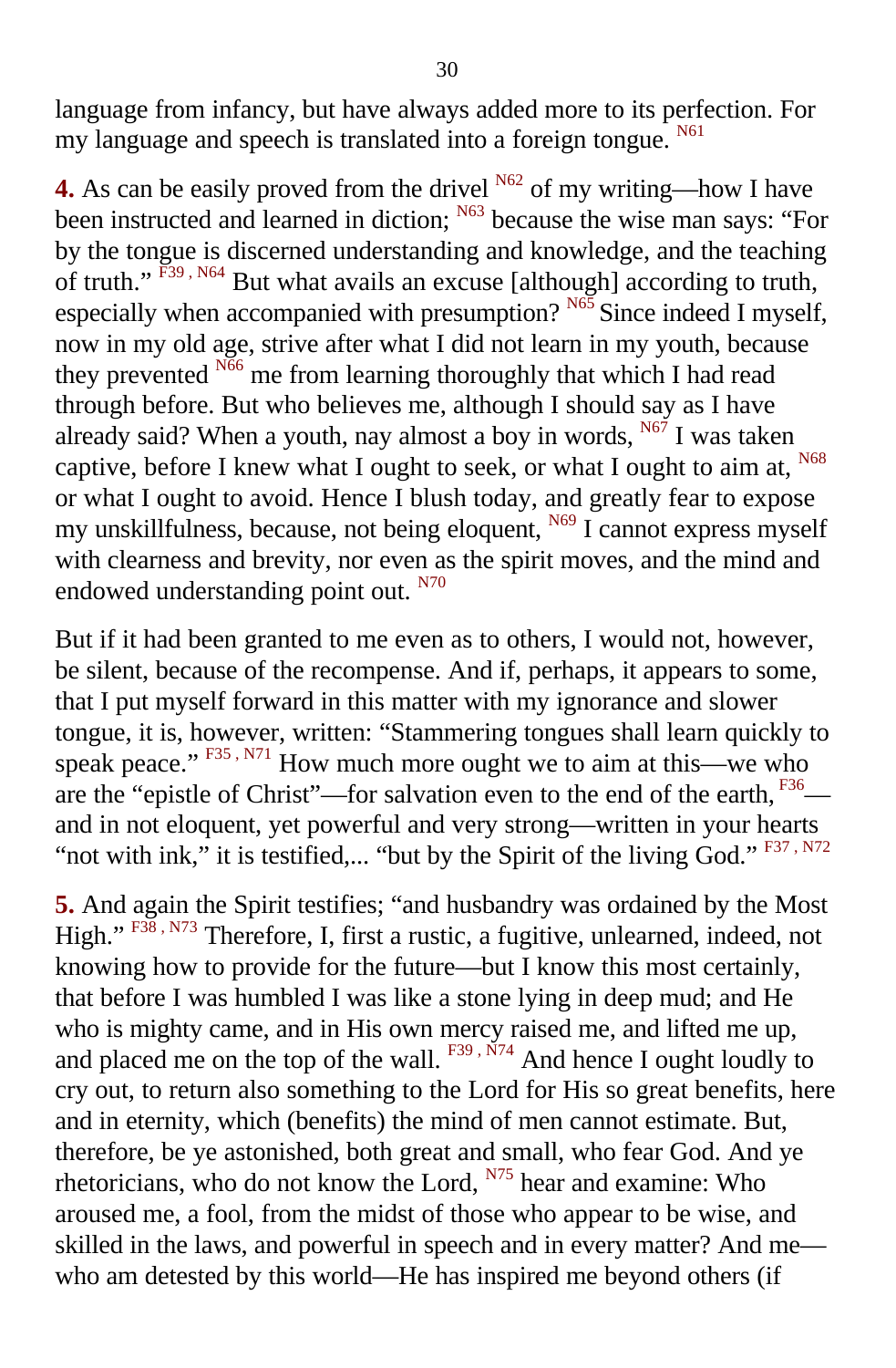indeed I be such), but on condition that with fear and reverence, and without complaining, I should faithfully serve  $N^{76}$  the nation—to which the love of Christ has transferred me, and given me for my life—if I should be worthy  $N^{77}$ —that, in fine, I should serve them with humility and in truth.  $N^{78}$ 

[N.B.—The Revelation Professor Abbott, of Trinity College, Dublin, has kindly collated the Dublin MS. for me.]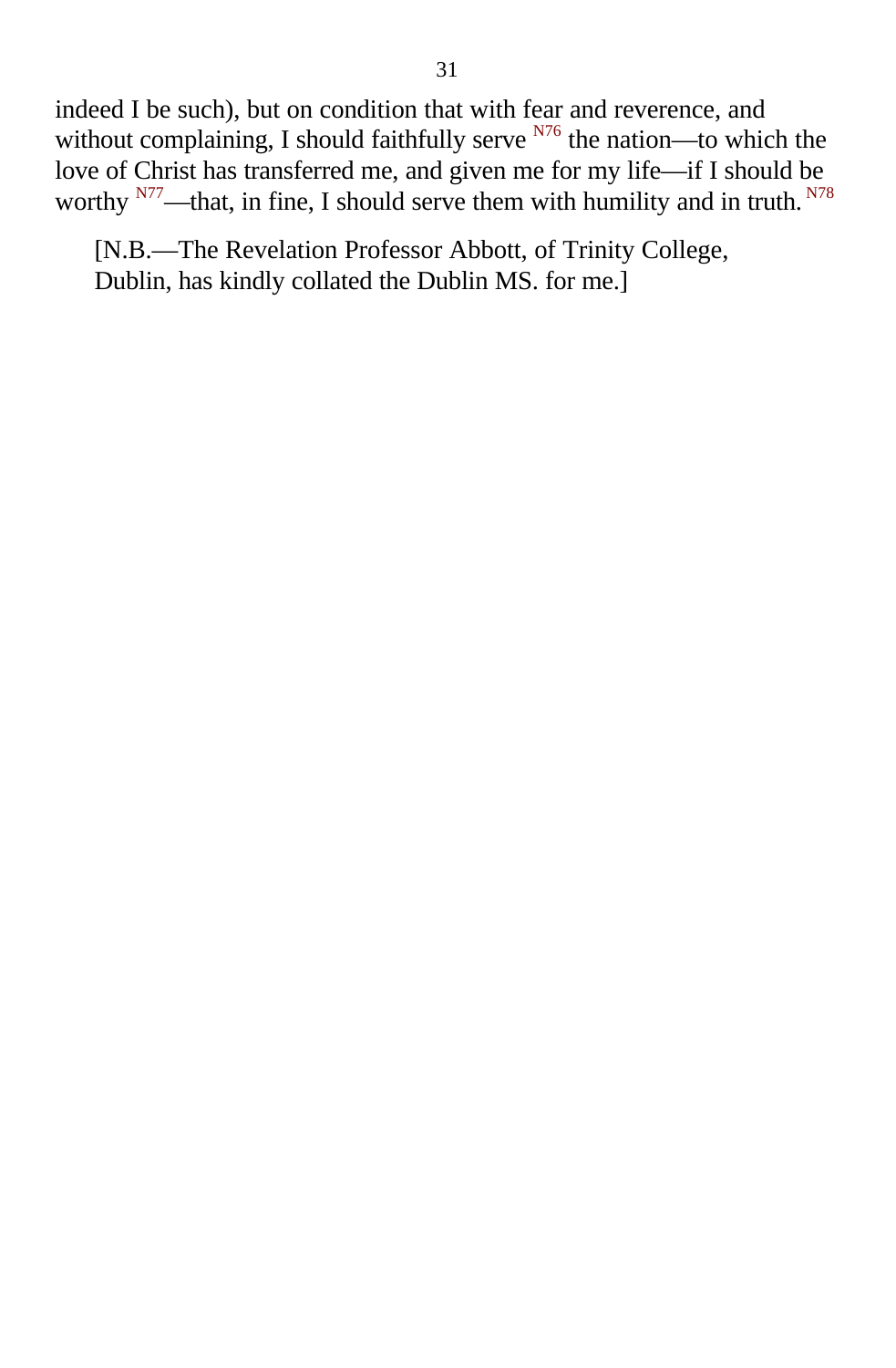# CHAPTER 2.

*Patrick's desire to recount God's mercies—Employed in feeding cattle Earnestness in prayer—Promised deliverance in a dream— His escape from slavery—Arrival at the ship—Refused a passage—Betakes himself to prayer—Admitted on board—Desires to convert the sailors—Journey in the desert—Wonderful deliverance from perishing by hunger—Result of prayer—Refuses food offered to idols—Conflict with Satan—Calls on "Helias" for deliverance.*

IN the measure,  $N^{79}$  therefore of the faith,  $F^{40}$  of the Trinity it behooves me to distinguish, without shrinking from danger, to make known the gift of God, and His "everlasting consolation," <sup>[F41](#page--1-0)</sup> and without fear to spread faithfully everywhere the name of God, in order that even after my death I may leave it as a bequest  $N80$  to my brethren, and to my sons, whom I have baptized in the Lord—so many thousand men. And I was not worthy nor deserving that the Lord should grant this to His servant; that after going through afflictions and so many difficulties  $N80b$  after captivity, after many years, He should grant me so great favor among that nation, which when I was yet in my youth I never hoped for, nor thought of.

But after I had come to Ireland I daily used to feed cattle,  $^{N81}$  $^{N81}$  $^{N81}$  and I prayed frequently during the day;  $^{N82}$  $^{N82}$  $^{N82}$  the love of God and the fear of Him increased more and more, and faith became stronger, and the spirit was stirred; so that in one day I said about a hundred prayers, and in the night nearly the same; so that I used even to remain in the woods and in the mountain; before daylight I used to rise to prayer, through snow, through frost, through rain, and felt no harm; nor was there any slothfulness in me, as I now perceive, because the spirit was then fervent within me.

And there indeed one night, in my sleep, I heard a voice saying to me, "Thou fastest well [fasting so], thou shalt soon go to thy country." And again, after a very short time, I heard a response saying to me, "Behold, thy ship is ready." <sup>[N83](#page--1-0)</sup> And it was not near, but perhaps two hundred miles away, and I never had been there, nor was I acquainted with any of the men there.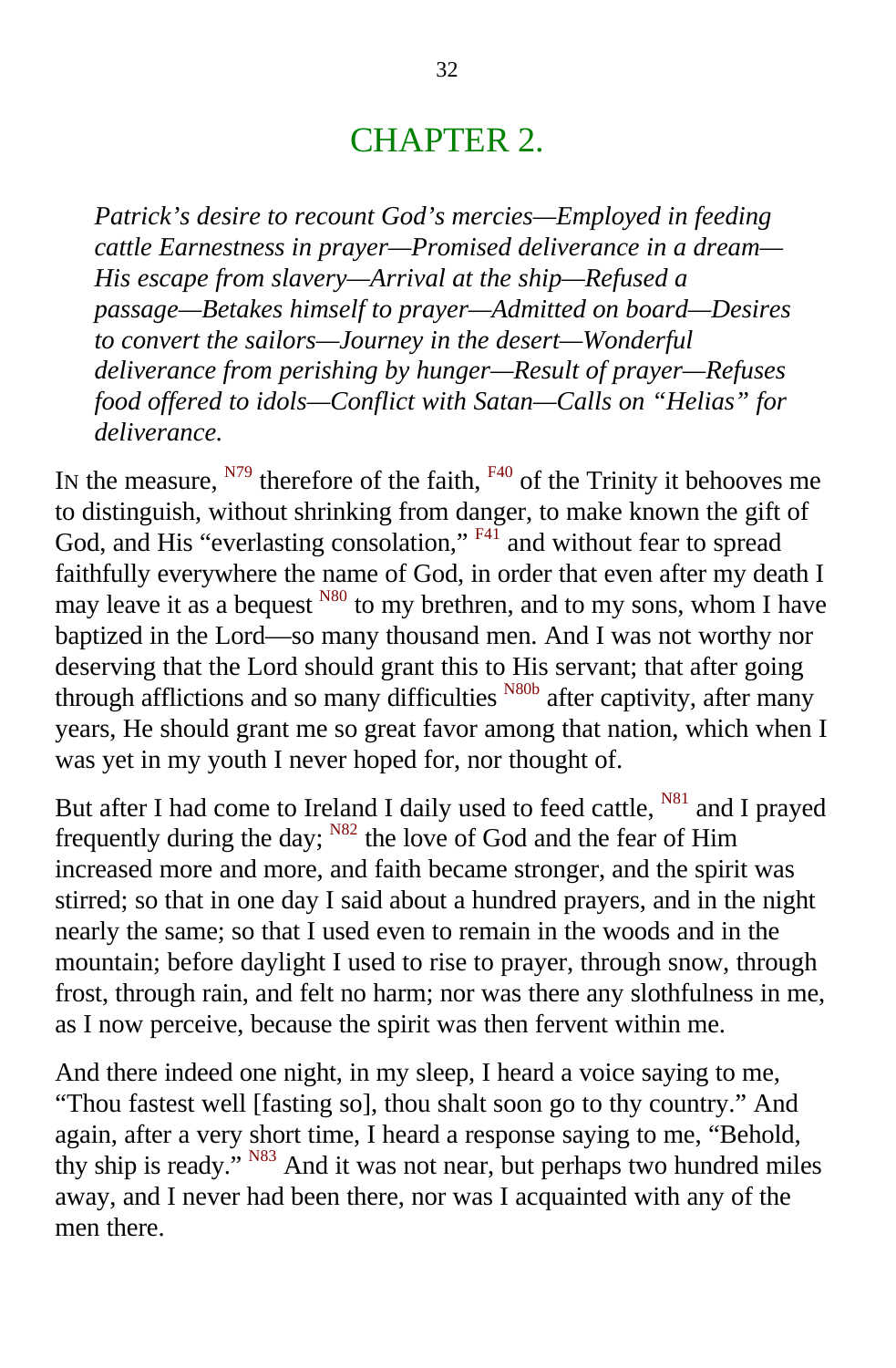**7.** After this I took flight, and left the man  $N<sup>84</sup>$  with whom I had been six years; <sup>[N85](#page--1-0)</sup> and I came in the strength of the Lord, who directed my way for good; <sup>N86</sup> and I feared nothing till I arrived at that ship. And on that same day on which I arrived, the ship moved out of its place, and I asked them (the sailors) that I might go away and sail with them.  $N87$  And it displeased the captain, and he answered sharply with indignation, <sup>[N88](#page--1-0)</sup> "Do not by any means seek to go with us." And when I heard this, I separated myself from them in order to go to the hut where I lodged. And on the way I began to pray; and before I had ended my prayer I heard one of them, and he was calling loudly after me, "Come quickly, for these men are calling you." And immediately I returned to them, and they began to say to me, "Come, for we receive you in good faith,  $^{N89}$  $^{N89}$  $^{N89}$  make friendship with us in whatever way you wish." And in that day I accordingly disdained to make friendship with them, <sup>[N90](#page--1-0)</sup> on account of the fear of God. But in very deed I hoped of them that they would come into the faith of Jesus Christ, because they were heathen, and on account of this I clave to them.  $N<sup>91</sup>$  And we sailed immediately. [N92](#page--1-0)

**8.** After three days we reached land, and for twenty-eight  $N<sup>93</sup>$  days we made our journey through a desert. And food failed them, and hunger prevailed over them. And one day the captain began to say to me, "What (is it), O Christian? You say thy God is great and almighty; why, therefore, canst thou not pray for us, for we are perishing with hunger?  $N<sup>94</sup>$  For it will be a difficult matter for us ever again to see any human being." But I said to them plainly, "Turn with faith  $N^{95}$  to the Lord my God, to whom nothing is impossible, that He may send food this day  $N<sup>96</sup>$  for us in your path, even till you are satisfied, [N97](#page--1-0) for it abounds everywhere with Him." And God assisting, it so came to pass. Behold, a herd of swine appeared in the path before our eyes, and (my companions) killed many of them, and remained there two nights, much refreshed. And their dogs were filled, for many of them had fainted <sup>[N98](#page--1-0)</sup> and were left half-dead along the way. And after that they gave the greatest thanks to God, and I was honored in their eyes.

**9.** From that day forth they had food in abundance? <sup>[N99](#page--1-0)</sup> They also found wild honey, and offered me a part of it. And one of them said, "It has been offered in sacrifice." Thanks to God! I consequently tasted none of it. $N100$ But the same night while I was sleeping, and Satan greatly tempted me, in a way which I shall remember as long as I am in this body. And he fell upon me  $N^{101}$  like a huge rock, and I had no power in my limbs, save that  $\frac{N_{102}}{N_{102}}$  it came to me, into my mind, that I should call out "Helias."  $\frac{N_{103}}{N_{103}}$  And in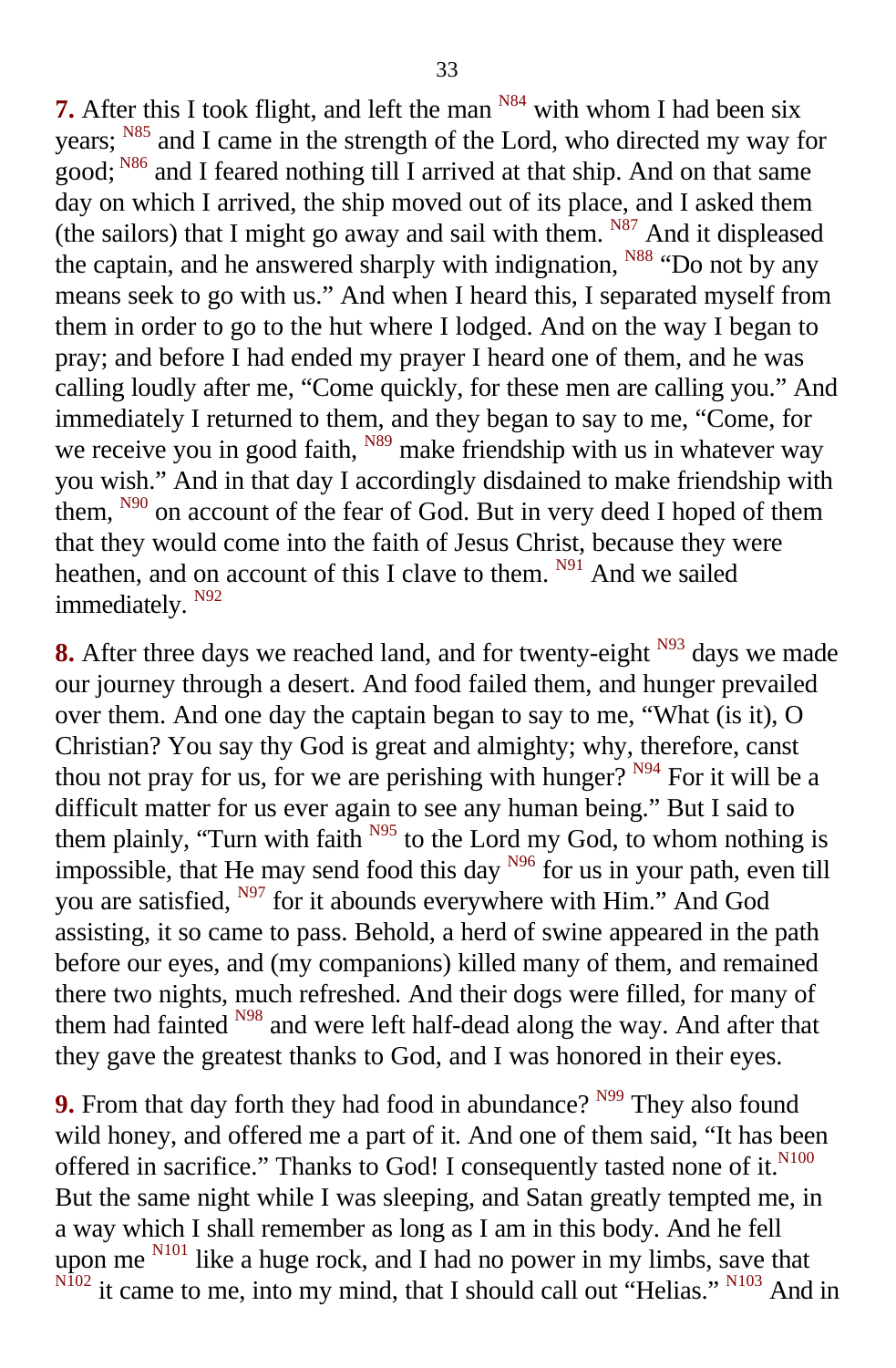that moment I saw the sun rise in the heaven; and while I was crying out "Helias" [N104](#page--1-0) with all my might, behold the splendor of that sun fell upon me, and at once removed the weight from me. And I believe I was aided by Christ my Lord, and His Spirit was then crying out for me,  $N105$  and I hope likewise that it will be thus in the days of my oppression, as the Lord says in the Gospel, "It is not you that speak, but the Spirit of your Father, which speaketh in you."  $F42, N106$  $F42, N106$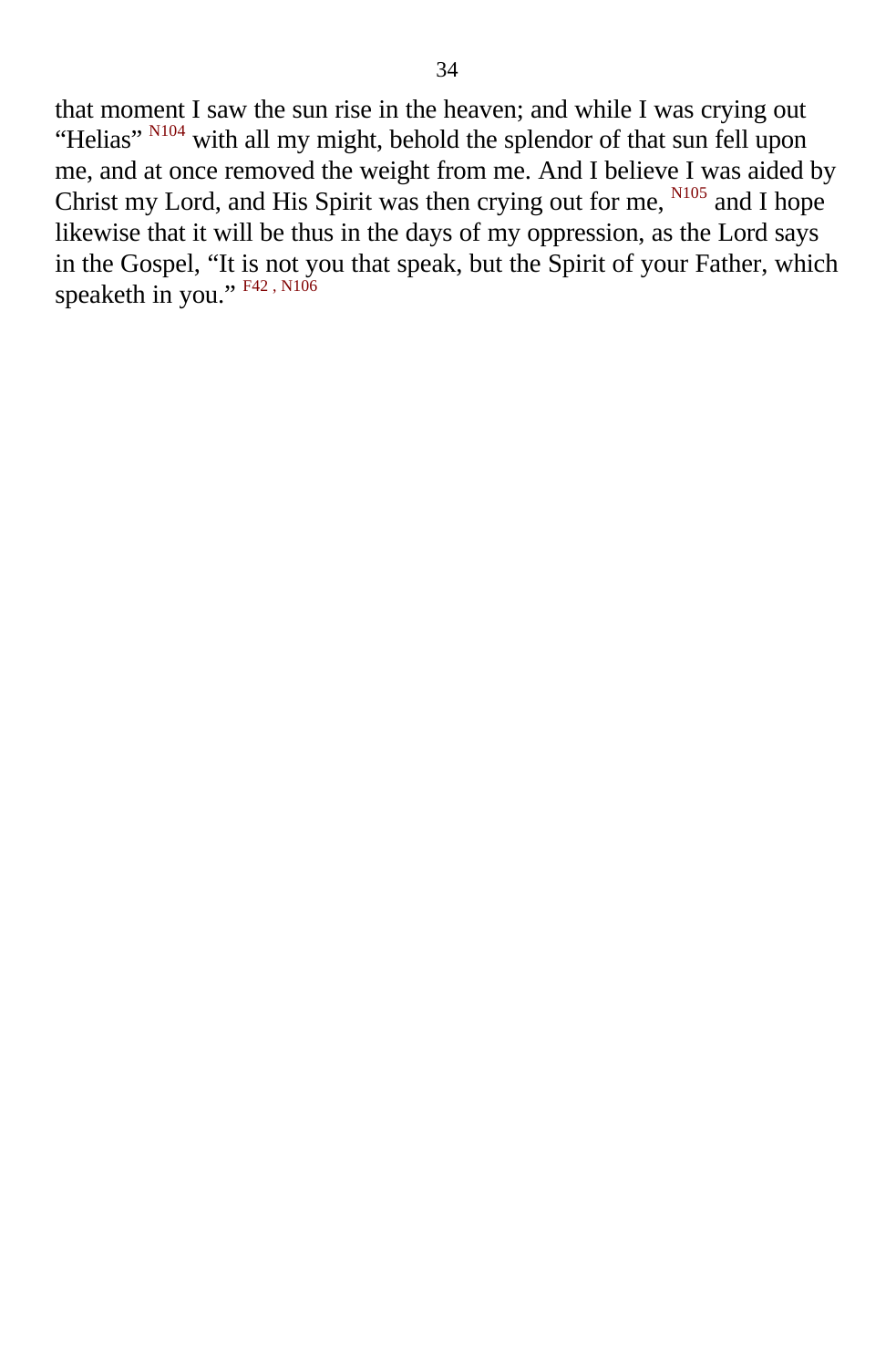# CHAPTER 3.

*Second captivity—Deliverance—Return to Britain—Called in a vision of the night to Ireland—The Spirit fraying in him—Charge brought against him by his seniors—Cause of the charge—Vision of the writing against him—The Lord on his side—Inconsistent conduct of a friend—Patrick returns thanks to God—Made a missionary by the grace of Christ.*

AND again, after many years, I was taken captive once more.  $N107$  On that first night, therefore, I remained with them. But I heard a Divine response saying to me,  $\frac{N108}{N}$  $\frac{N108}{N}$  $\frac{N108}{N}$  "But for two months thou shalt be with them;" which accordingly came to pass. On that sixtieth night the Lord delivered me out of their hands.

Even on our journey He provided for us food and fire, and dry weather every day, till on the fourteenth day we all arrived.  $N109$  As 1 stated before, we pursued our journey for twenty-eight days through the desert, and the very night on which we all arrived [N110](#page--1-0) we had no food left. [N111](#page--1-0)

And again, after a few years, I was in the Britains  $N112$  with my parents, who received me as a son, and earnestly besought me that, now at least, after the many hardships I had endured, I would never leave them again. And there I saw, indeed, in the bosom of the night, a man coming as it were from Ireland, Victoricus by name, with innumerable letters, and he gave one of them to me. And I read the beginning of the letter containing "The Voice of the Irish." And while I was reading aloud the beginning of the letter, I myself thought indeed in my mind that I heard the voice of those who were near the wood of Foclut,  $N113$  which is close by the Western Sea. And they cried out thus as if with one voice, [N114](#page--1-0) "We entreat thee, holy youth, that thou come, and henceforth walk among us." And I was deeply moved in heart, and could read no further; and so I awoke. Thanks be to God, that after very many years the Lord granted to them according to their cry!

**11.** And on another night, I know not, God knows, whether in me, or near me, with most eloquent words which I heard, and could not understand,  $N115$  except at the end of the speech one spoke as follows, "He who gave His life for thee  $F^{43}$  is He who speaks in thee;  $^{N116}$  $^{N116}$  $^{N116}$  and so I awoke full of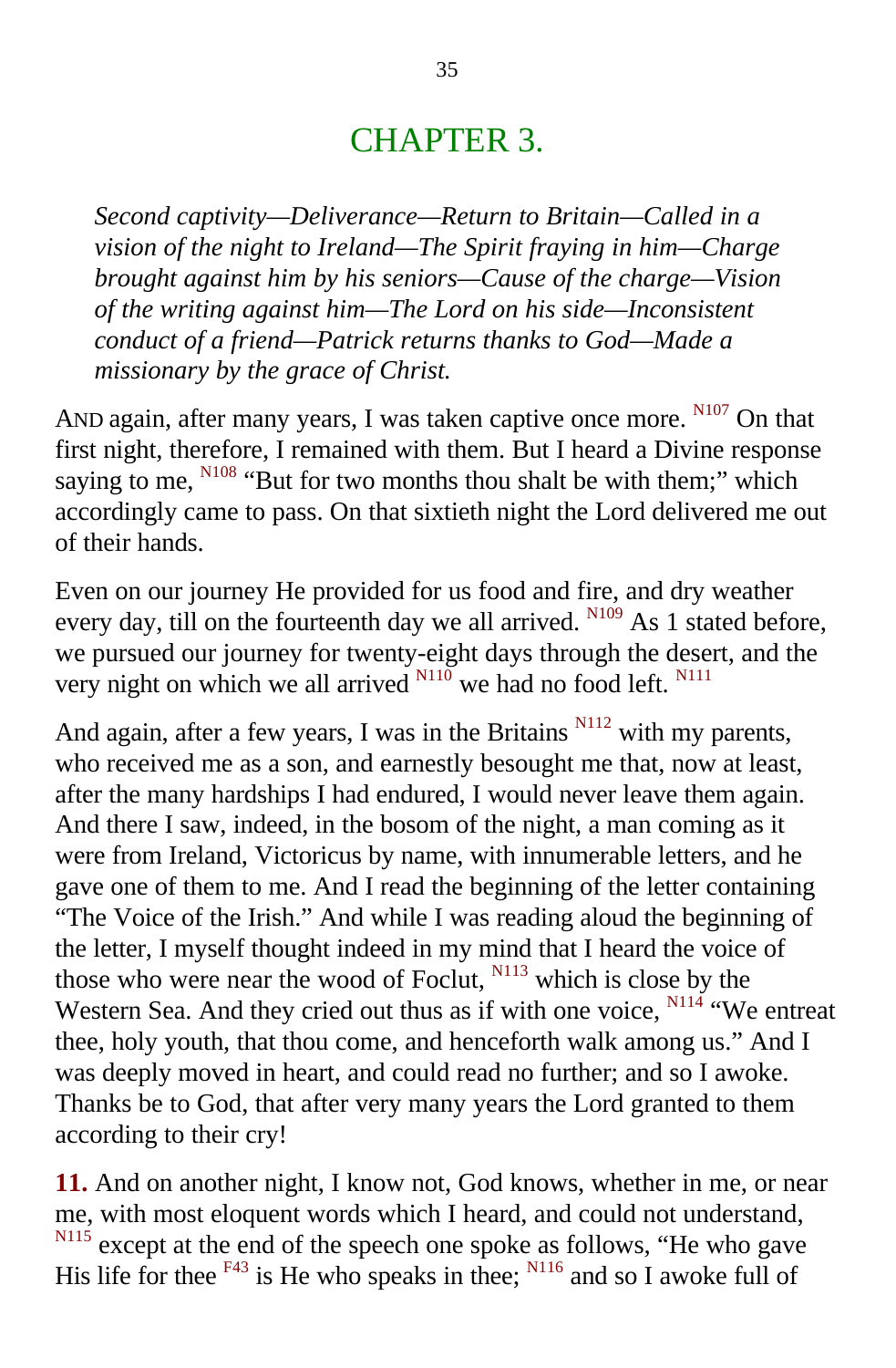joy.  $^{N117}$  $^{N117}$  $^{N117}$  And again I saw Him praying in me,  $^{N118}$  $^{N118}$  $^{N118}$  and He was  $^{N119}$  $^{N119}$  $^{N119}$  as it were within my body, and I heard above me,  $^{N120}$  $^{N120}$  $^{N120}$  that is, above the inner man, <sup>[N121](#page--1-0)</sup> and there He was praying mightily with groanings. And meanwhile I was stupefied and astonished, and pondered who it could be that was praying in me. But at the end of the prayer He so spoke as if He were the Spirit. <sup>[N122](#page--1-0)</sup> And so I awoke, and remembered that the Apostle says, "The Spirit helps the infirmities of our prayers. For we know not what we should pray for as we ought; but the Spirit Himself asketh for us with unspeakable groanings,"  $F^{44}$ ,  $\overline{N123}$  which cannot be expressed  $\overline{N124}$  $\overline{N124}$  $\overline{N124}$  in words. And again, (he says) "The Lord is our advocate, and prays for us." [F45](#page--1-0) , [N125](#page--1-0)

And when I was harassed by some of my seniors who came, and (urged) my sins against my laborious episcopate, so that on that day I was strongly driven to fall away, here and forever. But the Lord spared a proselyte and stranger for His name's sake. He kindly and mightily aided me in this treading-under, because in the stain and disgrace I did not come out badly. I pray God that it be not reckoned to them as an occasion of sin. For after thirty years they found me, and brought against me a word which I had confessed before I was a deacon. $N126$ 

**12.** Under anxiety, with a troubled mind, I told my most intimate friend what I had one day done in my boyhood, nay in one hour; because I was not then used to overcome. N<sup>127</sup> I know not, God knows, whether I was then fifteen years of age; and I did not believe in the one God from my infancy; but I remained in death and unbelief until I was severely chastised; and in truth I have been humbled by hunger and nakedness, and that daily. On the other hand,  $N128$  I did not of my own accord go to Ireland until I was almost worn out. But this was rather good for me;  $\frac{\overline{N}129}{\overline{N}129}$  for by this I was corrected by the Lord—and He fitted me that I should be today what formerly was far from me; that I should be filled with care, and be concerned for the salvation of others; since at that time I did not think even about myself.

Then in that day on which I was reproached for the things abovementioned;  $N130$  on that night, I saw in a vision of the night, a writing against me,  $^{N131}$  $^{N131}$  $^{N131}$  without honor. And at the same time I heard a response  $\frac{N132}{N132}$  $\frac{N132}{N132}$  $\frac{N132}{N132}$  saying to me, "We have seen  $\frac{N133}{N132}$  $\frac{N133}{N132}$  $\frac{N133}{N132}$  with displeasure the face of the designate  $N134$  with his name stripped." He did not say, "Thou hast seen with displeasure," but "We have seen with displeasure," as if He had joined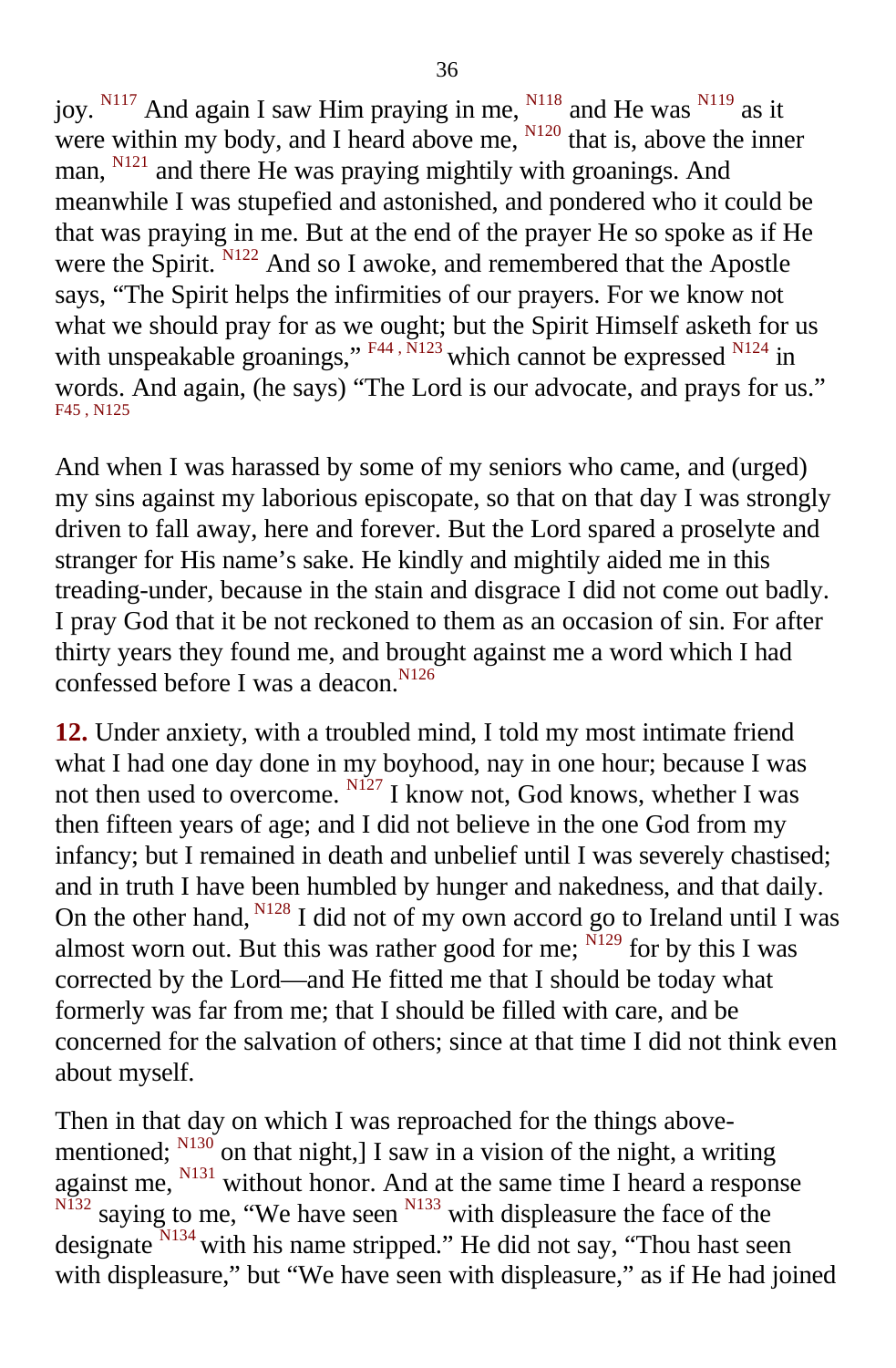Himself to me, as He has said, "He that toucheth you is as he that toucheth the apple of Mine eye."  $F^{46}$ ,  $N135$  Therefore I give thanks to Him, who comforted me in all things, that He did not hinder me from the journey on which I had resolved, and also from my work which I had learned of Christ my Lord. But the more from that (time) I felt in myself  $N136$  no little power, and my faith was approved before God and men.

**13.** But on this account I boldly assert that my conscience does not reprove me now or for the future.  $N137$  "God is my witness"  $F47$  that I have not lied in those things I have related. [But  $N138$  I am the more sorry for my very dear friend—to whom I trusted even my life—that we should have deserved to hear such a response. And I ascertained from several brethren before that defense  $N139$  that, when I was not present, nor in the Britains,  $N<sup>140</sup>$  nor did it originate with me—even he in my absence made a fight for me. <sup>[N141](#page--1-0)</sup> Even he had said to me with his own mouth, "Behold, thou art to be promoted to the rank of bishop,"—of which I was not worthy. But whence then did it occur to him afterwards that before all, good and bad, he should publicly put discredit upon me, although he had before of his own accord gladly conceded (that honor to me)? It is the Lord, who is greater than all.

I have said enough. But, however, I ought not to hide the gift of God which He bestowed upon us in the land of my captivity. For then I earnestly sought Him, and there I found Him, and He preserved me from all iniquities, so I believe, because of His Spirit "that dwelleth in (me)," <sup>[F48](#page--1-0)</sup> which has wrought in me again boldly  $N141b$  even to this day. But God knows, if a man had spoken this to me, I might have been silent for the love of Christ.

**14.** Wherefore, I give unwearied thanks to my God, who has kept me faithful in the day of my temptation; so that I may today confidently offer to Him my soul—to Christ my Lord—as a sacrifice, 'a living victim;" F49,  $N^{142}$  who saved me from all my difficulties,  $^{F50}$  $^{F50}$  $^{F50}$  so that I may say: "Who am I, Lord?"  $F^{51}$ , [N143](#page--1-0) and what is my vocation,  $F^{52}$ , [N144](#page--1-0) that to me Thou hast cooperated by such Divine grace with me! [N145](#page--1-0) So that today I can constantly rejoice among the Gentiles  $N146$  and magnify  $F53, N147$  $F53, N147$  Thy name wherever I may be, not only in prosperity, but also in distresses;  $F<sup>54</sup>$  that whatever may happen to me, whether good or evil, I ought to receive it equally, and always to give thanks to God, who has shown me that I should believe in Him, the indubitable one,  $N148$  without ceasing, and that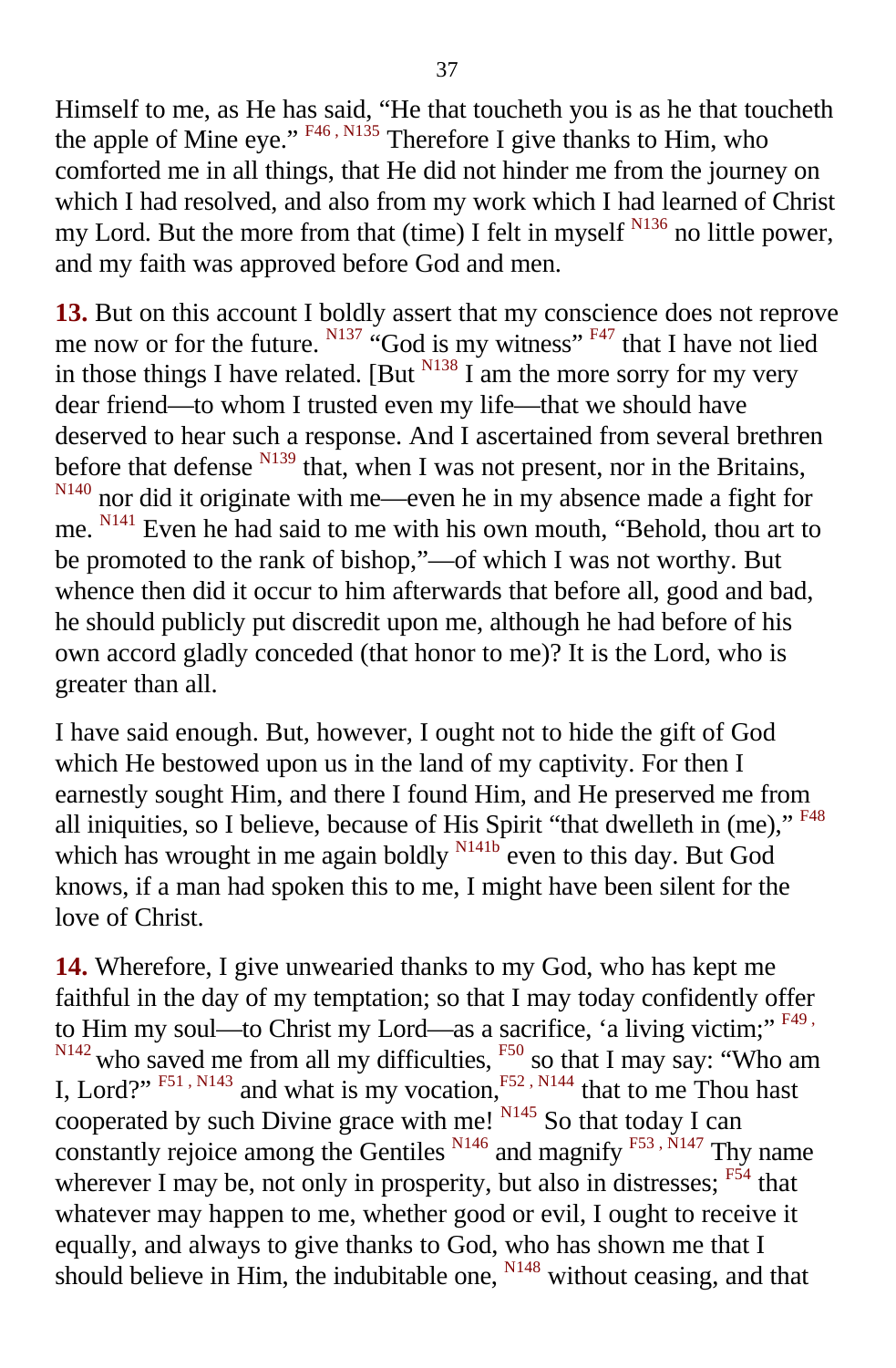He will hear me;  $N149$  and that I, though ignorant, may in these last days attempt to approach this work, so pious and so wonderful; that I may imitate some of those of whom before the Lord long ago predicted (that they) should preach His Gospel, "for a testimony to all nations" F55, [N150](#page--1-0) before the end of the world. Which, therefore, has been so fulfilled, as we have seen. Behold, we are witnesses that the Gospel has been preached everywhere, in places where there is no man beyond. $N151$ ]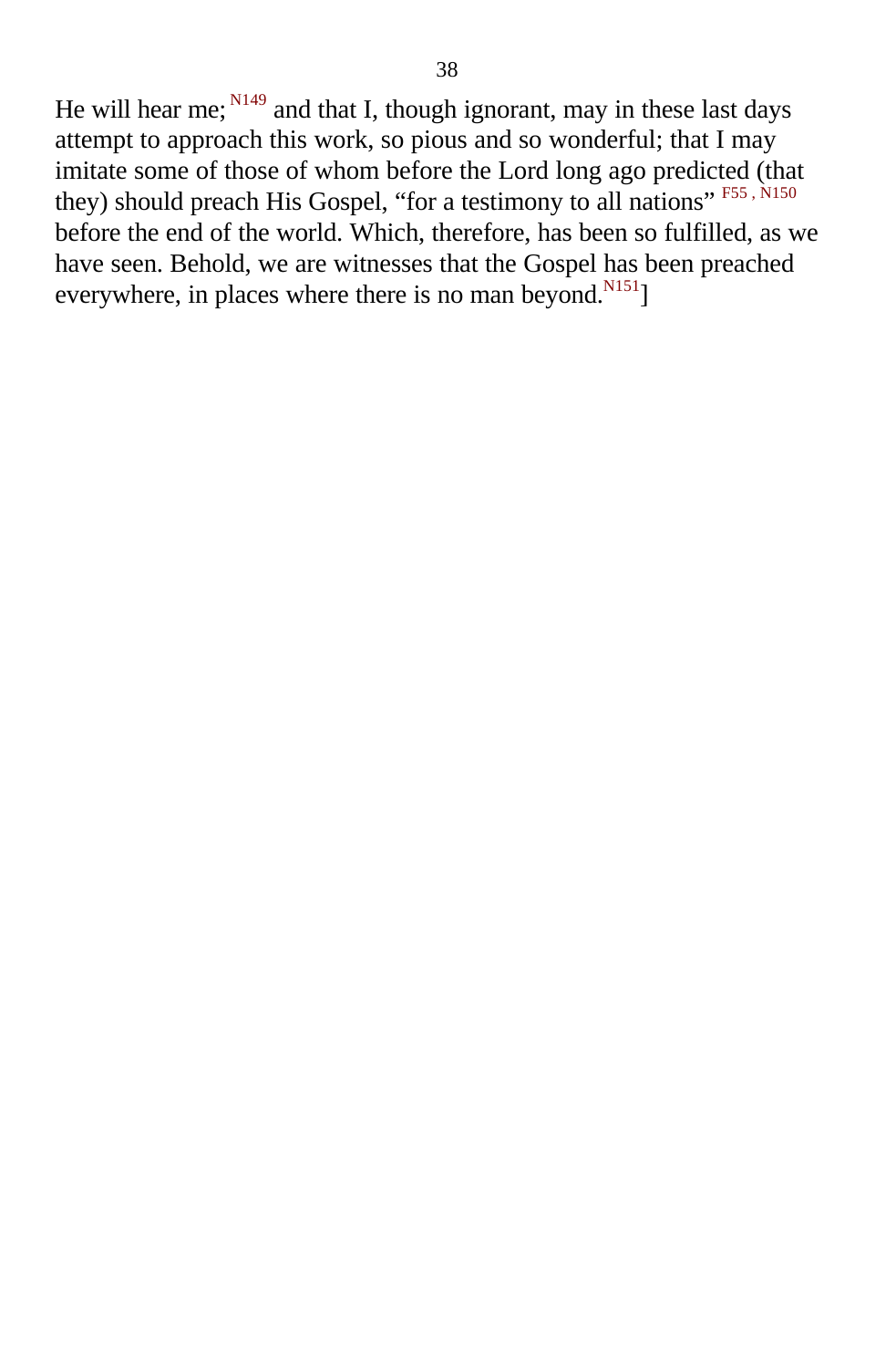# CHAPTER 4.

*Patrick's labors and deliverances—Temptations to remain at home—Willingness to die for Christ—The work accomplished by God's grace—The duty of missionary work—Results of his mission in Ireland—His resolve to continue in the mission-field, and his reliance on God.*

BUT it would be long to relate all my labor, in details, or even in part. Briefly, I may tell how the most holy  $N152$  God often delivered me from slavery, and from twelve dangers  $N153$  by which my life was imperiled, besides many snares, and things which I cannot express in words, neither would I give trouble to my readers. But there is God the Author (of all), who knew all things before they came to pass.

N<sub>154</sub> So, however, the Divine response very frequently admonished me His poor pupil. <sup>[N155](#page--1-0)</sup> Whence (came) this wisdom to me, which was not in me, I who neither knew the number of my days,  $F56, N156$  $F56, N156$  nor was acquainted with God? Whence (came) to me afterwards the gift so great, so beneficial, to know God, or to love Him, that I should leave country and parents, and many gifts which were offered to me with weeping and tears? And, moreover, I offended against my wish certain of my seniors. But, God overruling, I by no means consented or complied with them. It was not my grace  $F57, N157$  $F57, N157$  but God who conquered in me,  $N158$  and resisted them all; so that I came to the Irish peoples, to preach the Gospel, and to suffer insults from unbelievers; that I should listen to reproach about my wandering, [N159](#page--1-0) and (endure) many persecutions, even to chains; and that I should give up my noble birth  $N160$  for the benefit of others.

**16.** And if I be worthy, I am ready to lay down my life unhesitatingly, and most gladly for His name; and there I wish to spend it, even till death, it the Lord permit. $N161$ 

For I am greatly a debtor to the God who has bestowed on me such grace, that many people through me should be born again to God, [N162](#page--1-0) and that everywhere clergy should be ordained for a people newly coming to the faith, whom the Lord took from the ends of the earth, as He had promised of old by His prophets: "To Thee the Gentiles will come and say, As our fathers made false idols, and there is no profit in them."  $F^{58}$ ,  $N163$  And again: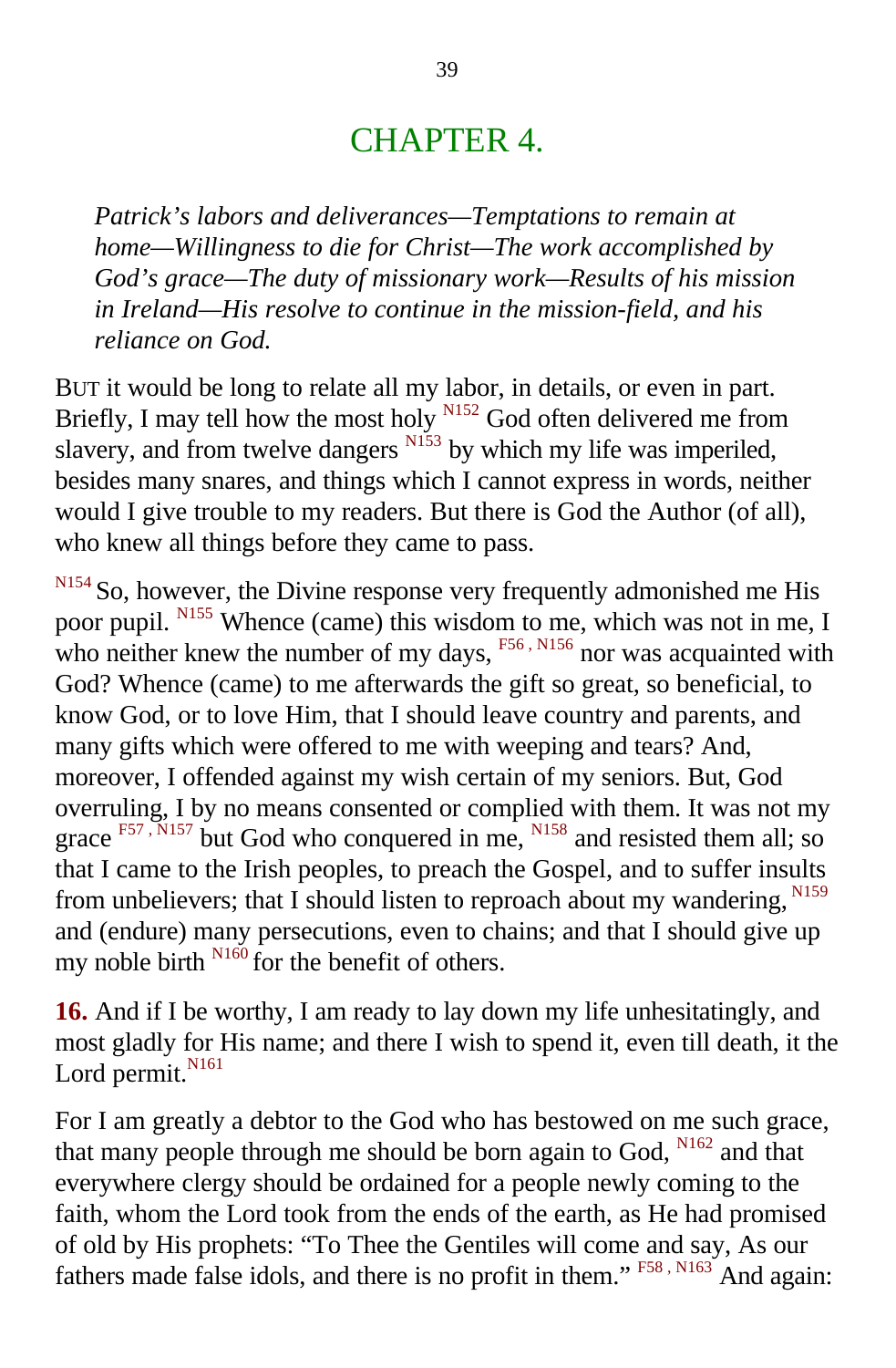"I have set Thee to be the light of the Gentiles, that Thou mayest be for salvation unto the utmost part of the earth."  $F59$ , [N164](#page--1-0) And there I am willing to await the promise or Him who never fails, as He promises in the Gospel: "They shall come from the east and the west, and shall sit down with Abraham, and Isaac, and Jacob;"  $F^{60}$ , N<sub>165</sub> as we believe that believers shall come from all the world. [N166](#page--1-0)

**17.** Therefore it becomes us to fish well and diligently, as the Lord premonishes and teaches, saying: "Come ye after Me, and I will make you fishers of men." <sup>F61</sup> And again He says by the prophets: "Behold I send many fishers and hunters, saith the Lord." F<sup>62, N167</sup> Therefore it is very necessary to spread our nets, so that a copious multitude and crowd may be taken for God, and that everywhere there may be clergy, who shall baptize and exhort a people needy and anxious, as the Lord admonishes and teaches in the Gospel, saying: "Going, therefore, teach ye all nations, baptizing them in the name of the Father, and of the Son, and of the Holy Ghost, teaching them to observe all things whatsoever I have commanded you: and behold I am with you all days, even to the consummation of the world." F63, [N168](#page--1-0) And again: 'Going, therefore, into the whole world, preach the Gospel to every creature. He that believeth and is baptized shall be saved, but he that believeth not shall be condemned."  $F<sup>64</sup>$ , N<sub>169</sub> [And again: "This Gospel of the kingdom shall be preached in the whole world, for a testimony to all nations, and then shall the consummation come."  $F65, N170$  $F65, N170$ And also the Lord, foretelling by the prophet, says: "And it shall be in the last days, saith the Lord, I will pour out of My Spirit upon all flesh, and your sons and your daughters shall prophesy, and your sons shall see visions," <sup>[N171](#page--1-0)</sup> and your old men shall dream dreams. And upon My servants indeed and upon My handmaids I will pour out in those days of My Spirit, and they shall prophesy. <sup>F66</sup> And in Osee He says: "I will call that which was not My people My people... and her who had not obtained mercy; and it shall be in the place where it was said, You are not My people, there they shall be called the sons of the living God." F67, [N172](#page--1-0)

**18.** Whence, then, has it come to pass that in Ireland  $N173$  they who never had any knowledge, and until now have only worshipped idols and unclean things, have lately become a people of the Lord, and are called the sons of God? Sons of the Scots N<sub>174</sub> and daughters of chieftains are seen to be monks and virgins <sup>F68</sup>, N<sub>175</sub> of Christ. N<sub>176</sub> [And there was even one blessed Scottic maiden, nobly-born, very beautiful, of adult age, whom I baptized. And after a few days she came to us for a reason,  $F<sup>69</sup>$ ,  $N177$  and intimated to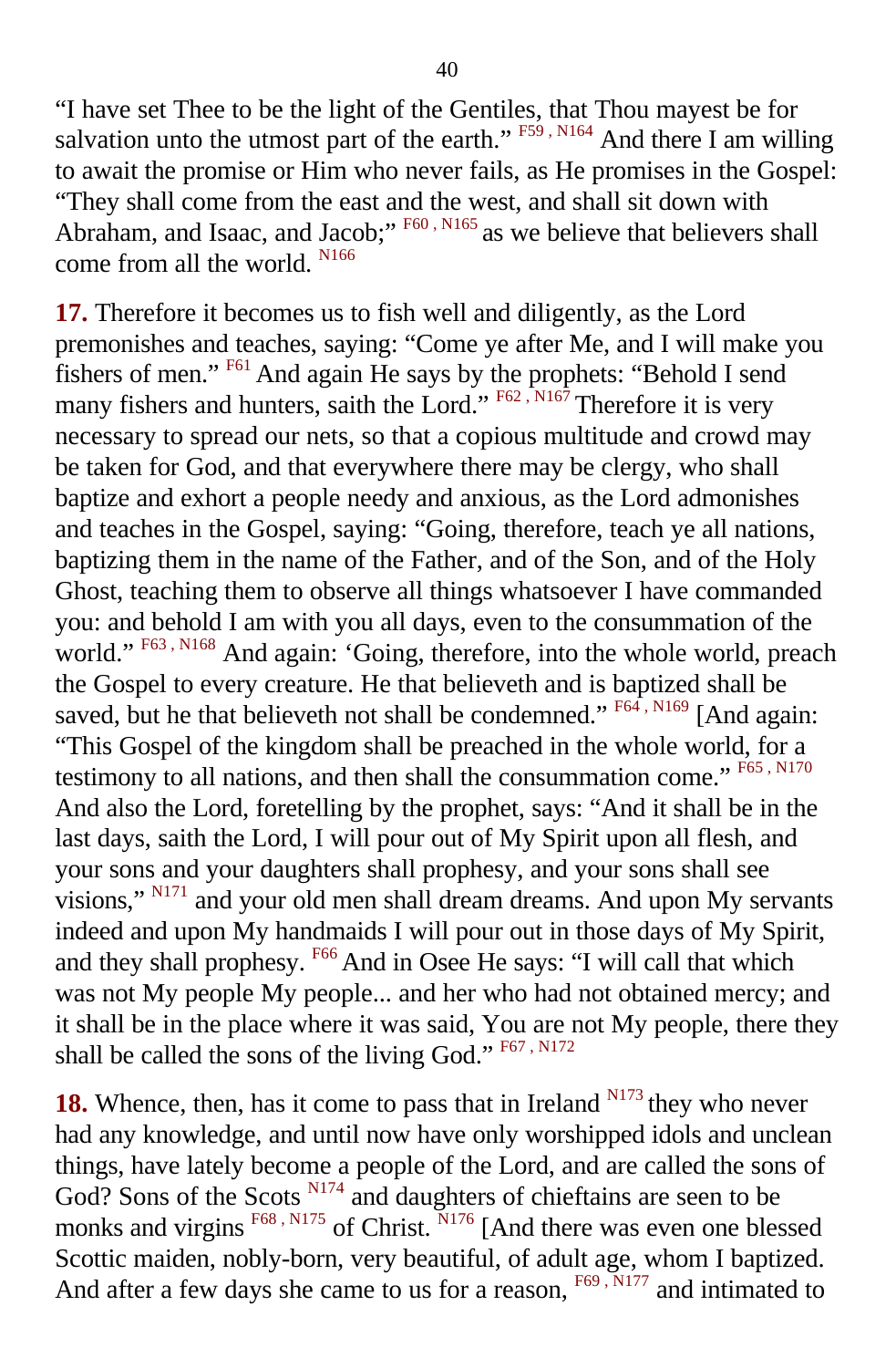us that she had received a response from a messenger of God  $N178$  and he advised her that she should be a virgin of Christ, and that she should draw near herself to God. [N179](#page--1-0) Thanks be to God! On the sixth day after that, she most excellently and eagerly seized on that <sup>[N180](#page--1-0)</sup> which also all the virgins of God do; not with the will of their fathers—but they suffer persecution and false reproaches from their parents; and notwithstanding the number increases the more; and of our own race  $N181$  who were born there (there are those), we know not the number, besides widows and those who are continent. But those (women) who are detained in slavery especially suffer; in spite of terrors and threats, they have assiduously persevered. But the Lord gave grace to many of my handmaids, for, although they are forbidden, they zealously imitate Him.

**19.** Wherefore, though I could wish to leave them, and had been most willingly prepared to proceed to the Britains, as to my country and parents; and not that only, but even (to go) as far as to the Gauls, to visit the brethren and to see the face of the saints of my Lord. God knows that I greatly desired it. But I am "bound in the Spirit," <sup>[F68](#page--1-0)</sup> who "witnesseth to me," F<sub>69</sub> that if I should do this, He would hold me guilty; and I fear to lose the labor which I have commenced; and not I, but Christ the Lord, who commanded me to come, and be with them for the rest of my life. If the Lord will,  $F^{70}$  and if He will keep me from every evil way,  $F^{71}$ ,  $N182$  that I may not sin before Him. But I hope (to do) that which I ought; but I trust not myself, so long as I am in "this body of death;"  $F<sup>72</sup>$  for strong is he who daily tries to subvert me from the faith; [N183](#page--1-0) and from the chastity of religion proposed (to myself), not feignedly (which I will observe), even to the end of my life, to Christ my Lord. But the flesh, which is in enmity,  $F^{73}$ ,  $F^{184}$  always leads to death, that is to unlawful desires to be unlawfully always leads to death, that is, to unlawful desires to be unlawfully gratified. And I know in part that I have not led a perfect 1ife, [N185](#page--1-0) as other believers. But I confess to my Lord, and I do not blush before Him, because I lie not: from the time that I knew Him in my youth, the love of God and His fear have increased in me; and until now, by the favor of the Lord, "I have kept the faith." F74, [N186](#page--1-0)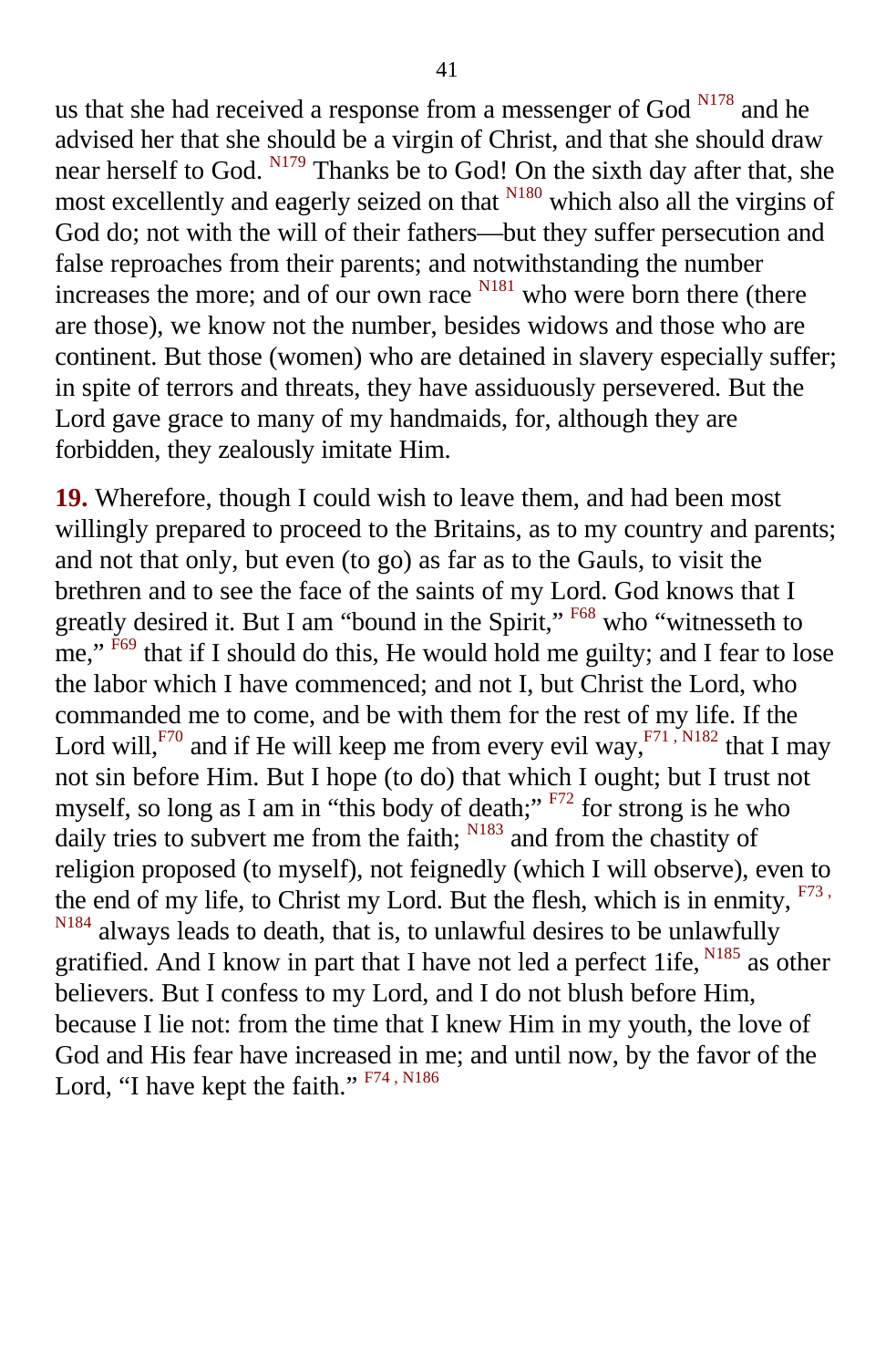# CHAPTER 5.

*Patrick's boldness in writing—God's mercy to him in spite of the reproach of men—His desire that others should do more for Christ—His despisal of riches—Did not preach or administer sacraments or orders for gain—His trials in the exercise of his mission—He rejoices in his expenditure and sufferings for Christ— His longing for martyrdom—His belief in the Resurrection—His denunciation of Sun-worship—His final protestation—What he effected was all by God's grace.*

LET him who will laugh and insult, I will not be silent, nor will I hide the signs and wonders which were ministered to me by the Lord, many years before they came to pass, as He who knew all things even before the world began. [F75](#page--1-0) , [N187](#page--1-0)

But hence I ought to give thanks without ceasing to  $God<sub>1</sub><sup>F76</sup>$  $God<sub>1</sub><sup>F76</sup>$  $God<sub>1</sub><sup>F76</sup>$  who often pardoned my ignorance (and) my negligence,<sup>[N188](#page--1-0)</sup> even out of place, not in one instance only—so that He was not fiercely angry with me, as being one who was permitted to be His helper. And yet I did not immediately yield to what was pointed out to me, and (to) what the Spirit suggested. And the Lord had pity on me among thousands of thousands,  $N189$  because He saw in me that I was ready, but that in my case for these (reasons) I knew not what to do about my position; because many were hindering this mission, and already were talking among themselves, and saying behind my back, "Why does that fellow put himself into danger among enemies who know not God?" Not (as though they spoke) for the sake of malice, but because it was not a wise thing in their opinion, as I myself also testify, on account of my defect in learning. [N190](#page--1-0) And I did not readily recognize the grace that was then in me; but now I know that I ought before  $N191$  [to have been obedient to God calling me].

**21.** Now, therefore, I have related simply, to my brethren and fellowservants who have believed me, (the reason) why I have preached and do preach, in order to strengthen and confirm your faith. Would that you might aim at greater, and perform mightier things!  $N192$  This will be my glory, because "a wise son is the glory of a father." F77, [N193](#page--1-0)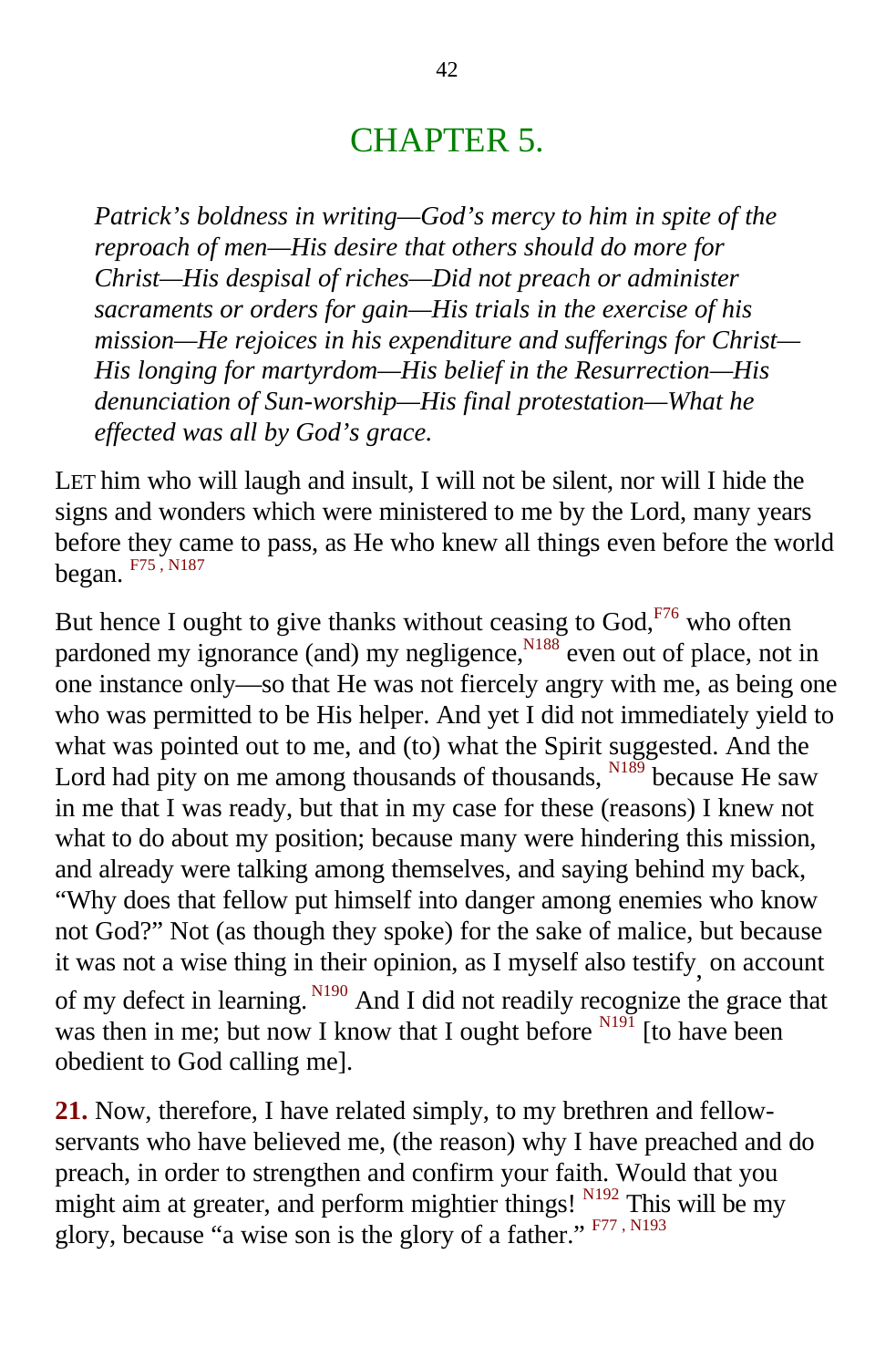You know, and God also, how I have conducted myself among you from my youth, both in the faith of the truth, and in sincerity of heart. [F78](#page--1-0) , [N194](#page--1-0) Even in the case of those nations among whom I dwell, I have always kept faith with them, and I will keep it.  $N195$  God knows I have over-reached none of them; neither do I think of it, [that is, of acting thus] on account of God and His Church, lest I should excite persecution against them and us all, and lest through me the name of the Lord should be blasphemed; because it is written, "Woe to the man through whom the name of the Lord is blasphemed."  $F^{79}$ ,  $^{N196}$  For though I am unskilful in names,  $^{N197}$  $^{N197}$  $^{N197}$  yet I have endeavored in some respects to serve even my Christian brethren, and the virgins of Christ, and religious women, who have given to me small voluntary gifts,  $N198$  and have cast off some of their ornaments upon the altar; and I used to return these to them; although they were offended with me because I did so. But I (did it) for the hope of eternal life, in order to keep myself prudently in everything, so that the unbelieving may not catch me on any pretext, or the ministry of my service; and that, even in the smallest point, I might not give the unbelievers an occasion to defame or depreciate (me). $F80$ 

**22.** But perhaps, since I have baptized so many thousand men, I might have expected half a screpall <sup>N198b</sup> from some of them? Tell it to me, and I will restore it to you.  $F^{81}$  Or when the Lord ordained everywhere clergy, through my humble ministry, I dispensed the rite (Lat. *ministerium)* gratuitously. If I asked of any of them even the price of my shoe, tell it against me, and I will restore you more. I spent for you, that they might receive me; and among you, and everywhere, I traveled for your sake, amid many perils, even to remote places, where there was no one beyond, and where no one else had ever penetrated—to baptize or ordain clergy, or to confirm the people. The Lord granting it, I diligently and most cheerfully, for your salvation, defrayed all things. During this time I gave presents to the kings;  $N^{199}$  besides which I gave pay to their sons who escorted me; and nevertheless they seized me,  $N200$  together with my companions. And on that day they eagerly desired to kill me; but the time had not yet come. <sup>[F82](#page--1-0)</sup> And they seized all things that they found with us, and they also bound me with iron. And on the fourteenth day the Lord set me free from their power; and whatever was ours was restored to us, for God's sake, and the attached friends whom we had before provided.

**23.** But you know how much I paid to those who acted as judges  $N^{201}$ throughout all the regions which I more frequently visited. For I think that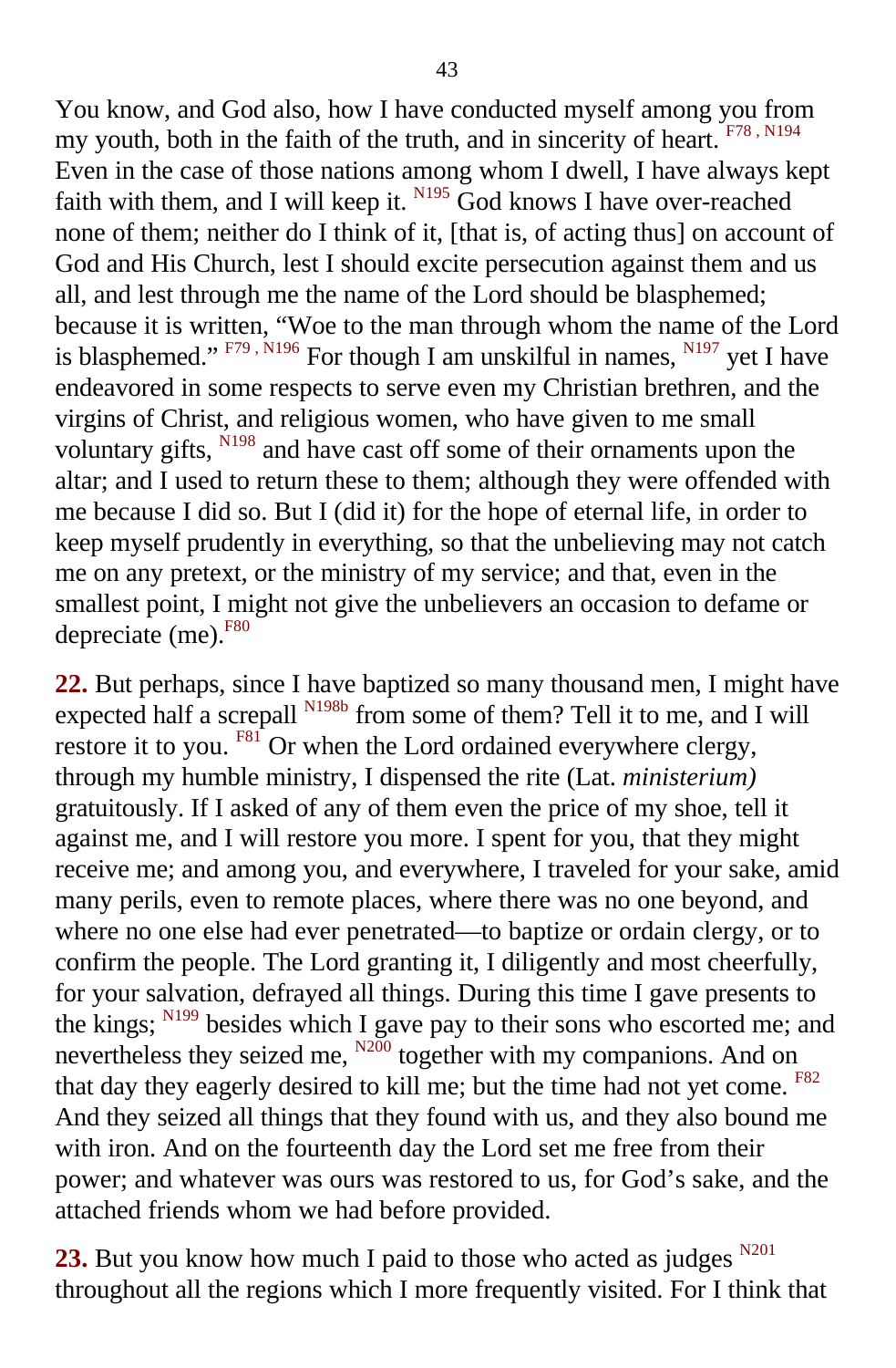I distributed among them not less than the hire of fifteen men.  $N202$  So that you might enjoy me, and I may always enjoy you in the Lord, I do not regret it, nor is it enough for me—I still "spend, and will spend for your souls."  $N^{203}$ ] God is mighty, and may He grant to me that in future I may spend myself for your souls. $N^{204}$  Behold, "I call God to witness upon my soul" [F83](#page--1-0) "that I lie not;" [F84](#page--1-0) neither that you may have occasion, nor because I hope for honor from any man.  $N205$  Sufficient to me is honor which is not belied. <sup>[N206](#page--1-0)</sup> But I see that now I am exalted by the Lord above measure  $F^{85, N207}$  $F^{85, N207}$  $F^{85, N207}$  in the present age; and I was not worthy, nor deserving that He should aid me in this; since I know that poverty and calamity suit me better than riches and luxuries. But Christ the Lord was poor for us. [F86](#page--1-0)

But I, poor and miserable, even if I wished for riches, yet have them not, "neither do I judge my own self;"  $F^{87}$ ,  $N208$  because I daily expect either murder, or to be circumvented, or to be reduced to slavery, or mishap of some kind. [But  $N^{209}$  "I fear none of these things,"  $F^{88}$ ,  $N^{210}$  on account of the promises of the heavens; for I have cast myself into the hands of the Omnipotent God, who  $^{N211}$  $^{N211}$  $^{N211}$  rules everywhere, as saith the prophet, "Cast thy thought on the Lord, and He will sustain thee." F89, [N212](#page--1-0)

**24.** Behold now, I commend my soul to my most faithful God,  $\frac{F90}{F90}$  $\frac{F90}{F90}$  $\frac{F90}{F90}$  for whom I discharge an embassage in my ignoble condition, because indeed He does not accept the person,  $F91, N213$  $F91, N213$  and He chose me to this office, that I might be one of the least of His ministers. But "what shall I render Him for all the things that He hath rendered to me?  $F^{92}$ ,  $N214$  But what shall I say, or what shall I promise to my Lord? Because I have no power,  $N215$  unless He had given it to me, but He searches "the heart and reins;" [F93](#page--1-0) because I desire enough and too much, and am prepared that He should give me "to drink of His cup," as He has granted to others that love Him.  $F<sup>94</sup>$ 

Wherefore may it never happen to me from my Lord, to lose His people, (people) whom He has gained in the utmost parts of the earth.  $N21\overline{6}$  I pray God that He may give me perseverance, and count me worthy to render myself faithful witness to Him, even till my departure, on account of my God. And if I have ever imitated anything good on account of my God, whom I love, I pray Him to grant me, that with those proselytes and captives, I may pour out my blood for His name's sake, even although I myself may even be deprived of burial, and my corpse most miserably be torn limb from limb by dogs, or by wild beasts, or that the fowls of heaven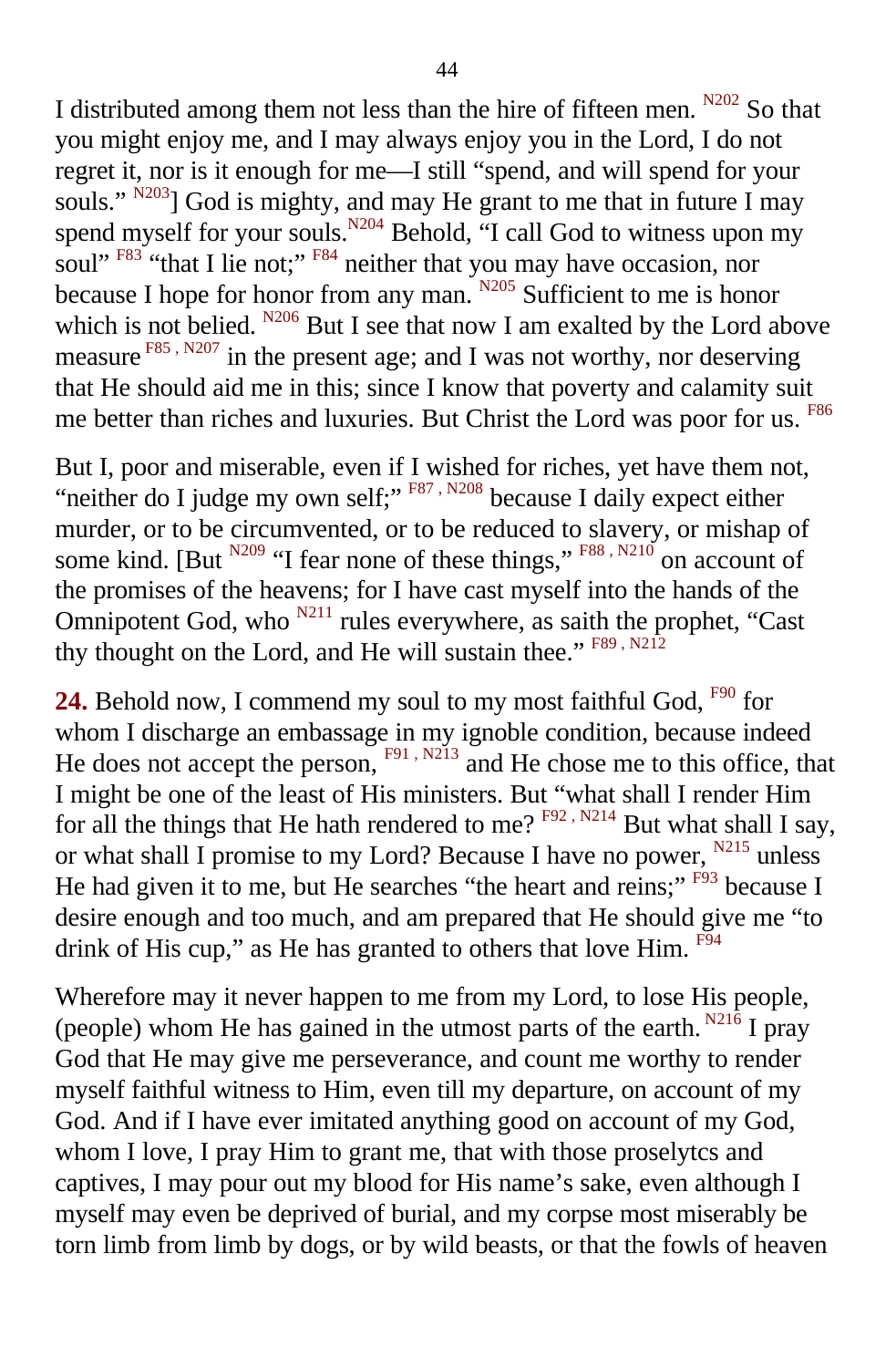should devour it. I believe most certainly that if this should happen to me, I shall have gained both soul and body. [N217](#page--1-0)

Because without any doubt we shall rise in that day in the brightness of the sun, that is, in the glory of Jesus Christ, our Redeemer, as "sons of the living God,"  $F^{95}$ ,  $N2\overline{18}$  and "joint-heirs with Christ,"  $F^{96}$  and to be "conformable to His image;" [F97](#page--1-0) for "of Him, and through Him, and in Him"  $F^{98}$  we shall reign.  $N219$ 

**25.** For that sun which we behold, at God's command, rises daily for us but it shall never reign, nor shall its splendor continue;  $N220$  but all even that worship it, miserable beings, shall wretchedly come to punishment.  $N222$  But we who believe in and adore the true sun,  $N222$  Jesus Christ, who will never perish; [N223](#page--1-0) neither shall he "who does His will"—but "shall continue for ever,"  $F99$ —as Christ continues for ever,  $N224$  who reigns with God the Father Almighty, and with the Holy Spirit, before the ages, and now, and through all the ages of ages. Amen.

Behold, I will, again and again, dcclare briefly the words of my Confession. I testify in truth, and in joy of heart, before God and His holy angels,  $F100$ ,  $N<sup>225</sup>$  that I never had any reason, except the Gospel and its promises, for ever returning to that people from whom I had formerly escaped with difficulty.  $1^{N226}$ 

But I beg of those who believe and fear God, whoever shall deign to look into or receive this writing, which Patrick the sinner, unlearned indeed, has written in Ireland, that no one may ever say, if I have done or demonstrated anything according to the will of God,  $N227$  however little, that it was my ignorance (which did it); but judge ye, and let it be most truly believed, that it has been the gift of God. And this is my Confession before I die.

*Thus far the volume which, Patrick wrote with his own hand: On the* seventeenth of March, Patrick was translated to heaven. [N228](#page--1-0)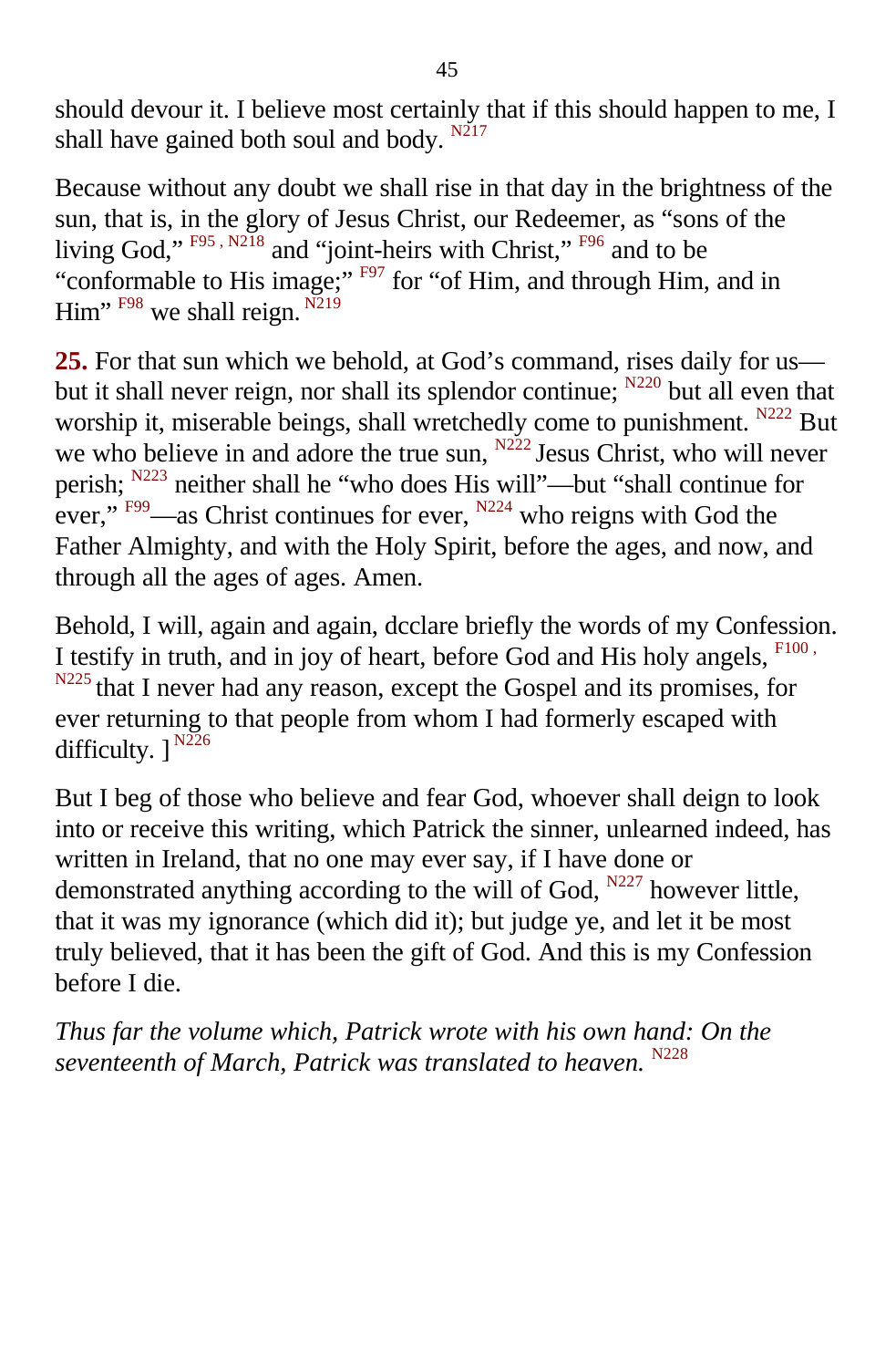# 3. THE EPISTLE TO COROTICUS. [N229](#page--1-0)

I PATRICK, a sinner, unlearned, declare indeed that I have been appointed a bishop in Ireland; I most certainly believe that from God I have received what I am. I dwell thus among barbarians,  $F101}$  $F101}$  a proselyte and an exile, on account of the love of God. He is witness that it is so. Not because I desired to pour out anything from my mouth so harsh and severe, but I am compelled, stirred up by zeal for God and for the truth of Christ, for the love of my neighbors and sons, for whom I have abandoned country and parents, and my soul, even unto death, if I be worthy (of such honor). I have vowed to my God to teach the nations, although I be despised by some.

With my own hand I have written and composed these words, to be given and handed to the soldiers, to be sent to Coroticus;  $N^{230}$  I do not say, to my fellow-citizens, and to the citizens of the Roman saints, but to the citizens of demons, on account of their own evil deeds, who by hostile practice of barbarians live in death;  $N^{231}$ —companions of the Scots and apostate Picts  $N<sup>232</sup>$ —who stain themselves bloody with the blood of innocent Christians, whom I have begotten without number to God, and have confirmed in Christ.

**2.** On the day after that in which (these Christians) were anointed neophytes in white robes, while it (the anointing)was yet glistening on their foreheads—they were cruelly massacred and slaughtered with the sword by those above-mentioned.  $N233$  And I sent a letter with a holy presbyter, whom I taught from his infancy, with (other) clergy (begging them) that they would restore to us some of the plunder, or of the baptized captives whom they took, (but) they mocked at them. Therefore, I do not know what I should lament for the more, whether those who were slain, or those whom they captured; or those whom the devil has grievously ensnared with the everlasting pain of Gehenna (hell-fire)—for they will be chained together with him. "For" indeed "he who commits sin is a slave," F102, [N234](#page--1-0) and is termed "a son of the devil." [F103](#page--1-0)

**3.** Wherefore, let every man fearing God know that they (the soldiers) are aliens from me, and from Christ my God, for whom I discharge an embassage,—parricides, fratricides, "ravening wolves," [F104](#page--1-0) devouring the people of the Lord as the food of bread. [F105](#page--1-0) , [N235](#page--1-0) As he says the ungodly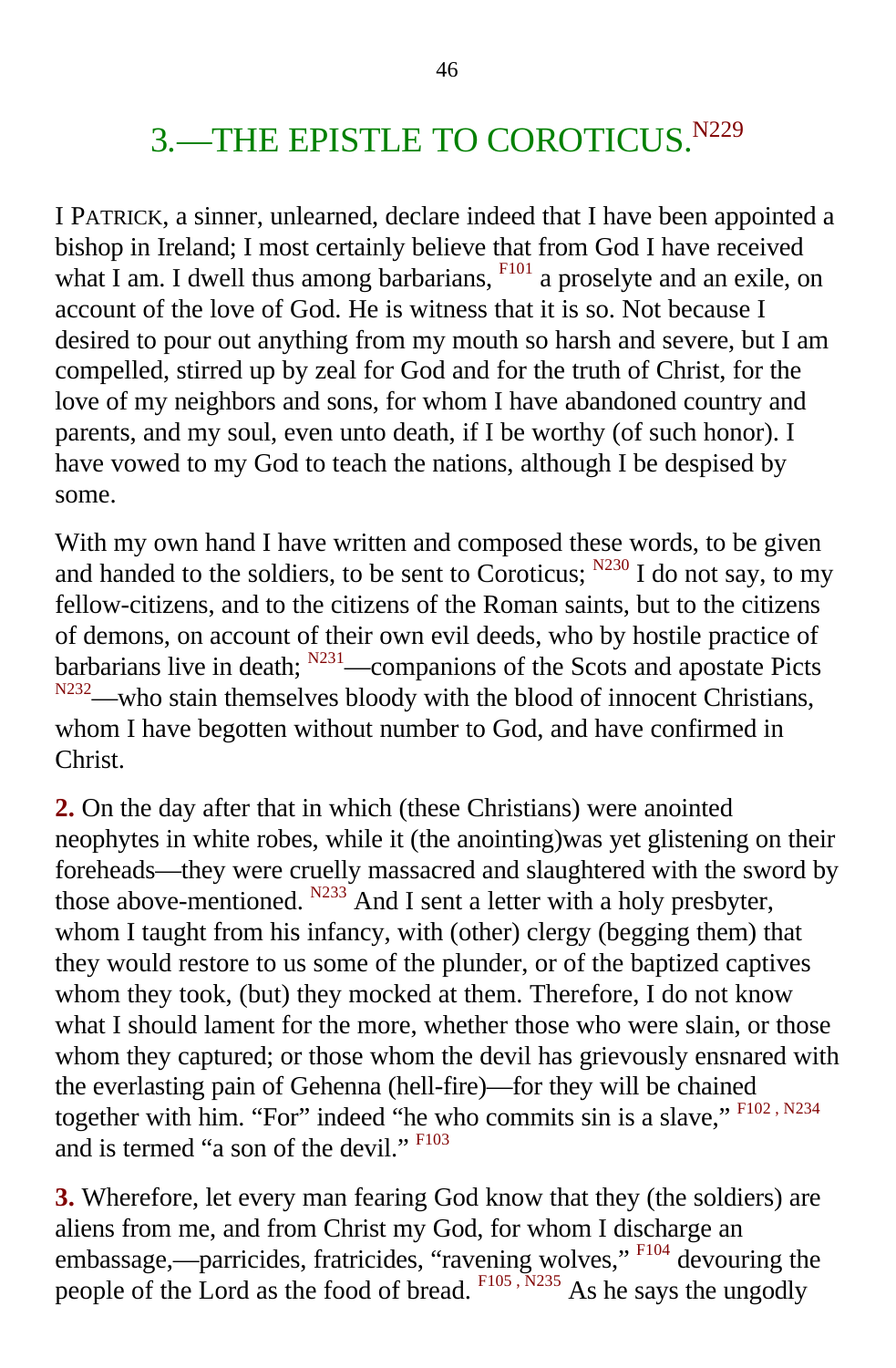"have dissipated Thy law, Lord." F106, [N236](#page--1-0) Since in these last times Ireland has been most excellently and auspiciously planted and instructed by the favor of God. I do not usurp [other men's labors but]  $N237$  I have part with those whom He hath called and predestined to preach the Gospel amidst no small persecutions, even to the end of the earth; although the Enemy envies us by the tyranny of Coroticus, who fears not God, nor His priests, whom He hath chosen, and committed to them that greatest, Divine, sublime power: "Whom they bind upon earth, they are bound also in heaven." <sup>[N238](#page--1-0)</sup>

**4.** I, therefore, earnestly beseech (you), who are holy and humble in heart, not to flatter such persons, nor to take food or drink with them, nor to deem it right to take their alms—until they rigorously do repentance with tears poured forth, and make satisfaction to God, and liberate the servants of God, and the baptized handmaidens of Christ, for whom He was put to death and crucified.

"The Most High reprobates the gifts of the wicked.... He that offereth sacrifice of the goods of the poor is as one that sacrificeth the son in the presence of his father." F<sup>107, [N239](#page--1-0)</sup> "The riches," he says, "which he will collect unjustly shall be vomited from his belly, the angel of death shall drag him off, the fury of dragons shall assail him, the tongue of the adder shall slay him,"  $F108, N240$  $F108, N240$  "the inextinguishable fire shall devour him."  $F109$ And, therefore, "Woe unto those who fill themselves with things which are not their own." <sup>[N241](#page--1-0)</sup> Or, "What doth it profit a man if he gain the whole world, and suffer the loss of his own soul?" [F110](#page--1-0)

It were long to discuss (texts) one by one, or to run through the whole law, to select testimonies concerning such cupidity. Avarice is a deadly sin: "Thou shalt not covet thy neighbor's goods." <sup>[N242](#page--1-0)</sup> "Thou shalt not kill." F<sup>111</sup> A murderer cannot be with Christ. "Whosoever hateth his brother is" termed "a murderer." [F112](#page--1-0) Or, "He who loveth not his brother abideth in death."  $F113, N243$  $F113, N243$  How much more guilty is he who has stained his hands with the blood of the sons of God—whom He lately acquired in the ends of the earth by the exhortation of our littleness!  $F114, N244$  $F114, N244$ 

**5.** "Was it indeed without God, or according to the flesh, that I came to Ireland?  $N^{245}$  Who compelled me? I was bound by the Spirit not to see (again) any of my kindred. Do I not love  $N^{246}$  pious compassion, because I act (thus) towards that nation which once took me captive, and laid waste the servants and handmaidens of my father's house? I was a free-man according to the flesh, I was born of a father who was a Decurio.  $^{N247}$  $^{N247}$  $^{N247}$  For I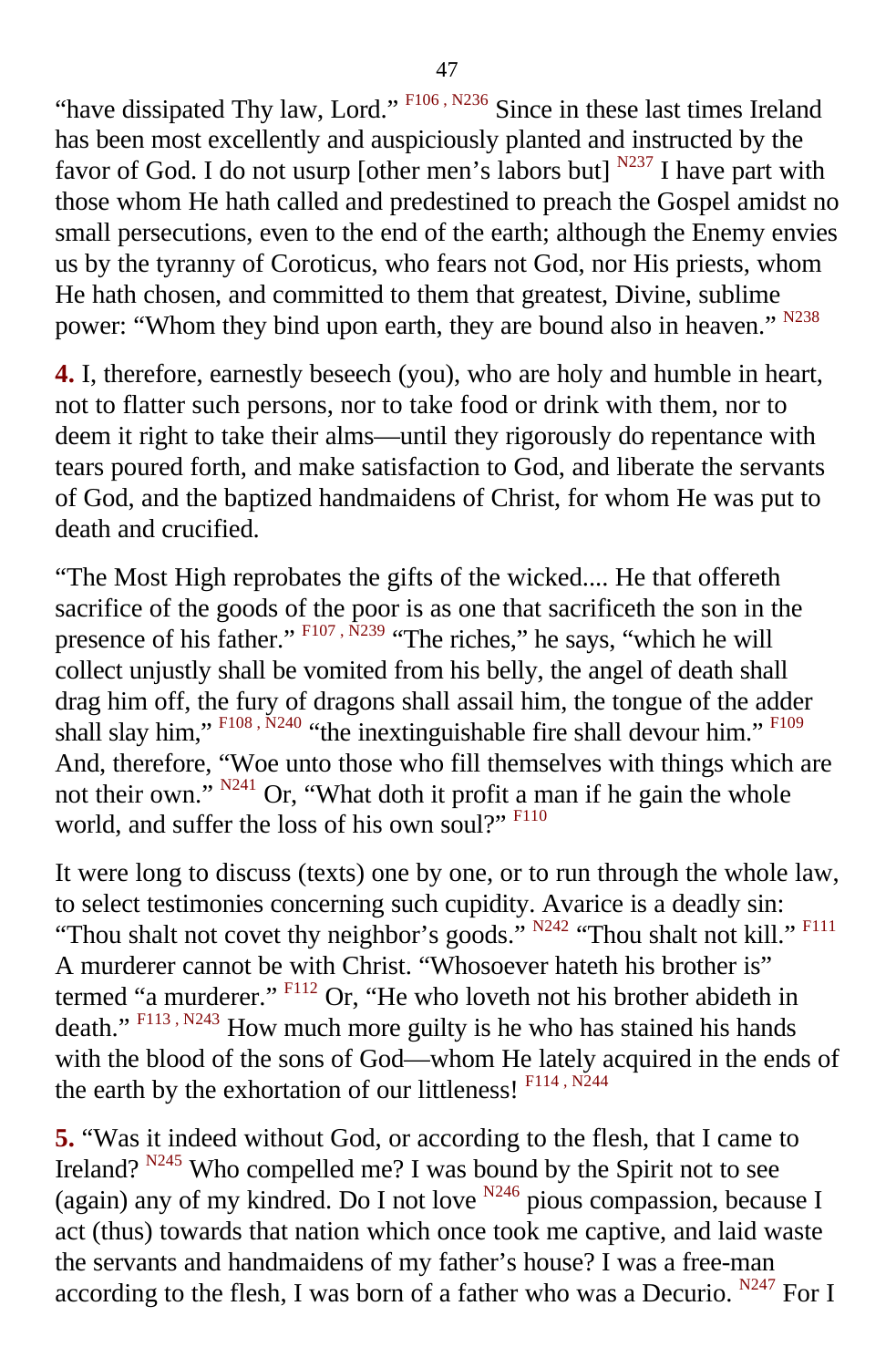bartered my noble-birth—I do not blush or regret it—for the benefit of others. In fine, I am a servant in Christ, (given over) to a foreign nation, on account of the ineffable glory of that perennial life which is in Christ Jesus our Lord. And if my own friends do not acknowledge me:—"A prophet hath no honor in his own country." [F115](#page--1-0)

Perhaps (they think) we are not of the one sheepfold, nor have the one God as Father. As He says: "He that is not with Me is against Me; and he that gathereth not with Me scattereth." [F116](#page--1-0) It is not fitting that "one destroys, another builds."  $N^{248}$  I do not seek those things which are my own.  $F^{117}$ ,  $N^{249}$ 

**6.** Not my grace, but God, indeed, hath put this desire into my heart, that I should be one of the hunters or fishers, whom of old God promised before in the last days.  $F^{118}$ ,  $N250$  I am envied. What shall I do, Lord? I am greatly despised. Behold! Thy sheep are torn around me, and are plundered even by the above-mentioned robbers, by the order of Coroticus, with hostile mind. Far from the love of God is the betrayer of the Christians into the hands of Scots and Picts! Ravening wolves have swallowed up the flock of the Lord, [F119](#page--1-0) which everywhere in Ireland was increasing with the greatest diligence; and the sons of the Scots and the daughters of princes are monks and virgins of Christ (in numbers) I cannot enumerate. Wherefore the injury done to the righteous will not give thee pleasure (here), nor will it ever give pleasure in the regions below.  $N251$ 

**7.** Which of the saints would not dread to be sportive, or to enjoy a feast with such persons? They have filled their houses with the spoil of the Christian dead. They live by rapine, they know not (how) to pity. Poison (they drink), deadly food they hand to their friends and sons. As Eve did not understand that she offered death to her husband, so are all those who do evil—they work out everlasting death and perpetual punishment.

It is the custom of the Roman and Gallic Christians to send holy and suitable men to the Franks,  $N252$  and to the other nations,  $N253$  with so many thousands of solidi,  $N254$  to redeem baptized captives.  $N255$  You (Coroticus) so often slay them—and sell them to a foreign nation that knows not God! You surrender members of Christ as into a den of wolves! What hope have you in God? Or he, who either agrees with you, or who uses to you words of flattery?

**8.** God will judge. <sup>[N256](#page--1-0)</sup> For it is written, "Not only they who do evil, but also, they who consent thereto, are to be condemned." F120, [N257](#page--1-0) I know not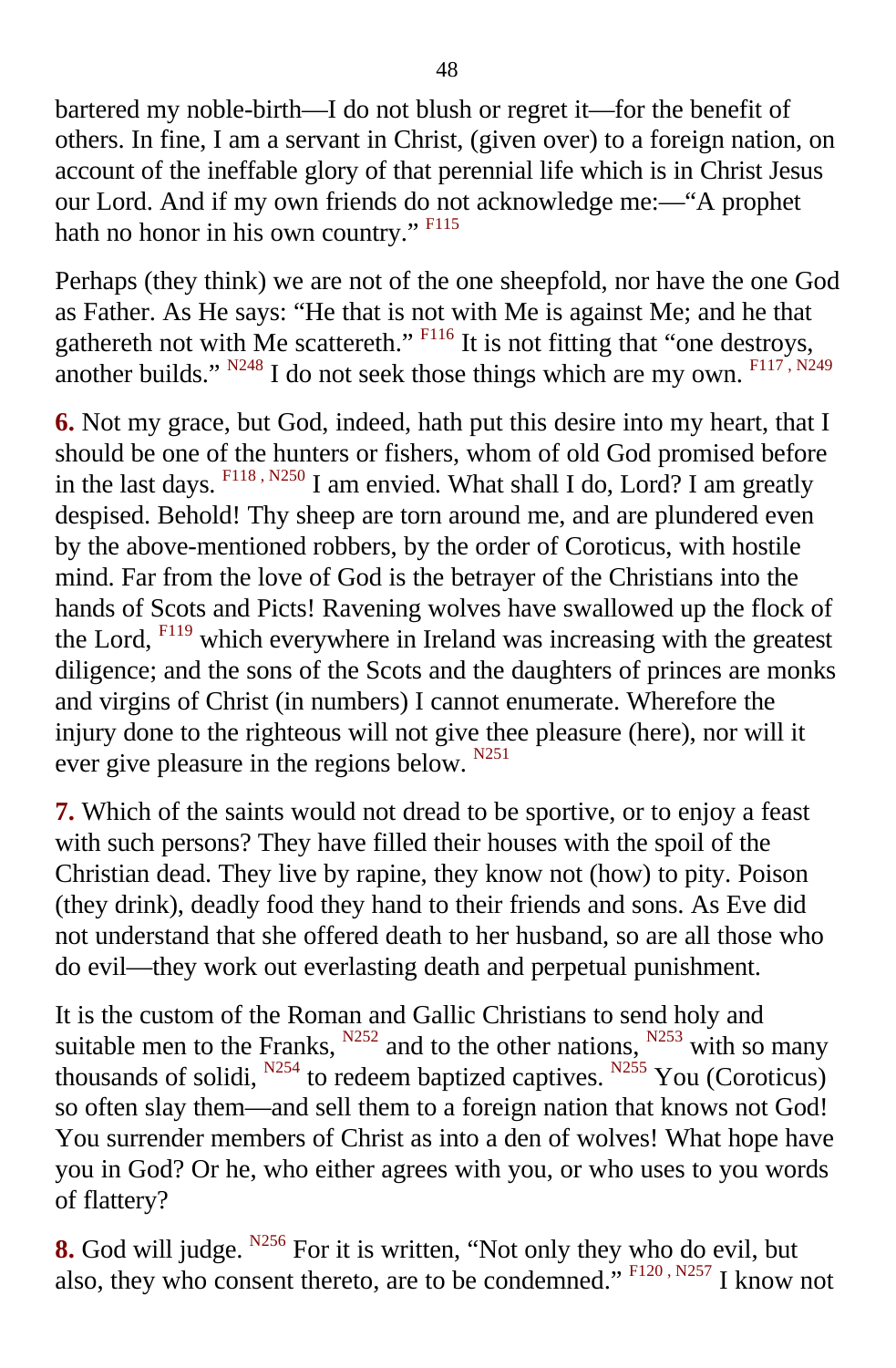what I can say, or what I can speak further, concerning the departed sons of God, whom the sword has touched beyond measure severely. For it is written, "Weep with them that weep,"  $F^{121}$  and again, "If one member suffers, all the members suffer along with it."  $F122, N258$  $F122, N258$  Wherefore, the Church laments and bewails her sons and daughters, whom the sword has not yet slain, but who have been carried to distant parts, and exported into far-off lands, where sin manifestly is shamelessly stronger, [there it impudently dwells and] abounds. There free-born Christian men having been sold are reduced to bondage—(bondage), too, of the most worthless, the vilest, and apostate Picts!

**9.** Therefore, with sadness and sorrow I will cry out, O my most beautiful and most beloved brethren, and sons whom I begot in Christ—I cannot count you—what shall I do for you? I am not worthy, before God or men, to help! The wickedness of the wicked has prevailed against us. F123, [N259](#page--1-0) We are become as strangers.  $F124, N260$  Perhaps they do not believe that we have partaken of one baptism, or that we have one God as Father. $F^{125}$  To them it is a disgrace that we have been born in Ireland;  $N^{261}$  as he says: "Have ye not one God, why have ye forsaken each his neighbor?" F126, [N262](#page--1-0) Therefore I grieve for you, I do grieve, my most beloved ones. But again, I rejoice within myself, I have not labored in vain, and my pilgrimage has not been in vain;  $N263$ —although a crime so horrid and unspeakable has happened. Thanks be to God, baptized believers, ye have passed from this world to Paradise! I see you have begun to migrate "where there shall be no night nor grief, nor death any more,"  $F127, N264$  $F127, N264$  but "ye shall exult as calves let loose from their bonds, and ye shall tread down the wicked, and they shall be ashes under your feet."  $N265$ 

**10.** Ye, therefore, shall reign with the apostles, and prophets, and martyrs, and obtain the eternal kingdom, as He Himself testifies, saying,

"They shall come from the east and the west, and shall sit down with Abraham, and Isaac, and Jacob, in the kingdom of heaven." F<sup>128</sup> "Without are dogs, and sorcerers, and murderers, and liars, and perjurers." N129, [N266](#page--1-0) "Their part is in the lake of eternal fire."  $F130, N267$  $F130, N267$  Not without reason does the Apostle say: "Where the just will scarcely be saved, where shall the sinner, and the impious, and the transgressor of the law find himself?" F131,  $N^{268}$  For where will Coroticus with his most wicked rebels against Christ, where shall they see themselves? When baptized women are distributed as rewards [N269](#page--1-0) on account of a wretched temporal kingdom, which indeed in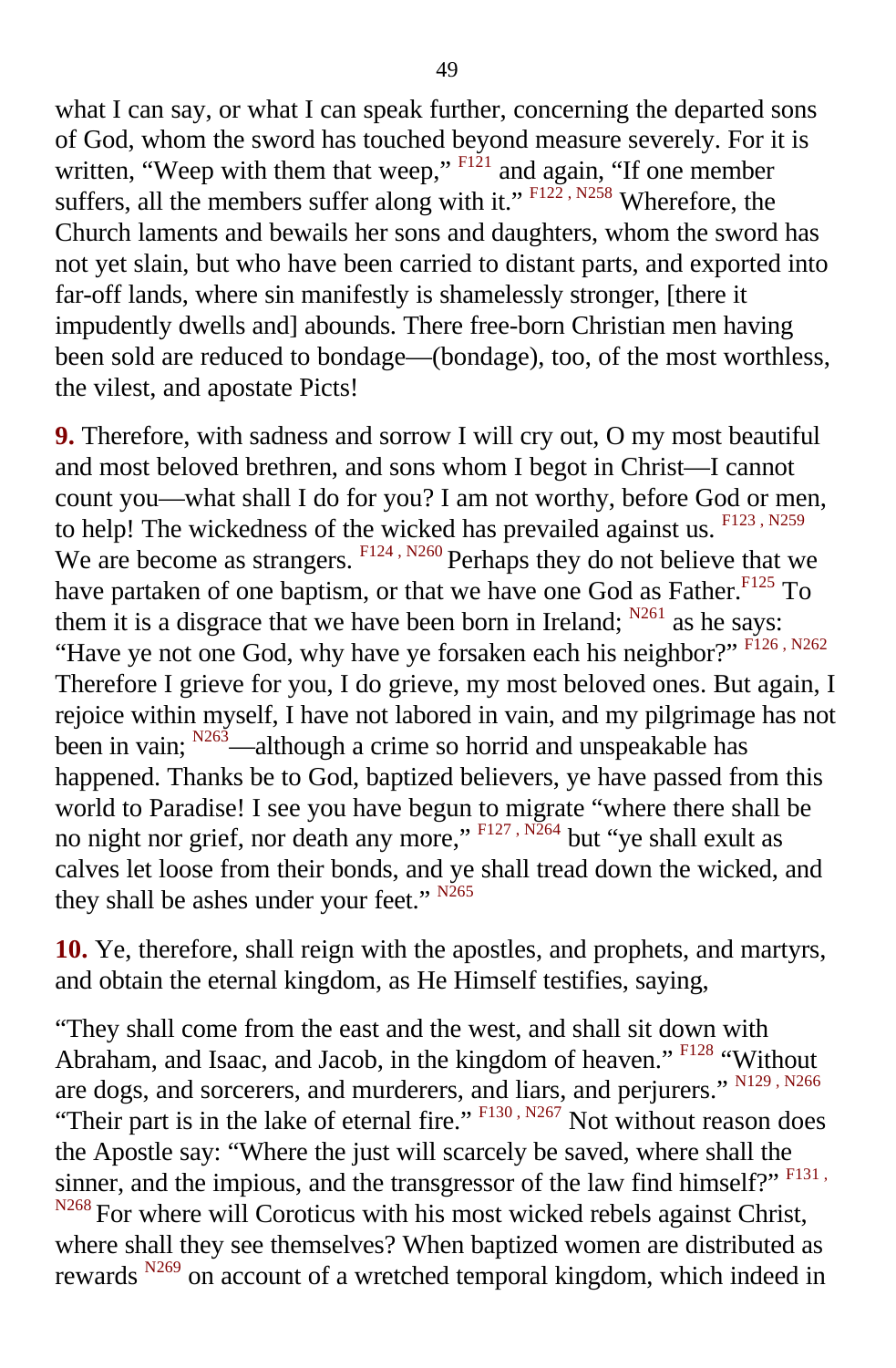a moment shall pass away like clouds or smoke, which is dispersed everywhere by the wind! So sinners and the fraudulent shall perish from the face of the Lord, but the just shall feast with great confidence with Christ; they shall judge the nations, and shall rule over wicked kings for ever and ever. Amen.

**11.** I testify before God and His angels that it shall be so, as He has intimated to my ignorance. They are not my words, but those of God and of the Apostles and Prophets, which I have set forth in Latin,  $N270$ —for they have never lied. "He that believeth... shall be saved; but he that believeth not shall be condemned." [F132](#page--1-0) "God hath spoken." F133, [N271](#page--1-0)

I entreat earnestly, whosoever is a servant of God, that he may be prompt to be the bearer of this letter; that it in no way be abstracted by any one, but far rather that it be read before all the people, and in the presence of Coroticus himself. To the end, that if God would inspire them, that they may at some time return to God, or even though late may repent of what they have done so impiously—murderers of brethren in the Lord—and may liberate the baptized captives, whom they have taken before, so that they may deserve to live unto God, and may be made whole here and in eternity. Peace be to the Father, and the Son, and the Holy Ghost. Amen.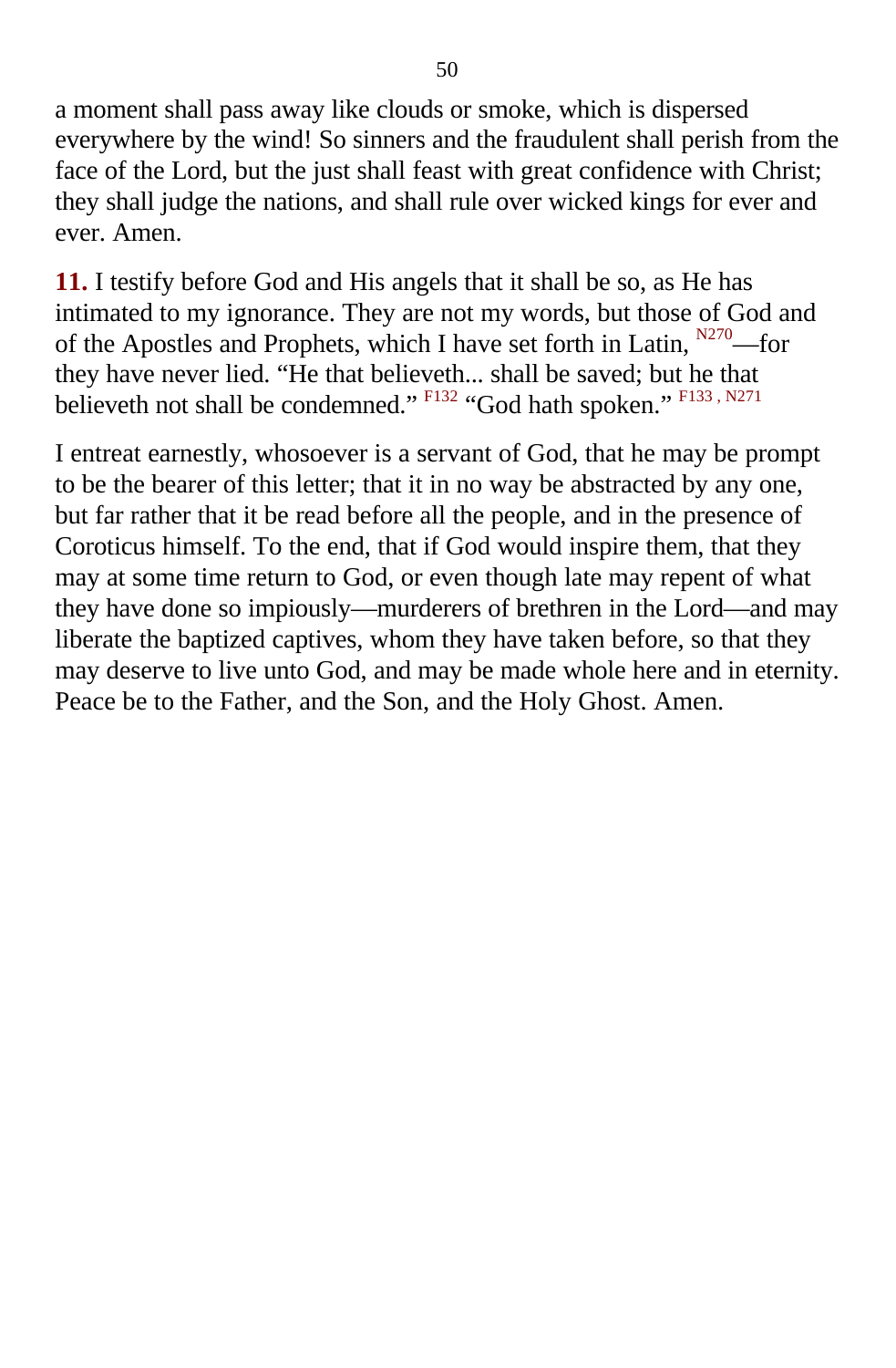# THE DOUBTFUL REMAINS OF PATRICK.

## **1.—SAYINGS OF PATRICK.**

THE following *Dicta Patricii,* or Sayings of St. Patrick, are given in Latin in the Rolls edition of the *Tripartite Life,* p. 301, as contained at the end of the Notes by Muirchu Maccu-Machtheni in the Book of Armagh, fol. 9, a. 1. They are, as Dr. Whitley Stokes observes, disconnected from the context in that MS., with the simple heading *Dicta Patricii,* and are in very rustic Latin. The character of their Latinity renders it highly probable that they may be genuine remains of the saint, while the manner in which the Greek Ku>rie ejle>eison *(Lord, have mercy on us)* is transliterated into Latin (in Sayings No. 4, and 5) is sufficient to show how slight an acquaintance Patrick had with the Greek language. The latter point confutes Nicholson's arguments (on pp. 84,85,168 of his work), in which he seeks to prove that "St. Patrick read the Scriptures from the Greek language alone."

We have for convenience sake numbered the Sayings, and append them here, with the addition of a few notes:—

**1.** "I had the fear of God as the guide of my journey through the Gauls *[per Gallias]* and Italy, even in the islands which are in the Tyrrhenian Sea."

The latter portion of this saying, from "through the Gauls," is incorporated into Tirechan's notes or collections of facts concerning Patrick found in the Book of Armagh. (Rolls edition, p. 302.) Dr. W. Stokes says that these notes are said to have been "written from the dictation or copied from a book (*el ore vel libro)* of his foster-father or tutor, Bishop Altan of Ardbraccan, who died A.D. 656." (Rolls edition of *Tripartite Life,* p. 91.) If the "saying" be genuine, Patrick must have visited Italy. But the evidence is weak, and will not bear much weight to be put upon it.

**2.** "From the world ye have passed on to Paradise."

The saying quoted occurs in the *Epistle to Coroticus,* § 9, p. 78.

**3.** "Thanks be to God!"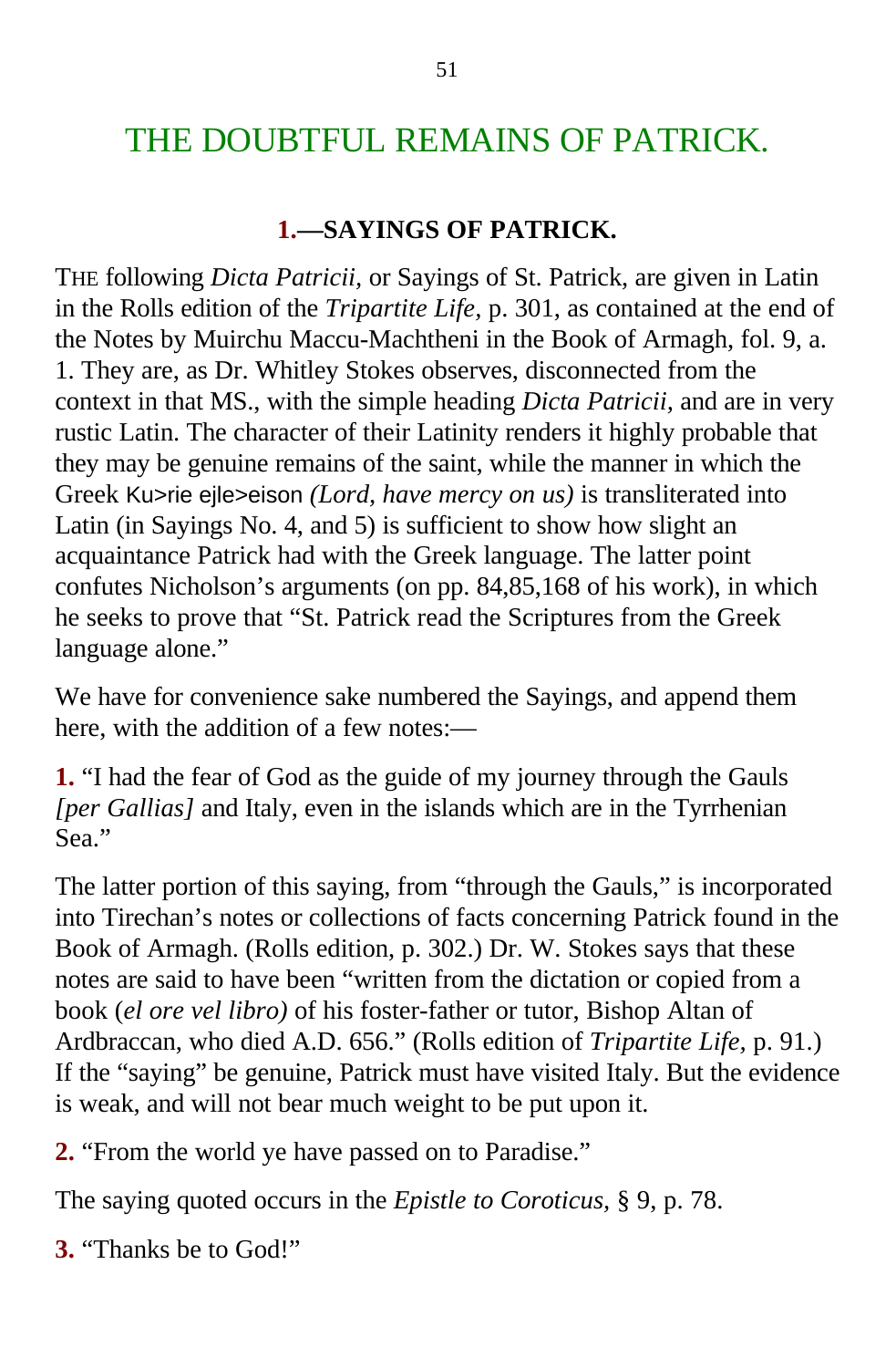This saying, which is found in the *Corot/ors,* p. 78, and in the *Confession,* pp. 54, 57, 64, (compare also pp. 60,66,68), is entitled, from the frequency of its occurrence, to be numbered separately. The saying is well illustrated by the following story, given by Muirchu in his Notes on St. Patrick's Life (which are of the seventh century). Daire, the Irish chieftain, who afterwards gave the site for a church at Armagh, sent to the saint as a present a caldron of brass which had been imported from across the sea. Patrick, on receiving the gift, said simply, *Grazacham (gratias agamus,* "Let us give thanks," i.e., to God). Daire went back to his home, muttering, "The man is a fool who said nothing but *grazacham* for a brazen caldron of such a size!" He then ordered his servants to go and bring him back the caldron. They went forthwith to the saint, and said, "We are going to take away the caldron." Patrick said again, "*Grazacham,* take it away." They accordingly took it back. When they returned, Daire asked them, "What did the Christian say when you took it away?" They answered that he said, "*Grazacham.*" Daire exclaimed, "*Grazacham,* when it was given! *grazacham,* when it was taken away! his saying is so good with those *grazachams,* that his caldron shall be brought back to him again!" (Rolls *Tripartite*, p. 291.) The same story is repeated in the *Tripartite Life* (which was written in the eleventh century) at pp. 230,231 of the Rolls edition. See also Miss Cusack's *Life of St. Patrick,* p. 351*,* Dr. Todd's *Life,* p. 471. On the story, compare the words in  $\frac{18025}{100}$  1:21: "The Lord gave, and the Lord hath taken away; blessed be the name of the Lord."

**4.** "The Church of the Scots, nay even of the Romans, (chant) as Christians, so, that ye may be Romans, (chant) as it ought to be chanted with you, at every hour of prayer that praiseworthy sentence, *Curic lession, Christe lession* ['Lord, have mercy upon us,' 'Christ have mercy upon us.']."

The Latin is: "Aeclessia Scotorum, immo Romanorum, ut Christiani, ita ut Rnmani sitis, ut decantetur uobiscum oportet omni hora orationis uox illa laudabilis 'Curie lession, Christe lession.'" It is evidently corrupt with its three "ut "s. Dr. Whitley Stokes has suggested to me that it should be read thus: "Aeclessia Scottorum immo Romanorum, ut Christiani ita et Romani sitis, et decantetur vobiscum ut oportet omni hora orationis vox illa laudabilis," etc. It should then be translated:—

"Church off the Scots, nay of the Romans, as ye are Christians so also be Romans; and let that praiseworthy sentence be chanted by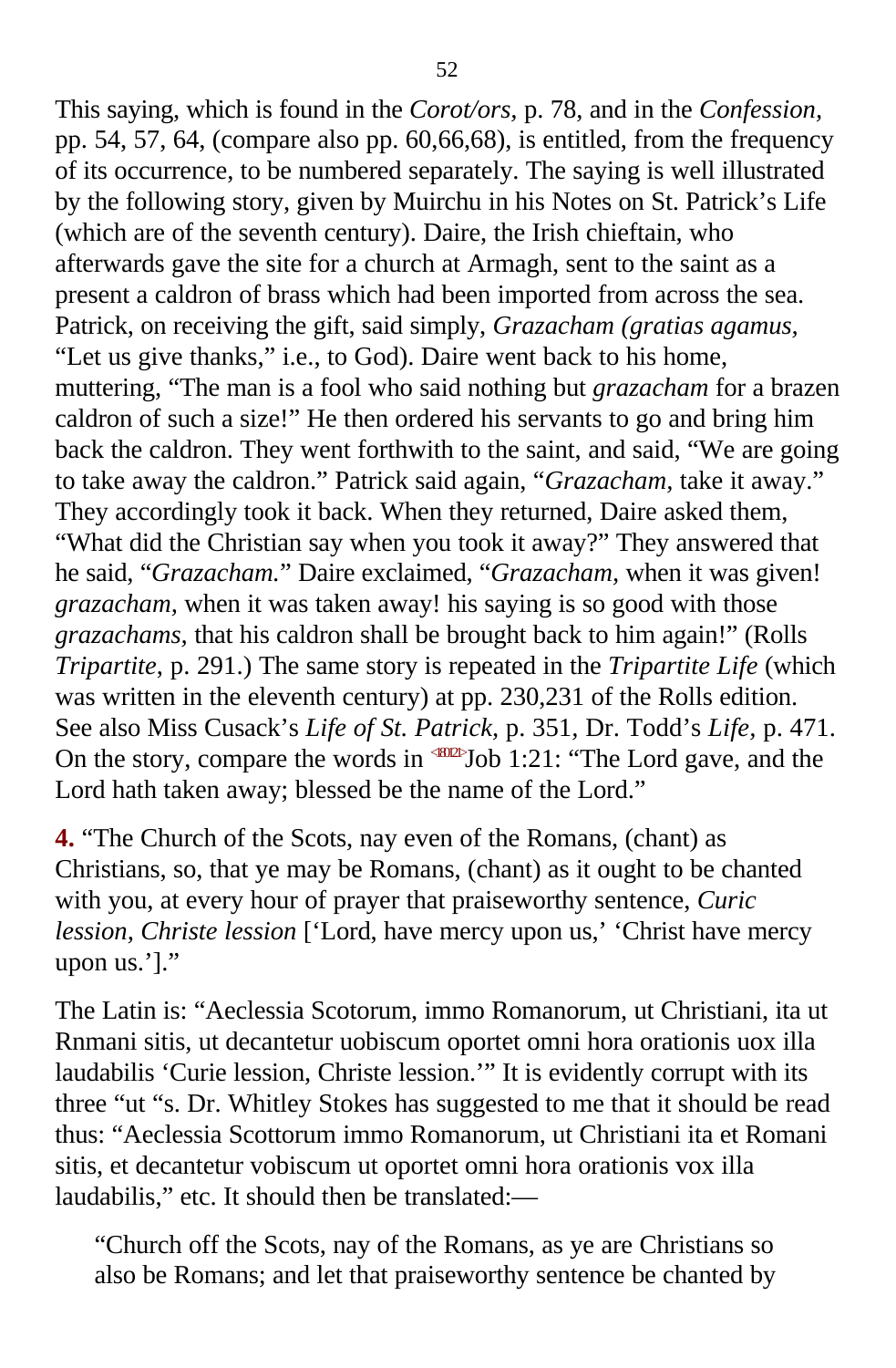you at every (canonical) hour, as it ought to be, 'Lord, have mercy upon us, Christ, have mercy upon us.'"

It must not be forgotten that in the *Epistle to Coroticus* Patrick speaks of himself as a Roman and a freeman (see Coroticus, p. 76). He also there alludes to "the Roman and Gallic Christians" as superior to other Christians in civilization. It is most natural, therefore, to interpret the meaning of this saying to be: Imitate the customs of those Christians whose higher civilization is a matter of general acknowledgment, and follow their example by making use of the versicle in question.

**5.** "Let every Church that follows me chant, 'Curie lession, Christe lession.' Thanks be to God!"

The words quoted by St. Patrick in these two "sayings" are **Kupie** ej eeison, Criste ej eison.

### **2.—PROVERBS OF PATRICK.**

THE following twelve sayings, styled *Proverbia St. Patricii,* are given by Villanueva (see Introduction, p. 12 as, according to Jocelin, having been translated into Latin from the Irish. All these "sayings," with others, are also given in Latin in the "Extracts from the Irish Canons" in the Rolls *Tripartite,* p. 507 ff. Their authenticity is, however, somewhat questionable, although the Biblical quotations are curiously similar to those found in the genuine writings.

**1.** "Patrick says: 'It is better for us to admonish the negligent, that crimes may not abound, than to blame the things that have been done.' Solomon says: 'It is better to reprove than to be angry.'"

The passage referred to is, however, not found in the Solomonic writings, but occurs in Ecclesiasticus (the Book of Jesus the Son of Sirach) 20. 1. The Latin, *melius est arguere quam irasci,* is different from the Vulg. and the Itala, *quam bonum est arguere quam irasci.*

**2.** "Patrick says: 'Judges of the Church ought not to have the fear of man, but the fear of God, because the fear of God is the beginning of wisdom'  $\left( \sqrt[2000]{\text{Proverbs}} 1:7 \right)$ ."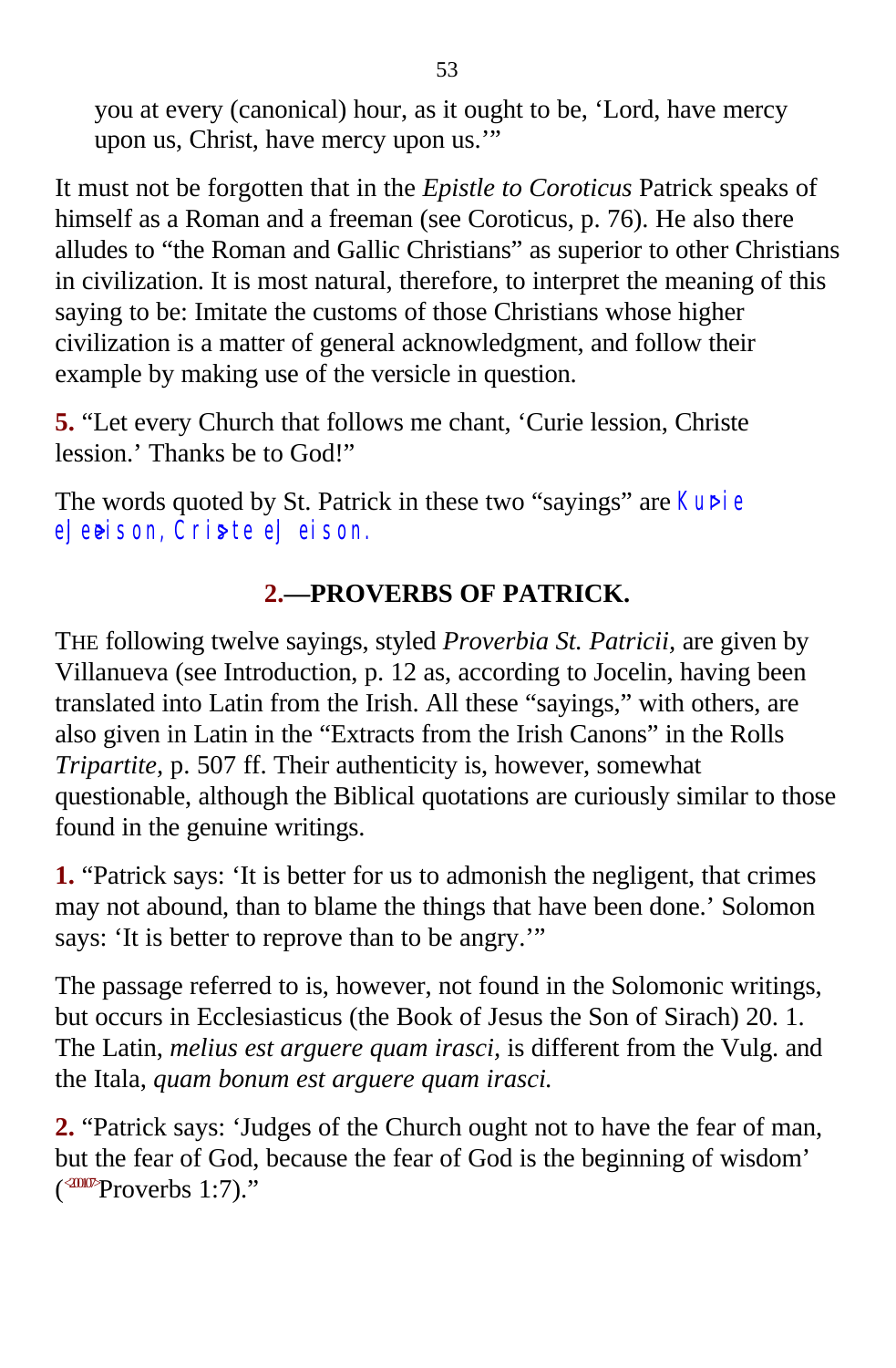**3.** "Judges of the Church ought not to have the wisdom of this world, 'for the wisdom of this world is foolishness with God,' but to have the 'wisdom of God' (<4609) Corinthians 3:19; 1:21)."

**4.** "Judges of the Church ought not to take gifts, because 'gifts blind the eves of the wise, and change the words of the just.'"

The passage referred to is Ecclesiasticus 20:31, but the quotation is not exact. The words quoted by Patrick are, *munera excaecant oculos sapientium et mutant verba justorum.* The Itala and Vulgate have: *Xenia et dona excaecant oculos judicum, et quasi mutus in ore avertit correptiones corum, i.e.,* "Presents and gifts blind the eyes of judges, and make them dumb in the mouth, so that they cannot correct." *(Dovay Version.)* The rendering of the latter clause in the Douay Version is a paraphrase of the Latin and Greek.

**5.** "Judges of the Church ought not to respect: a person in judgment, 'for there is no respect of persons with God' ( $\text{FMD}$ Romans 2:11)."

**6.** "Judges of the Church ought not to have worldly wisdom *(cautelam saecularem),* but Divine examples (before them), for it does not become the servant of God to be crafty or cunning *(cautum aut astutum).*"

Villanueva explains *cautela saecularis* as equivalent to the *sapientia carnis,* "the wisdom of the flesh," or "carnal wisdom," of  $\frac{4500}{100}$ Romans 8:7. Compare <4689>1 Corinthians 3:19.

**7.** "Judges of the Church ought not to be so swift in judgment until they know how too true it may be which is written, 'Do not desire quickly to be a judge."

The passage cited is  $\frac{2006}{2006}$ Ecclesiastes 7:6. The quotation is slightly different from the Vulg. Patrick quotes the words, *noli judex esse vito.* The Itala and Vulg. have, *noli quarere fieri judex,* "Seek not to be made a judge." *(Douay Version.)*

**8.** "Judges of the Church ought not to be voluble."

The doctrine of St. Patrick here is akin to that in  $\frac{3019}{2}$ James 1:19,20.

**9.** "Judges of the Church ought not to tell a lie, for a lie is a great crime."

Compare  $4884 \text{J}$ Ohn 8:44;  $4925$  Ephesians 4:25;  $4825 \text{J}$  Revelation 22:15.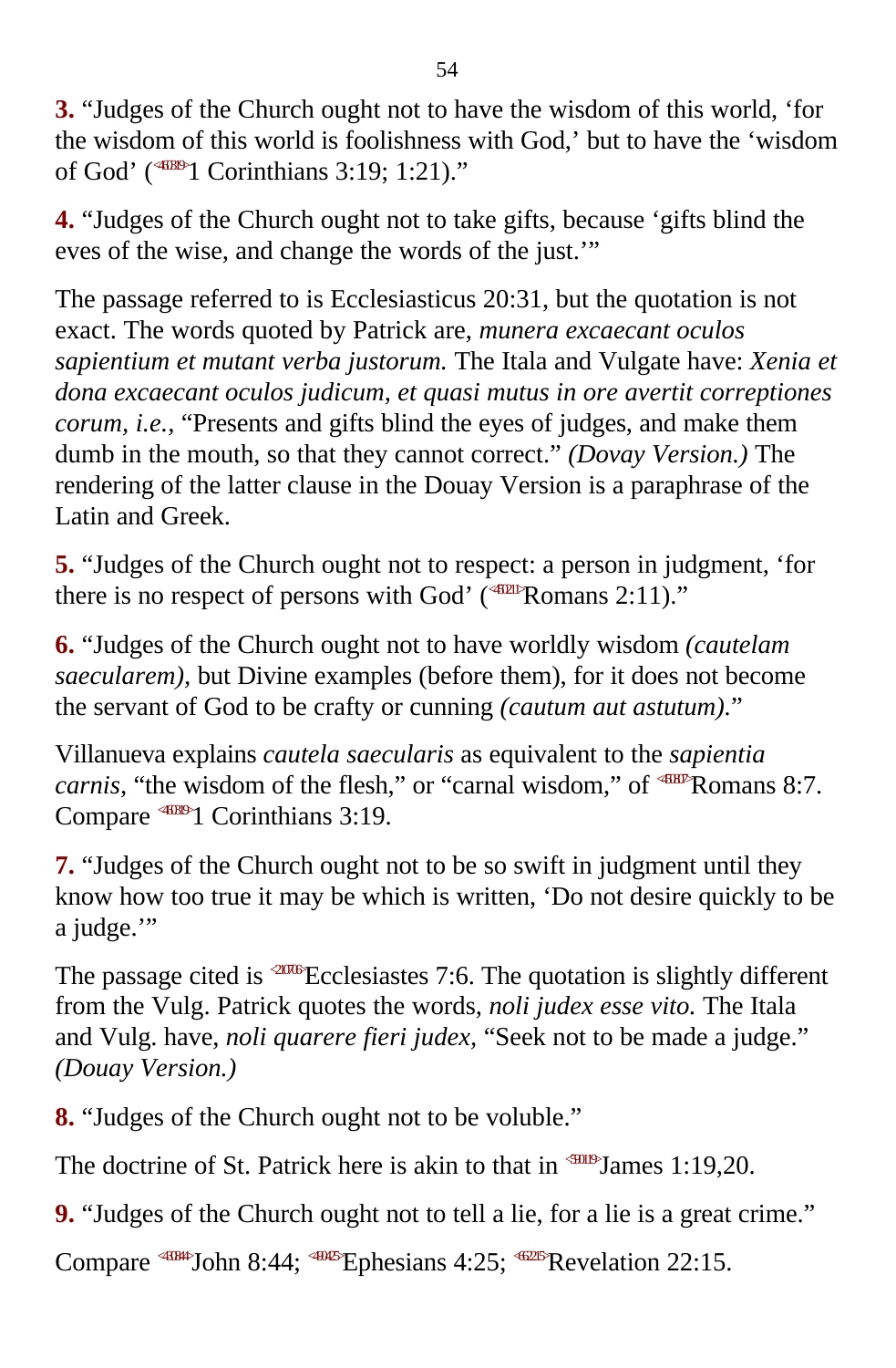**10.** "Judges of the Church ought to 'judge just judgment,' 'for with whatever judgment they shall judge, it shall be judged to them.""

The first passage quoted is from  $\frac{4026}{2}$ John 7:24. The second passage is from <400702>Matthew 7:2. Patrick quotes the latter: *in quocunque judicio judicaverint, judicabitur de illis.* The Vulgate is, *in quo enim judicio judicaveritis, judicabimini,* "for with what judgment you judge, you shall be judged." Similarly the Itala.

**11.** "Patrick says: 'Look into the examples of the elders, where you will find no guile."

The Latin is: *exempla majorum perquire ubi nihil fallaciae invenies.* By "the elders" Villanueva considers Patrick means the saints, apostles, evangelists, and disciples of the Lord, and the fathers and doctors of the Church.

**12.** "Patrick says: 'Judges who do not judge rightly the judgments of the Church are not judges, but falsifiers *(falsatores)*.'"

# **3.—THE STORY OF PATRICK AND THE ROYAL DAUGHTERS.**

THE following story, which is given in "Tirechan's collection, found in the Book of Armagh, bears internal evidence of its antiquity and genuineness. "The naivete> of the questions asked by the girls about God and His sons and daughters" is one of these striking evidences, for they are, as Whitley Stokes observes, "questions which no mere legendmonger ever had the imagination to invent." The narrative is quite superior to the surroundings in which it occurs in Tirechan (Rolls *Tripartite,* p. 314), or in the later *Tripartite Life* (pp. 99 ff). We have translated it from the former, adding in the notes the more important readings found in the *Tripartite Life.*

But thence went the holy Patrick to the spring which is called Clebach. [F134](#page--1-0) on the sides of Crochan, [F135](#page--1-0) towards the rising of the sun, before the rising of the sun, and they sat beside the springs. And behold two daughters of Loegaire, [F136](#page--1-0) Ethne the fair, and Fedelm the ruddy, came to the spring in the morning, after the custom of women, to wash,  $F137$  and they found a holy synod of bishops with Patrick by the spring. F<sup>138</sup> And they did not know from whence they were, or of what shape, or of what people, or of what region. But they thought that they were men of the *side,* or of the terrestrial gods, or an apparition.  $F^{139}$  And the daughters said to them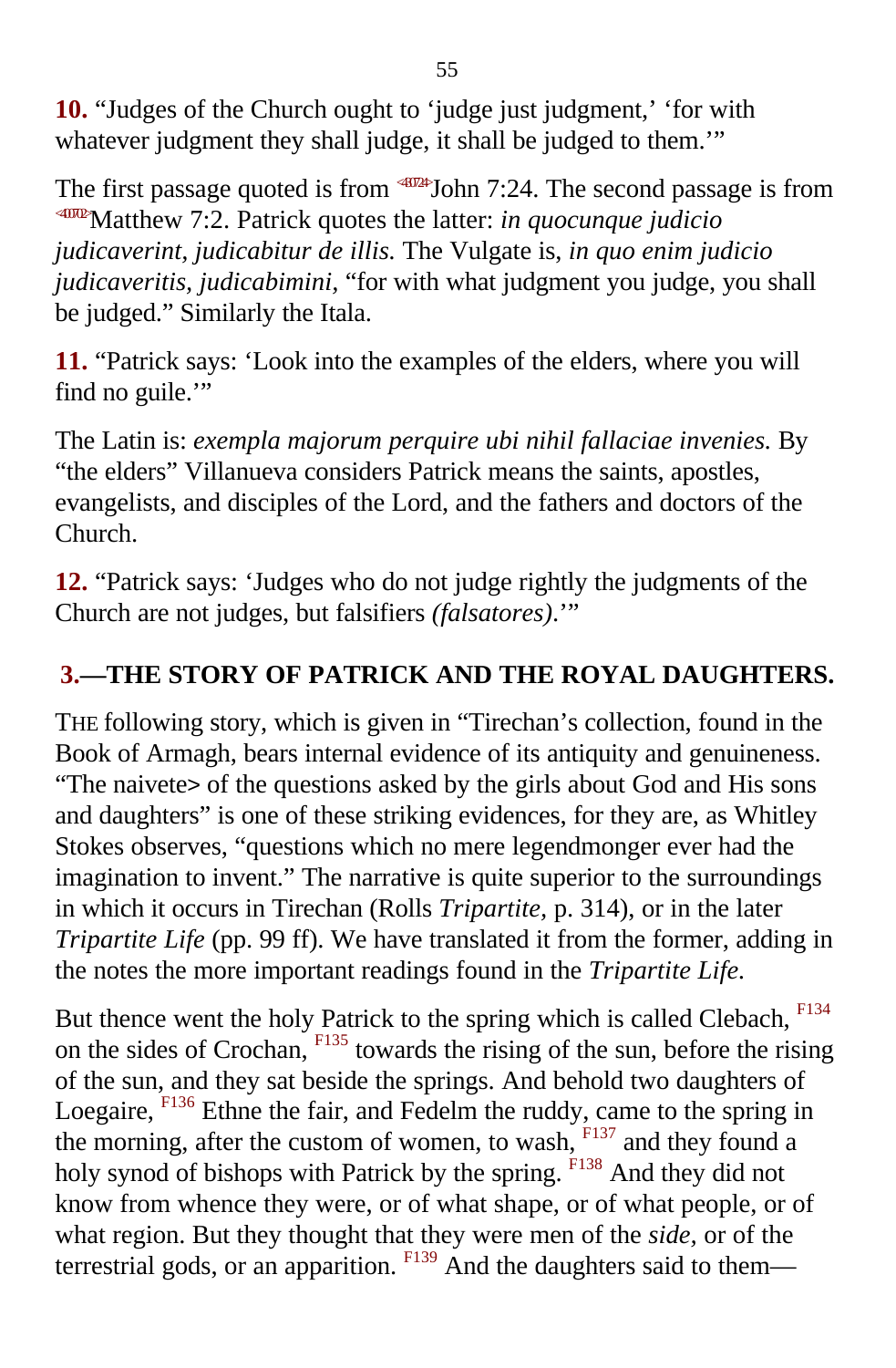"Whence are ye, and whence have ye come?" And Patrick said to them—

"It were better that you would confess our true God than to inquire about our race."

The first daughter said, "Who is God? And where is God? And of what is God? And where is His dwelling-place? Has your God sons and daughters, gold and silver? Is He ever-living? Is He beautiful? Have many fostered His Son? Are His daughters dear and beautiful to the men or the world? Is He in heaven or on earth? In the sea? in the rivers? in the mountains? in the valleys? Tell us how is He seen? How is He loved? How is He found? Is He in youth? or in age?  $F140$ 

But holy Patrick, full of the Holy Spirit, answering, said—

"Our God is the God of all men, the God of heaven and earth, of the sea, and of the rivers; the God of the sun and of the moon, of all the stars; the God of the lofty mountains and of the lowly valleys; the God over heaven and in heaven and under heaven. He has His dwelling towards heaven and earth, and the sea, and all things which are in them. He inspires all things, He gives life to all things, He surpasses all things, He supports all things. He kindles the light of the sun, He strengthens the light of the moon at night for watches;  $F<sup>141</sup>$  and He made springs in the and land, and dry islands in the sea; and the stars He placed to minister to the greater lights. He has a Son co-eternal with Himself and like unto Himself. The Son is not younger than the Father, nor is the Father older than the Son. The Father, Son, and Holy Spirit are not separated. I truly desire to unite you to the Heavenly King, since ye are daughters of an earthly king. Believe (on Him)."

And the daughters said, as if with one mouth and heart—

"How can we believe on the Heavenly King? Teach us most diligently, so that we may see Him face to face. Point out to us, and we will do whatsoever thou shalt say to us."

And Patrick said: 'Do you believe that the sin of your father and mother is taken away by baptism?"

They replied: "We do believe it."

**[Patrick]** "Do you believe that there is repentance after sin?"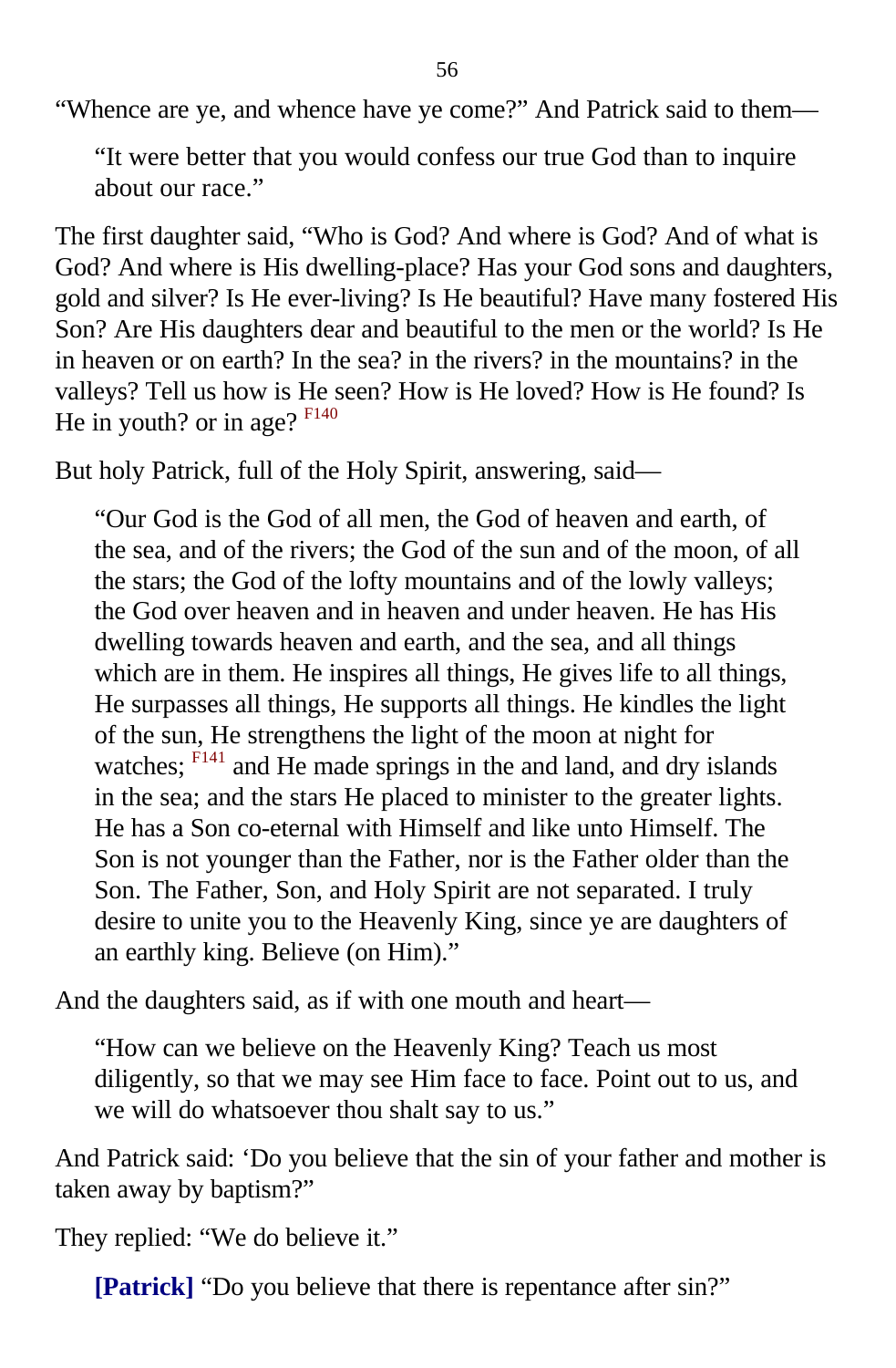**[Daughters]** "We do believe it."

**[Patrick]** "Do you believe that there is a life after death? Do you believe in the resurrection in the day of judgment?"

**[Daughters] "**We do believe it."

**[Patrick]** "Do you believe in the unity of the Church?"

**[The Daughters]** "We do believe it."

And they were baptized, and [Patrick placed] a white garment  $F^{142}$  on their heads.

And they begged to see the face of Christ.

And the saint said to them: "Unless you shall have tasted death, you cannot see the face of Christ, and unless you shall receive the sacrifice." [F143](#page--1-0)

And they replied: "Give to us the sacrifice, that we may see the Son our spouse."

And they received the Eucharist of God, and they slept in death. And they placed them in a bed covered with one mantle, and their friends made a wailing and a great lamentation.... And the days of the wailing for the daughters of the king were ended, and they buried them by the spring *Clebach,* and they made a round ditch in the likeness of a *ferta* [*a grave*], because so the Scotic men and Gentiles used to do. But, with us it is called *relic,* that is, the *remains* and *feurt*.

The latter few lines of the story are slightly different in the *Tripartite Life.* It will be observed that the doctrine set forth with regard to the two sacraments is somewhat questionable. But it must be remembered that errors on those points were prevalent in the Church of the fifth century. The story in general is one of considerable beauty, and is worthy to be preserved as a genuine fragment of a striking missionary incident in the early part of that century.

# **4.—PATRICK'S VISION OF THE FUTURE OF IRELAND.**

THE following account of our saint's vision concerning the future of Ireland is given in Jocelin's *Life of St. Patrick,* in chapter 175. As it is referred to in Revelation Robert King's valuable *Primer of the History of*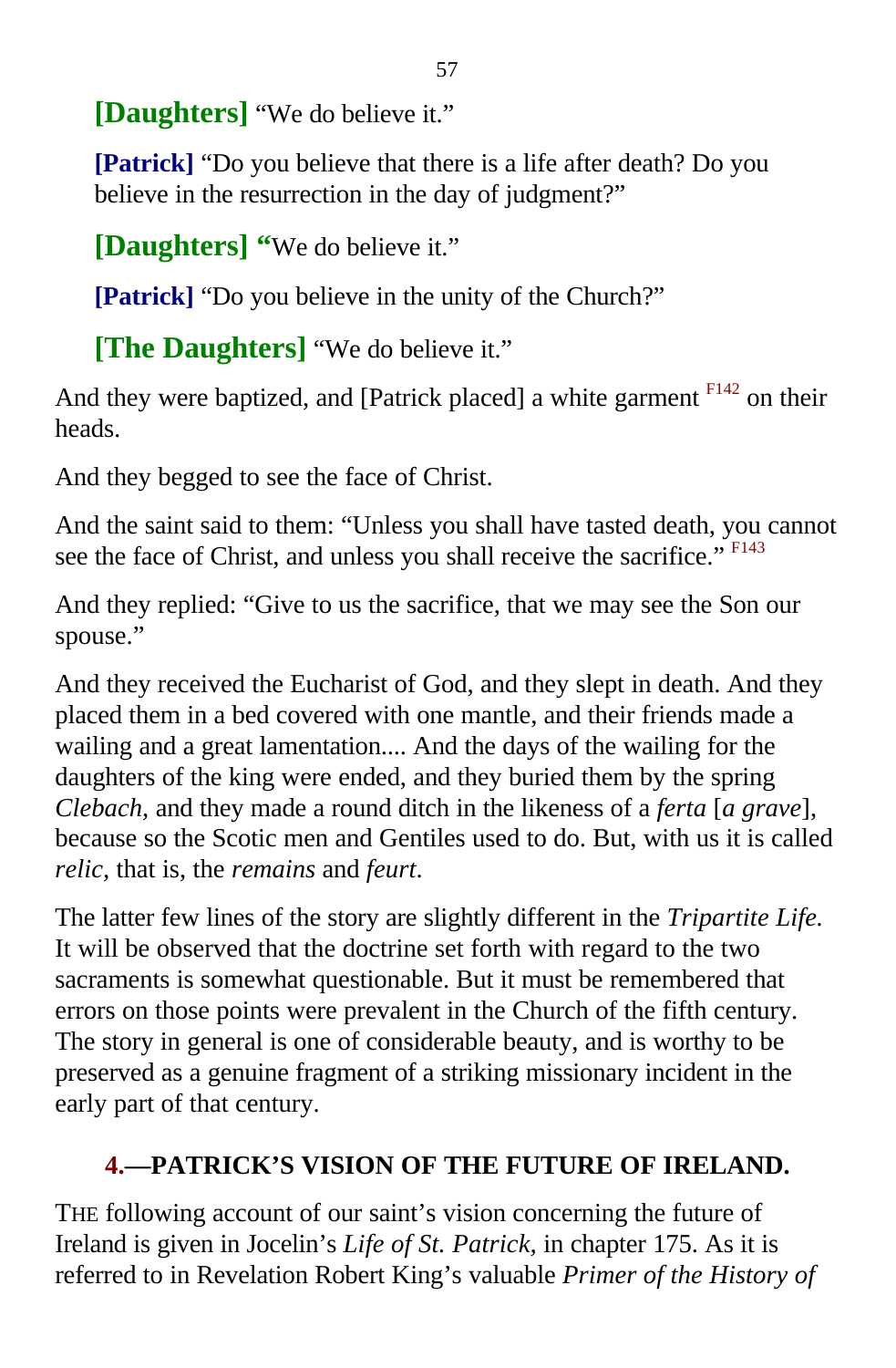*the Irish Church* (3 vols., Dublin, 1845-51), we give it in full here, with Jocelin's exposition.

And the man of God was anxiously desiring, and earnestly praying, that he might be certified of the present and future state of Hibernia, to the end that he might know with what devotion of faith he was burning, and also the value of his labor in the sight of God. Then the Lord heard the desire of his heart and manifested that which he sought for unto him by an evident revelation.

For while he was engaged in prayer, and the heart of his mind was opened, he beheld the whole island to be as it were a flaming fire ascending unto heaven, and he heard the Angel of God saying unto him, "Such at this time is Hibernia in the sight of the Lord." And after a little space he beheld in all parts of the island cone-like mountains of fire stretching unto the skies. And again, after a little space, he beheld as it were candlesticks burning, and after a while darkness intervened; and then he beheld scanty lights, and at length he beheld coals lying hidden here and there, as reduced unto ashes, yet appearing still burning.

And the Angel added: "What thou seest here shown in different states are the Irish nations." Then the saint, weeping exceedingly, repeated Often the words of the Psalmist, saying: "Will God cast off for ever, and will He be no more entreated? Shall His mercy come to an end from generation to generation? Shall God forget to be merciful, and shut up His mercy in His displeasure?"

And the Angel said, "Look towards the northern side, and on the right hand of an height shalt thou behold the darkness dispersed from the face of the light which thenceforth will arise."

Then the saint raised his eyes, and behold, he at first saw a small light arising in Ulidia, the which struggled a long time with the darkness, and at length dispersed it, and illumined with its rays the whole island. Nor ceased the light to increase and to prevail, even until it had restored to its former fiery state all Hibernia.

Then was the heart of St. Patrick filled with joy, and his tongue with exultation, giving thanks for all these things which had been shown unto him by grace. And he understood in the greatness of this fiery ardor of the Christian faith, the devotion and zeal for religion wherewith those islanders burned. By the fiery mountains he understood the saints, illustrious by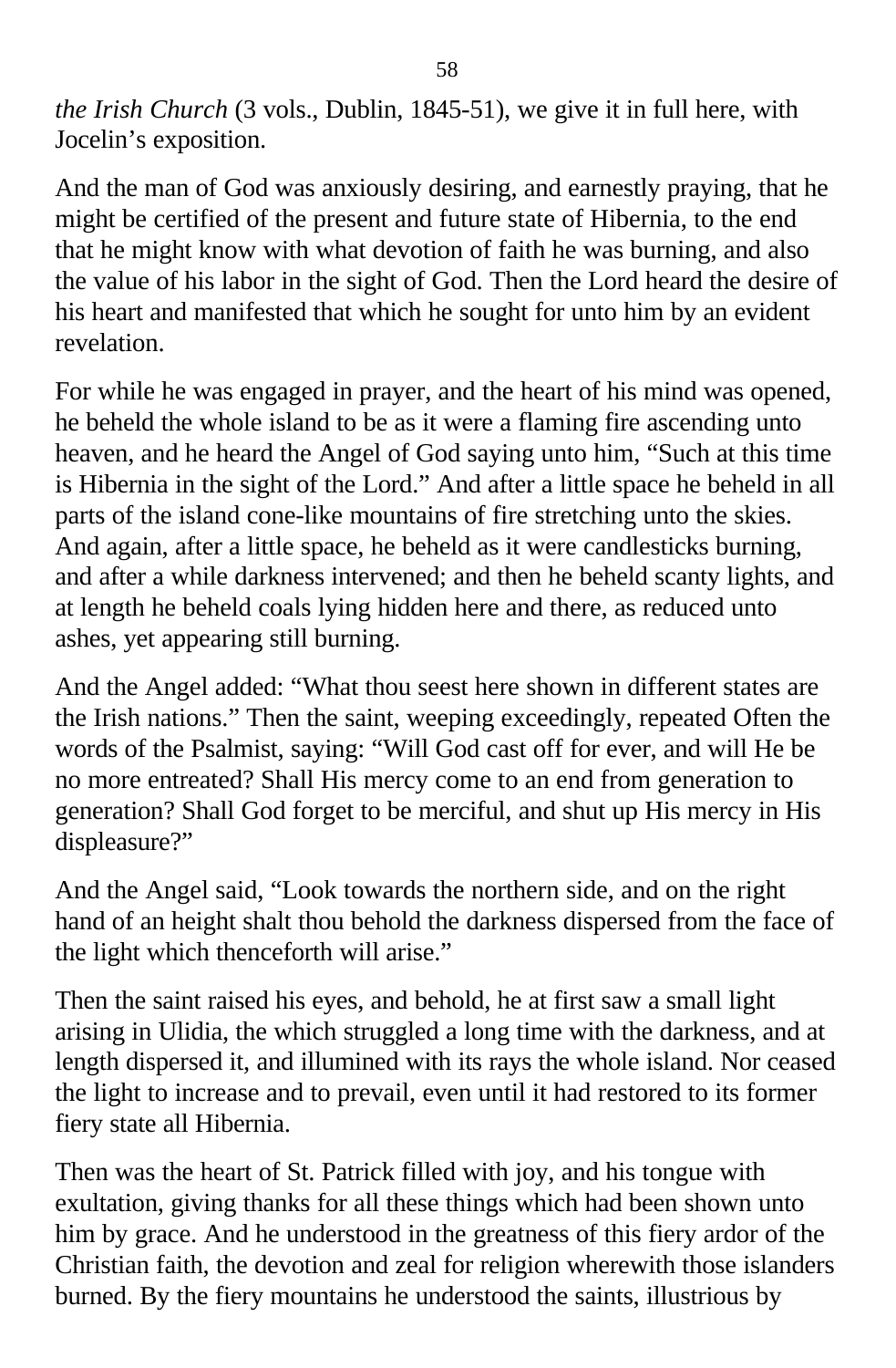miracles and words and by their examples. By the diminution of the light, the decrease of holiness. By the darkness that covered the land, the infidelity prevailing therein. By the intervals of delay, the distances of the succeeding times.

But the people think the period of darkness was that in which Gurmundus and Turgesius, heathen Norwegian princes, conquered and ruled in Hibernia. For in those days the saints, like coals covered with ashes, lay hidden in caves and dens from the face of the wicked, who pursued them all the day like sheep for the slaughter. Whence it happened that differing rites and new sacraments, which were contrary to the ecclesiastical institutions, were introduced into the Church and by prelates of the Holy Church ignorant of the Divine law. But the light arising first from the northern part, and after long conflict exterminating the darkness, those born in Hibernia assert to be St. Malachy, who presided first in the Church at Dunum [Down], afterward in the metropolis, Ardmachia [Armagh], and reduced the island unto the Christian law. On the other hand, the people of Britain ascribe this light to their coming, for that then the Church seemed under their rule to be advanced unto a better state; and that then religion seemed to be planted and propagated, and the sacraments of the Church, and the institutions of the Christian law, to be observed with more regular observance.

But I do not pretend to decide of this contention, neither do I solve it, but I think that the discussion and the decision thereof should be left to the Divine Judgment.

Jocelin's *Life of St. Patrick* is given in *Messinghami Florilegium Insulae Sanctorum seu Vitaa et Acta Sanctorum Hiberniae,* etc., Parisiis, 1624. A translation of this work into English, rather free in many places, but sufficiently close to give a good idea of the original, appeared in 1809 namely, *The Life and Acts of St. Patrick, the Archbishop, Primate, and Apostle of Ireland,* now first translated from the original Latin of Jocelin, the Cistercian Monk of Fumes, who flourished in the early part of the twelfth century; with the elucidations of David Rothe, Bishop of Ossory. By EDMUND L. Swift, Esq. Dublin: Printed for the Hibernian Press Company by James Blyth, 1809. Our translation is taken from the original. Much interesting matter is contained in *Messingham's Florilegium,* but the account of this vision in Jocelin's *Life* appears to us one of the few grains of wheat in a bushel of rubbish. Jocelin had, however, access to works now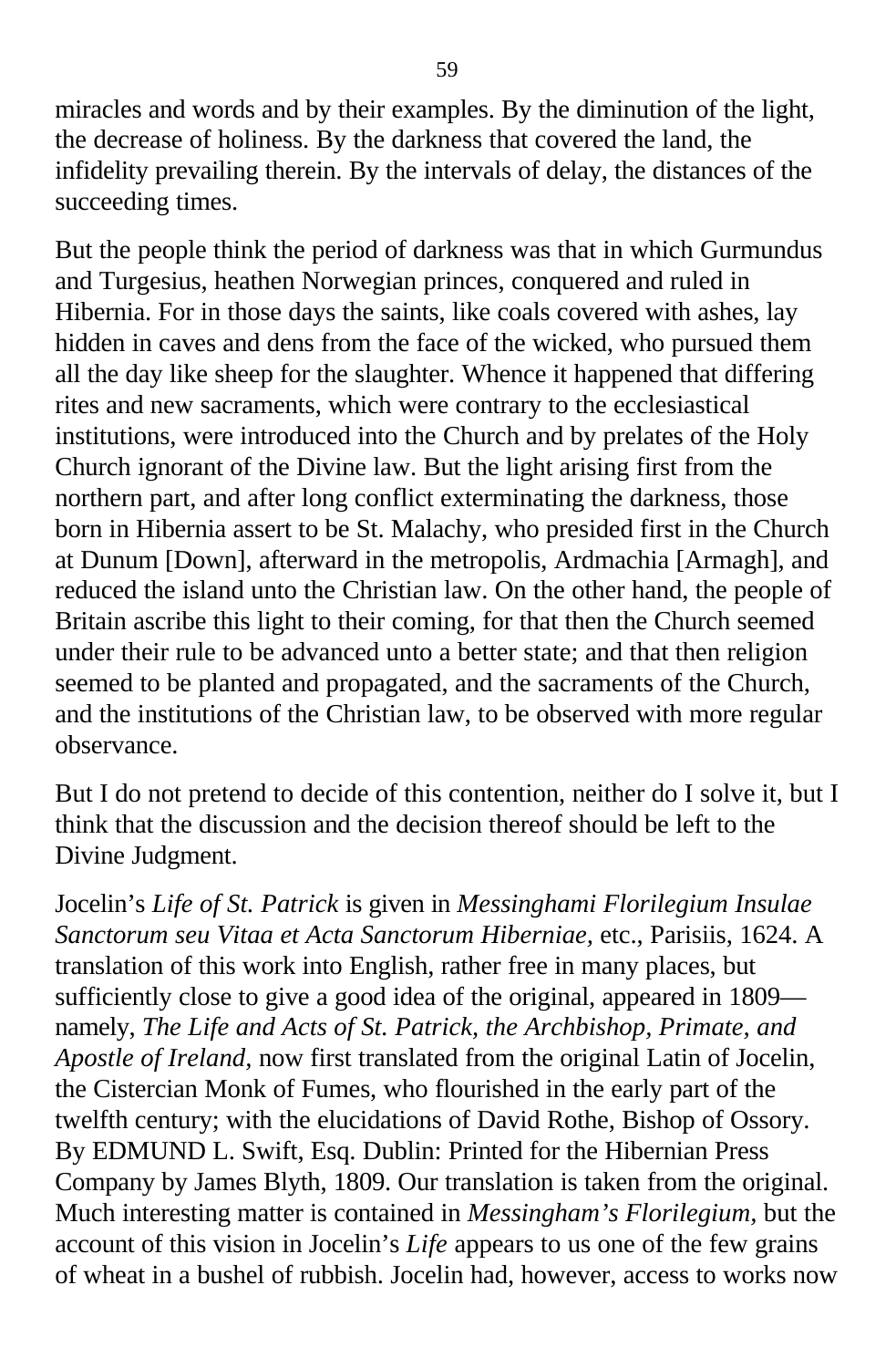lost, and hence there may be something genuine in this vision. It is at any rate interesting. King gives in his *History* an attempt at a Protestant interpretation of this prophecy. It is certainly susceptible of being explained of the light of the Reformation; and was most suitably applied to the light diffused throughout Ireland by means of Trinity College, Dublin, in the congratulatory address presented to that university on its tercentenary in 1892 by the Protector and Senatus of the University of Heidelberg.

### **5***.***—A NEWLY-DISCOVERED CONFESSION ATTRIBUTED TO ST. PATRICK.**

### **INTRODUCTORY REMARKS.**

FRESH contribution to the Patrician literature has recently appeared in the *Revue Celtique* (Volume 15., No. 2) for April, 1894. Paris: Librairie Emile Bouillon, editor: published under the superintendence of eminent Celtic scholars. The chief editors are H. d'Arbois de Jubainville, Membre de l'Institut, Professor in the College de France, with J. Loth, Dean of the Faculty of Letters at Rennes; E. Ernault, Professor of the Faculty of Letters at Poitiers, and G. Dottin, Master of Conferences of the Faculty of Letters at Rennes, Editorial Secretary. The article is written by M. Samuel Berger, Professor in the Protestant Theological Faculty, Paris, and is entitled, *Confession des Peches attribute a saint Patrice.*

This Confession is given by M. Berger in the original Latin, of which we subjoin a translation in English, in order to render our edition of *The Writings of St. Patrick* as complete as possible. M. Berger states in the opening note to his article that this confession was discovered in the library of the town of Angers, capital of the Department of Maine and Loire. The manuscript is numbered Angers 14., and is a MS. of the ninth, or rather of the ninth or tenth century. The Confessio begins at folio 180 verso, at the end of the Gallican Psalter, immediately followed by canticles and a litany, in which are invocations addressed to the saints of the center and north of France (from Bourges and Poitiers to Cologne and Liege), together with St. Boniface, St. Columba, and St. Gall. St. Boniface was an English missionary; but St. Columba and St. Gall, it may be noted, were both missionaries from Ireland. The Confession of St. Patrick is followed at folio 183 verso by the "Confessio quam beatus Alcuinus composuit Domino Karolo imperatori," or the confession which St. Alcuin composed for the use of the Emperor Charles the Great. Alcuin was a native of York,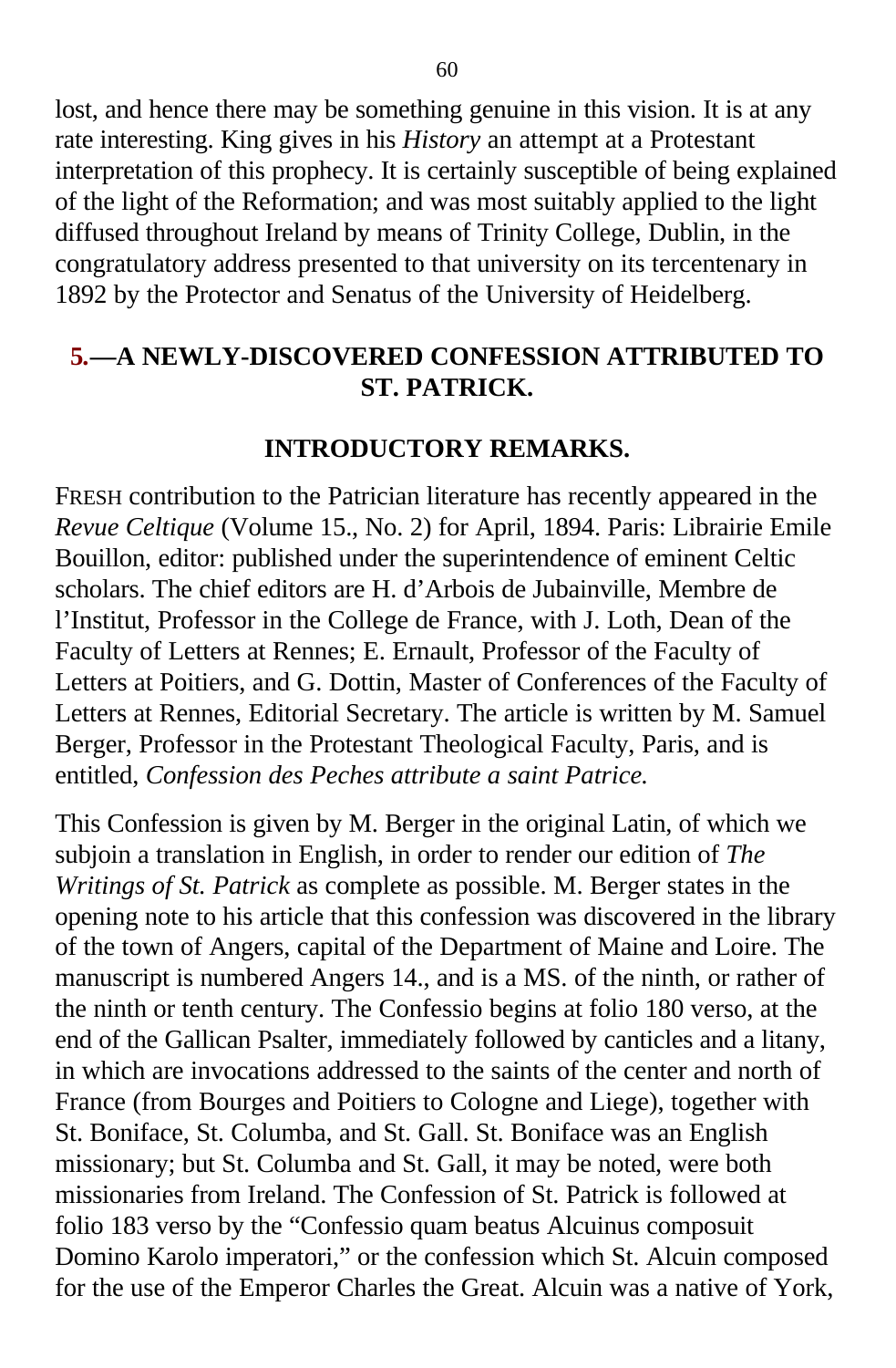trained and educated in that city. He established a school in connection with the monastery of Tours about A.D. 796. The MS. contains other pieces, especially prayers. M. Berger thinks the MS. must have been written at Tours, for the writing exhibits the marks specially characteristic of the MSS. written in that famous monastery. Tours, it must be remembered, is not very far distant further up the Loire.

When one examines into the style of the Confessio before us, it cannot be denied that its Latin is very different from that which appears in the Confession or autobiography preserved in the Book of Armagh and the other ancient MSS. noticed in our Introduction. In a piece of this character, copied into the Angers MS., as a confession for the use of private Christians, and not because of any special value in relation to the life of St. Patrick himself; the scribe might have had no scruple whatever in correcting, according to his ability, instances of faulty Latin, such as abound in St. Patrick's own writings. It would also be natural to make St. Patrick's quotations from Scripture conform to the Vulgate version which was in common use for ages prior to the ninth century. Although there are cases of doubtful Latinity in the Latin original edited by M. Berger, it is clear that St. Patrick could not have written Latin as pure as that found in this MS. The Latinity of the piece may not, for the reason stated, be quite conclusive against its Patrician authorship. Nor is the Patrician authorship conclusively disproved by the fact that the Bible quotations, where not loosely quoted from memory, are in this confession all derived from the Vulgate.

M. Berger observes that these books of penitence appear to have come originally from Ireland. Books of that kind seem to have been designed to teach those who used them how to make their humble confessions before God in prayer. M. Berger remarks that the names of authors are in several cases apparently assigned to them at random. He remarks that the *Penitential* of St. Columba is the first work in the series of such compositions, the authenticity of which can be affirmed with certainty. He considers the Confession of Angers to be probably a genuine Irish work, although it is more than doubtful that St. Patrick was its author. But when we reflect on the close connection into which the monastery of Tours, where it was probably written, was brought with Ireland, it is possible that the scribe may have had evidence in favor of the Patrician authorship, which has not come down to us. In its present form the language of this Confessio, if a work of St. Patrick, must have undergone considerable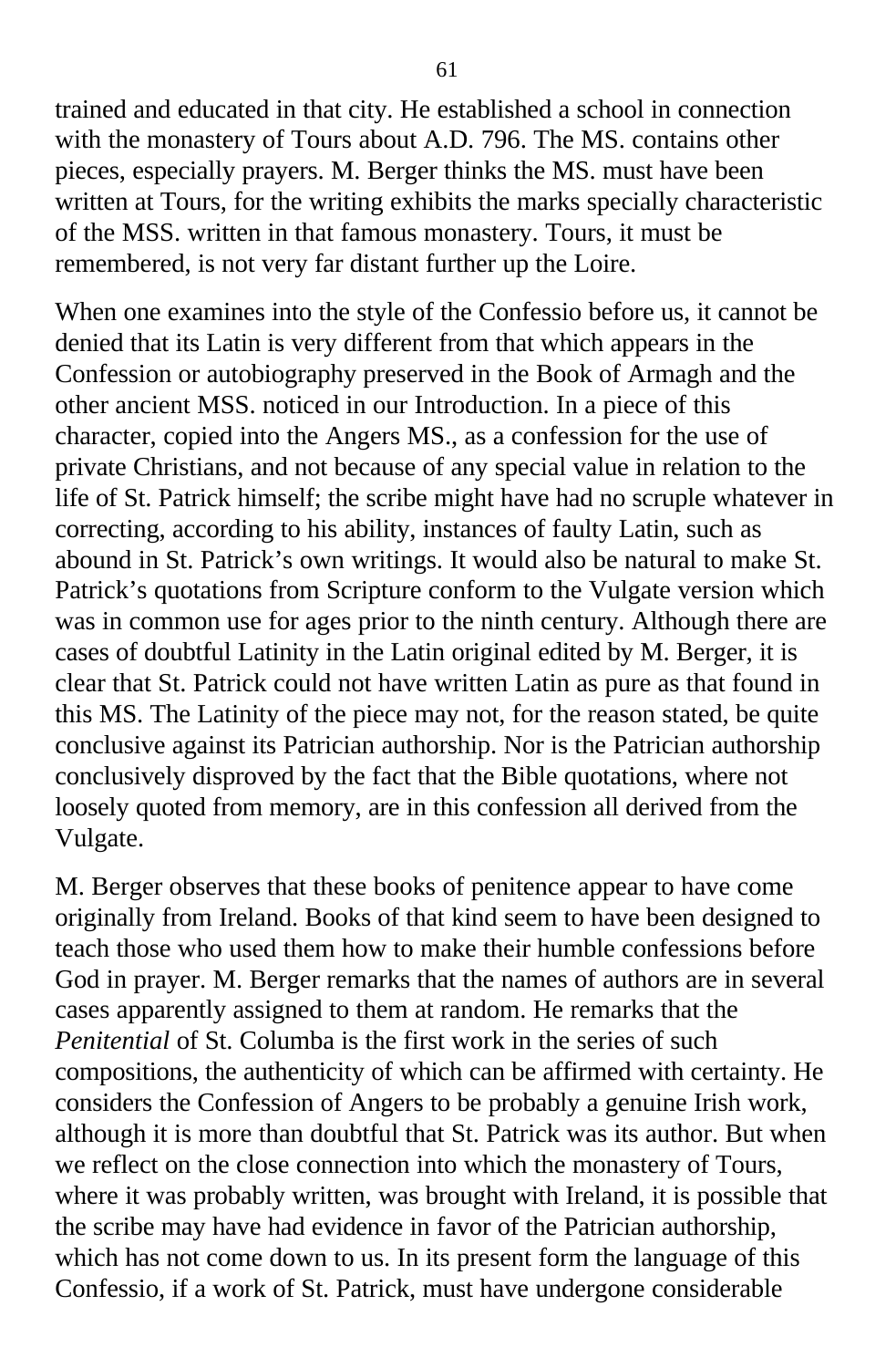revision, a revision which, under the circumstances, was natural and justifiable.

Turning next to internal evidence, if the piece be regarded as a personal confession of sins, and not one drawn up for the use of converts, there are several points which are inconsistent with St. Patrick's genuine writings. Though he was fully aware from our Lord's teaching in the Sermon on the Mount that sins of uncleanness may be committed by evil thoughts as well as by evil actions, it is difficult to suppose that St. Patrick could have been guilty of such transgressions as this Confession would lead us to conclude. He denies explicitly in his genuine Confession (see pp. 68,69) that he ever received gifts, while in this newly-found Confession he confesses himself guilty of that sin.

Whatever St. Patrick's early career may have been, and, according to his own statements, prior to his captivity he did not live a holy life (see pp. 47,50,58,61), it is hard to imagine he could have had opportunity to transgress in the way of gluttony and riotous living as described in this writing.

After careful consideration of the composition, we must therefore view it, not as designed to be a record of the author's own personal frailties, but rather as a touchstone by which his converts might examine into their individual lives.

Two points, however, in this newly-discovered Confession are in favor of its belonging to the age of St. Patrick—namely, the reference to sinning by divinations (compare stanza 6 of the Irish hymn), and to sinning by partaking of polluted food. The story of St. Patrick's being tempted to eat honey offered in sacrifice to idols, as told in the genuine Confession at p. 54, may illustrate the latter.

The last ten lines of the special confession of sins do appear to have a sort of Patrician ring about them.

The doctrine of the Angers Confession is in harmony with the primitive faith set forth in St. Patrick's writings. There is not one word in it which contains the slightest allusion to the invocation of saints or angels, although angels are alluded to as witnesses of the sins of men. Christ is described as being alone without sin, a doctrine inconsistent with the late mediaeval notion of the sinlessness of the Virgin Mary. It is important also to note that there is no reference in the Confession to any "auricular confession"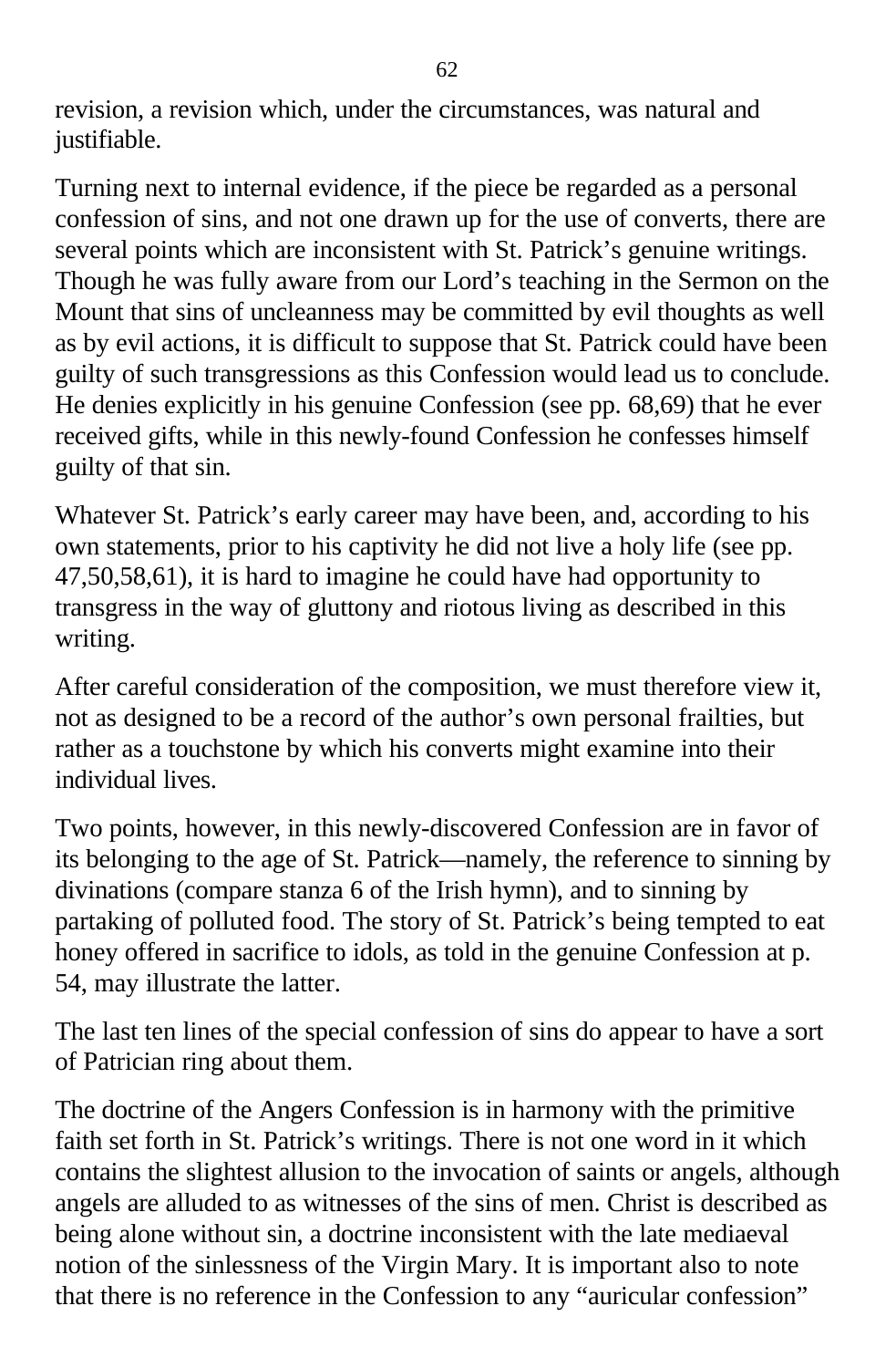made to a priest; and the expressions used in the commencement of the last paragraph which speak of Christ as the High Priest to whom sin is to be confessed, are opposed to any such practice.

Although it is true that this confession of sins is "drawn up without any order," and that, short as it is, it contains various repetitions, the doctrine set forth is highly Evangelical. And as it is probably of an Irish type, it seems to prove that the doctrines of the Irish missionaries of that date were in the main pure and Scriptural. The Divinity of Christ—for the composition is a confession addressed to Christ, and to Him alone—is unmistakably affirmed. There are but two allusion; to God the Father, and one to the Holy Spirit, which all occur at the end of the first paragraph.

This new discovery is then of sufficient importance to justify our exhibiting here a complete translation of its text,

### **[HERE] BEGINS THE CONFESSION OF SAINT PATRICK, BISHOP.**

God, my God, onmipotent King, I humbly adore Thee. Thou art King of kings, Lord of lords,  $N272$  Thou art the Judge of every age.  $N273$  Thou art the Redeemer of souls. Thou art the Liberator of those who believe. Thou art the Hope of those who toil. Thou art the Comforter of those in sorrow. Thou art the Way to those who wander. Thou art Master to the nations.  $N<sup>274</sup>$  Thou art the Creator of all creatures. Thou art the Lover of all good. Thou art the Prince of all virtues. Thou art the joy of all Thy saints. Thou art life perpetual. <sup>[N275](#page--1-0)</sup> Thou art joy in truth. <sup>[N276](#page--1-0)</sup> Thou art the exultation in the eternal fatherland.<sup>[N277](#page--1-0)</sup> Thou art the Light of light. N<sup>278</sup> Thou art the Fountain of holiness. Thou art the glory of God the Father in the height. Thou art Savior of the world. Thou art the plenitude of the Holy Spirit. Thou sittest at the right hand of God the Father on the throne, reigning for ever.

I seek for forgiveness of my sins, O my God, Jesus Christ. Thou art He who desirest no one to perish, "but will have all men saved, and to come to the knowledge of the truth." <sup>[N279](#page--1-0)</sup> Thou, O God, with Thy holy and chaste mouth hast said: In whatever day the sinner may be converted "living he shall live and shall not die." <sup>[N280](#page--1-0)</sup> I will return to Thee, O God, and with all my heart  $^{N281}$  $^{N281}$  $^{N281}$  will cry to Thee, my God, and to Thee now I desire to confess my sins. My transgressions are multiplied above me,  $N^{282}$  because my sins have no number before Thine eyes. O Lord, I appear [*i.e.,* stand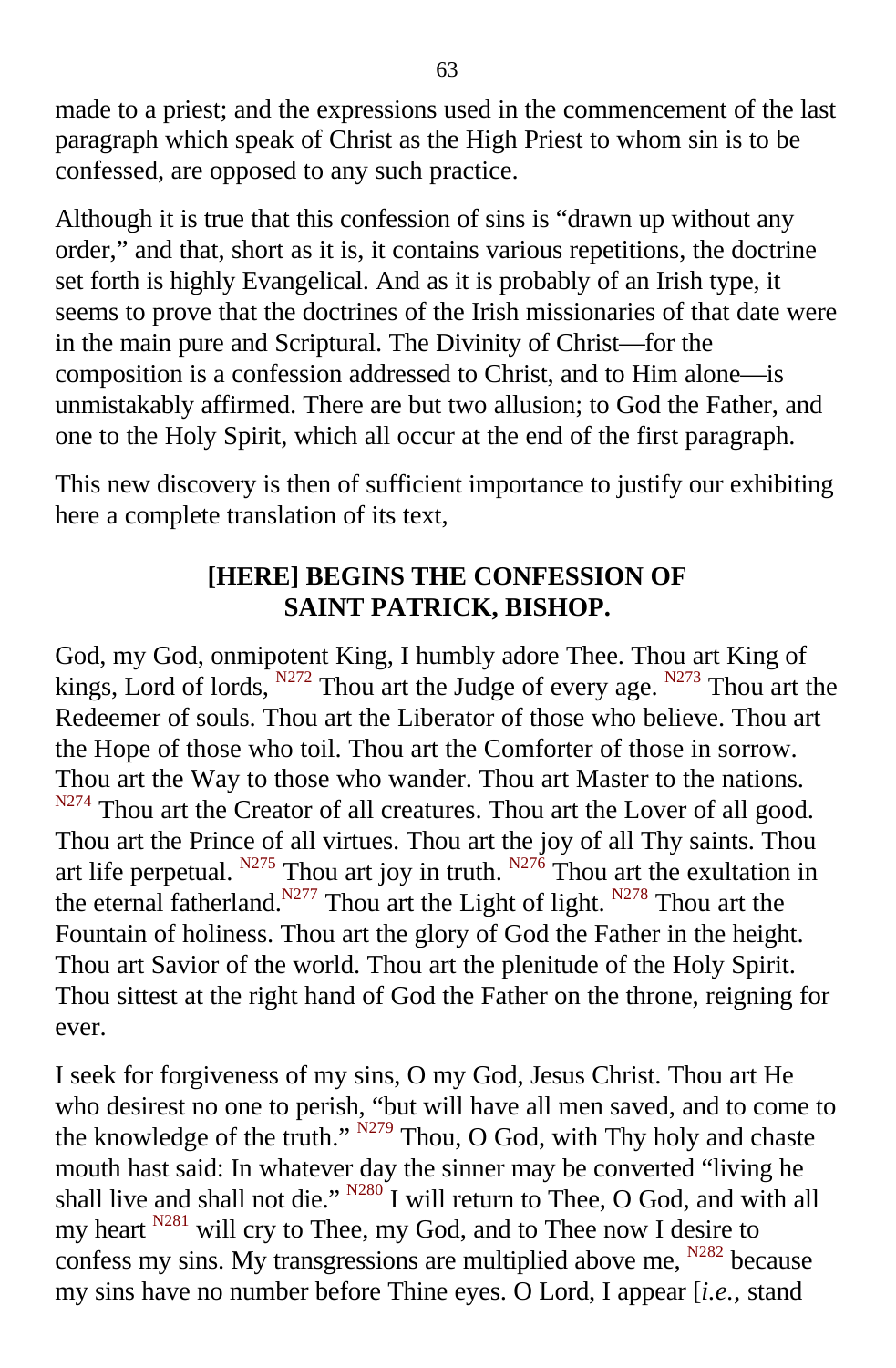before Thee] a witness accused by conscience. I dare not ask what I do not deserve to obtain. For Thou knowest, Lord, all things which are done in us, and we blush to confess what by ourselves  $N^{283}$  we do not fear to commit. In words alone [tantum] we obey Thee, in heart we lie. And what we do not say we desire we approve of by our acts.  $N284$  Spare, Lord, those confessing, pardon those sinning. Pity those asking Thee, for in Thy mysteries my perception is weak. <sup>[N285](#page--1-0)</sup> Show, Lord, Thou who dost not receive prayers [verba] from us <sup>[N286](#page--1-0)</sup> with hard heart, that through Thee Thou mayest bestow pardon on us, O Jesus Christ our Lord. [N287](#page--1-0)

I will confess to Thee, my God, because I have sinned in heaven and in earth. N<sub>288</sub> and before Thee, and before Thy angels, and before the face of all Thy saints.

I have sinned by negligence of Thy commands and of my deeds.

I have sinned by pride and by envy.

I have sinned by detraction and by avarice.

I have sinned by luxury  $N289$  and by malice.

I have sinned by fornication and by gluttony.  $N290$ 

I have sinned by false testimony and by hatred of men.

I have sinned by theft and by robbery [rapinam].

I have sinned by blasphemy and by the desire of the flesh.

I have sinned by drunkenness and by hateful tales.

I have sinned by contentions and by quarrelling. I have sinned by swearing and anger.

I have sinned by earthly and transitory joy.

I have sinned by fear and by the weakness (?) of my mind [suavitatem mentis meae].

I have sinned by deceit and by murmuring.

I have sinned by the instability of faith of mind, and by the impiety of doubt. [N291](#page--1-0)

I have sinned by unmercifulness and by despising of men.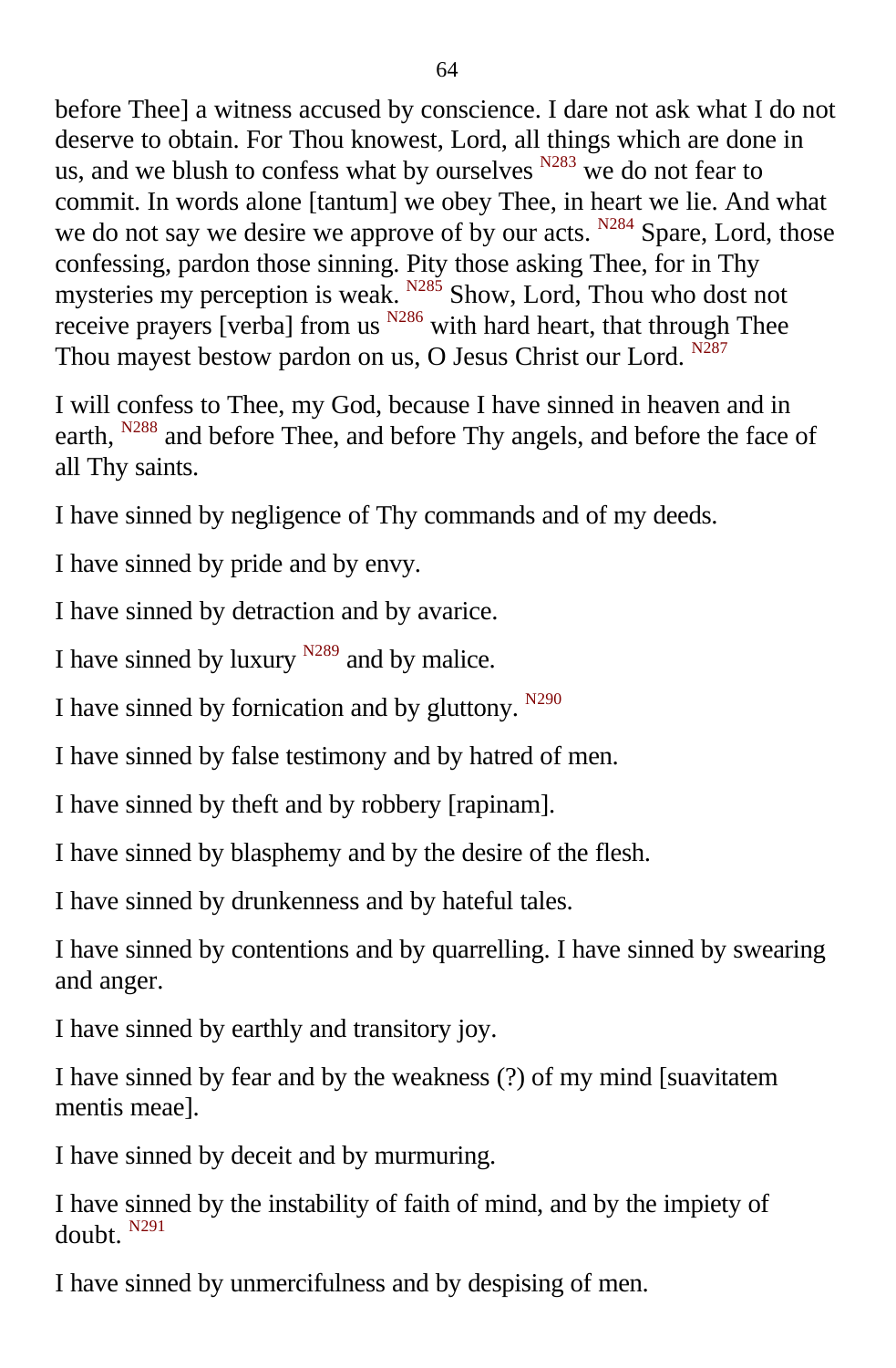I have sinned by corrupt and wicked works [&] judgments.

I have sinned by negligence and by forgetfulness of the works of God.

I have sinned by wandering and subtlety of my mind.  $N292$ 

I have sinned by impatience and by imperfection of hope.

I have sinned by hardness and by blindness of heart and mind.

I have sinned by forgetfulness  $N293$  of the love of God and of my neighbor.

I have sinned by disobedience and by the loss of good ordinances.  $N^{294}$ 

I have sinned by the loss of heavenly desires and by the love of earthly things.

I have sinned by inclinations to evil, and by deceitful arguments.

I have sinned by evil examples, and by the uncleanness of humanity.

I have sinned by vain melancholy,  $N295$  and by stupor of mind.

I have sinned by reigned humility, and loss of the love of God.

I have sinned by cursing, and by divinations.  $N296$ 

I have sinned by the non-accomplishment of my vows and by wicked inventions.

I have sinned by [over-] investigation  $N^{297}$  of the majesty of God, and of heavenly life.

I have sinned by pomps of the body, and by canvassing for the layouts of men

I have sinned by the intemperance of mirth and madness.

I have sinned by laziness and indolence of mind.

I have sinned by counsels of iniquity, and by returning of evil.

I have sinned by concupiscence and by perpetration of lust.

I have sinned by consent to, and by knowledge of, evil acts and words.

I have sinned by works upon the Lord's day and by illuring imaginations. [N298](#page--1-0)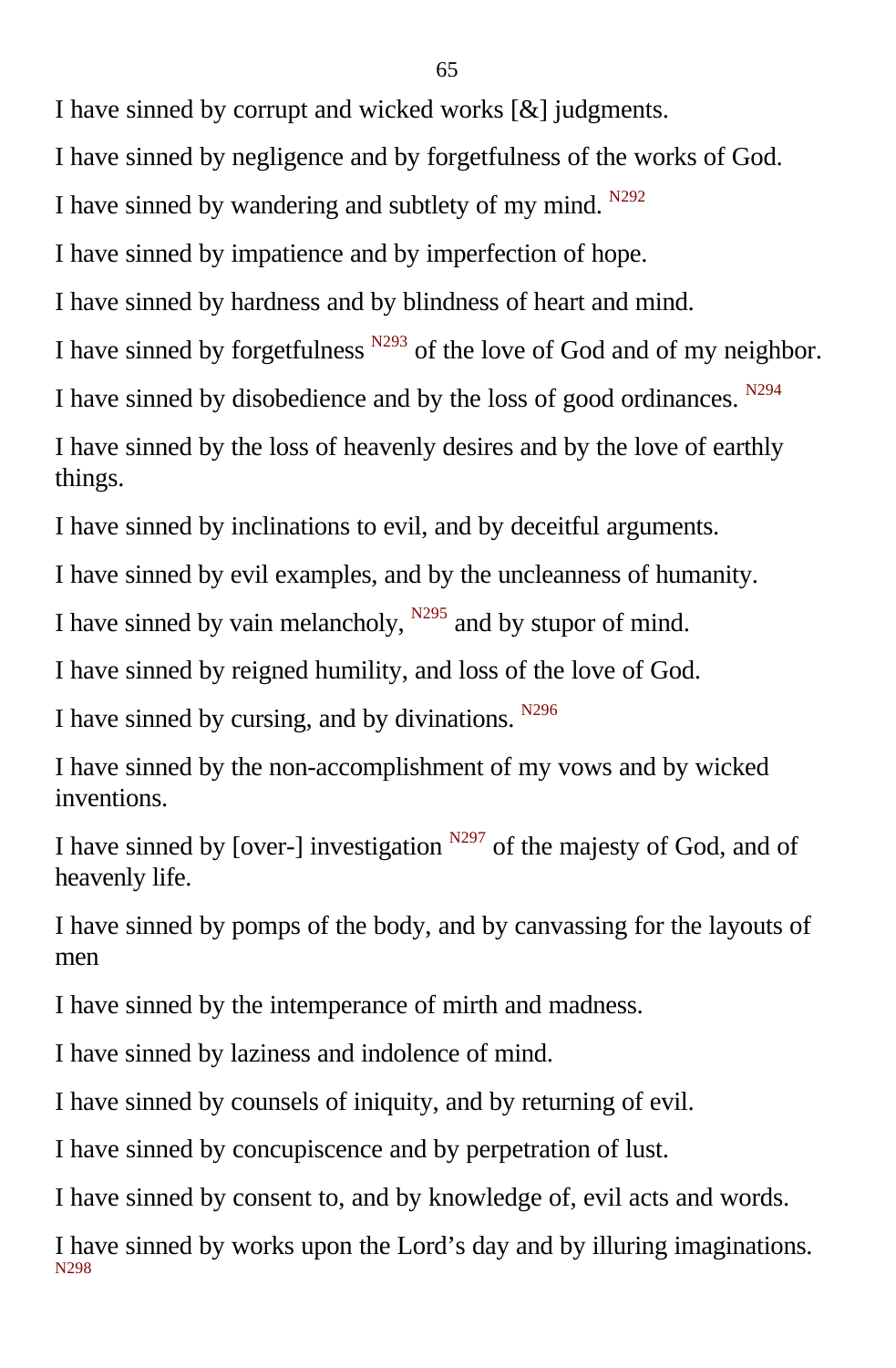I have sinned by sorrow of the world,  $N299$  and by love of money,  $N300$  and by ambitions after honors.

I have sinned by restlessness and by bitterness of mind.

I have sinned by useless joy, and by scurrility, by grievous words, and by intemperance of clamor.

I have sinned by desperation, and by impurity of confession.

I have sinned by imperfection, and negligence of amendment.

I have sinned by presumption and despair.

I have sinned by acceptance of unjust gifts and by the punishments of impious acts.

I have sinned by pretense, and by pleasing of myself.

I have sinned by silence concerning righteousness, and iniquity, and flattery.

I have sinned by rioting  $^{N301}$  $^{N301}$  $^{N301}$  and by taking of polluted God,  $^{N302}$  $^{N302}$  $^{N302}$  and by suggestions of the devil, and by the delight of the spirit, and by knowledge of the flesh,

I have sinned in my eyes and in my ears.

I have sinned in my hands, and in my mouth, and in my lips, and in all my deeds.

I have sinned in tongue and in throat.

I have sinned in neck and in breast.

I have sinned in heart and in cogitations. I have sinned in mind and in operations. I have sinned in hands and in feet. I have sinned in bones and in flesh.

I have sinned in marrow and in veins.

I have sinned in my mind and in my whole body. If now Thy vengeance will be upon me as great as my sins have been multiplied in myself; how shall I sustain Thy judgment? But I have Thee as the High Priest  $N^{303}$  to whom I confess all my sins. [I do] that to Thee alone, my God,  $^{N304}$  $^{N304}$  $^{N304}$  because "I have sinned against Thee alone, N<sub>305</sub> and done evil before Thee." N<sub>306</sub> And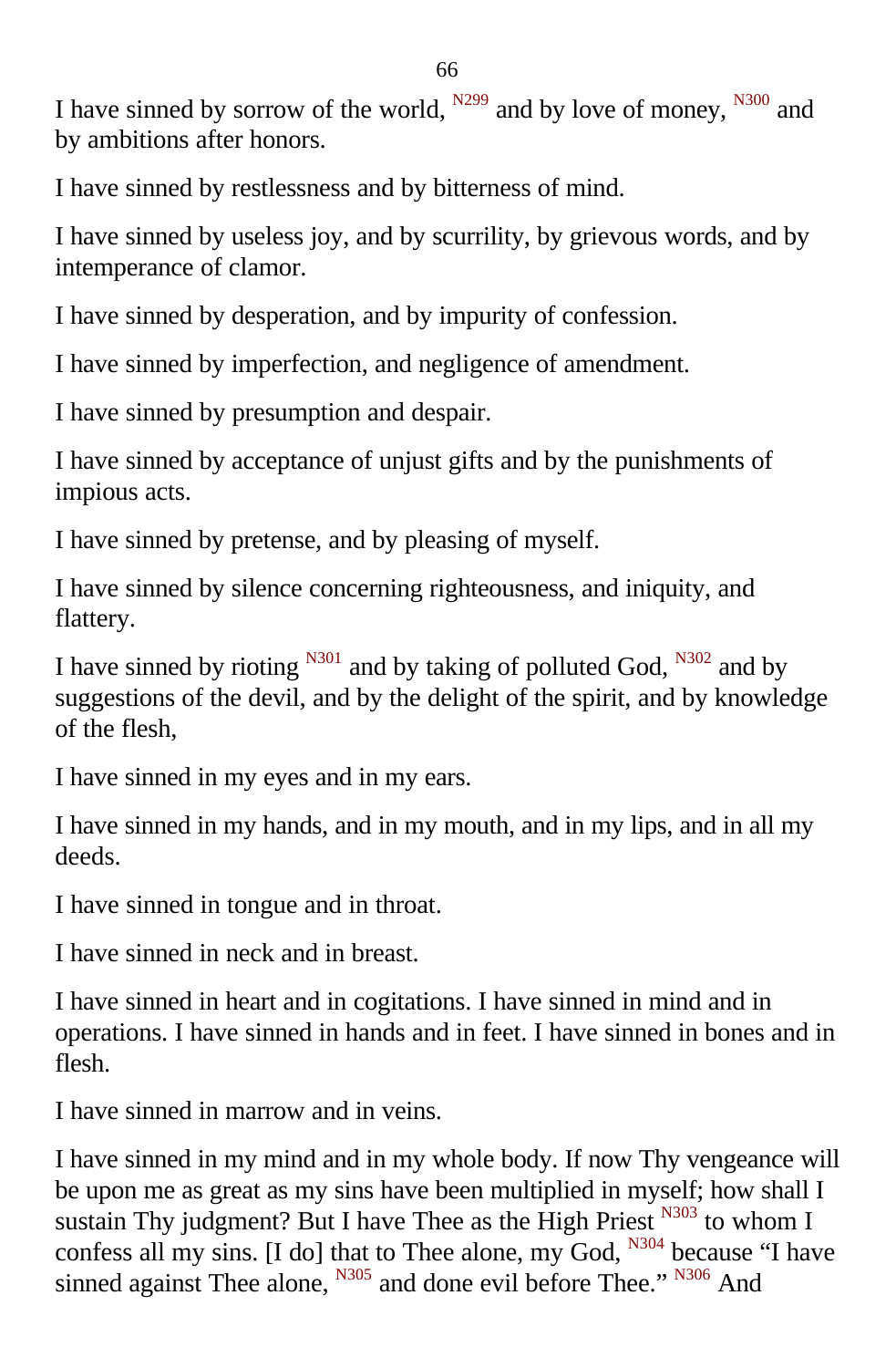because Thou art, O God, alone without sin, I beseech Thee, O Lord my God, by Thy passion, and by the sign of Thy salvation-bringing cross, and by the shedding of Thy blood, in order that Thou mayest grant to me remission of all my sins. I beg Thee, my Lord Jesus Christ, that Thou wilt not render to me according to my deserving, but according to Thy great compassion. Judge me, O Lord, according to the judgment of Thy indulgence. I beg Thee and I adjure Thee, O my God omnipotent, that Thou mayest plant in me Thy love and fear. Awake in me repentance of my sins, and sorrow, for Thy name's sake. Give to me the remembrance of Thy commands, and assist me, O my God, blot out my iniquity from Thy sight, and turn not away Thy face from my prayer. "Cast me not out from Thy presence." <sup>[N307](#page--1-0)</sup> Leave me not, my God, neither depart from me, but confirm me in Thy will. Teach me what I ought not to do, what to do, or to speak, what to keep silent. Defend me, O Lord my God, against the darts of the devil, and against the angel of hell suggesting and teaching many evil things. N<sub>308</sub> Do not desert me, O Lord my God, nor leave Thy miserable servant, but assist me, my God, and perform in me Thy teaching. N<sub>309</sub> Teach me to do Thy will, because Thou art my teacher and my God, N310 who reignest for ever and ever. Amen.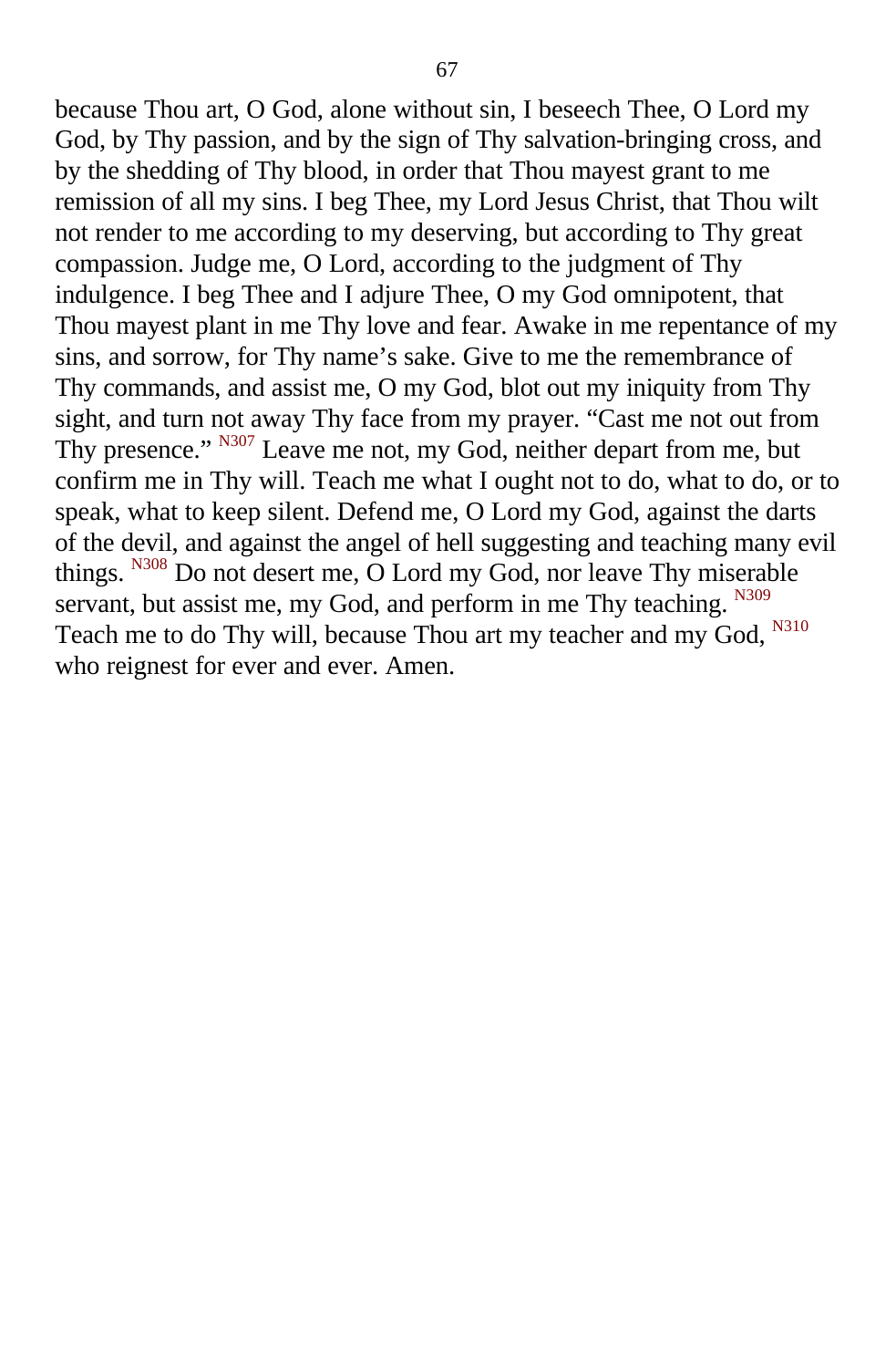# APPENDIX.

IT will no doubt be interesting to our readers to be presented here with some poetical translations of St. Patrick's Hymn. The first is that by James Clarence Mangan, a talented but unfortunate Irish poet. It originally appeared in *Duffy's Magazine,* and was afterwards reprinted in a volume of Mangan's collected *Poems, with a Biographical Introduction* by John Mitchell (New York, 1859). It was also given in the appendix to the first edition of *The College Irish Grammar,* by Revelation Ulick J. Bourke (Dublin, O'Daly, 1856), and later in Canon McIlwaine's *Lyra Hibernica,* Belfast, Dublin, and London, 2nd ed., 1879. The translation is a very spirited one, and "preserves," as Dr. Todd remarks in his work on *St. Patrick, the Apostle of Ireland,* "the tone and spirit of the original." It must be remembered that this version was founded on the translation originally made by Dr. Petrie, and therefore has the error of translating the opening words of the hymn "At Tara," as well as others mentioned in our notes. (See note 2, p. 121.)

# ST. PATRICK'S HYMN BEFORE TARA.

#### **I.**

AT Tara today, in this awful hour, I call on the Holy Trinity! Glory to Him who reigneth in power, The God of the elements, Father and Son, And paraclete Spirit, which Three are the One, The everlasting Divinity!

#### **II.**

At Tara today, I call on the Lord, On Christ, the Omnipotent Word, Who came to redeem from death and sin, Our fallen race; And I put, and I place, The virtue that lieth in His incarnation lowly, His baptism pure and holy,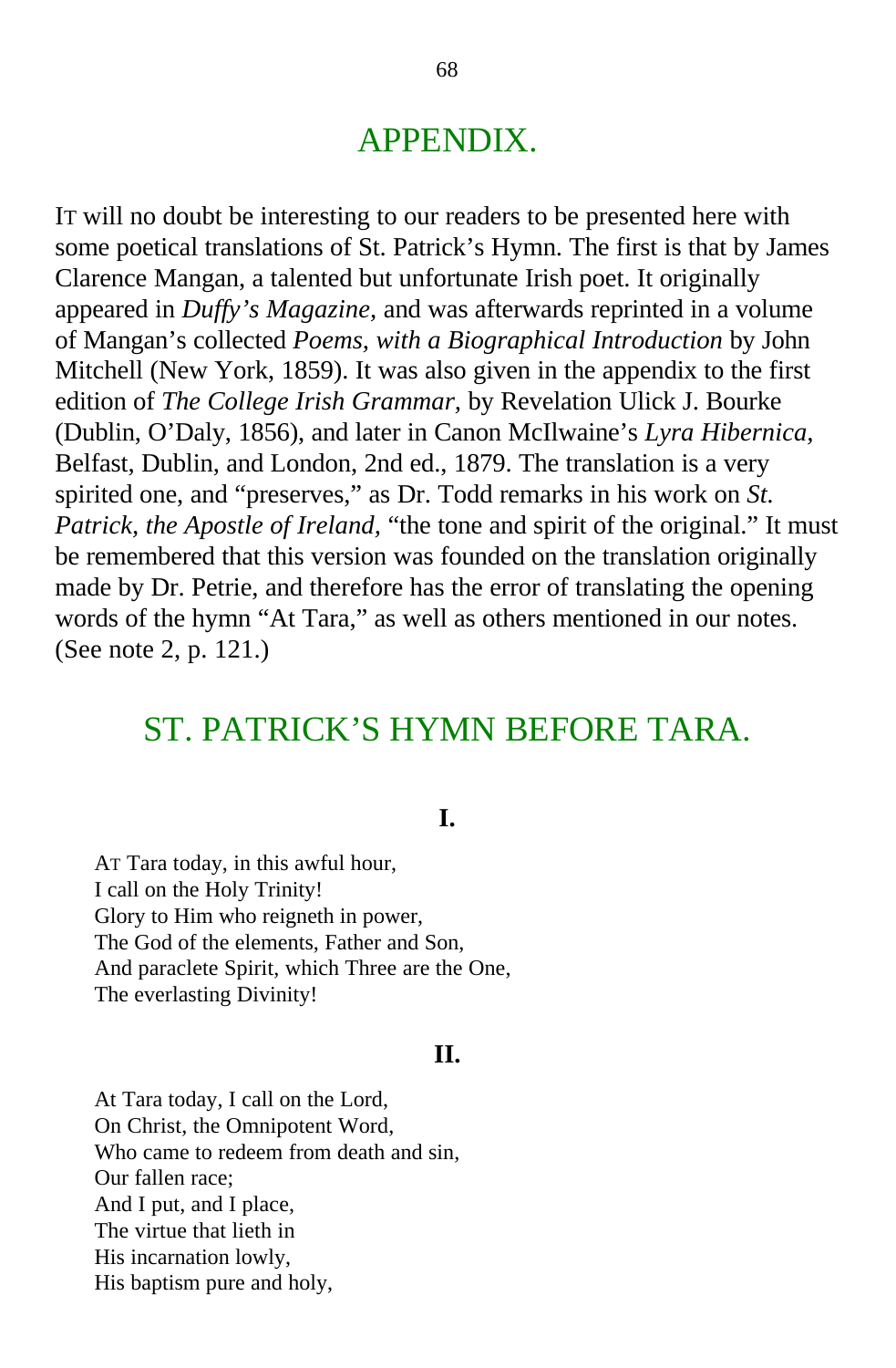His life of toil, and tears, and affliction, His dolorous death, His crucifixion, His burial, sacred, and sad, and lone, His resurrection to life again, His glorious ascension to heaven's high throne, And lastly, His future dread And terrible coming to judge all men— Both the living and the dead.

#### **III.**

At Tara today, I put and I place, The virtue that dwells in the seraphim's love; And the virtue and grace That are in the obedience, And unshaken allegiance, Of all the archangels and angels above; And in the hope of the resurrection To everlasting reward and election; And in the prayers of the fathers of old; And in the truths the prophets foretold; And in the apostles' manifold preaching; And in the confessors' faith and teaching; And in the purity ever-dwelling Within the Immaculate Virgin's [F144](#page--1-0) breast; And in the actions bright and excelling, Of all good men, the just and the best.

#### **IV.**

At Tara today, in this fateful hour, I place all heaven with its power, And the sun with its brightness, And the snow with its whiteness, And fire with all the strength it hath, And lightning with its rapid wrath, And the winds with their swiftness along their path, And the sea with its deepness, And the rocks with their steepness, And the earth with its starkness, All these I place, By God's almighty help and grace, Between myself and the powers of darkness.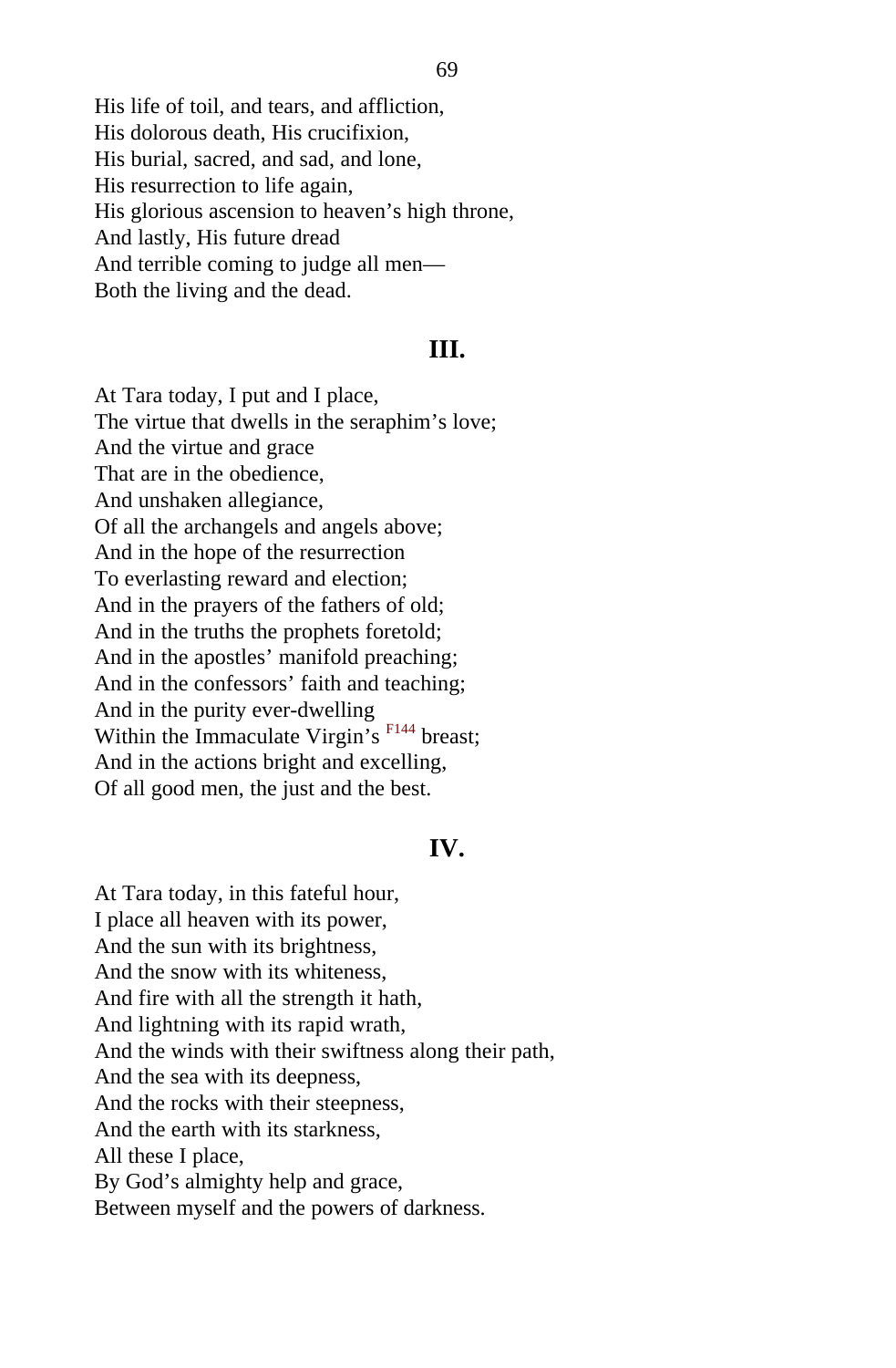#### 70

At Tara today, May God be my stay! May the strength of God now nerve me! May the power of God preserve me! May God the Almighty be near me! May God the Almighty espy me! May God the Almighty hear me! May God give me eloquent speech! May the arm of God protect me! May the wisdom of God direct me! May God give me power to teach and to preach! May the shield of God defend me! May the host of God attend me, And warn me, And guard me, Against the wiles of demons and devils; Against temptations of vice and evils; Against the bad passions and wrathful will Of the reckless mind and the wicked heart; Against every man that designs me ill, Whether leagued with others, or plotting apart

#### **VI.**

In this hour of hours, I place all those powers, Between myself and every foe, Who threatens my body and soul With danger or dole; To protect me against the evils that flow From lying soothsayers' incantations; From the gloomy laws of the Gentile nations; From heresy's hateful innovations; From idolatry's rites and invocations: By these my defenders, My guards against every ban— And spells of smiths, and Druids, and women; In fine, against every knowledge that renders The light Heaven sends us, dim in The spirit and soul of man!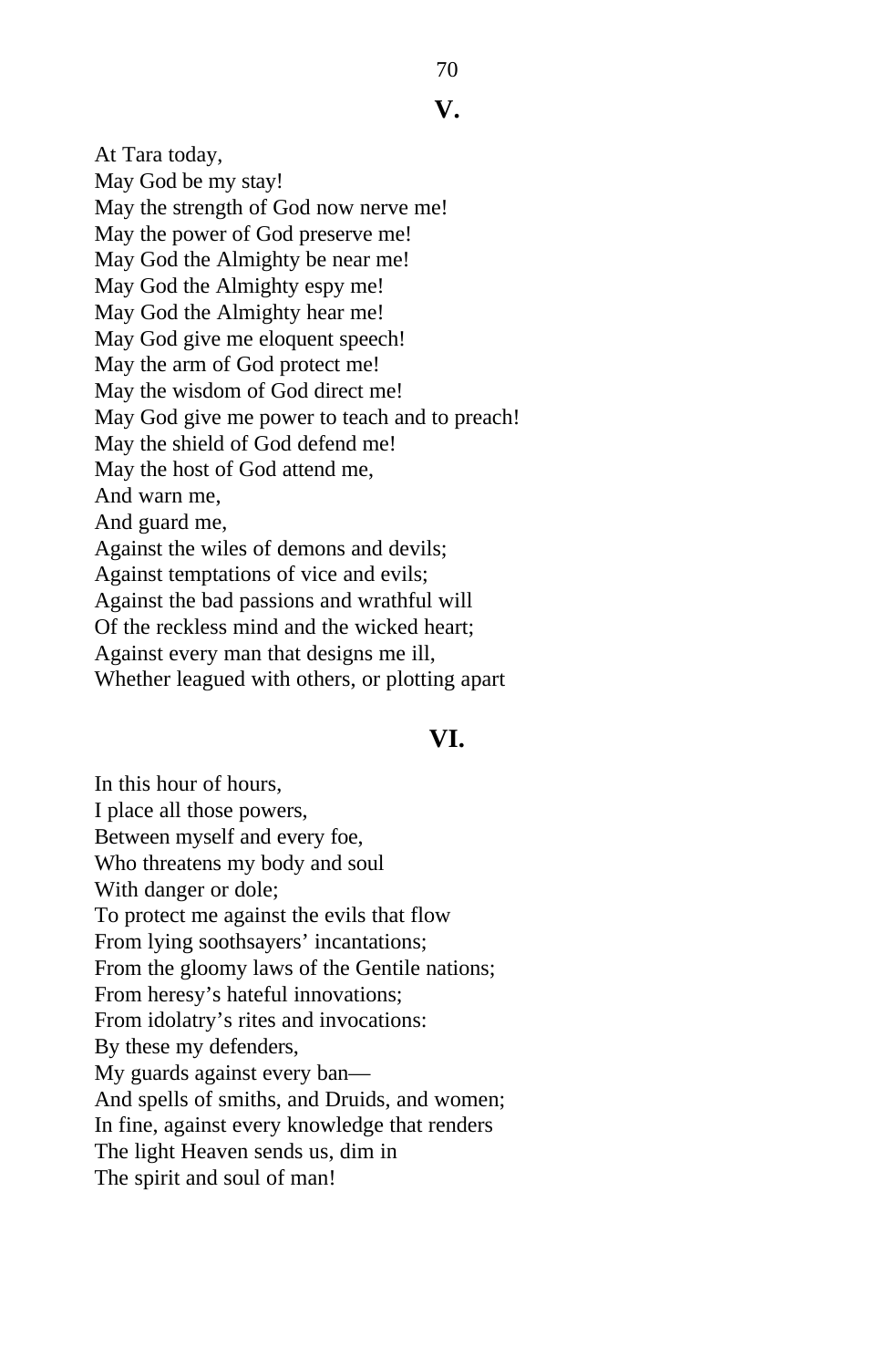### 71 **VII.**

*May Christ, I pray, Protect me today, Against poison and fire; Against drowning and wounding; That so in His grace abounding, I may earn the preacher's hire!*

#### **VIII.**

*Christ as a light Illumine and guide me! Christ as a shield o'ershadow and cover me! Christ be under me! Christ be over me! Christ be beside me, On left hand and right! Christ be before me, behind me, about me! Christ, this day, be within and without me!*

#### **IX.**

*Christ the lowly and meek, Christ the all-powerful, be In the heart of each to whom I speak, In the mouth of each who speaks to me, In all who draw near me, Or see me, or hear me!*

### **X.**

*At Tara today, in this awful hour, I call on the Holy Trinity! Glory to Him who reigneth in power, The God of the elements, Father and Son, And paraclete Spirit, which Three are the One, The everlasting Divinity!*

#### **XI.**

*Salvation dwells with the Lord, With Christ, the Omnipotent Word, From generation to generation, Grant us, O Lord, Thy grace and salvation!*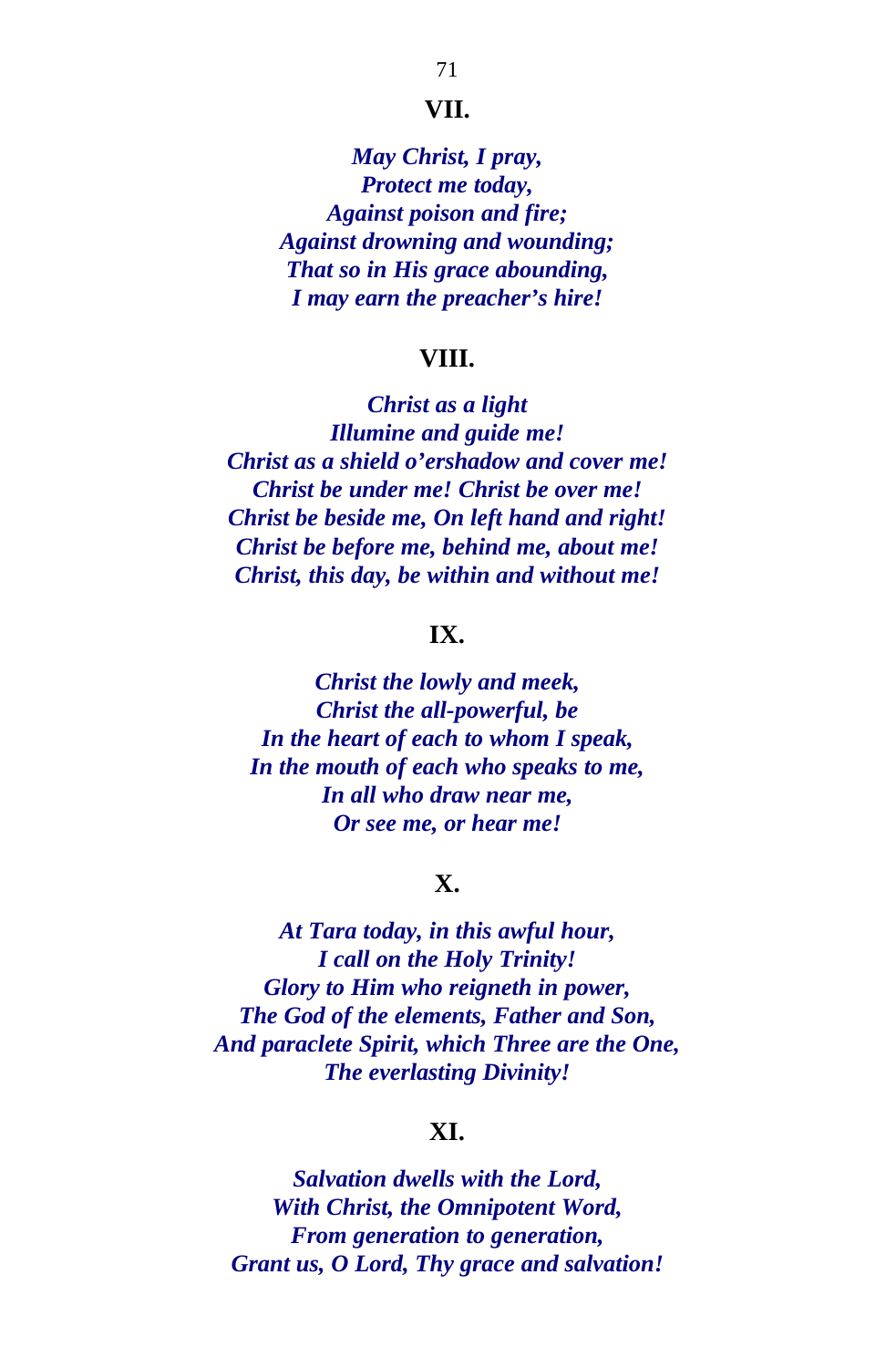## II.

THE following version is from the facile pen of the late Mrs. Alexander, wife of the present Archbishop of Armagh. It is closer to the original than the preceding, the latest corrections made by Dr. Whitley Stokes being used. It has been issued, pointed and accentuated for chanting, by the Irish Christian Knowledge Association. Mrs. Alexander's version is now widely used in Ireland, in the services of the Church of Ireland on St. Patrick's Day, and on other occasions. It was sung at York Minster as a processional hymn on St. Patrick's Day, 1891, when Archbishop Magee, who was an Irishman, was enthroned (see pp. 14, 15). The version was appended to this work by the kind permission of Mrs. Alexander.

> *I bind unto myself today The strong name of the Trinity, By invocation of the same, The Three in One and One in Three.*

*I bind this day to me for ever, By power of faith, Christ's Incarnation; His baptism in Jordan river; His death on cross for my salvation;*

*His bursting from the spiced tomb; His riding up the heavenly way; His coming at the day of doom; I bind unto myself today.*

*I bind unto myself the power Of the great love of Cherubim; The sweet "Well done" in judgment hour;*

*The service of the Seraphim, Confessors' faith, Apostles' word, The Patriarchs' prayers, the Prophets' scrolls, All good deeds done unto the Lord, And purity of virgin souls.*

> *I bind unto myself today The virtues of the star-lit heaven, The glorious sun's life-giving ray, The whiteness of the moon at even,*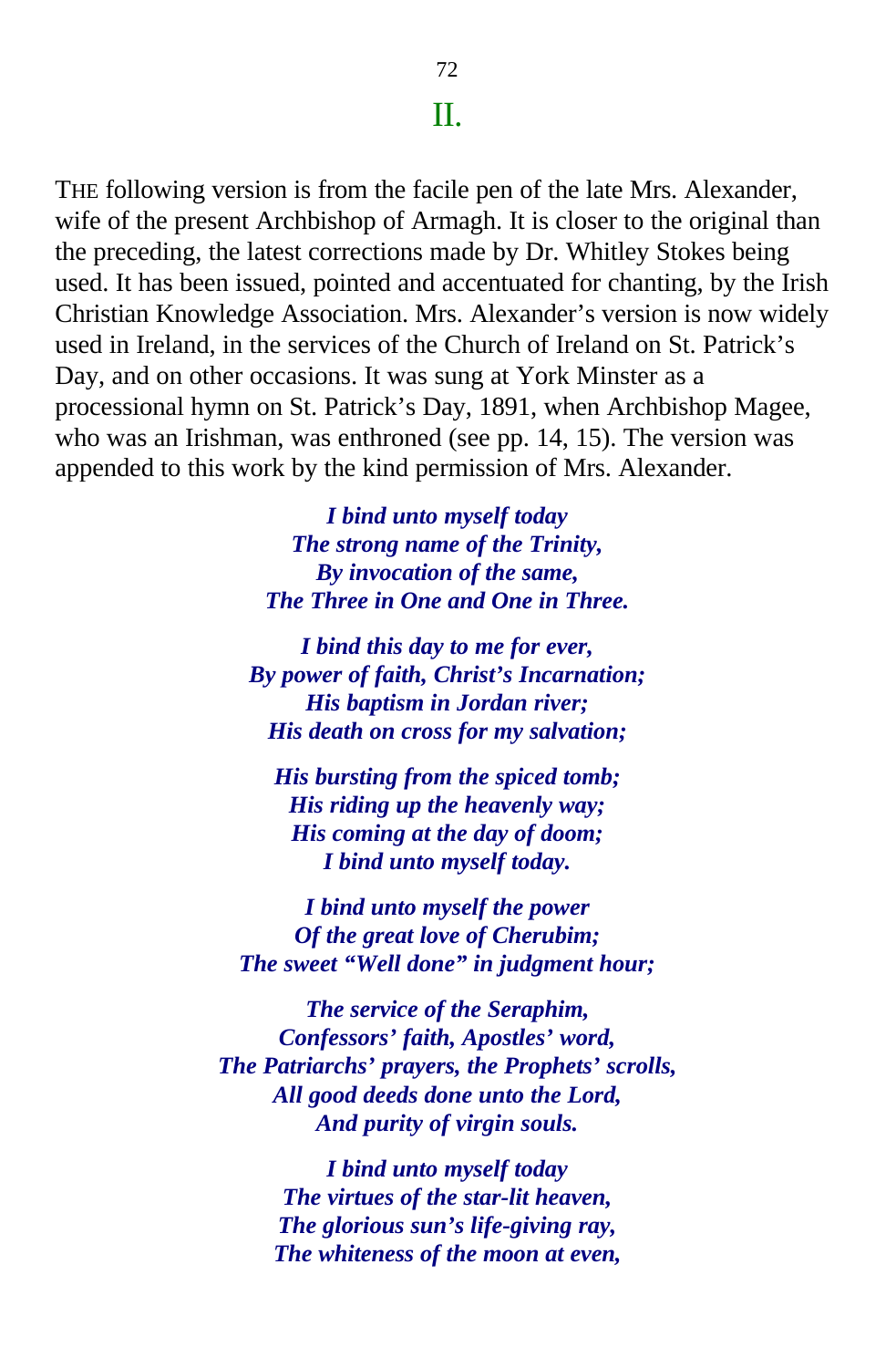*The flashing of the lightning free, The whirling wind's tempestuous shocks, The stable earth, the deep salt sea, Around the old eternal rocks.*

*I bind unto myself to-day The power of God to hold and lead, His eye to watch, His might to stay, His ear to hearken to my need.*

*The wisdom of my God to teach, His hand to guide, His shield to ward; The Word of God to give me speech, His heavenly host to be my guard.*

*Against the demon snares of Sin, The vice that gives temptation force, The natural lusts that war within, The hostile men that mar my course;*

*Or few or many, far or nigh, In every place, and in all hours, Against their fierce hostility, I bind to me these holy powers.*

*Against all Satan's spells and wiles, Against false words of heresy, Against the knowledge that defiles, Against the heart's idolatry,*

*Against the wizard's evil craft, Against the death-wound and the burning, The choking wave, the poisoned shaft, Protect me, Christ, till Thy returning.*

*Christ be with me, Christ within me, Christ behind me, Christ before me, Christ beside me, Christ to win me, Christ to comfort and restore me,*

*Christ beneath me, Christ above me, Christ in quiet, Christ in danger, Christ in hearts of all that love me, Christ in mouth of friend and stranger.*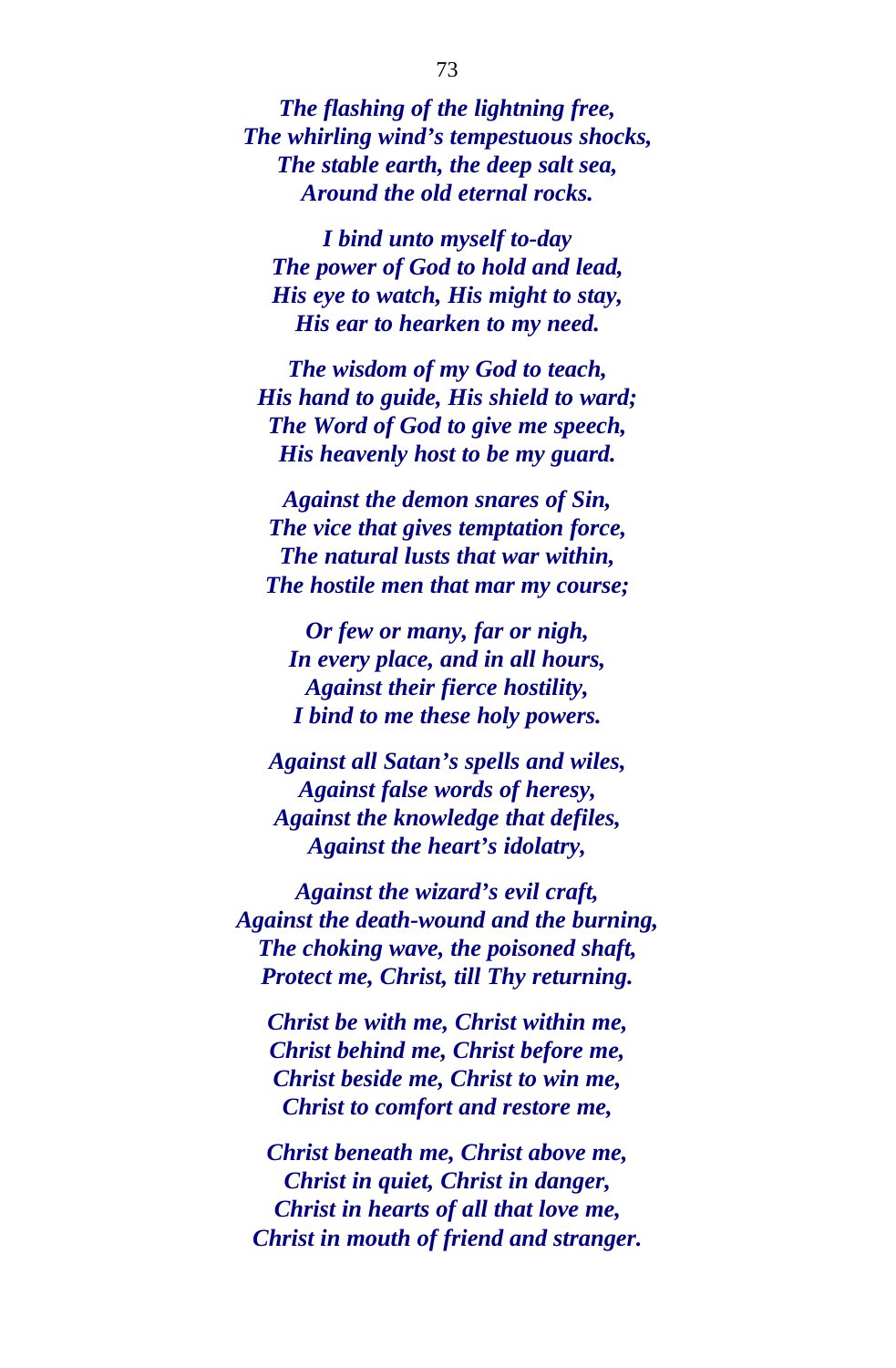*I bind unto myself the Name, The strong Name of the Trinity; By invocation of the same, The Three in One, and One in Three.*

*Of Whom all nature hath creation; Eternal Father, Spirit, Word: Praise to the Lord of my salvation, Salvation is of Christ the Lord.*

## III.

THE following metrical version appeared in the columns of the *Irish Ecclesiastical Gazette* for April 3, 1889. Its author, the late J.J. Murphy, Esq., was a well-known and valued writer, and for many years Hon. Sec. of the Diocesan Synod of the diocese of Down, Connor, and

Dromore. Wequote Mr. Murphy's remarks:—

"In offering a new metrical version of this poem, I do not mean to challenge comparison with Mrs. Alexander's. Hers is meant to be sung as a hymn, for which purpose mine is not suitable.

"The irregular stanzas of this version represent those of the original. The Latin verses which conclude the Irish original are translated by longer lines than the rest.

"I have made this version partly from the translation in Stokes's and Wright's 'Writings of St. Patrick,' and partly from Dr. Todd's [see p. 15].

## **JOSEPH JOHN MURPHY.**

I bind as armor on my breast The Threefold Name whereon I call, Of Father, Son, and Spirit blest, The Maker and the Judge of all.

I bind as armor on my breast The power in flesh made manifest Of Him, the Son, from Heaven who came, His baptism in the Jordan's wave,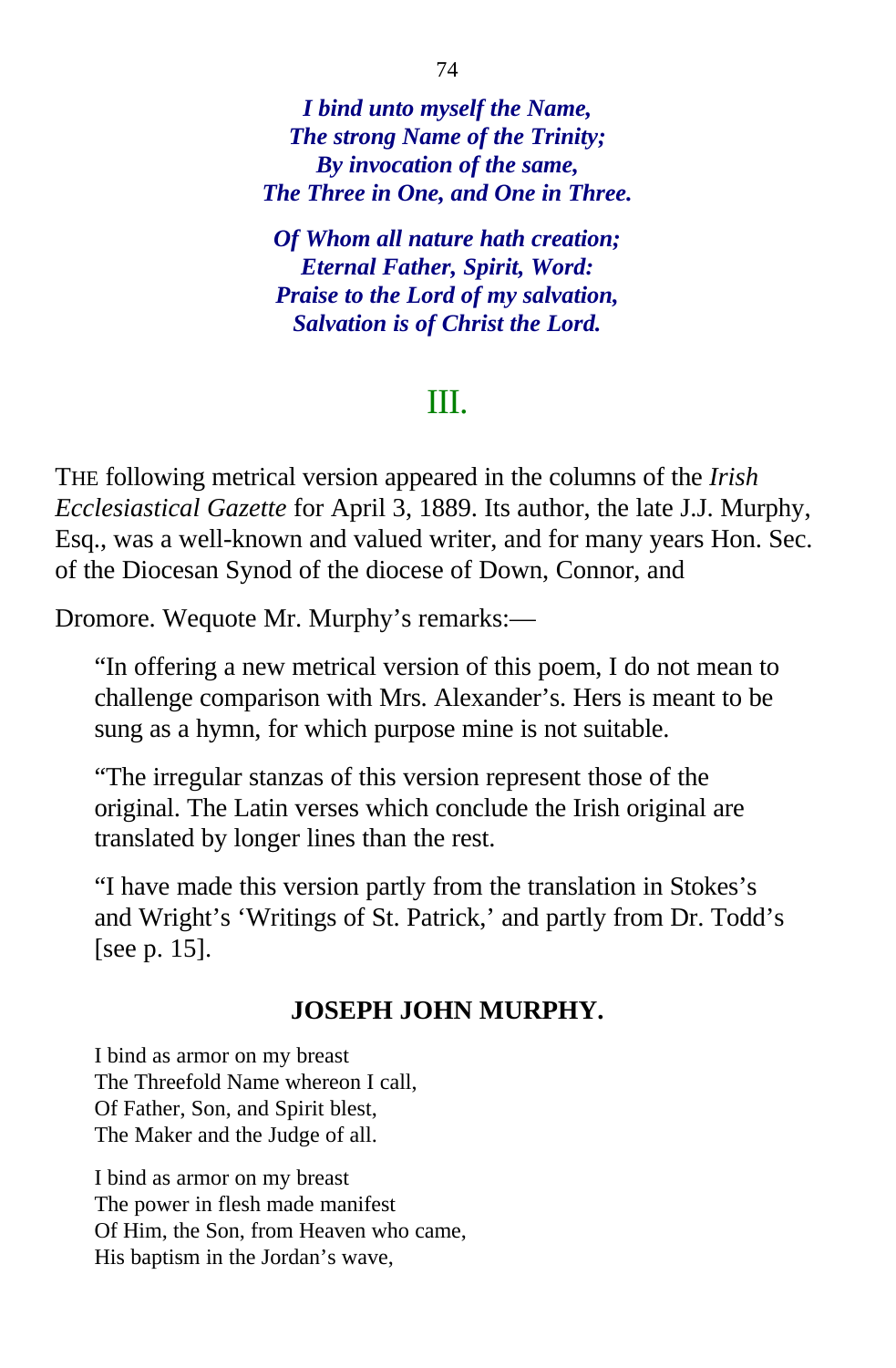His cross of pain and bitter shame, His burial, and His opened grave; And God's eternal power, whereby He rose, ascended up on high,

And will return to judge and save. In hope a heavenly crown to win, I bind as armor on my breast The obedience and the love wherein Angels and seraphs are possessed, With faithful prayer and worthy decd

Of all the saints in history's roll, Who kept unstained their holy creed And virgin purity of soul. As armor on my breast I bind

The powers of God in heaven and earth; The fleetness of the rushing wind, The brightness of the morning's birth; The splendor of the fiery glow,

The whiteness of the winter snow, The lightning's wildly flashing mirth; The strength that girds the rocky steep, The vastness of the unfathomed deep.

I bind as armor on my breast The Wisdom which shall be my guide; The Shield whose shelter bids me rest In peace, whatever ills betide;

The Eye of God, to search my thought; His Ear, my prayer of faith to hear; His Word, to make my words be fraught With courage which His foes shall fear;

His angel host, to guard my path Against all human guile and wrath, Against the tempter's lures to sin Against the lusts that strive within.

All these upon my breast I bind Against my foes in earth and hell; Against the sorcerer's chanted spell, And sway of idols o'er the mind;

Falsehoods of heresy, and powers That rule the heathen in the hours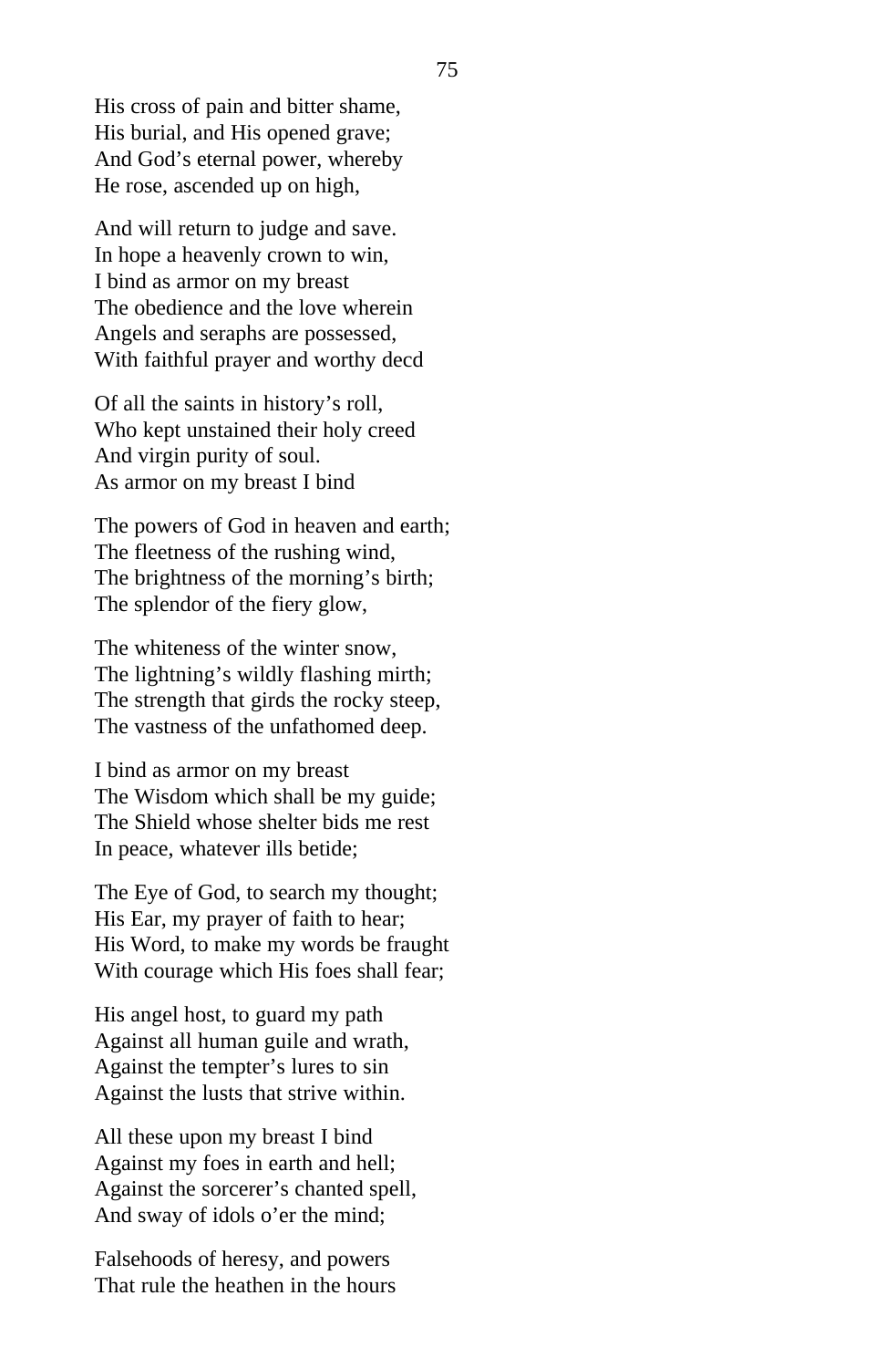Of darkness; women's evil wiles; And all the knowledge that defiles.

Guard me and shield me, Christ, my Lord! Guard me against my foe's desire; Guard me in dangers of the fire, Guard me in dangers of the sea;

Guard me, O Lord, in serving Thee, And make me share the great reward. Christ be within me and around; Christ on my left hand and my right;

May Christ in all my thoughts be found, Christ in all breadth, and depth, and height! May Christ be in their eyes that see Thy servant, and their ears that hear;

Christ in his thoughts who thinks on me, Christ on his lips who draweth near. I bind as armor on my breast The Threefold Name whereon I call,

Of Father, Son, and Spirit blest, The Maker and the Judge of all. Salvation is of Thee, the Incarnate Word; Now and for ever save us, Christ our Lord!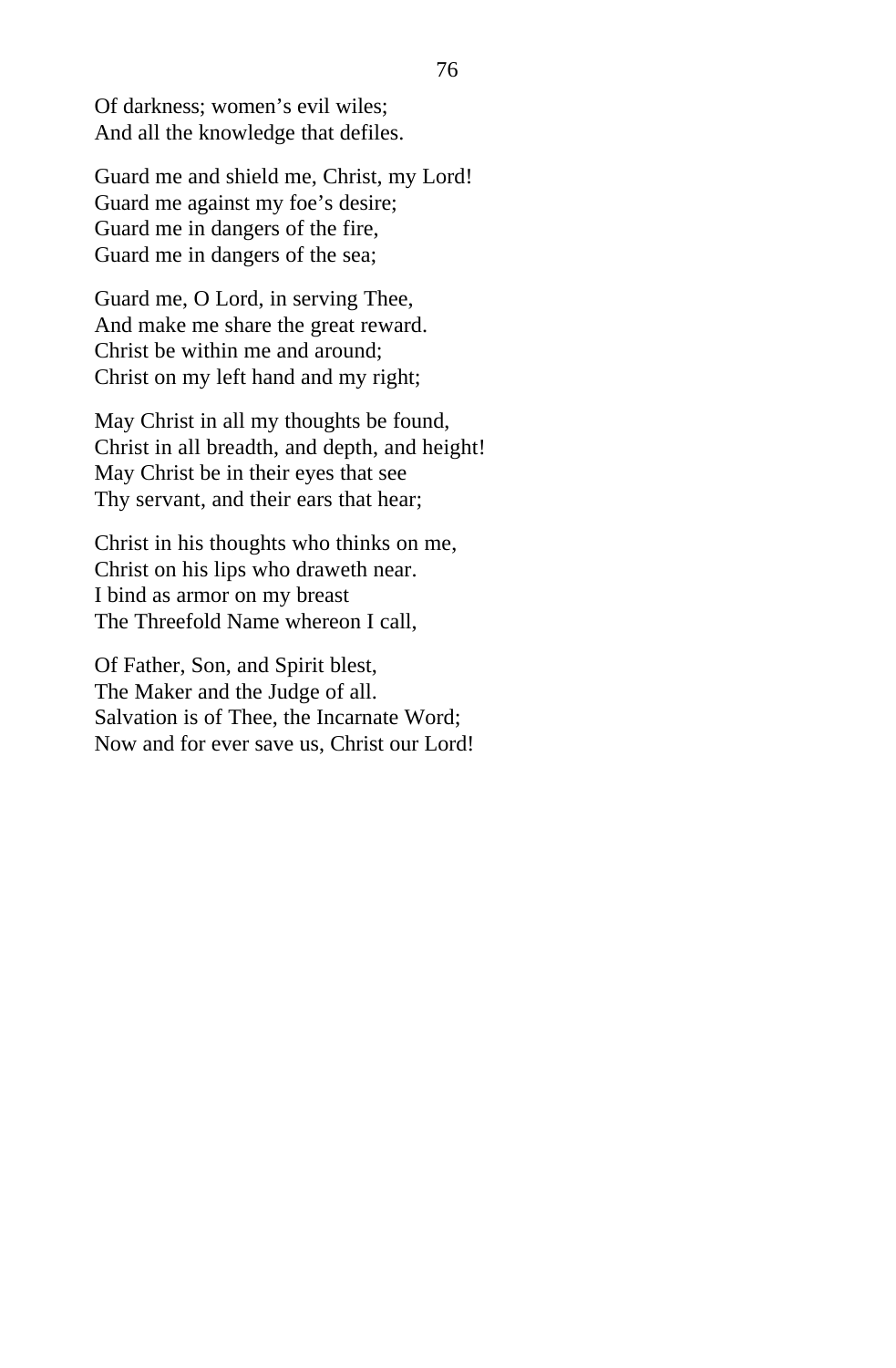## FOOTNOTES.

## **ST. PATRICK'S HYMN.**

 $N<sup>T1</sup>$  The following is the Irish preface to the Hymn found in the Liber Hymnorum, Trinity College, Dublin, folio 196. The translation is given, with the original Irish, on p. 381 of the Rolls *Tripartite Life of St. Patrick.* We quote it as a curiosity, and nothing more, not, of course, endorsing the truth of the legend referred to.

"Patrick matte this hymn. In the time of Loegaire, son of Niall, it was made. Now, the cause of making it was to protect himself with his monks against the deadly enemies who were in ambush against the clerics. And this is a corslet of faith for the protection of body and soul against devils and human beings and vices. Whosoever shall sing it every day, with pious meditation on God, devils will not stay before him. It will be a safeguard to him against all poison and envy. It will be a defense to him against sudden death. It will be a corslet to his soul after dying. Patrick chanted this when the ambushes were set against him by Loegaire, that he might not go to Tara to sow the faith, so that there they seemed before the liers-in-wait to be wild deer, with a fawn behind them, to wit, Benen. And *Faed Fiada* ("Deer's Cry") is its name."

According to the story set forth in the Rolls *Tripartite Life* (p. 48), Patrick, with eight young clerics and Benen, his faithful servant or gillie, sometimes called his "foster-son" *(Tripartite,* p. 144), passed safely through all the men who were lying in wait for them on the occasion of his visit to Tara. The persons lying in ambush saw only eight deer running away, and a fawn after them, which was Benen.

[NT2](#page--1-0) "The first word of this hymn *Atomring* was mistaken by Dr. Petrie and Dr. O'Donovan for an obsolete form of the dative of Temur Temoria or Tara, and was by them translated *"At Tara."* We cannot now regret this error, as to it we owe the publication of this curious poem in the *Essay on Tara.* But it is certainly a mistake, and was acknowledged as such by Dr. O'Donovan before his death. The word is a verb; *addomring, i.e., ad-riug, adjungo,* with the infixed pronoun *dom,* "to me" (see Zeuss, *Gram. Celt.* p. 336); the verb *riug,* which occurs in the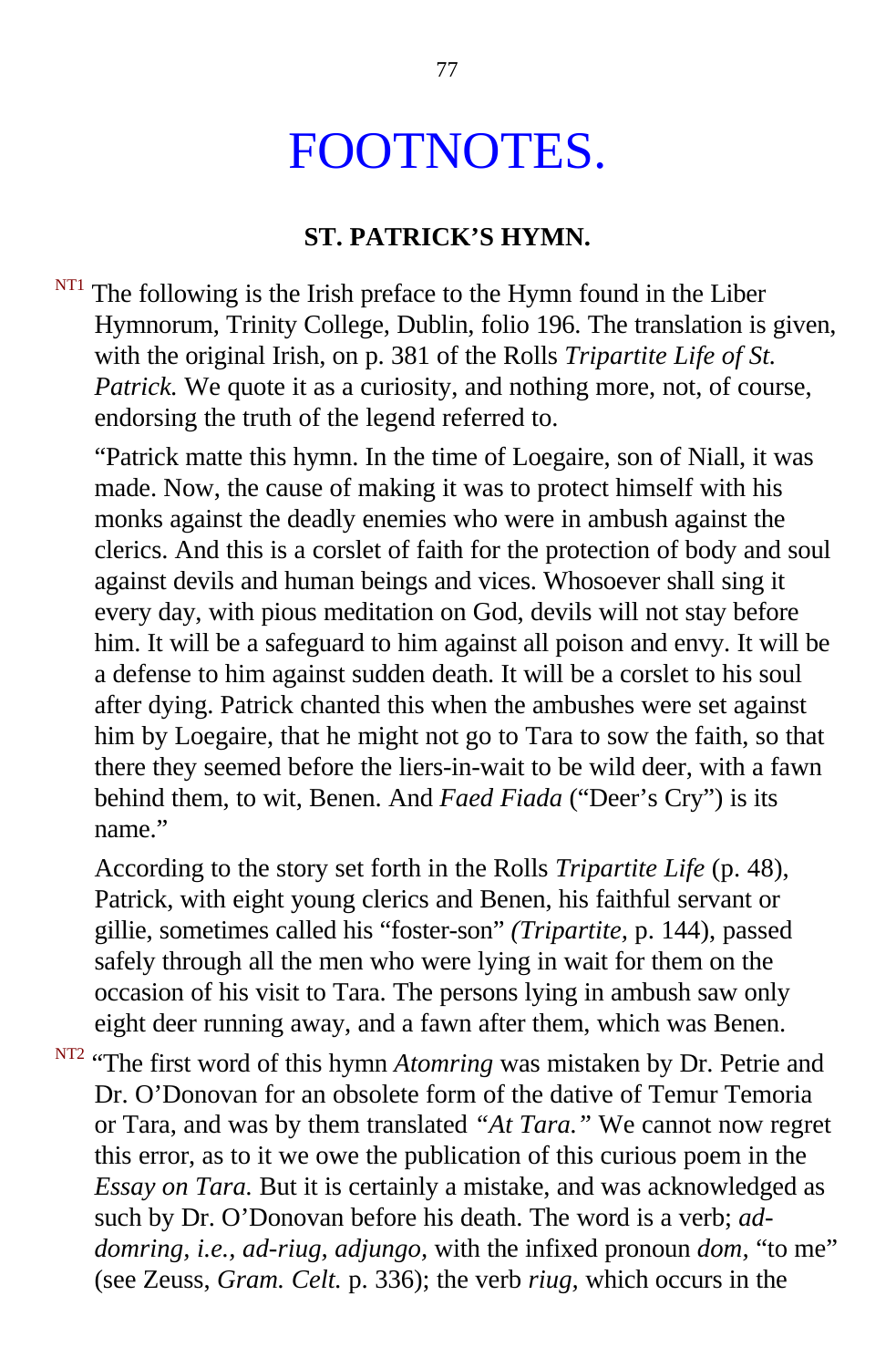forms *ad-riug, con-riug,* signifies "to join."' (Dr. Todd's *St. Patrick,* p. 426.) The true analysis of the word was first pointed out by Dr. Whitley Stokes in the *Saturday Review,* September 5, 1857, p. 225.

- [NT3](#page--1-0) "Drs. O'Donovan and Petrie translate the original word *togairm, invoco,* but it is a substantive, not a verb." *(Todd,* p. 46.)
- <sup>[NT4](#page--1-0)</sup> Dr. Todd thought *cretim* in this line was a noun, but it is obviously the common verb, *i.e.,* the Latin *credo.* The word for "Threeness" is different from that for "Trinity," hence we have followed Dr. Whitley Stokes' new version. The sense is the same as that given in our former edition, "the faith of the Trinity in Unity," only fuller in expression. *Foisin* in this line was rendered by Petrie *"under the."* But the correct reading is *foisitin,* the instrumental sing "with the confession." (See the Rolls *Tripartite Life,* pp. 48, 650.)
- [NT5](#page--1-0) The original is *dail,* genitive sing. of *dal,* "judgment," "doom," as in *dal bais,* "doom of death," *Lebor na hUidre,* p. 118 b., not *duile,* "elements," as generally given. (See the Rolls *Tripartite,* pp. 566, 645.) Patrick seems to have had in mind the passage in  $\frac{\text{exp}}{\text{sigma}}$  Isaiah 45:7, where the words "I make peace and create evil" [Vulg. *et creans malum*] are used of God as "the Creator of judgment." Comp. **IDE** Amos 3:6.

The expression in the Hymn "the Creator of Judgment" or "Creator of Doom," appears to afford an undesigned evidence of the Patrician authorship of the poem. "God of Judgment" *(dar moDla mbratha— Lebar Brecc* in the Rolls *Tripartite,* p. 460) was a favorite expression of Patrick (compare <sup>23308</sup>Isaiah 30:18, <sup>39217</sup>Malachi 2:17, *Deus judicii*). Compare his saying: *"I cannot judge, but God will judge."* (Rolls *Tripartite,* p. 288.) Another expression, *"My God's doom!"* or *"judgment" (mo debrod, mo debroth), was* constantly in his mouth. (See the Rolls *Tripartite,* pp. 132, 138, 142, 168, 174, etc.) It is explained in the extract from Cormac's Glossary, p. 571. The thoughts of the saint, on his way to Tara, must necessarily have dwelt much on the judgment and doom of idolaters in "the day of vengeance of our God" ( $^{\text{2802}}$ Isaiah 61:2). The Irish for the "judgment of doom" in the last line of the second stanza of the Hymn is *brethemnas bratha.* Hence we have used a different English word in these places to express the difference in the original Irish.

[NT6](#page--1-0) Dr. Whitley Stokes has throughout "virtue" in place of "power."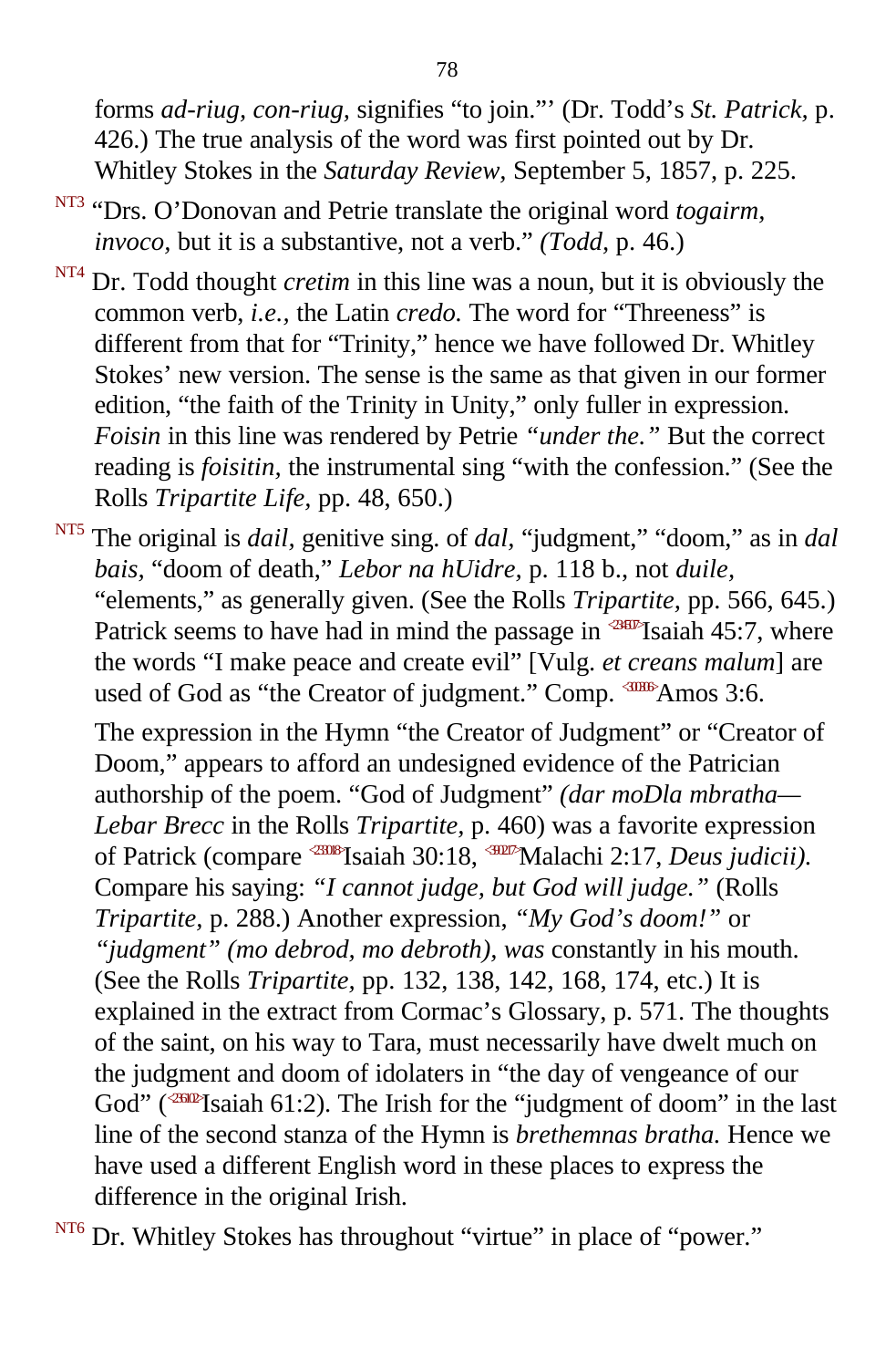- [NT7](#page--1-0) The original is *grad hiruphin,* which is thus rendered by Dr. Whitley Stokes. The former translation was "the love of seraphim."
- [NT8](#page--1-0) This line is not in the Trinity College Liber Hymnorum. It is taken from the Bodleian copy.
- [NT9](#page--1-0) Dr. Todd renders "in the prayers of the noble fathers." Hennessy and Dr. Whitley Stokes, "patriarchs."
- [NT10](#page--1-0) The original has "in the preachings" of apostles and "in the faiths of confessors" in the plural, instead of "preaching" and "faith."
- [NT11](#page--1-0) So the Bodleian copy. The Trinity College MS. has *etrochta snechtai, i.e.*, "whiteness of snow."
- [NT12](#page--1-0) The line was formerly translated "the force of fire, the flashing of lightning."
- [NT13](#page--1-0) Dr. Whitley Stokes would render "firmness" or "steadiness of rock."
- $N<sup>T14</sup>$  So Dr. Whitley Stokes. The former translation was "to give me speech." Comp.  $\omega$ <sup>1</sup> Peter 4:11.
- [NT15](#page--1-0) So Dr. Whitley Stokes. The former version was "to prevent me."
- $N<sup>T16</sup>$  The translation of the word "the lusts" is uncertain, and consequently there is a blank left here in Dr. Whitley Stokes' version.
- [NT17](#page--1-0) So Dr. Whitley Stokes. The former translation was "with few or with many," which gives almost the same sense.
- <sup>[NT18](#page--1-0)</sup> Dr. Whitley Stokes has "I summon today all these virtues between me land these evils." Dr. Todd's translation is "I have set around me."
- [NT19](#page--1-0) So Dr. Whitley Stokes, as the Irish is *heretecda.* There are slight verbal changes in his translation here which are of little importance.
- $N<sup>T20</sup>$  Dr. Todd's translation is "which blinds the soul of man," the Trinity College MS. saying nothing of man's body (*corp*).
- [NT21](#page--1-0) So Dr. Whitley Stokes renders. The words are an imitation of  $\triangle$ <sup>EDB8</sup>Ephesians 3:18,19, "That ye being rooted and grounded in love, may be strong to apprehend with all the saints what is the breadth and length and height and depth, and to know the love of Christ which passeth knowledge." The original in the Trinity College MS. is *Crist illius, Crist issius* [*ipsius* in the Bodleian MS.], *Crist inerus.* Dr. Whitley Stokes, in his *Goidelica* (2nd edit., London, 1872, p. 153), regards *lius* as a derivative of *leth* "breadth"; *sius* as derived from *sith*, "long"; and *crus* as a derivative of *"cr,"* which is glossed by *uasal.*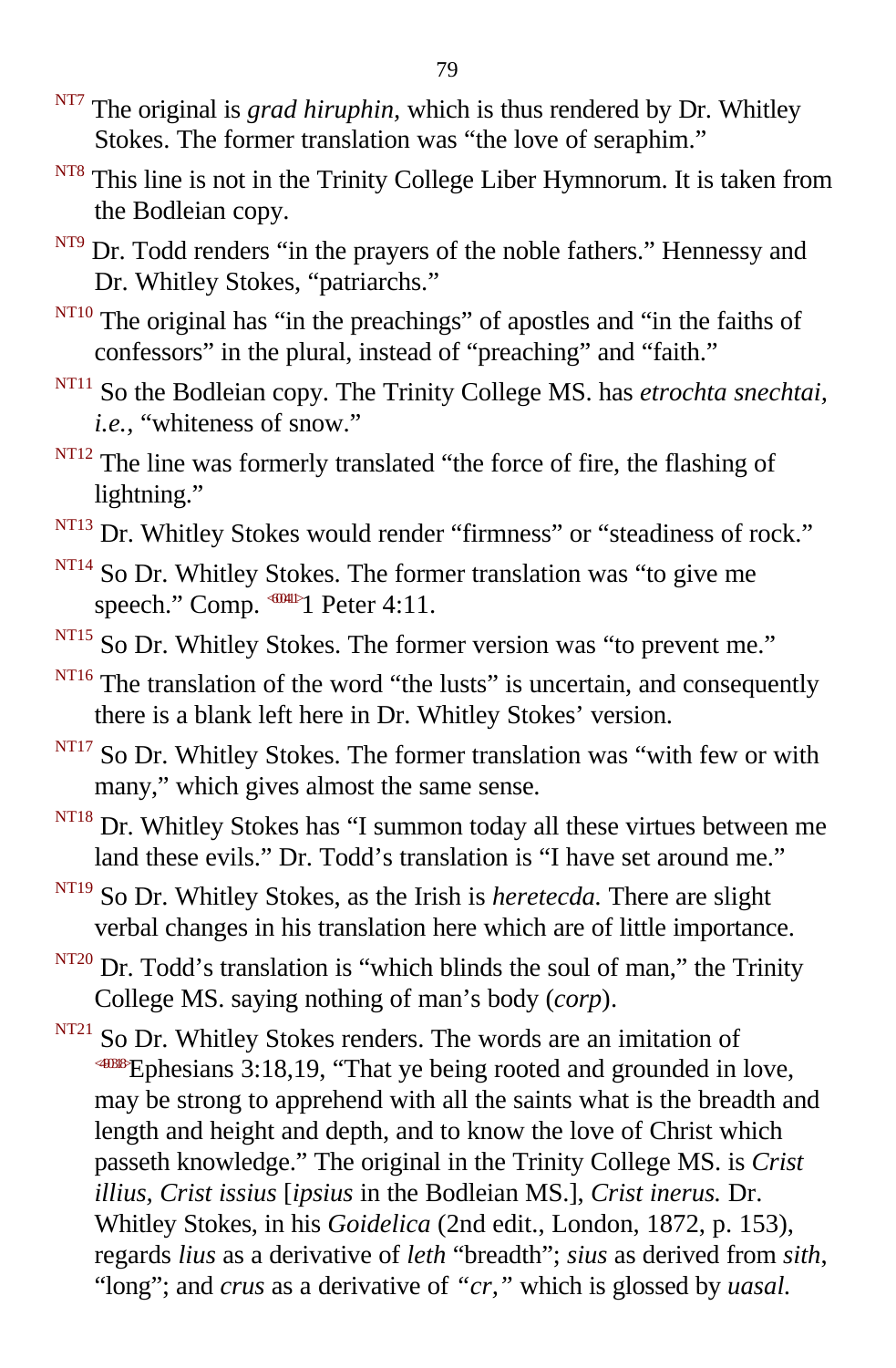This Irish gloss is decisive, and shows the reference to be to Ephesians 3. The words in the original have not yet been discovered elsewhere in old Irish. The former version was "Christ in the fort, Christ in the chariot-seat, Christ in the poop," and was explained to mean: Christ with me when I am at home; Christ with me when I am travelling by land, and in the ship when I am travelling by water. The Irish words were formerly explained: *lius* as dat. sing. of *"les,"* "fort"; *sius* as dat. of *ses,* cognate with *suidim,*

"I sit"; *erus* as dat. sing. of *cross,* "poop."

NT<sub>22</sub> See note 5.

 $N<sup>T23</sup>$  The original of this antiphon is in Latin, the rest of the hymn is in Irish. The last stanza is—

Dominiest salus, Domini est salus, Christi est salus,

Salus tua, Domine, sit semper nobiscum.

- $N<sup>T24</sup>$  This is the title given in three manuscripts. Some have "the beginning" of the Confession of St. Patrick, Bishop."
- [NT25](#page--1-0) Patrick or Patricius was a common name among the Romans of Britain. It occurs in Hubner's volume of British Inscriptions in Mommsen's great *Corpus* of Latin Inscriptions, Tom. 7, Nos. 1198 and 1336. Like many persons mentioned in the Scriptures, Patrick had many names. Patrick was his Roman or Latin name. Tirechan tells us that he had no less than three Celtic names, Succetus [Sucat], Magonus, and Cothraige (Cothrighe). See *Anal. Bolland* 2. 35. *(G.T. Stokes.)* See *Tripartite,* p. 17.
- [NT26](#page--1-0) According to the *Trip*. the Irish name of Politus was Fotid. Patrick's mother was Concessa, sister of Martin of Tours (so Marianus Scotus). There is, moreover, a citation from a text of the *Confessio,* not now in existence, but quoted in Colgan's *Quarta Vita,* which says, "I am Patrick, son of Calfurnius, having a mother Conchessa" (Rolls *Trip.,* p. 93.).
- [NT27](#page--1-0) Archdeacon Hamilton, partly following the Bollandist text, translates: "I, Patrick, a most unlearned sinner, the least of all the faithful, and the most contemptible amongst many, have had for my father Calphurnius, a deacon, who was the son of Potitus, formerly a priest." The construing of *"rusticissimus"* with *"peccator"* is faulty; but the translation of the next clause is more so. The Bollandist text has "filium quondam Potiti Presbyteri," rendered by Hamilton *"son of Potitus,*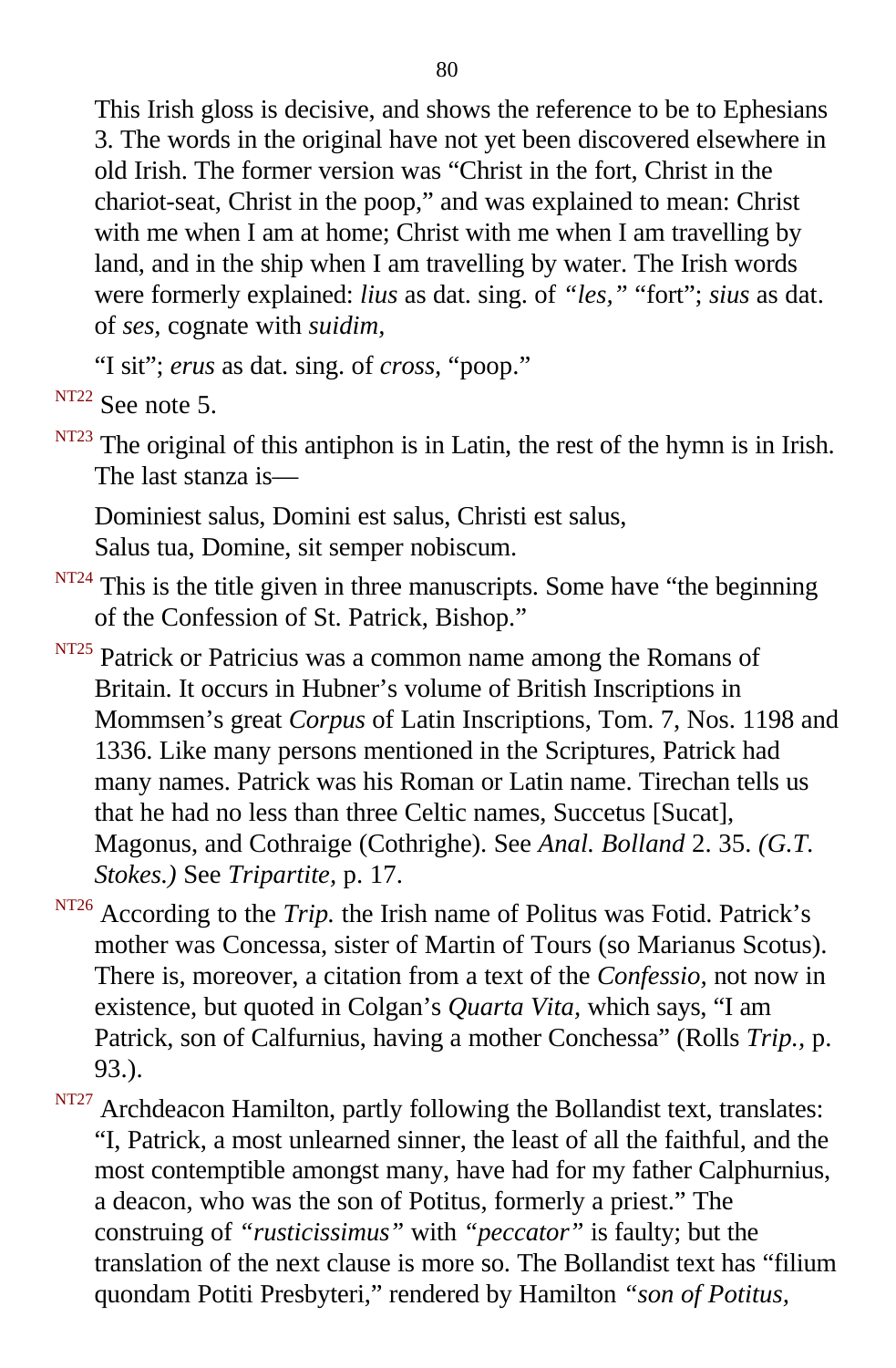*formerly a priest."* The order of the words proves, however, that Nicholson's translation of that text is correct: *"the son of the late Potitus, a presbyter."* Olden adopts that reading. The reading of the Book of Armagh is, however, probably correct: "filium quendam Potiti [filii Odissi] presbyteri," lit. *"a certain son of Potitus, a presbyter."* The words in brackets are written in the margin of the Armagh copy. If the word "presbyteri" be referred to Odissus, the Confession would contradict the statement of Fiacc's hymn, according to which Patrick is described as "son of Calpurn, son of Potitus, grandson of Deacon Odisse." If we combine the two statements, St. Patrick's parents up to the third generation must have been clergymen. In his summary of the Life of St. Patrick, Hamilton remarks, "His father's name was Calphurnius; he was a Decurion, and had been formerly a deacon. I say formerly, because the law of ecclesiastical celibacy being then, as now, in force, his acceptation of Holy Orders was in conformity with this law." Hamilton here confuses what is said of the father with what is recorded of the grandfather. But even thus the passage is against clerical celibacy. The Archdeacon is, however, more honest than the Very Revelation Arthur Ryan, of Thurles, who, in his *St. Patrick, Apostle of Ireland,* ignores the entire statement as to St. Patrick's ecclesiastical progenitors, stating that "his father Calphurnius was, the saint tells us, a Roman officer of good family." This is a *suppressio veri* with a vengeance.

St. Patrick was proud of his noble birth and of his Roman descent. Compare his remark, the *Epistle to Coroticus,* § 5, p. 76, and one of the "sayings" on p. 84. This makes the fact more remarkable that he nowhere alludes to any commission received from Rome.

[NT28](#page--1-0) Variously spelled in the MSS. Banavem or Benaven.

[NT29](#page--1-0) The birthplace of Patrick has been the subject of a prolonged controversy. Scotland, France, Ireland, have each had their champions. The claim of Ireland may be at once dismissed. It is grounded on a paragraph in the *Epistle to Coroticus* (p. 78), where he identifies himself with his injured converts and disciples, and protests against the Welsh invaders: "with them it is a crime that we have been born in Hibernia." In other parts of his writings he equally clearly asserts that he was not an Irishman by birth. As to the claim of France, some have upheld Boulogne as his natal place. This is possible, for, as is shown in note 6, the predatory expeditions of Niall of the Nine Hostages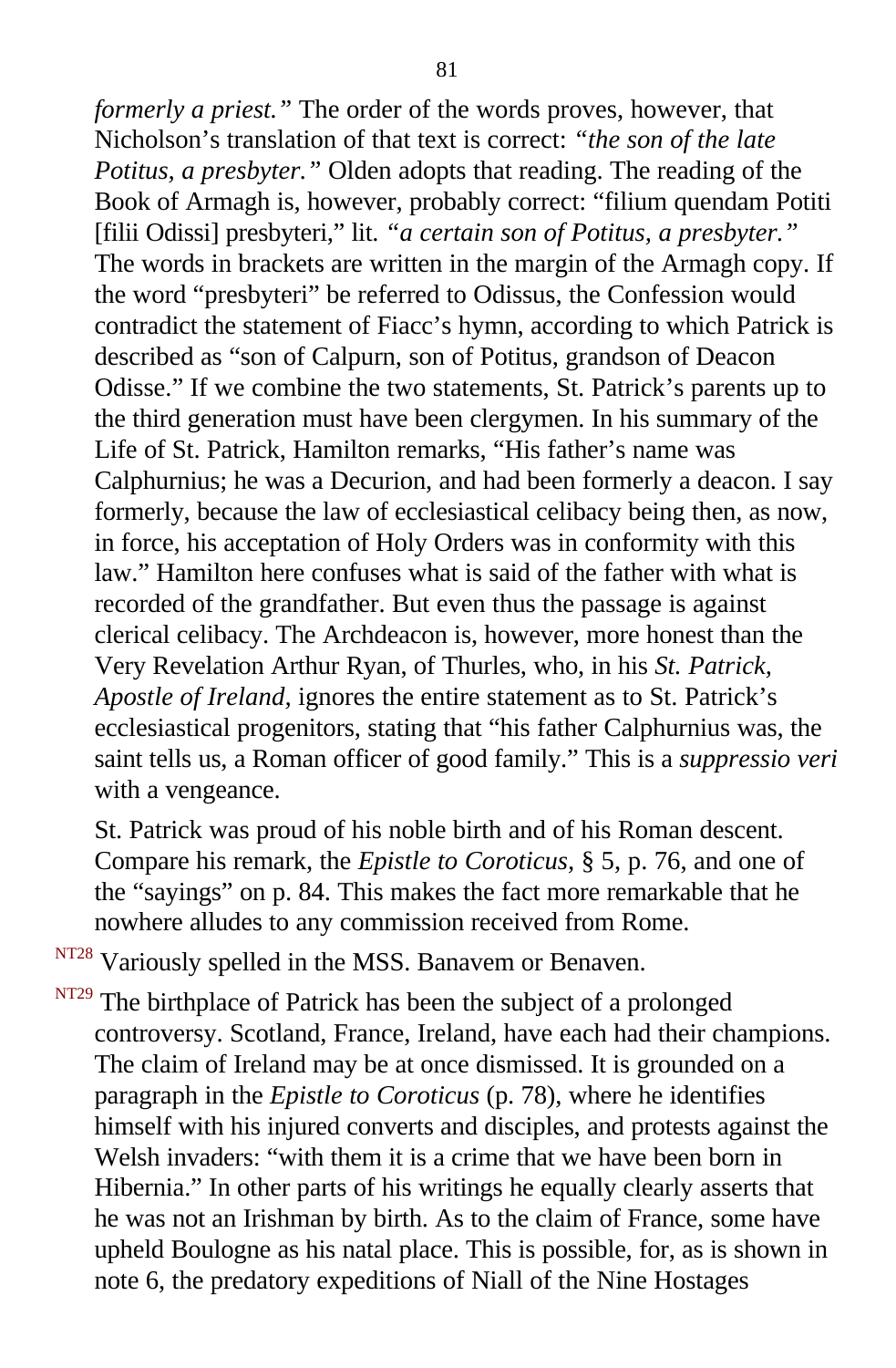extended to that port during the boyhood and youth of our Saint. The majority of critics now uphold the claim of Dumbarton. Dumbarton in ancient times was called *Alclut,* [old Welsh, *Ail cluaithe* in old Irish], and formed the western termination of the Roman Wall; extending from the Forth to the Clyde. That wall was constructed by Agricola about the year 80 A.D., and renewed in the second century under Antonius Plus. Dumbarton, with its great rock as an acropolis, formed a natural stronghold and post of observation against the Scotic freebooters of the Antrim coast. The Romans, though they never settled in Ireland, yet made the acquaintance of the Irish. Agricola even in the first century contemplated the conquest of the island, and with that design entertained a fugitive Irish prince, as Tacitus tells us. The Romans of Dumbarton must have suffered much at the hands of Irish pirates down to the fifth century, as is testified by the numerous finds of Roman coins all along the Antrim coast. (See *Ireland and the Celtic Church,* p. 16, where I discuss this point and refer to *Proceedings of Royal Irish Academy,* volume 2, 184-190; 5. 199; 6. 442, 525; John Scott Porter in the *Ulster Journal of Archaeology,* 1854, pp. 182-191; and Hubner's *Brit. Ins.* in *Corp. Ins. Lat.* tom. 7, p. 22l, No. 1198.) As soon as the Romans abandoned Britain, the Antrim Celts established the kingdom of Dalriada, in Argyleshire, which became the root out of which sprang the mediaeval kingdom of Scotland. *(G.T. Stokes.)*

- [NT30](#page--1-0) The Book of Armagh says, "villulam enim prope habuit ubi ego capturam dedi." In the Bollandist edition it is "villain enim (Enon) prope habuit ubi ego in capturam decidi." Archdeacon Hamilton incorrectly renders this "near the village of Enon where I was made captive." If the reading of the Bollandist copy be correct, we might conjecture that St. Patrick's father gave the name Enon to his farm because of its abundance of water (comp.  $\frac{4000}{1000}$ John 3:23).
- [NT31](#page--1-0) The date of Patrick's first captivity cannot be exactly determined, but the known facts of history all coincide with his own statements. The last half of the fourth century was marked by continual ravages of the English coasts by the Pities and Scots, or Irish, as the word Scot in those days always signified. Ammianus Marcellinus the historian, and the poet Claudian were contemporaries of the incursions. They both testify to the vigor with which the Irish desolated the English coasts. In A.D. 343 they began the confict. In A.D. 360 they kept possession of a great portion of Britain for ten years, till overthrown and repelled by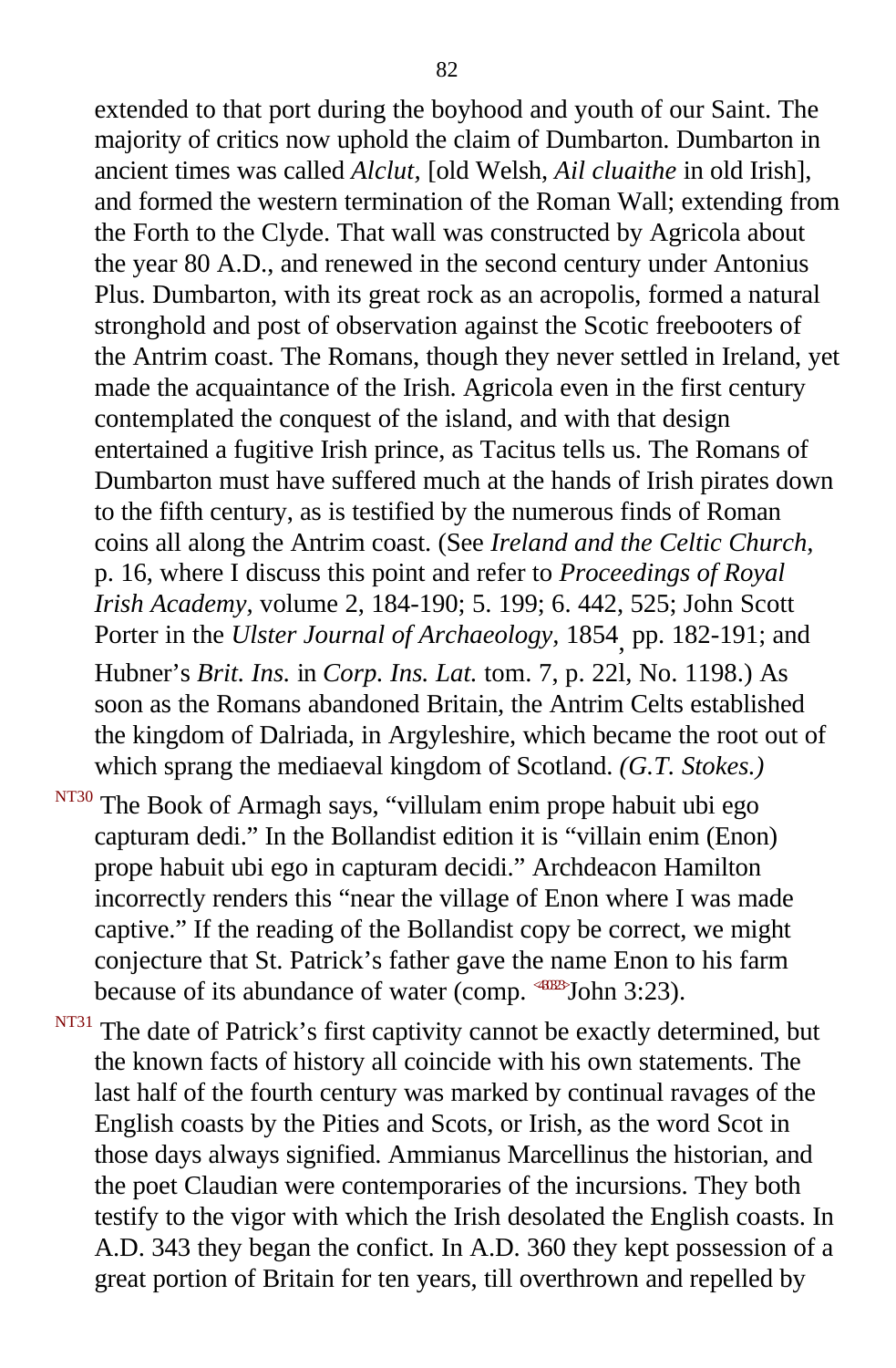Theodosius, the most celebrated Roman general of the day, in A.D. 369. On this occasion the Irish were commanded by an Irish king named Crimthann. Claudian the poet speaks of "Icy Ierne," weeping for the heaps of those slain in that campaign. The *Annals of the Four Masters* tell us that in A.D. 405, Niall of the Nine Hostages was slain at Boulogne, after a life spent in such ravages. See Keating's *History of Ireland,* ed. O'Mahony, pp. 369-390; Ussher's *Works,* 6. 116. (*G. T. Stokes.)*

- [NT32](#page--1-0) Compare what St. Patrick says here as to his ignorance of God in the days of his youth with the similar statement made in the end of this chapter at p. 50 that he was "like a stone lying in deep mud," and with the more detailed account of his irreligion, § 12, p. 58, and § 15, p. 61. These statements are in direct contradiction to the legendary stories which make him out a marvel of sanctity and n worker of miracles from his very infancy.
- [NT33](#page--1-0) The Latin is here "sacerdotibus nostris."
- $N<sub>T34</sub>$  The phrase seems taken from 2 Chronicles 29 to, where, however, the Vulgate Latin has *furorem irae suae,* in place of the words quoted by Patrick, *iram animationis suae w*hich, however, agree in sense with the Vulgate. The Itala rendering of the passage in 2 Chronicles is not extant. Hennessy and others have, however, translated the phrase "the anger of His Spirit."
- [NT35](#page--1-0) Archdeacon Hamilton has "amongst the Gentiles." The Latin is simply "in gentibus multis," which does not convey that idea.
- [NT36](#page--1-0) Lat. "parvitas mea." Archdeacon Hamilton, somewhat too strongly, "my unworthiness."
- <sup>[NT37](#page--1-0)</sup> Lat. "sensum incredulitatis meae" *(Book of Armagh)*. The Bollandists have "sensum incredulitatis cordis mei." Archdeacon Hamilton, freely, " the ears of my incredulous heart."
- [NT38](#page--1-0) So Dr. Whitley Stokes reads *ut converterem* The Cottonian MS. *(converterer) is* "and that I might be converted." The Armagh MS. is *ut confirmarem,* "that I might strengthen."
- [NT39](#page--1-0) Archdeacon Hamilton, too freely, "had compassion on the ignorance of my youth." Our translation is literal.
- [NT40](#page--1-0) The Cottonian MS. has "admonished." So the Bollandists whom Hamilton has followed.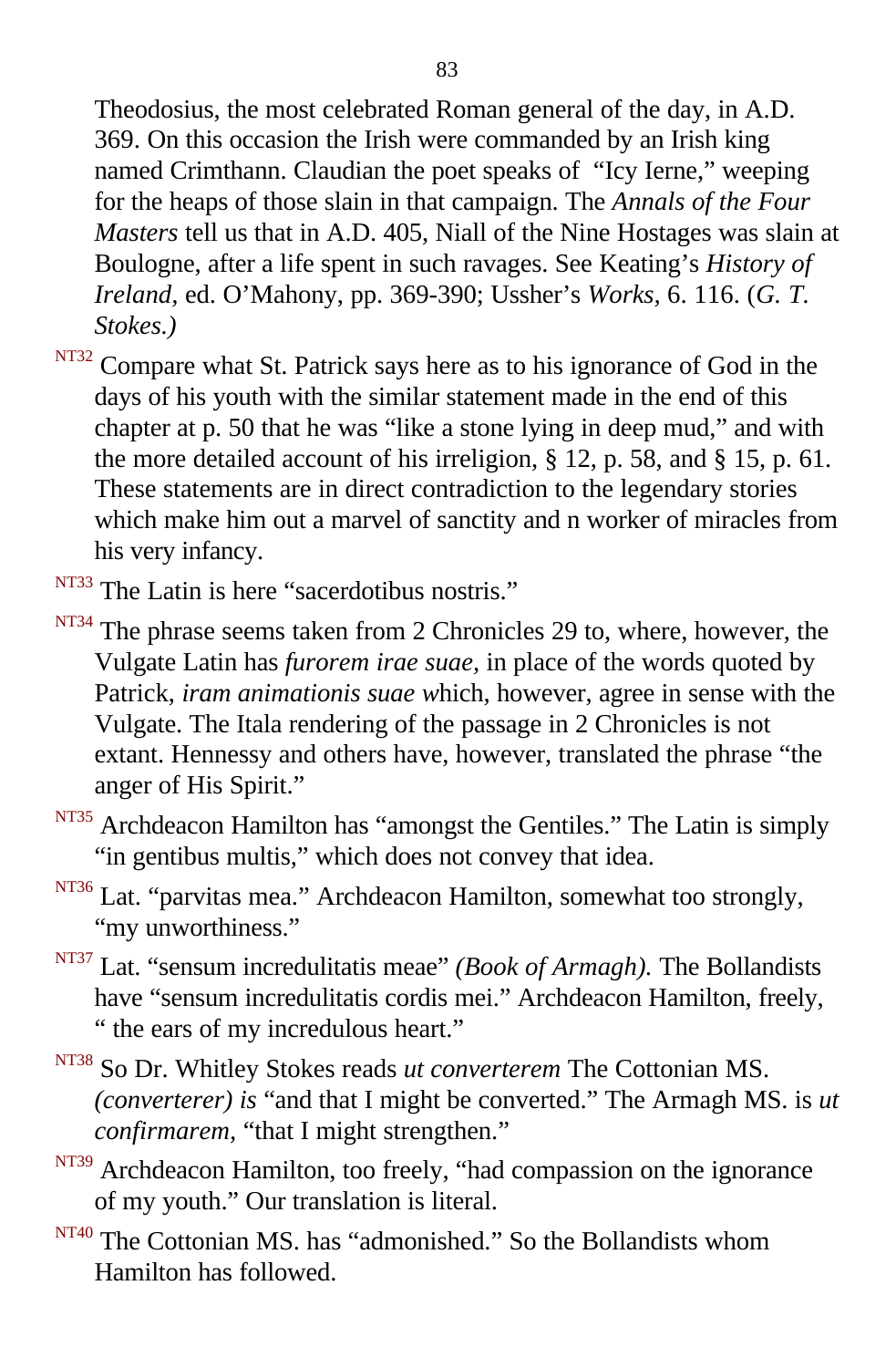- $N<sup>T41</sup>$  Patrick had evidently here in his mind, as may be seen from the Latin, the passage in  $\frac{4975}{5}$ Psalm 107:15 (106:15, *Douay Version*), *Confiteantur... mirabilia ejus.* The Vulg. and the Itala here are alike.
- [NT42](#page--1-0) Lat. "prater Deum Pattern ingenitum." Not as Hamilton, "except our unbegotten God, the Father."
- <sup>[NT43](#page--1-0)</sup> The Armagh MS. has *inerrabiliter*, which means "unerringly," but as Prof. O'Mahony suggested, and the suggestion is adopted by Hennessy, it was probably intended for *inenarrabiliter,* which is the reading of the Bodleian MS., "ineffably," or "inexplicably." Sir S. Ferguson translates: "in wise unspeakable."
- [NT44](#page--1-0) The words "and invisible" are omitted in the Book of Armagh.
- [NT45](#page--1-0) According to the Armagh MS. the sentence reads "death having been vanquished, in the heavens." But the text is evidently defective. The Cottonian and Bodleian MSS. and the Bollandist have as above.
- <sup>[NT46](#page--1-0)</sup> "And under the earth," Lat. "et infernorum," as in the Vulgate, which is translated in the Douay "and under the earth." Hence our version. Hamilton has "and in hell." After the words, "above every name," the words, "that in the name of Jesus every knee shall bow," are inserted in brackets by Whitley Stokes without any note as to the MS. which gives that addition. Olden inserts them in his translation. But they are omitted in the Cottonian MS. and in the Bollandist text, and it would seem also in the Armagh MS.
- [NT47](#page--1-0) "To Him" is added in the Book of Armagh. We have marked with inverted commas the portions of the verses quoted  $(300)$ Philippians 2:9-11) which agree with the Vulgate, and are translated in the Douay. The text, as a whole, differs from both the Vulgate and the Itala. Some MSS. follow the Vulgate in the last clause, reading: "that the Lord Jesus Christ is in the glory of God the Father."
- $NTA8 \ll m$ <sup>6</sup>Romans 2:6. Patrick agrees substantially with the Vulgate, which has *opera ejus;* Patrick, ungrammatically, *facta sua.*
- [NT49](#page--1-0) So the text should be rendered: *"et effudit in nobis habunde Spiritum Sanctum donum et pignus immortalitatis."* The first part of this sentence is taken from  $\frac{3606}{11}$ Titus 3:6, with the ungrammatical alteration of *in nobis* instead of *in nos.*

[NT50](#page--1-0) The Bollandists add "the Father," followed naturally by Hamilton.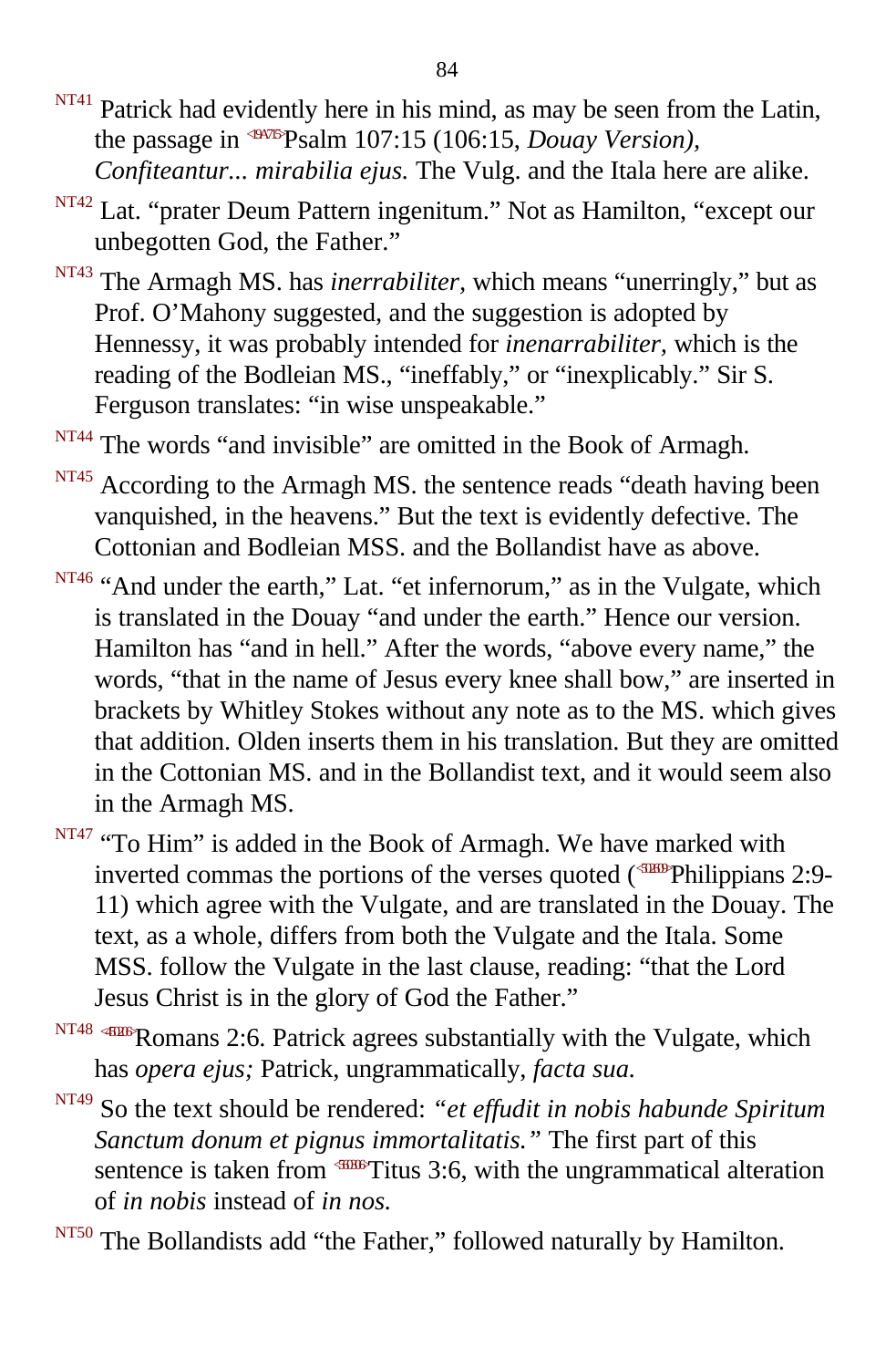- [NT51](#page--1-0) The Creed of Patrick differs in form from the Nicene Creed, so does the Irish Creed found in the Antiphonary of Bangor, reprinted in O'Laverty's *Diocese of Down and Connor.* In the fourth century the forms of the Creed varied very much. The early custom of preserving the creeds by memory done tended to increase such variations. *(G.T. Stokes.)*
- [NT52](#page--1-0) <br/>  $\triangleleft$  Psalm 1:15 (  $\triangleleft$  Psalm 49:15, *Douay Version*). Patrick's quotation is not from the Vulgate Version, though there is no substantial difference made thereby in the sense of the passage. The Itala is nearer Patrick's text, reading *et magnificabis me,* but it also differs from Patrick, for it has *eripiam* for *liberabo.*
- [NT53](#page--1-0) Tobit 12:7. The quotation is identical with the passage in the Vulgate.
- [NT54](#page--1-0) Lat. "scire qualitatem meam." Hamilton renders too freely, "should be made acquainted with my circumstances."
- [NT55](#page--1-0) <br/> <0006Psalm 5:6 (<000FPsalm 5:7*, Douay Version*). In the Vulgate the word "all" is found in place of "those." The Itala here agrees with Patrick. Some MSS. of Patrick agree with the Vulgate.
- [NT56](#page--1-0) Some MSS. omit "says in the Gospel."
- $NTS7 \ll 12:36$ . The Vulgate and Itala correctly, following the original Greek, have "every idle word." So Hamilton; but the text of St. Patrick is as in our translation.
- [NT58](#page--1-0) The Book of Armagh has "Domini Christi." The Bollandists read, "Domini nostri Jesu Christi," which Hamilton follows.
- [NT59](#page--1-0) That is, "I feared their censure." So Sir S. Ferguson, and Archdeacon Hamilton, "I feared I would encounter the reproaches of men." The clause has, however, been explained otherwise. Dr. Whitley Stokes renders in a note: "I feared offending against (doing violence to) the language of men," *i.e.*, that I could not express myself like others.
- [NT60](#page--1-0) We have followed here Sir S. Ferguson's translation-*Who, excellently versed in civic law, And sacred letters, in a like degree.*

The original is ungrammatical, and therefore obscure. O'Conor supposed the "in both ways" to refer to the knowledge of both the Greek original and the Latin Version, and so Nicholson. The Armagh MS. has "quia non dedici sicut et caeteri qui optime itaque jure et sacras literas utroque pari modo combiberunt et sermones illorum ex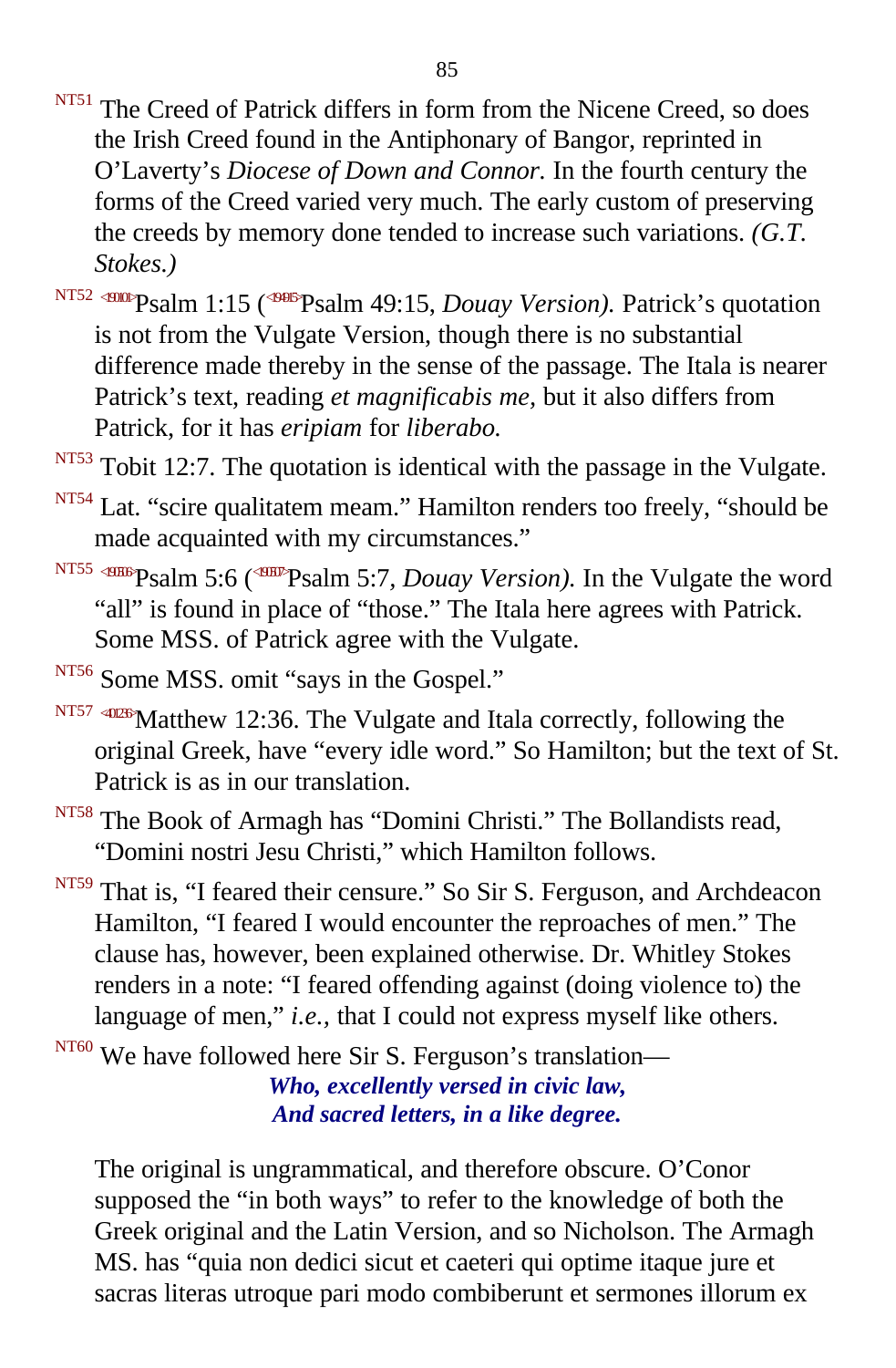infantia numquam motarunt." The Bollandists have quin non legi, sicut caeteri qui optime sacris litteris sunt imbuti, et studium suun ex infantia nunquam mutaverunt," which appears to be a correction of the original, and which Hamilton translates freely, "not being educated as others, who were very learned in the sacred Scriptures, and who have never changed their studious condition since infancy."

- [NT61](#page--1-0) That is, his Latin was always growing worse by his being obliged constantly to speak in Irish.
- [NT62](#page--1-0) Ex *salive (saliva) scripturae meae.* Hamilton, incorrectly, "from the context of my writing."
- [NT63](#page--1-0) So, after Sir S. Ferguson, we render *in sermonibus.* Nicholson translates "in languages." Hennessy has "in speech." Hamilton "in my conversations."
- [NT64](#page--1-0) Ecclesiasticus 4:29. The Vulgate and Itala are somewhat fuller here: "For by the tongue wisdom is discerned, and understanding and knowledge and learning by the word of the wise." *(Douay Version.)* The last clause in the Vulgate is *et doctrina in verbo sensati.* Stone MSS. read *varietatis,* "of variety," in place of *veritatis.*
- [NT65](#page--1-0) That is, what use is it to plead my deficiencies when I have still the presumption to become an author in spite of them? The Book of Armagh has "sed quid prodest excussatio," etc. The Bollandist text omits *quid,* though it preserves the interrogation at end. Hamilton, not regarding the latter, renders "but defense is profitable if true, especially when one has anything to presume upon."
- [NT66](#page--1-0) The Bollandists and the Cottonian MS. read, "my sins prevented me," and so Hamilton. The meaning is as Olden translates, "circumstances prevented me." In the end of the sentence the Cottoninn MS. reads, "quod ante non perlegeram." The insertion of the *non* is incorrect, though adopted by Olden.
- [NT67](#page--1-0) That is, scarcely above childish language. So the Armagh MS., the Bodleian MS., and the Bollandist, *puer in verbis.* Nicholson reads, after the Cottonian MS., *puer imberbis,* "a beardless boy;" and so Hamilton.
- <sup>[NT68](#page--1-0)</sup> The clause vel quid *adpeterem* is omitted by Nicholson, and passed over by Hennessy.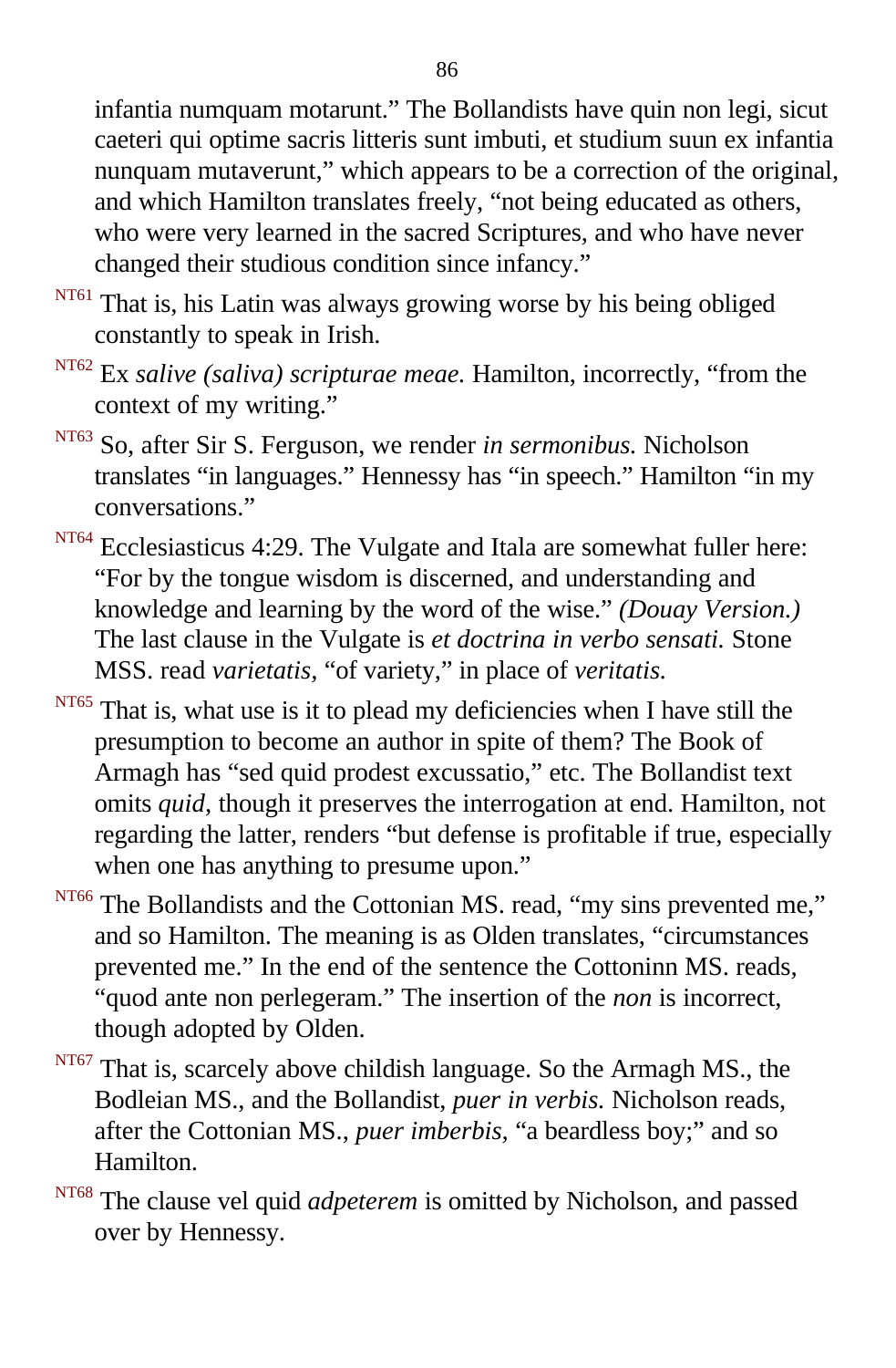[NT69](#page--1-0) We follow here the Cottonian MS., correcting, with Dr. Whitley Stokes, *desertis* into *disertus.*

[NT70](#page--1-0) The original can scarcely be rendered as Sir S. Ferguson—

*With brevity and elegance of speech, To treat deep things, as, how the Spirit moves, The soul's affections, and the human mind.*

For the original of the latter clause is: *Sicut enim spiritus gestit et animas (animus) et sensus monstrat adfectus.* Hennessy renders: "as the spirit desires, and the mind and intellect point out," but that rendering ignores *adfectus.*

- [NT71](#page--1-0) The reference is to  $\frac{23304}{15}$  Isaiah 32:4, where the Latin Vulgate, following the Hebrew, has "and the tongue of stammerers shall speak readily *(velciter)* and plain." *(Douay Version.)* The Itala is nearer to Patrick, *linguae balbutientium cito discent loqui pacem.* Hamilton corrects the quotation after the Vulgate.
- $NTT2$  The text quoted is  $40082$  Corinthians 3:3. It is substantially, but not verbally, the same as the Vulgate, which has "written in our hearts."
- [NT73](#page--1-0) Ecclusticus 7:16. Patrick evidently understood by *rusticatio* "rural life," with the want of learning which generally accompanies it. Hence Sir S. Ferguson renders the word "unlearning." Hamilton renders "simplicity," forgetful of the sense of the passage in Ecclesiastes 7.
- [NT74](#page--1-0) Nicholson and others read as above, following the Cottoniam MS., and the Bollandists who read *in summo pariete.* Hennessy, after the Armagh MS., reads *in sua parte,* "in His part."
- <sup>[NT75](#page--1-0)</sup> Vos *dominicati*, which is the reading of the Armagh MS., is rendered by Sir S. Ferguson, "you lords of the land." But Dr. Whitley Stokes prefers the reading of the Bodleian MS., *et vos Domini ignari rethorici.* Hennessy renders "and ye of the Lord." Nicholson reads *et vos ignari Domini,* "and ye ignorant of the Lord," and so the Bollandists.
- [NT76](#page--1-0) The Cottonian MS. adds "I should serve" *(prodessem).* The verb is omitted in the Armagh MS.
- [NT77](#page--1-0) The Armagh reading is *si vivus fuero,* "as long as I shalt live." But Dr. Whitley Stokes reads, after the Cottonian MS., *si dignus fuero,* which is given in the margin of the Book of Armagh.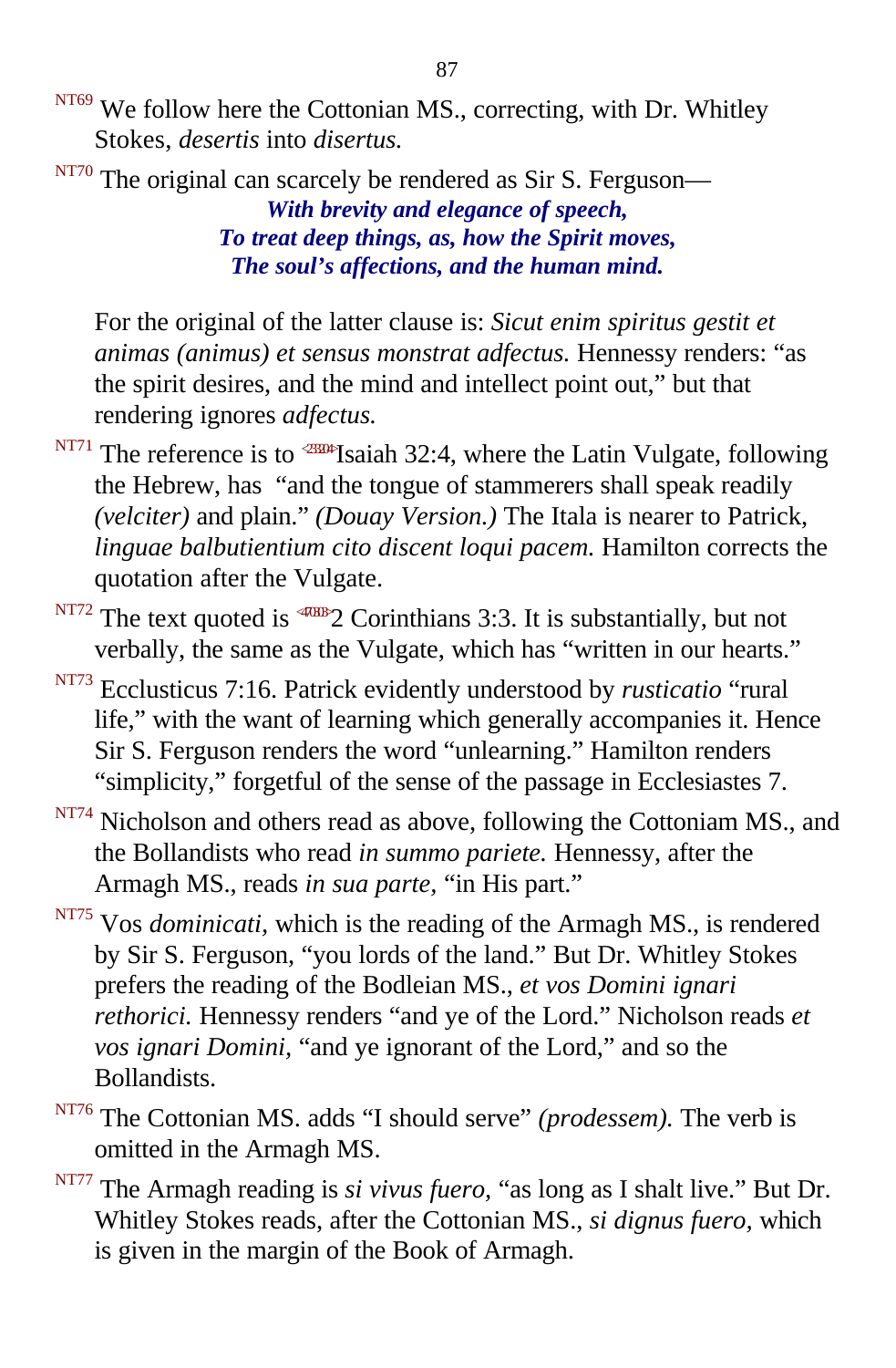- [NT78](#page--1-0) Instead of "et natutaliter deservirem illis," which is the reading of the Book of Armagh, the Cottonian MS. has the adverb "veraciter," and the Bollandists read the whole passage, "et veraciter deservirem illi in mensura." The clause is translated freely from the latter text by Archdeacon Hamilton. "Finally, that in all humility and truth I should serve Him [Christ] without end or measure."
- [NT79](#page--1-0) The Book of Armagh and the Cottonian MS. commence this paragraph with *"in mensura,"* which phrase the Bollandist edition connects with the close of the preceding chapter. See note there.
- [NT80](#page--1-0) *Exgallias,* usually explained as "Gallican," but Sir S. Ferguson renders it as above, and so Dr. Whitley Stokes explains it as *exagallias,* "legacies," "patterns," pp. 361, 673.
- NT80b The Book of Armagh and Cottonian MS. have *"post erumas et tantas moles,"* the Bollandist, *"post aerumnas tantae molis."* Hence Hamilton's translation, "after so many changes of such magnitude."
- [NT81](#page--1-0) The Latin is pecora, the meaning of which is doubtful. According to the *Tripartite Life*, Patrick was employed feeding swine.
- [NT82](#page--1-0) Patrick's place of captivity was close to the village of Broughshane, five miles from Ballymena. He lived in a valley near the Hill of Slemish, now called the Valley of the Braid, from the river which flows through it. There is a townland in the valley still called Ballyligpatrick, or the town of Patrick's Hollow. In this are still some remains of an Irish chieftain's rath, or fort. See Reeves' *Antiquities of Down and Connor,* pp. 83,84. (*G.T. Stokes.)*
- [NT83](#page--1-0) There was a frequent commerce by ships between Ireland and France in those early centuries. Columbanus in the sixth century was placed on board a ship of Nantes, bound for Ireland, by order of Queen Brunehault. Bishop Arculf, about A.D. 690, escaped from Iona in a ship which traded to France. *See Ireland and the Celtic Church,* pp. 99, 142. *(G.T. Stokes.)*
- [NT84](#page--1-0) Lat. *intermissi hominem.* Hamilton renders, *"met the man"* but such a rendering does not suit the context.
- [NT85](#page--1-0) This was Milchu, son of Hua Bain, King of North Dalaradia. There were two districts of Antrim, one called Dalriada, now corrupted into the word Route, embracing the glens of Antrim; another called Dalaradia, forming the center of the county. Milchu is said to have burned himself to death when Patrick came to preach the gospel to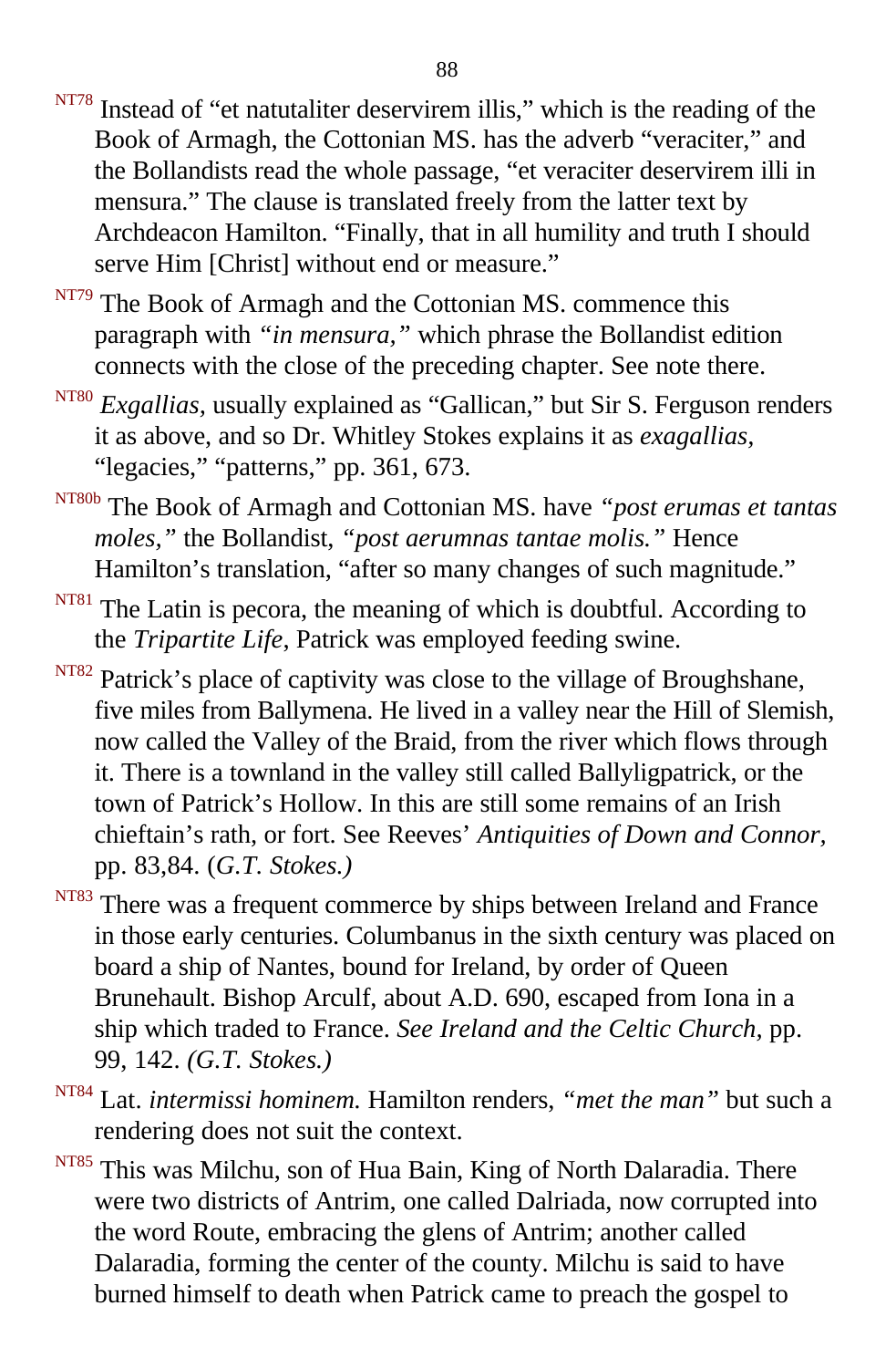him. See the Patrician History in the Book of Armagh, as printed in the *Analecta Bollandiana,* 1. 559, by Revelation E. Hogan, S.J. *(G.T. Stokes.)*

- [NT86](#page--1-0) Hamilton has, "'and in the power of God, he directed my course till I came to Benum." But, according to the Bollandist text, the *"in virtute Dei"* should be connected with the *"veni ad Benum."* Upon this name many theories have been raised as to the special locality where Patrick took ship. All the MSS., however, including the Book of Armagh, the Cottonian, and Bodleian, read *ad bonum,* which is translated in our text. Sir S. Ferguson compares the Irish expression *go maith.*
- [NT87](#page--1-0) So the Book of Armagh, reading *ut abirem unde navigarem,* but the Cottonian MS. has *ut haberem unde navigarem,* which would mean. "I told them that I had the wherewith to sail with them," that is, that I could pay for my passage. Hamilton translates the Bollandist text, "I asked for the means to set sail." The probability is that Patrick told his dream to the sailors in order to induce the captain to take him on board.
- [NT88](#page--1-0) So Bodleian MS., reading *cum indignatione.* The Book of Armagh reads *cum interogatione.*
- [NT89](#page--1-0) The Book of Armagh and the Cottonian MS. have *"quia ex fide recipimus to*.*"* The Bollandists have *"qu*i*a ex fide reperimus to,"* which Hamilton translates, "Come, for we have found thee faithful."
- [NT90](#page--1-0) The original is *itaque reppuli sugere* (.Gilbert reads *fugere) mammallas ecrum.* Dr. Whitley Stokes (pp. 362,666) compares  $\frac{2806}{15}$ Isaiah 60:16. This is, however, scarcely possible, though supported by Olden. The Cottonian MS. reads *itaque repuli fugere,* omitting the rest of the sentence. The Bollandist has *et in illa die debui surgere in navem eorum propter Deum,* but in the note it adds that the MS. had *repuli sugere mammas eorum.* The Bodlein MS. bas *itaque repulis fugire mammas.* Archdeacon Hamilton's translation, based upon the Bollandist edition, is not very clear. It is thus rendered and punctuated: "Upon that day I entered their ship. On account of God, nevertheless, I had no hopes that they would say to me, 'Come to us in the faith of Christ,' because they were Gentiles." The Latin *gentes* is evidently used in this passage in the sense of *heathen.*
- [NT91](#page--1-0) We have followed Sir S. Ferguson's rendering. It is difficult to understand what is meant by the Latin *et obhoc obtinui cure illis,*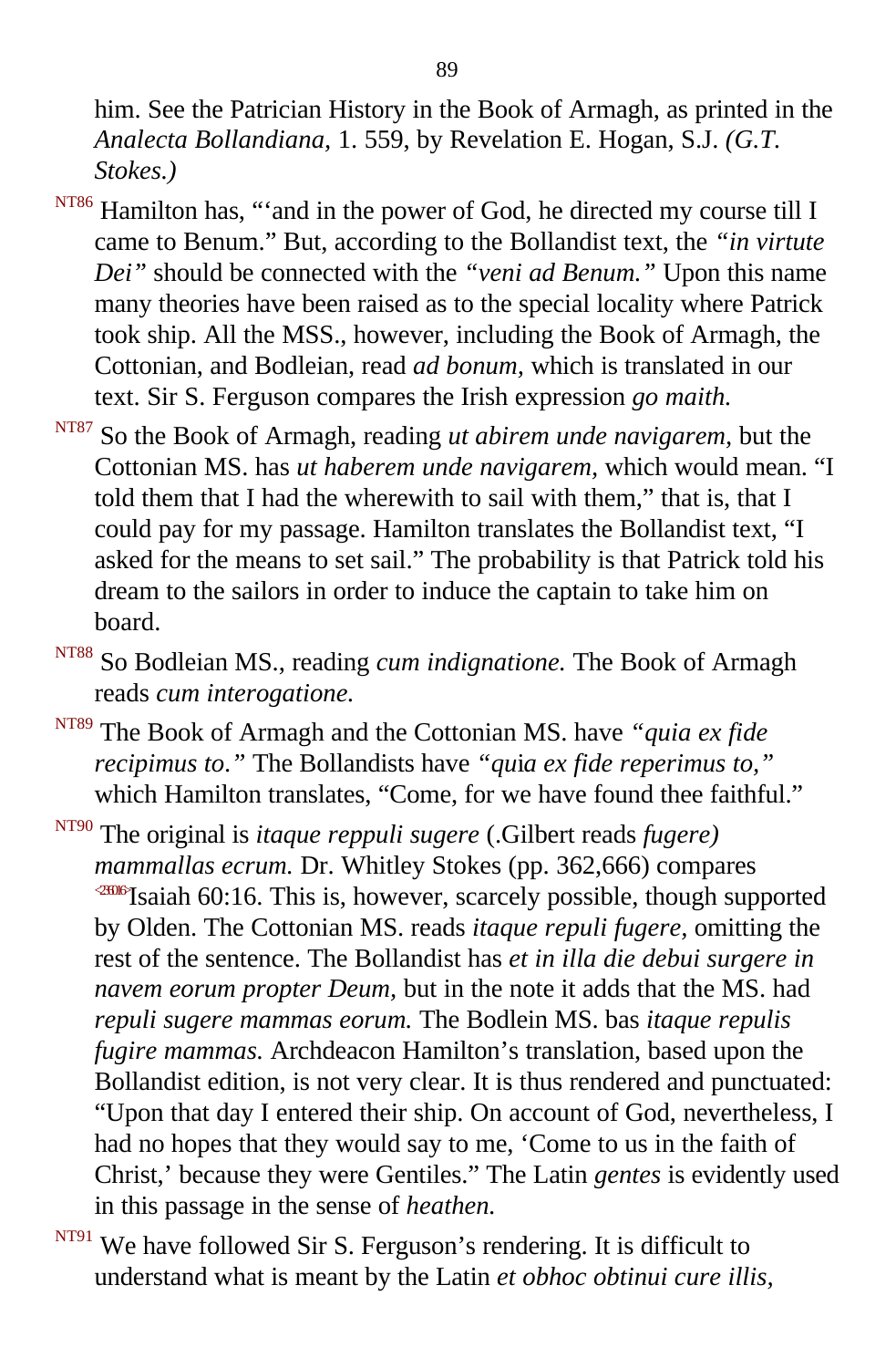which gives no sense when rendered literally. Hennessy paraphrases: "and this I obtained from them." The other translations depart more widely from the text.

- [NT92](#page--1-0) The Armagh MS. omits "and we sailed immediately."
- [NT93](#page--1-0) The Bollandist edition has *twenty-seven,* Hamilton's *thirty-seven* is probably a mere typographical mistake. Compare this statement about the twenty-eight days' journey through a desert with that in second paragraph of chapter 3. p. 56. The two accounts seem somewhat mixed up together.
- [NT94](#page--1-0) The life and writings of Gregory of Tom's clearly prove that Paganism extensively prevailed in Gaul between A.D. 400 and 600. Even amongst Christians their conversion was very imperfect. Many Pagan customs even still survive in our midst. It was the same in the East. In the sixth century a strong Pagan party still existed in Constantinople, some interesting notices of which are to be found in the *Ecclesiastical History* of John of Ephesus, translated from the Syriac by Dr. R. Payne Smith, Dean of Canterbury. (*G. T. Stokes.)*
- [NT95](#page--1-0) Other MSS. "with faith and the whole heart."
- <sup>[NT96](#page--1-0)</sup> The words 'this day' are not in Hennessy's text, which gives the Armagh reading, but they are in the Cottonian and Bollandist texts. In the sentence following the Bollandists have *nobis* and *in viam nostram,* which is expressed in Hamilton's translation.
- [NT97](#page--1-0) Hamilton incorrectly, "until we are comforted."
- [NT98](#page--1-0) The words "fainted and" are supplied from the Cottonian MS. 21. The Book of Armagh omits ' from that day forth they had food in abundance," but the words are found in the Bollandist text, and in the Cottonian and Bodleian MSS.
- [NT99](#page--1-0) In the Brussels codex of Muirchu's Life of St. Patrick there is a strange construction put upon this statement which shows how easily the simplest story can be transformed into the miraculous. "But the holy Patrick tasting nothing of this food, for it was offered in sacrifice, being neither hungry nor thirsty, remained unharmed." See Hogan's *Analecta Bollandiana,* tom. 1, and the Rolls *Tripartite,* p. 494. The sequel of the story shows, however, plainly that Patrick did suffer from partaking of the pork after his long hunger, and ha,I a nightmare in consequence of that repast.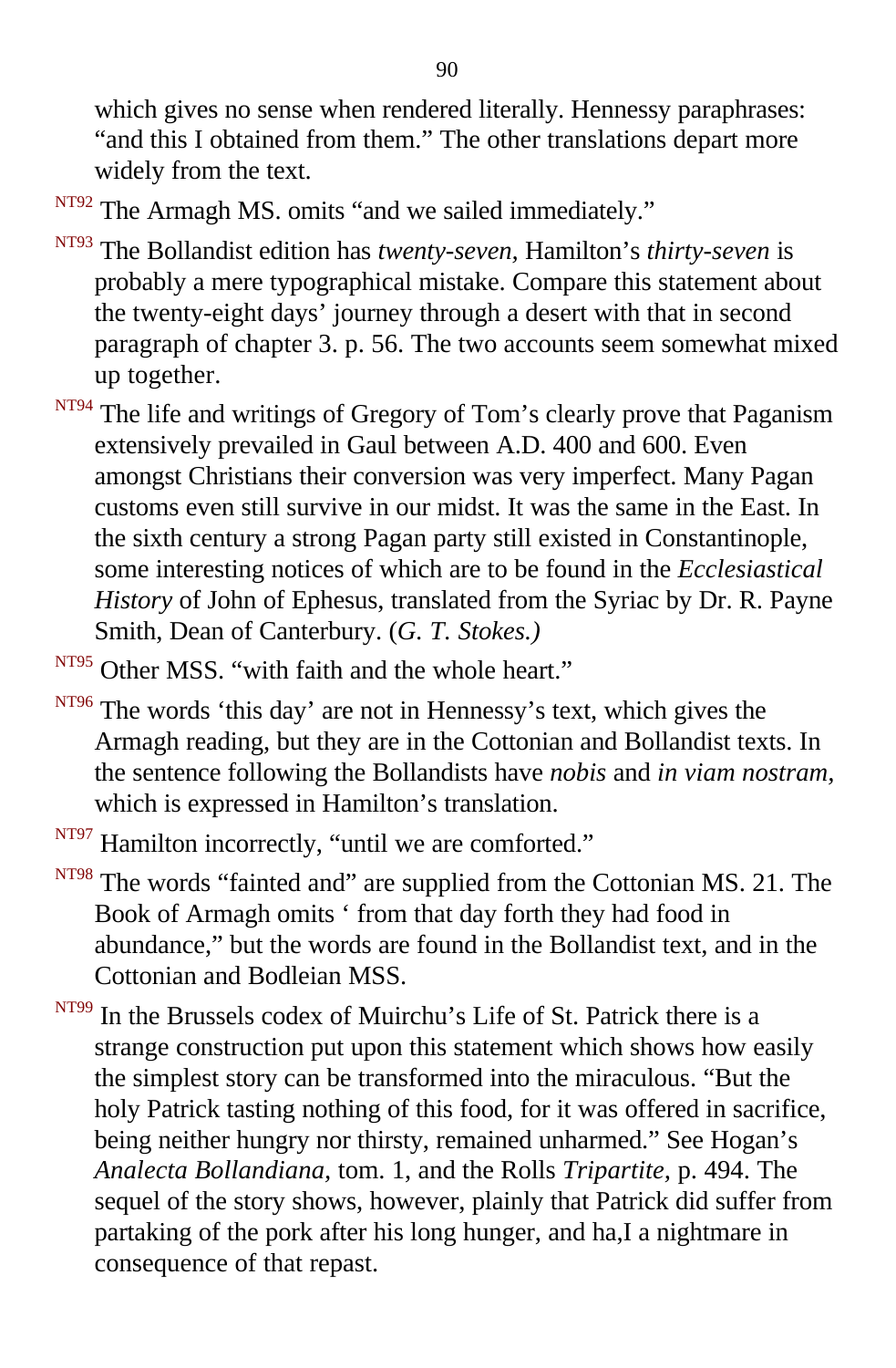- $N<sup>T100</sup>$  It is evident from the context that Satan is here the subject of the verb, and therefore that the passage should be rendered as in our text. Hamilton renders it, "for there fell upon me as it were, a huge piece of rock."
- [NT101](#page--1-0) We have followed here substantially Sir S. Ferguson's translation. He connects the words *et nihil membrorum praevalens sod unde mihi venit in spiritum,* observing that the Latin *sod* is used after the analogy of the Irish *acht as* equivalent to *nisi,* a usage elsewhere found in the *Confession.*
- [NT102](#page--1-0) *Helias* has been explained by Dr. Todd as equivalent to *Eli,* the Hebrew for "my God," which occurs in the Gospel account of the Crucifixion,  $40245$  Matthew 27:45;  $4154$  Mark 15:34. Others, as Probus, the author of the Fifth Life of Patrick, consider the word to have been the Greek Helios, "the sun," and that Patrick "invoked Christ, the true Sun." *Helios* and *Helias* were associated at an early period, (see Whitley*, Stokes,* p. 669). Others, with Jocelin, explain the passage to mean that Patrick invoked the aid of the prophet Elias or Elijah; but that is far-fetched. The contrast between the sun and Christ is alluded to in the end of the *Confession,* p. 71.
- [NT103](#page--1-0) Stone MSS. *Helias! Helias!*
- <sup>[NT104](#page--1-0)</sup> The words "I was aided" and "His Spirit was then" are omitted in the Armagh MS,, but they are found in other MSS, and are needed to complete the sense.
- $N T105$   $\ll 10020$  and  $N S$ . There are unimportant variations here in the MSS. Some do not give the whole verse.

[NT106](#page--1-0) Sir S. Ferguson maintains that the Latin *iterum pest annos multos adhuc capturam dedi ca nocte prima,* especially the use of *adhuc,* "still," shows that these words are necessarily to be understood of a spiritual captivity, a captivity still continuing. "It was the first occasion on which he had experienced what he conceived to be the presence of an indwelling coercer of his will, to obedience to whose promptings all his subsequent life was to be conformed." *(Ferguson,* pp. 113,114.) Others consider a second actual captivity to be here referred to. Hamilton translates "I was again made captive by the Gentiles," but the words "by the Gentiles" are not in any of the MSS.

[NT107](#page--1-0) The Armagh MS. omits "saying to me."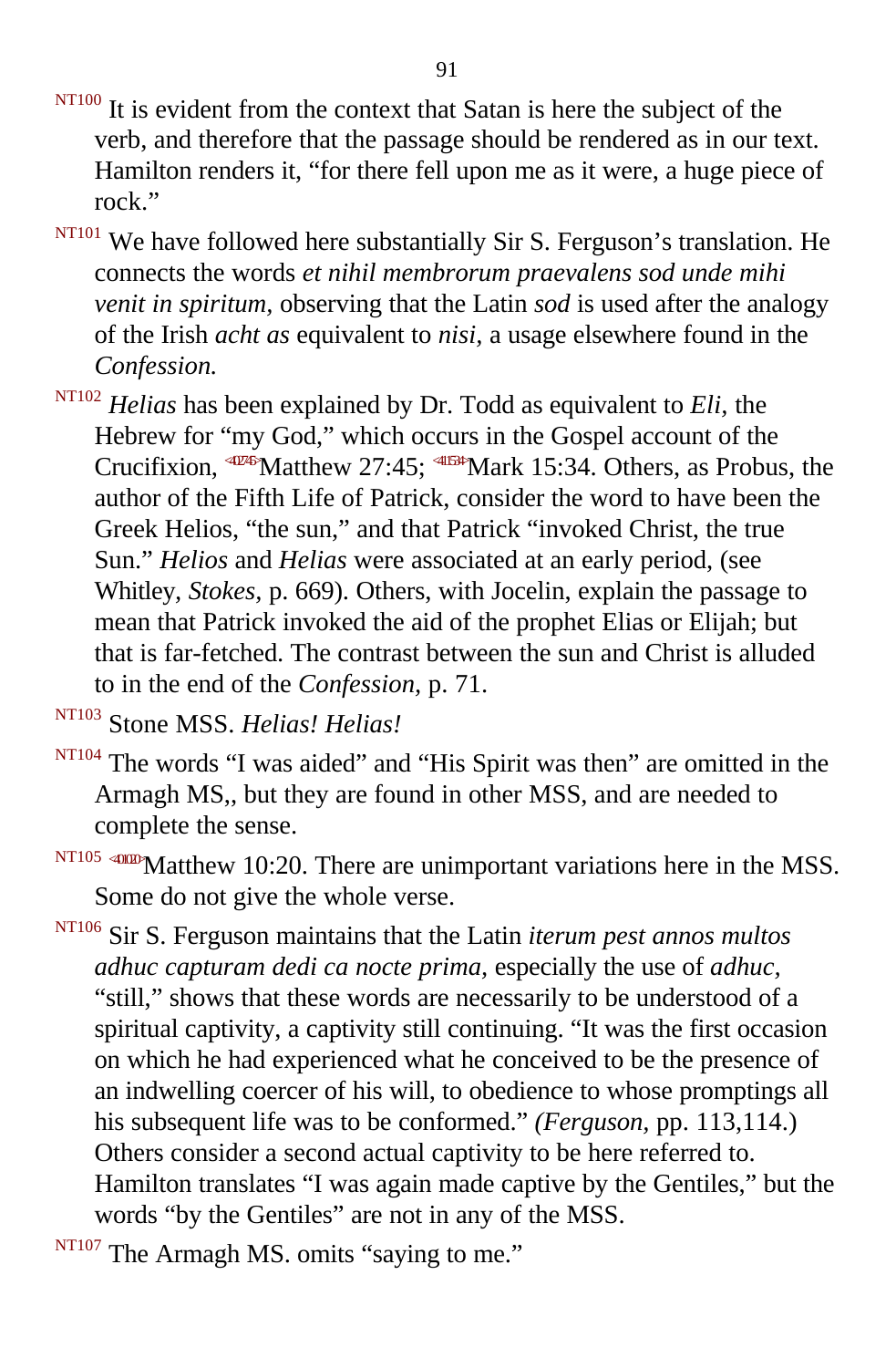- [NT108](#page--1-0) Some MSS. "we came to men," reading *ad homines,* instead of *omnes,* which is followed by Olden.
- [NT109](#page--1-0) Some MSS. read here also *ad homines for omnes.*
- [NT110](#page--1-0) The order of the first two paragraphs is reversed in the Bollandist edition, where the second pargraph of our chapter 3 is placed at the end of chapter 2.
- [NT111](#page--1-0) "Amongst the Britons": in *Britannis,* as in the Irish gloss on Fiacc, in *bretnaib. (Sir S. Ferguson.)* Patrick wrote "in the Britains." This was strictly accurate, and is an interesting little proof of the genuineness of our document. The correct designation among the Romans for Britain was *Britanniae,* because it was divided in the fourth century, the age of Patrick's youth, into five provinces; *Britannia Prima, Britannia Secunda, Maxima Coesariensis, Flavia Coesariensis,* and *Valentia* the fifth province. The last was organized by Theodosius after he repelled the Irish invaders. It comprised the extreme northern portion of the Roman dominions and embraced Southwestern Scotland. (*G.T. Stokes.)*
- [NT112](#page--1-0) *The wood of Foclut.* The wood here mentioned by Patrick was, as Mr. Olden has noted, situated in and near the parish of Killala, barony of Tirawley, and county of Mayo. Compare the remarks of the Revelation E. Hogan, S.J., in his Analec*ta Bollandiana,* 2. 42, and O'Donovan's *Hy-Fiachrach,* pp. 465;, 464. *(G.T. Stokes.)*
- [NT113](#page--1-0) "As if with one voice," is omitted in the Book of Armagh.
- [NT114](#page--1-0) The Bollandist edition has *in me, an juxta me verbis peritissimis andiebam quosdam ex spiritu psallentes intra me, et nesciebam qui essent quos andivi:* "I heard within me, or beside me, some persons singing from the spirit within me the most eloquent words, and I knew not who they were whom I heard." But this reading does not agree with the close of the passage in which the singular is used as in our translation. Archdeacon Hamilton has in his translation rendered the latter words in the plural. But this is not in accordance with the Bollandist text. The plural *quos* before *audivi* is found in some MSS., but not the phrase *ex spiritu psallentes intra me.*
- [NT115](#page--1-0) The Bollandist edition omits the words "is He who speaks in thee" *(ipse est qui loguitur in te).* And so consequently Hamilton.
- [NT116](#page--1-0) The phrase "full of joy" *(gandibundus)* is omitted in the Bollandist edition, and so by Hamilton.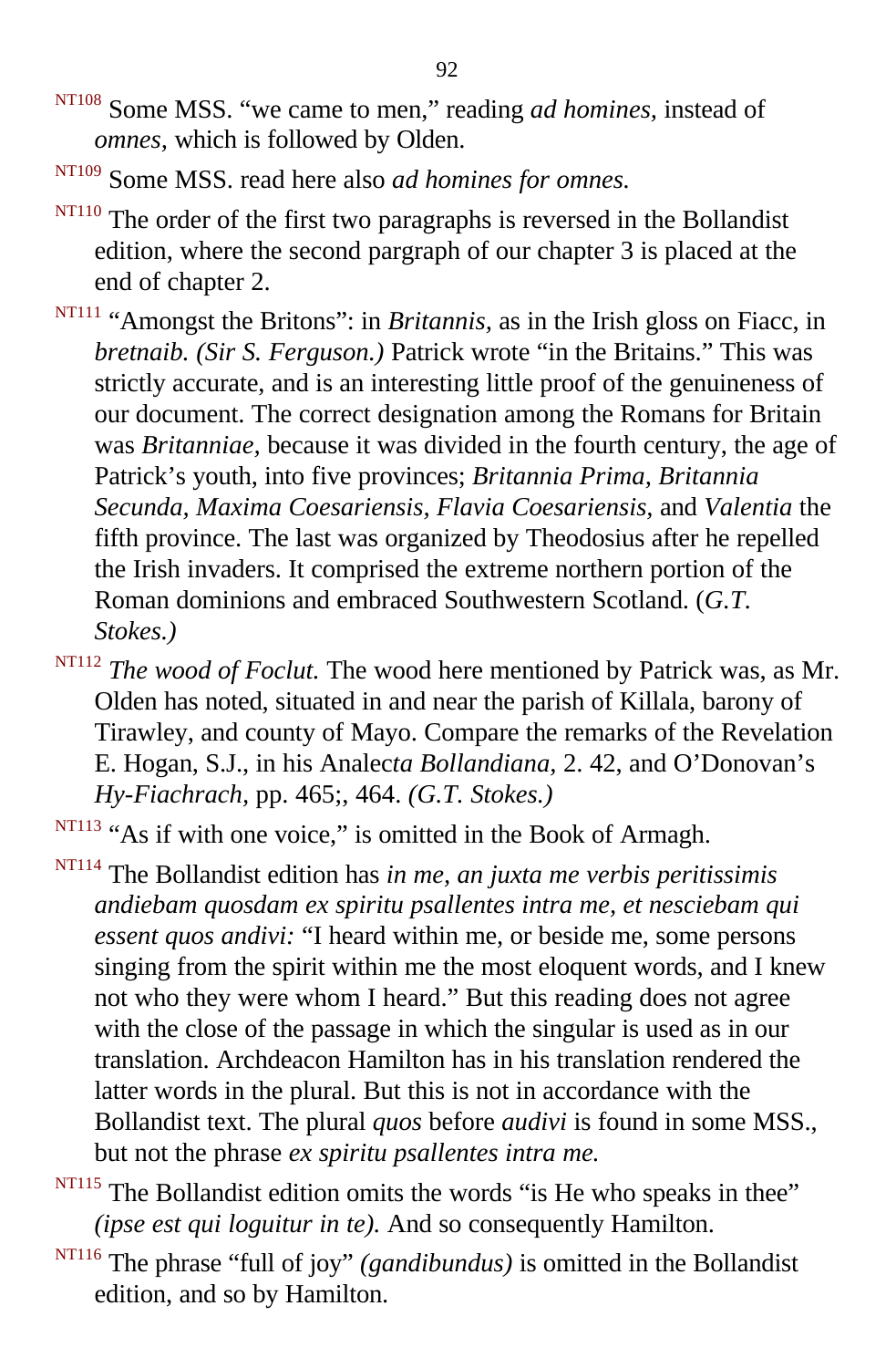- [NT117](#page--1-0) The Bollandists read *audivi,* "I heard," instead *of vidi,* "I saw," as in the other MSS.
- [NT118](#page--1-0) Hennessy and Gilbert, with Cottonian and other MSS., read *eram.* Dr. Whitley Stokes, with the Bollandists, has *erat.*
- [NT119](#page--1-0) The Armagh MS. omits "above me."
- [NT120](#page--1-0) Lat. *super interiorem hominem,* not "within my inner man," as Hamilton.
- [NT121](#page--1-0) The Bollandists have *dixit se esse spiritum,* rendered by Hamilton *"he said he was a spirit."* It ought to be *the Spirit.* The Armagh and other MSS. *"sic effatus est ut sit eps,"* i.e., *episcopus.* Others have *sps., spiritus.* These contractions are easily, as Dr. Todd says, confounded in the MSS. If the former be the true reading, the meaning seems to be that he spoke with authority as the great "bishop of souls" ( $\frac{1}{2}$ ] Peter 2:25). The reference must be either to *Christ* or the *Spirit.*
- $N T122$  The quotation is from  $4506$  Romans 8:26, and agrees with the Vulgate and Douay, save that the expression "the infirmities of our prayers" (some MSS. have the sing. "infirmity") is used instead of "our infirmity."
- [NT123](#page--1-0) Or "which I cannot express in words." So Bollandists.
- $N T 124$  Probably a quotation compounded from  $\frac{1}{2}$  John 2:1, and Romans. 8:34.
- $N T125$  This paragraph, with the first paragraph of § 12 and the two first lines of the second, which we have placed within brackets, are not found in the Book of Armagh, but are contained in the Cottonian MS., the Bollandist, and the Bodleian texts.
- [NT126](#page--1-0) The Latin is *quia needum prevalebam,* which Hamilton in correctly translates "for as yet I had no understanding."
- [NT127](#page--1-0) We have followed the Cottonian MS. in connecting *et quotidie* with the preceding sentence, and making the new sentence commence with *contra* used as an adverb. Hamilton, closely following the Bollandist edition (which here agrees with the Cottonian, the passage not being in the Book of Armagh, see note 125), translates "and daily proceeded, though not willingly, towards Ireland, until I nearly fainted away." But the passage so punctuated affords no good sense.
- $N T128$  Hamilton refers to  $4588$ Romans 8:28, which is a good reference, although there is no quotation here made from that passage.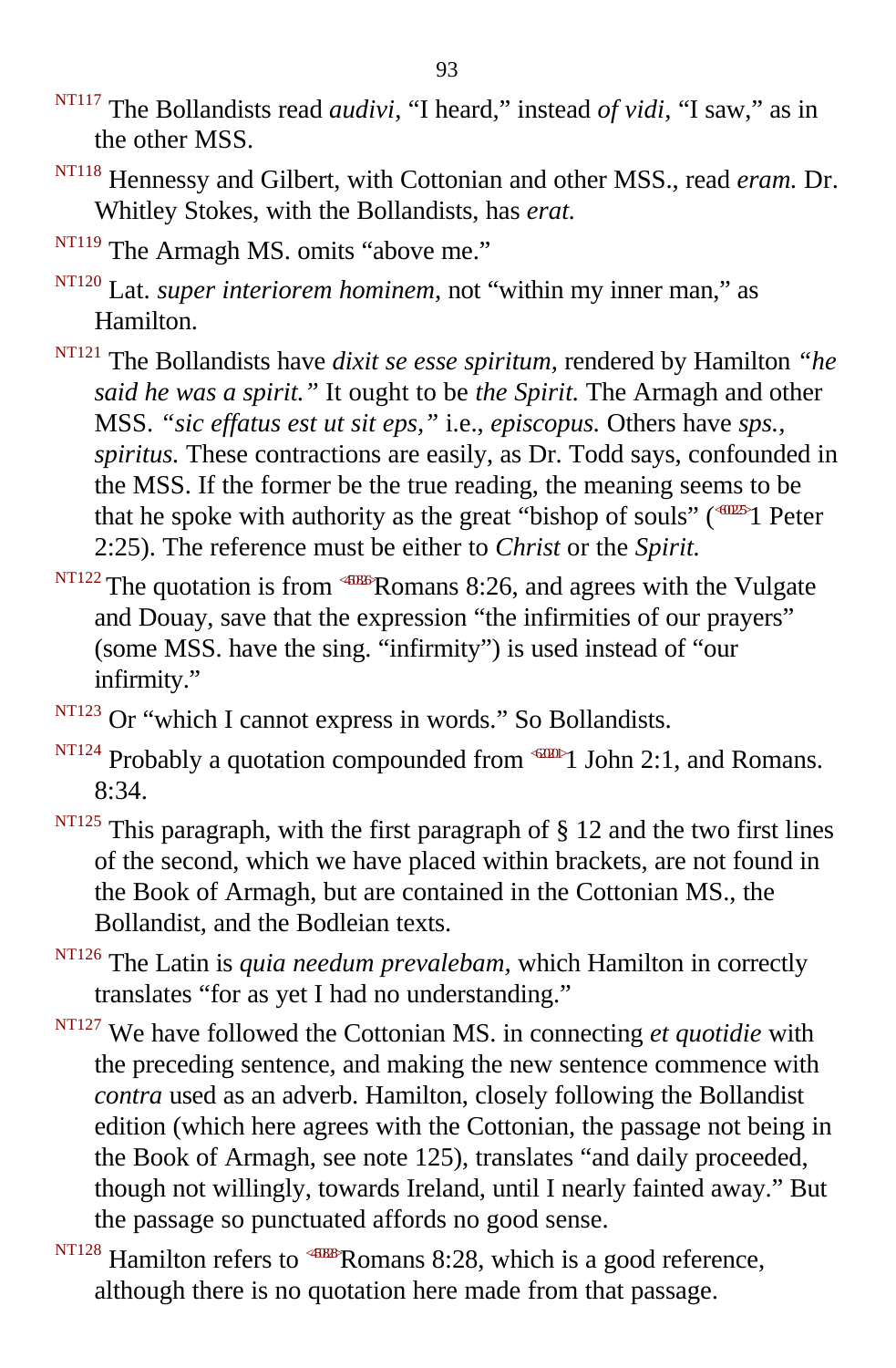- [NT129](#page--1-0) Lat. *a memoratis superdictis,* which Hamilton renders *"by my abovementioned censors."*
- [NT130](#page--1-0) So Sir S. Ferguson would render the Latin *contra faciem as* being equivalent to the Irish *in agaid.*
- [NT131](#page--1-0) Some MSS. "divine response." And so Hamilton translates "an answer from the Lord."
- [NT132](#page--1-0) So MSS. and the Bollandist edition, but the Armagh MS. reads *audivimus,* which is opposed to the *male vidimus* in the following clause. *Male* is generally rendered "with displeasure." Sir S. Ferguson points out that Facciolati gives examples of the phrase in the sense of "to be ill-styled." Archdeacon Hamilton translates the sentence, "we have imperfectly seen the face of him who was marked out to us, and whose name was discovered," thus rendering *male* by "imperfectly," and so in the following sentences.
- [NT133](#page--1-0) That is "of the Bishop-designate." The "name stripped" of honor means, according to the Bollandists, without any title of honor or mark of episcopal dignity.
- $N T 134 \times 2808$ Zechariah 2:8. The quotation is slightly different from the Vulgate version, and also from the Itala.
- [NT135](#page--1-0) "In myself" is inserted by the Cottonian and Bodleian MSS.
- [NT136](#page--1-0) The Bollandist edition omits *hic et in futurum,* "now or for the future."
- [NT137](#page--1-0) The three paragraphs that follow to the end of the chapter are enclosed in brackets, because wanting in the Book of Armagh. They occur in the Cottonian MS. and other MSS.
- [NT138](#page--1-0) Lat. *ante defensionem illam*, which Hamilton strangely renders, "before such prohibition."
- <sup>[NT139](#page--1-0)</sup> "In the Britains." See note 111.
- [NT140](#page--1-0) Cottonian MS., pro me *pulsaret;* Bollandist edition pulsetur *pro lilt.*
- NT140b The Cottonian in S. reads *audenter;* Sir S. Ferguson *andiemer,* which he translates "audibly." The adverb is omitted in the Bollandist text and in the Book of Armagh.
- [NT141](#page--1-0) The Latin is "ita ut hodie confidenter offeram illi sacrificium ut hostiam viventem animam meam Christo Domino meo." The reference is to <sup> $\text{max}$ </sup> Romans 12:1, as is seen by the Latin *hostiam viventem*, which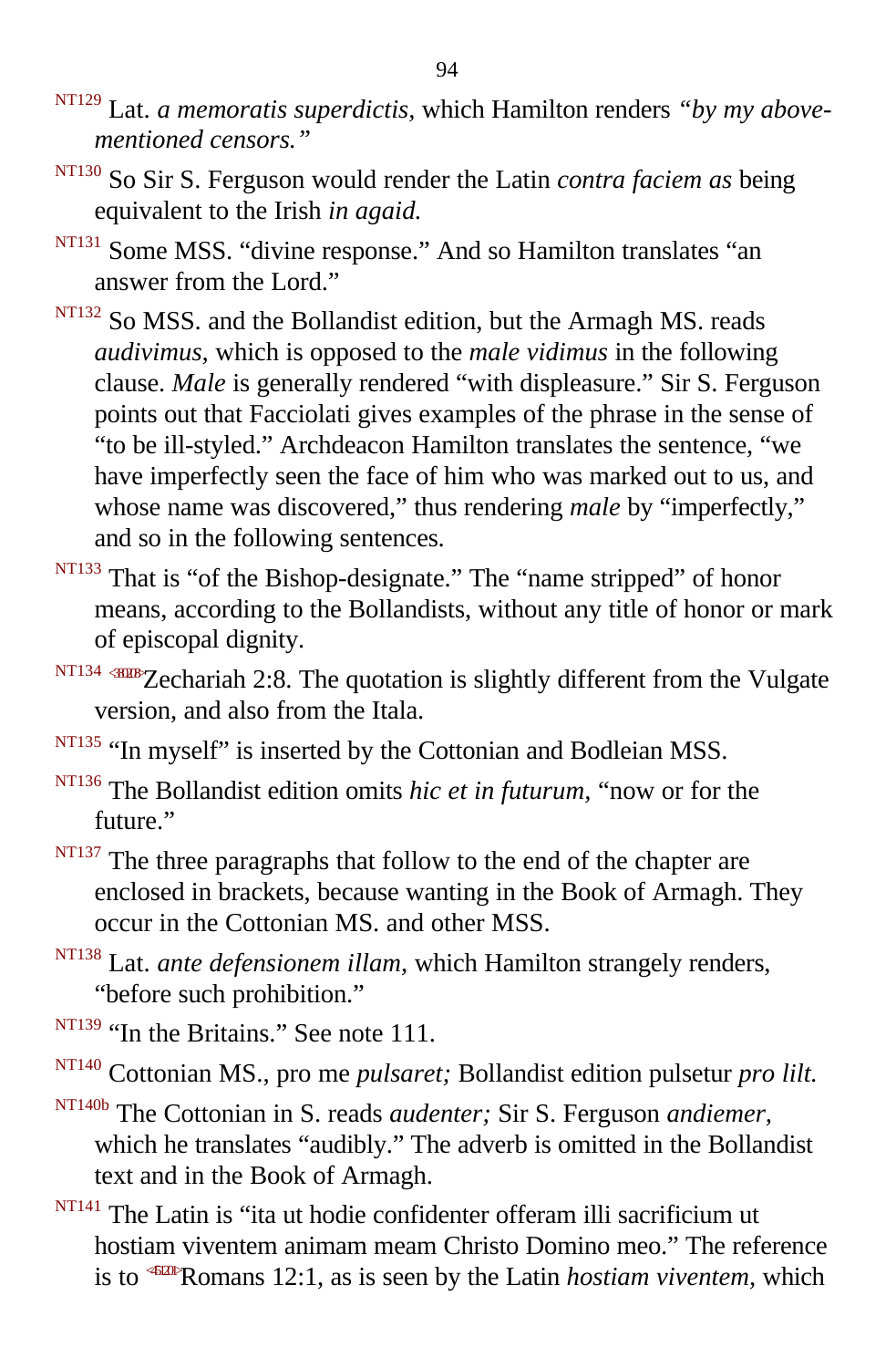occurs in Patrick's original and in the Itala and Vulg. Archdeacon Hamilton translates obscurely, "so that daily, with confidence, I offer sacrifice to him, and consecrate my soul a living victim to my Lord."

- [NT142](#page--1-0) <10782 Samuel 7:18 ( $40782$  Kings 7:18, Douay Version).
- <sup>[NT143](#page--1-0)</sup> Or "calling" (<sup>46026</sup>1 Corinthians 1:26). The Latin is *"qua est vocatio mea?*" Hamilton renders "What is my dessert?"
- [NT144](#page--1-0) The Cottonian MS. has *qui mihi tantam divinitatem cooperulsti.* The Bollandist reading is *qui mihi tantam divinitatem denudasti.* Hamilton's rendering is "that you should have showered such graces on me."
- [NT145](#page--1-0) The Bollandist edition omits the words *"ingentibus constanter,"* which are therefore not in Hamilton's translation.
- $N T146$  There seems to be a reference here to  $\sqrt{3519}$  Romans 15:9.
- [NT147](#page--1-0) We here followed Sir S. Ferguson in supposing *indubitabilem cum* to refer to God. So Hamilton, who renders it by "faithful." Hennessy refers it to Patrick, rendering "undoubtedly"; so Olden, and similarly Nicholson, who loosely renders the clause: "That I should place no bounds to my trust in Him."
- [NT148](#page--1-0) Hamilton has accidentally omitted to translate the words *"at qui me andierit,"* which are found in the Bollandist as well as in the Cottonian copy.
- [NT149](#page--1-0) <am<sup>44</sup>Matthew 24:14. The clause "before the end of the world" does not agree with the Itala or Vulg. versions.
- $N<sup>T150</sup>$  Here ends the portion noticed in note 125 as not found in the Book of Armagh.
- [NT151](#page--1-0) The Armagh MS. has *pissimus,* as Gilbert and Whitley Stokes give it. Nicholson, after the Bollandists, *piissimus,* which Hamilton renders "God of piety," and so Olden. Possibly the true reading of the Armagh MS. is *pissimus,* i.e., *potentissimus.* So Sir S. Ferguson seems to have read, for he renders the word "Almighty."
- [NT152](#page--1-0) Lat. *ex duodecim periculis.* Hamilton renders freely "from the many dangers." Olden illustrates the expression by quoting the following from the Irish Nennius, p. 112, "Like seven to the Hebrews, twelve was to the Britons, the absolute number significant of perfection, plenitude, and completeness."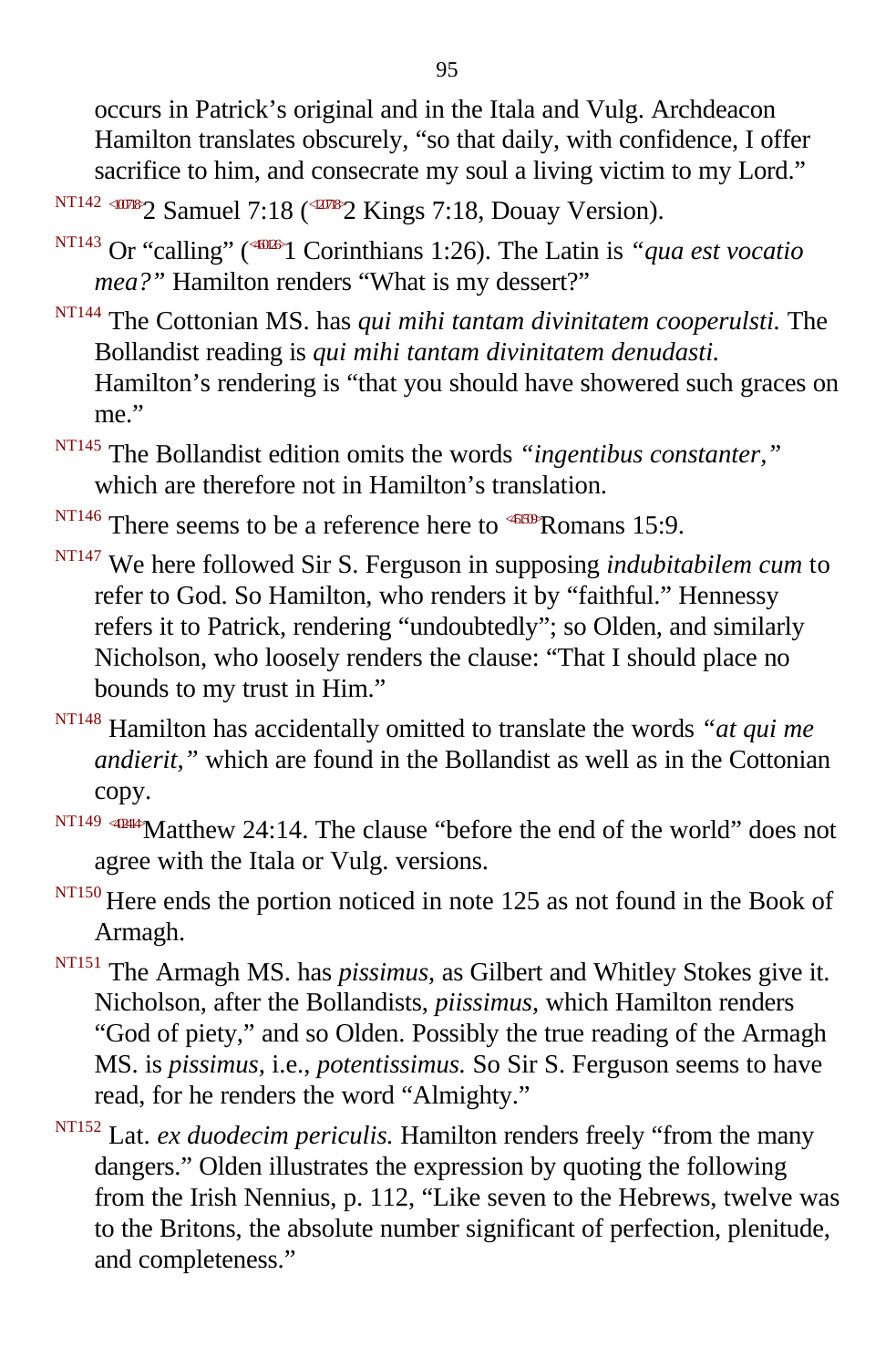- [NT153](#page--1-0) The two paragraphs following, to the end of the first paragraph of § 16, are enclosed in brackets, because they are omitted in the Book of Armagh.
- [NT154](#page--1-0) The Latin is *ut me pauperculum pupillum* (the Bollandists have *pauperculum et pussilum pupillum) ideo tamen.* (Bollandists omit *ideo tame.) responsum divinum creberrime admoneret.* Hamilton, much too freely, "admonished me, a poor wretched creature, by his divine revelations."
- [NT155](#page--1-0) <19204 Psalm 29:4 (<1986) Psalm 38:5, Douay Version).
- $N<sup>T156</sup>$  There seems to be a reference here to  $450$  Corinthians 15:10, but it is not absolutely certain.
- [NT157](#page--1-0) The Bollandist edition has *non ego, sed Deigratia,* and therefore Hamilton, *"not I, but the grace of God,"* and so Olden.
- [NT158](#page--1-0) Lat. *ut andirem opprobrium peregrinationis meae.* Hamilton renders much too freely, "I heard them upbraid me as a stranger."
- [NT159](#page--1-0) Lat. *et ut darem ingenultatem meam.* Hamilton incorrectly, "and yet **I** gave myself up without reserve." St. Patrick several times alludes to his noble birth and his Roman ancestors, of whom he seems to have been proud. See *Confession,* chapter 1. 1, and *Epistle to Coroticus,* § 5, p. 76.
- [NT160](#page--1-0) Here end the brackets noted in note 153. The closing words of the paragraph are in Latin, *si Dominus indulguret,* incorrectly rendered by Hamilton, "if the Lord should demand it." St. Patrick both anticipated and longed for his martyrdom, which proves that the legends are wrong which relate that he converted all Ireland. See *Confession,* chapter 5. §§ 23,24, pp. 69,70.
- [NT161](#page--1-0) Several MSS. add "and afterwards consummated," i.e., confirmed. Hamilton translates, "and be afterwards perfected." But the words are not found in the Book of Armagh.
- [NT162](#page--1-0) <241609 Jeremiah 16:19. "To thee the Gentiles shall come from the ends of the earth." The words, "from the ends of the earth," are not in the Book of Armagh, and the clauses are there inverted. The passage is somewhat shorter in the Bollandist edition followed by Hamilton. The text quoted does not agree in words with the Vulgate, nor generally with the Itala, which is, however, nearer to Patrick's quotation,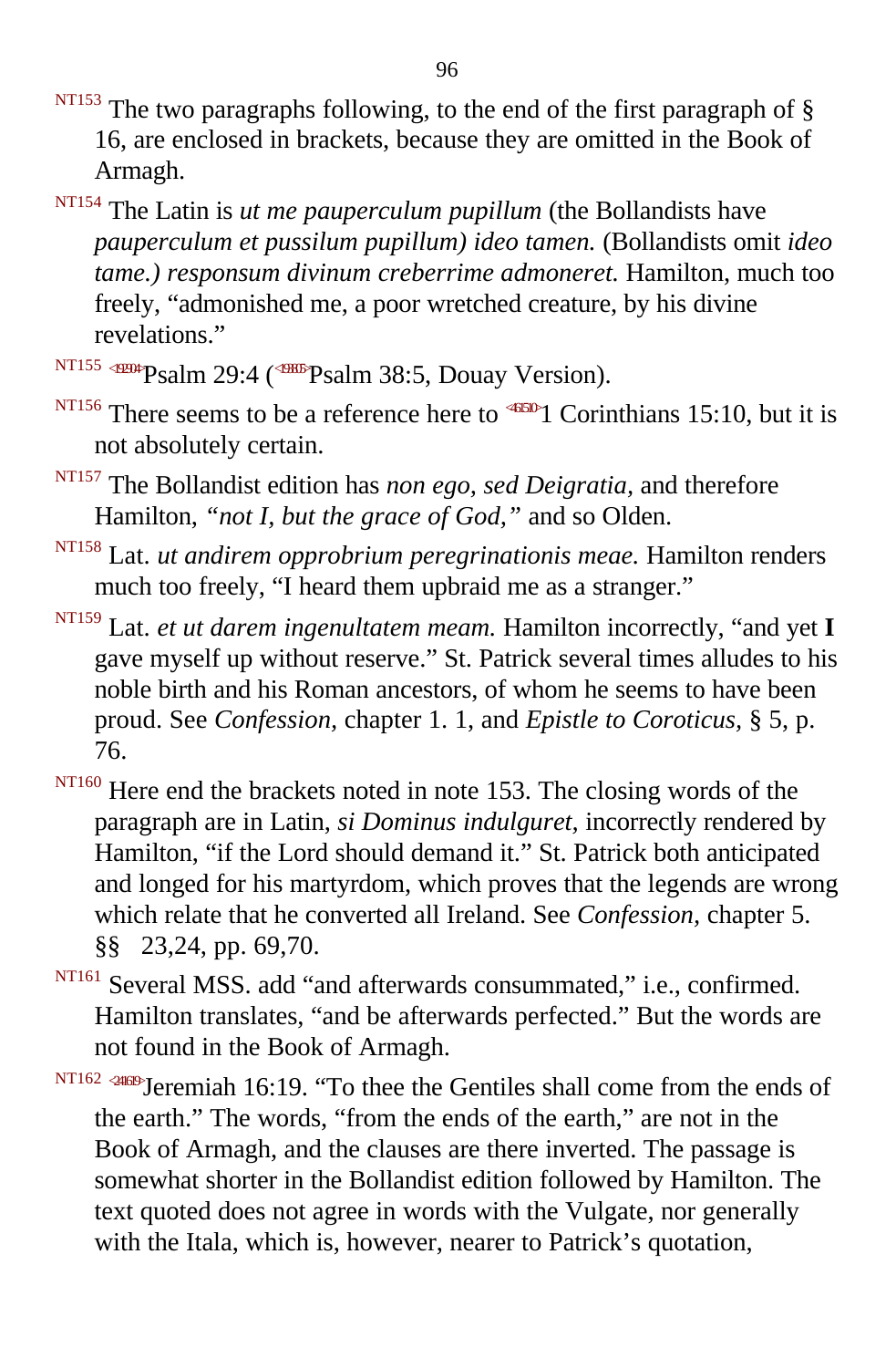translating *quam falsa possederunt partes nostri simulachra et non est in eis utilitas.*

- $N<sup>T163</sup>$  The text here is almost identical with that in  $444\%$ Acts 13:47, which is quoted from  $\frac{23406}{15}$ Isaiah 49:6.
- [NT164](#page--1-0) <a0081bMatthew 8:11. The Book of Armagh adds, after "west," "and from the south and from the north."
- [NT165](#page--1-0) Some MSS. omit the words "as we believe," etc.
- [NT166](#page--1-0) 2406 Jeremiah 16:16. The Armagh MS. omits "he says by the prophets." It adds after "the Lord" the words *et cetera.*
- [NT167](#page--1-0) <ax>Matthew 28:19,20. The Book of Armagh omits verse 20, but inserts the word *reliqua,* which intimates that the latter verse was in the copy which the scribe bad before him. See the Rolls *Tripartite,* p. 369.
- [NT168](#page--1-0) 4165 Mark 16:15,16. Some MSS. omit the last clause, and by the Bollandists, which edition Hamilton translates from.
- [NT169](#page--1-0) <apple 24:14. (See note 44, chapter 3.) The Book of Armagh adds here "the rest are examples," which Sir S. Ferguson is correct in regarding as a note by the scribe, indicating abridgment from a fuller text. So Dr. Whitley Stokes. The Book of Armagh omits all onward to the end of the section.
- [NT170](#page--1-0) The Bollandist edition omits the clause, "and your sons shall see visions," and so Hamilton.
- [NT171](#page--1-0) <assess Romans 9:25,26, where the Apostle quotes from Hosea (Osee) 1:9,10.
- [NT172](#page--1-0) Lat. *unde autem Hiberione*. Hamilton freely, "and now with regard to the Irish."
- [NT173](#page--1-0) It has been already noted (note 8, chapter 1), that the word Scot always meant Irishman in these early ages. It was only in the twelfth century that it was finally transferred from the inhabitants of Ireland to those of Scotland. The mistake still lingers on, notwithstanding the efforts of scholars. An amusing incident of its prevalence occurred of late years. That eminent Celtic scholar, Mr. W. M. Hennessy, M.R.I.A., published an ancient Irish book of Annals composed at Clonmacnois, about A.D 1100, styled *Chronicon Scotorum.* It appeared in the *English Rolls Series,* and is the only one of that series which is now out of print. This "occurred through the fervid patriotism of modern Scotchmen, who purchased it, believing it to he a Scottish and not an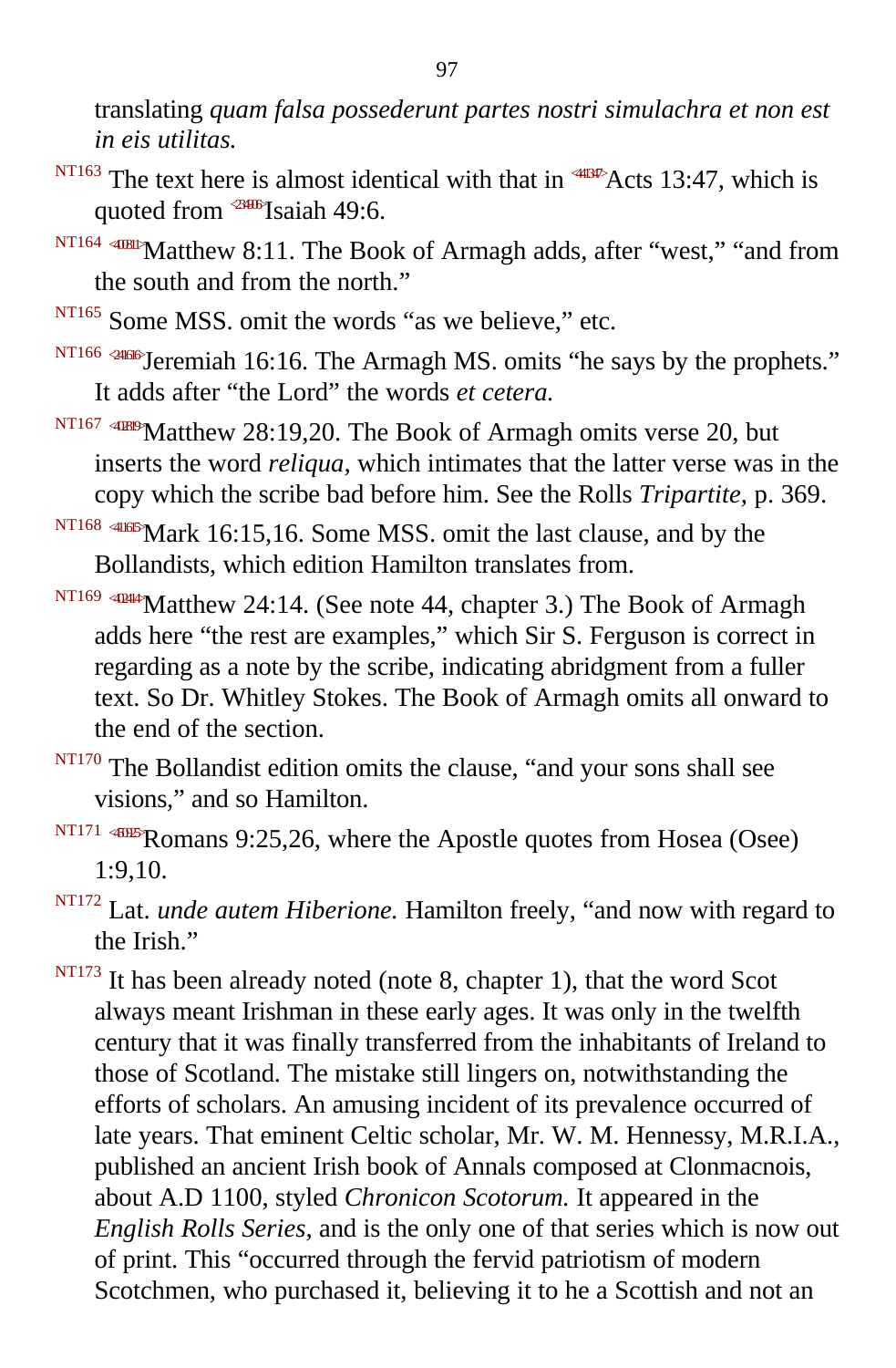Irish history. See on this common error Ussher's preface to his *Sylloge Epist. Hib.,* and his *Eccless. Britan. Antiqq.,* cap. 16, *Works,* volume 6, p. 276, 281, cf. p. 112; Skene's *(Celtic Scotland,* 1. pp. 137, 398; Keating's *History of Ireland,* O'Mahony's edit., p. 375; Bishop Reeves, *Proceedings of Royal Irish Acad.* 8. 29; Colgan's *Trias Thaumat.,* p. 109. (*G.T. Stokes.)*

- [NT174](#page--1-0) Guasacht, son of Milchu, the chieftain whose slave Patrick was, became first bishop of Granard in Longford. He is commemorated in the *Martyrology of Donegal,* on January 24th. Milchu's two daughters became consecrated virgins. There is a very curious account of the conversion by Patrick of the daughter of King Laoghaire (Leary). It is preserved in the Book of Armagh. [See p. 90 of this edition.] See Father Hogan's interesting extracts in Analecta *Bollandiana,* 2. 49. I have translated the passage in *Ireland and the Celtic Church,* p. 86. The incident happened at Croghan, in Roscoramon, the ancient seat of the Connaught kings. Every one knows, of course, that the institution of monks and nuns living in societies, sprang up in the latter part of the third century. A handy account of the origin of such monastic societies will be found in the article *Monasticism* in the new edition of the Encyclopaedia *Britanica;* or in the article *Monastery* in Smith and Cheetham's *Dictionary* of *Christian Antiquities. (G.T. Stokes.)*
- $NTI<sup>75</sup>$  From this passage onward to the bracket in § 23 in chapter 5, is omitted in the Book of Armagh, but is supplied from the Cottonian and other MSS.
- [NT176](#page--1-0) So the Cottonian MS. reading *una causa*. So the Bollandist reading, although Hamilton has omitted the words.
- [NT177](#page--1-0) *A nutu Dei* translated as above by Sir S. Ferguson Nicholson, Olden, etc. Hennessy renders simply "from God." The Bollandist text has *a nuntio Dei.*
- [NT178](#page--1-0) The Cottonian MS. is *ut esset vingo Christi, et ipsa Deo proximaret,* which we have translated. The Bollandists read *ut permaneret virgo Christi, et sic Deo proximaret.* Hamilton renders the latter "who advised her to remain a virgin of Christ, and thus draw near to God."
- [NT179](#page--1-0) Lat. simply *illud*. Hamilton paraphrases, "that grace."
- [NT180](#page--1-0) The meaning of the Latin expression *de genere nostro* is somewhat obscure; probably the reference is to his converts as his spiritual children.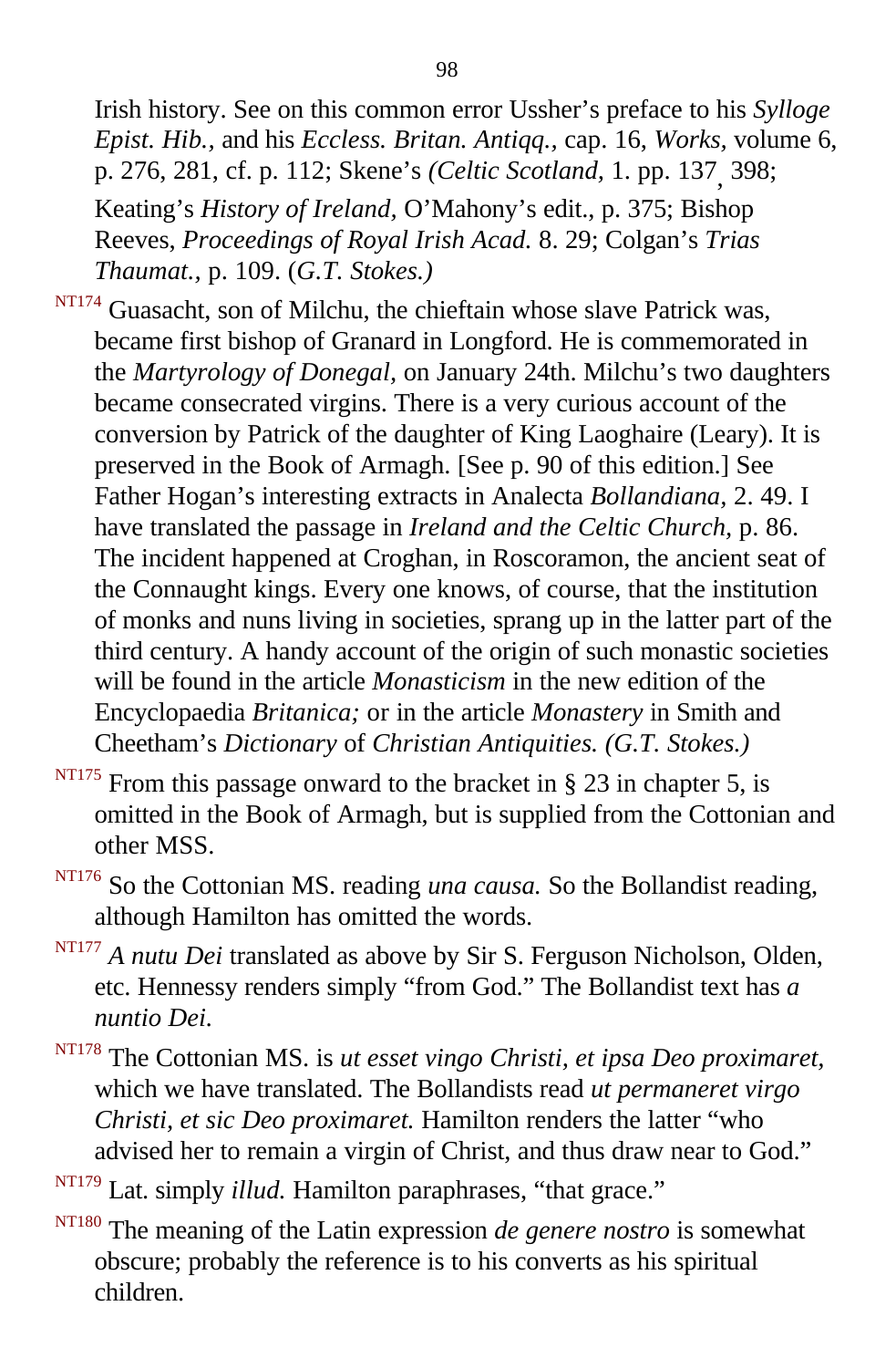- $N T 181$  Compare  $\sqrt{3048}$  2 Timothy 4:18, but that passage is not directly cited here.
- [NT182](#page--1-0) Lat. *a fide*. Hamilton, incorrectly, "from my purpose."
- [NT183](#page--1-0) <450807>Romans 8:7. Patrick uses *caro inimica;* the Vulgate, *sapientia carnis inimica.*
- [NT184](#page--1-0) The Cottonian MS. has quar*e vitam: perfectam ego non egi.* The Bollandist edition has *quod ego vitam perfectam non dedici,* curiously rendered by Hamilton "that I have not studied eternal life."
- [NT185](#page--1-0) 2 Timothy 9:8. The Latin is *fidem servavi.*
- [NT186](#page--1-0) The Latin is *novit omnia etiam ante tempora secularia.* The last phrase occurs in the Vulg. of  $\sqrt{5000}$  2 Timothy 1:9, whence Archdeacon Hamilton gives a reference to that passage. But the passage in  $445\%$  Acts 15:18 is on the whole nearer in meaning, although not quoted here with verbal accuracy.
- [NT187](#page--1-0) Hamilton considers there is some gap here in the narrative, but the supposition is unnecessary.
- [NT188](#page--1-0) Lat. *in milia milium.* Hamilton renders "on account of many thousands."
- [NT189](#page--1-0) Literally "on account of my rusticity." The Latin is *propter rusticitatem meam.*
- [NT190](#page--1-0) The Cottonian MS. has *nunc mihi capit.* The Bollandist has *nunc mihi* sapit, rendered by Hamilton "it is delightful for me."
- [NT191](#page--1-0) The Latin is *utinam ut et vos imitemni majora, et potiera faciatis,* doubtfully rendered by Hamilton "would to God that you would imitate me in holier things and do them more wisely."
- $N T192$   $\alpha$   $\alpha$  Proverbs 10:1; 15:20, but the Vulgate rendering is there, "a wise son maketh the hither glad." The Itala version or the passage is not extant.
- $N T 193$  Compare  $\alpha$ <sup>200</sup>1 Thessalonians 2:10, but the passage is only referred to, not quoted.
- [NT194](#page--1-0) The words are *ego fidem illis praestiti* (Cott. MS., *praestavi*) *et praestabo.* Hennessy renders: "I have given the faith to them, and I will continue to do so." And similarly Hamilton.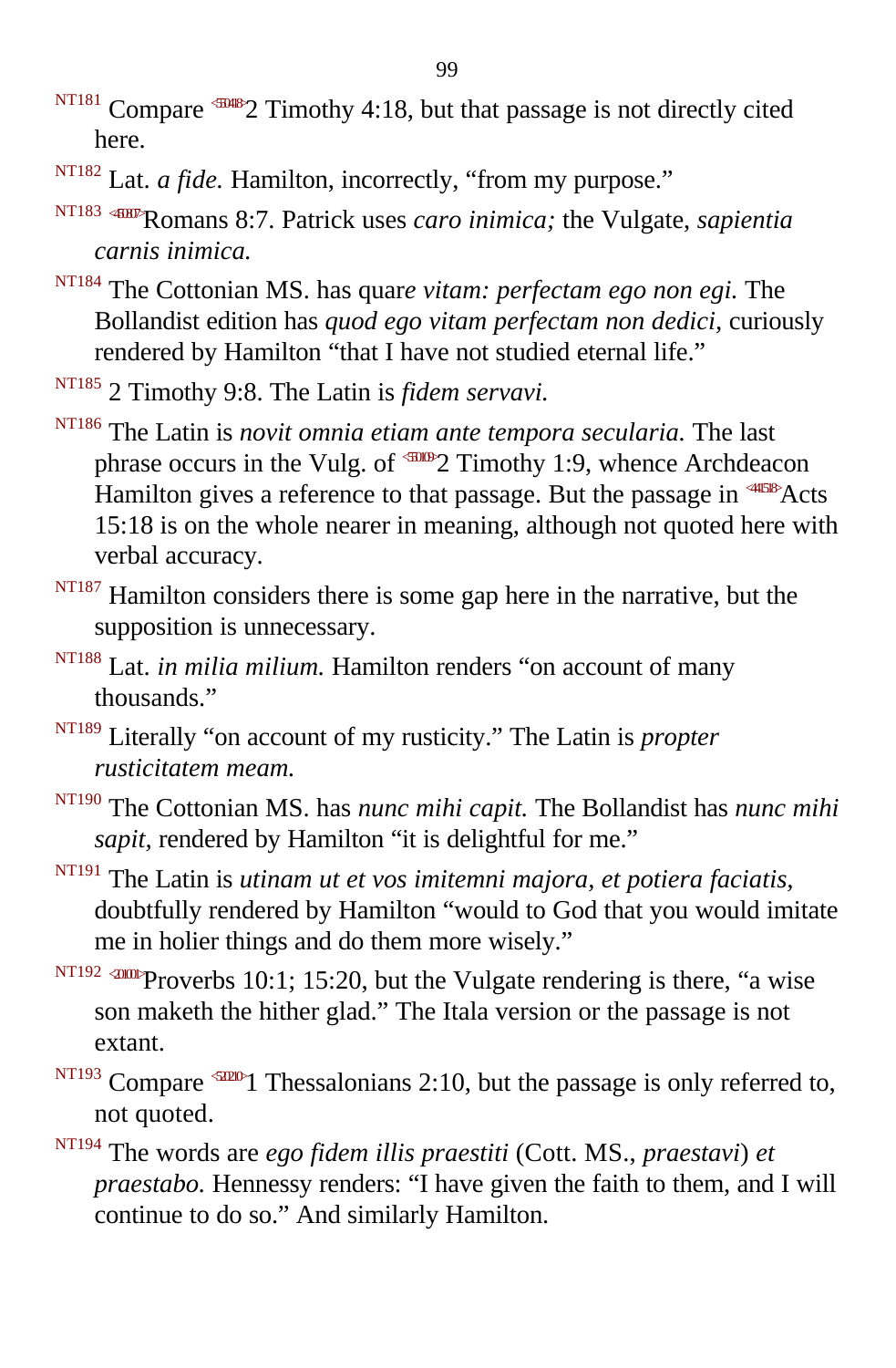- $N T195$  See  $\frac{4846}{N}$ Leviticus 24:16, but only the substance and not the words of that text is quoted. The words of the Apostle in  $\frac{4024}{\pi}$ Romans 2:24 were also evidently in Patrick's mind.
- [NT196](#page--1-0) So the Book of Armagh reads *in nominibus.* Other MSS. *in omnibus,* "in fill things," and so Hamilton and Olden. Sir S. Ferguson follows, however, the former reading, translating "in words."
- [NT197](#page--1-0) Lat. *ultronea mumiscula.*
- NT197b "The screpall was an ancient Celtic coin, value about threepence, weighing twenty-four grains. See Petrie's *Round Towers,* p. 214." *(Hennessy.)* There is evidently a reference to  $\frac{4000 \text{ m}}{2}$  Samuel 12:3;  $\frac{4100 \text{ m}}{2}$ Kings 12:3 *(Douay Version).*
- [NT198](#page--1-0) When Patrick made his first journey into Connaught, he bargained for a safe conduct with Endeus, a chief, from the plain of Domnon, near the wood of Fochlut, near Killala, in Mayo. See Tirechan's account of this incident in the Book of Armagh, printed by Father Hogan in *Analecta Bollandiana,* 2. 42. Patrick on that occasion paid the price of fifteen slaves for the services of Endeus. *(G.T. Stokes.)*
- [NT199](#page--1-0) The Latin *et nihil comprehenderunt me* can scarcely be explained with Hennessy to mean "and who understood nothing but (to protect) me." For, as Hennessy states in his note, Villanueva reads correctly *nihilominus* instead of *nihil,* and must have been understood in the sense of *nihilominus* by Patrick. The Bollandists also read *nihilominus.*
- [NT200](#page--1-0) These judges were Brehons. The Brehon law lasted in force till the reign of James I. The Brehon laws have been published by the Government under the guidance of eminent Celtic scholars like Dr. O'Donovan, Mr. O'Curry, Drs. Ritchie and O'Mahony. Dr. Atkinson, of Trinity College, Dublin, is now at work upon the completion of this great work. Sir Henry Maine, in his *Ancient Law,* chapter 10, and in other works, gives an interesting account of the provisions of the curious code to which Patrick here refers. *(G.T. Stokes.)* The Cottonian MS. has *illis qui judicabant,* but the Bollandists read *eis qui indigebant.* Hence Hamilton has, "how much I bestowed amongst those who were in distress."
- [NT201](#page--1-0) The Latin is *non minimum quam pretium quindecim hominum distribui illis.* Hamilton quite incorrectly renders the clause "I have distributed among these men not less in amount than in value."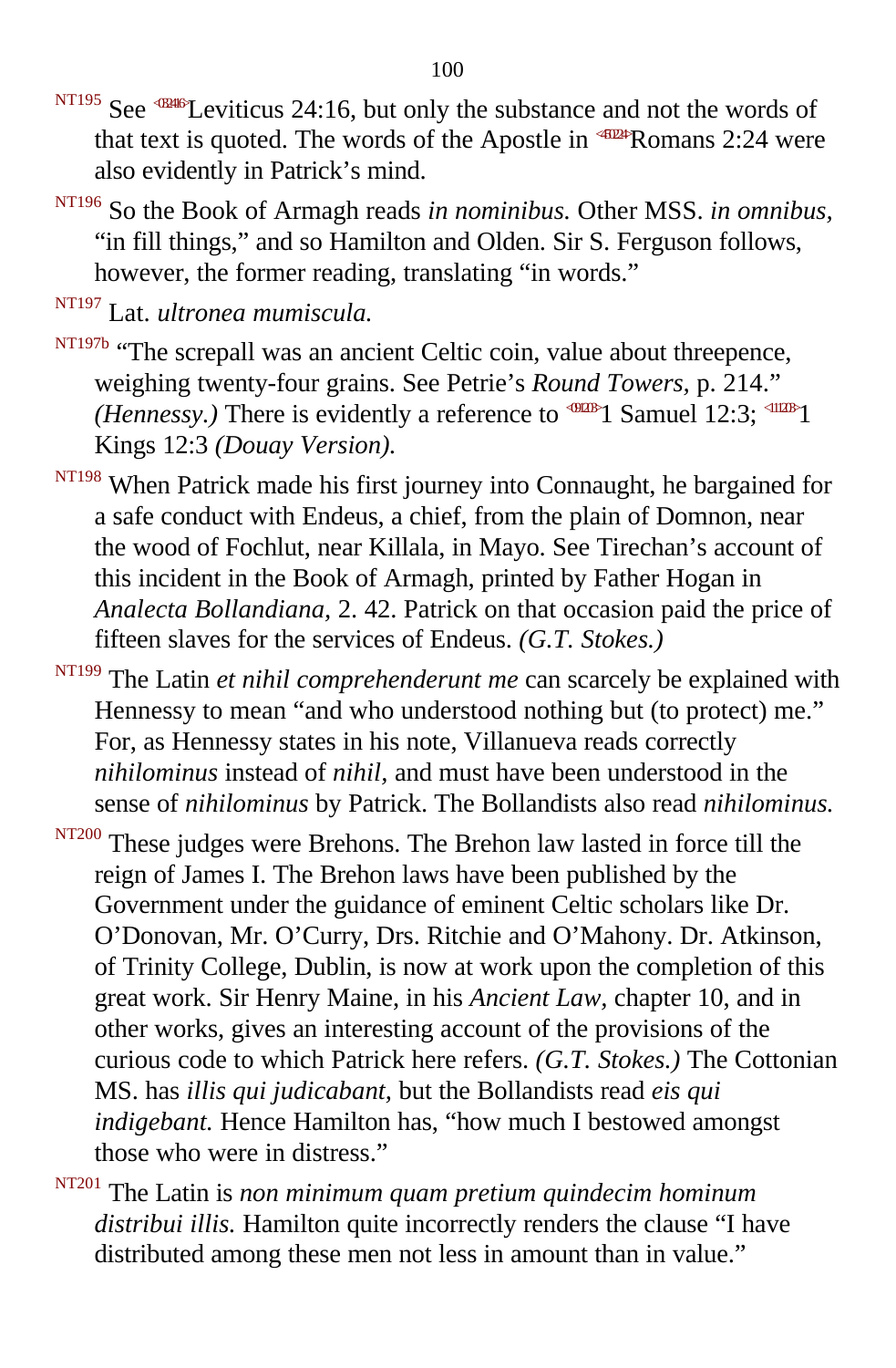- [NT202](#page--1-0) Here ends the portion that is added from the Cottonian MS. (See note 25, chapter 4.) The passage quoted is  $\frac{4725}{5}$  Corinthians 12:15.
- [NT203](#page--1-0) This clause is added from the Cottonian MS. It is not in the Armagh or Bollandist texts.
- [NT204](#page--1-0) Some MSS. "neither have I written to you that there may be an occasion of praise or gain from you."
- [NT205](#page--1-0) So the Book of Armagh, but other MSS. have "which is not seen, but is believed with the heart, but faithful is He who promises [and] never lies." Comp. **SIOB** Hebrews 10:23.
- [NT206](#page--1-0) There is an allusion here to  $\frac{4700}{2}$  Corinthians 12:7, but no quotation. The phraseology is not as similar in the Latin as might be inferred from the English.
- $N$ <sup>T207 <4608</sup>1 Corinthians 4:3. The words of the Latin of that passage are here quoted, *neque meipsum judico.* The word *dighum* is supplied in square brackets [] in the Rolls *Tripartite,* p. 373, and is supplied, also in brackets, in Nicholson's text of the Bollandists. But it is quite unnecessary. Hamilton omits the words in his translation.
- [NT208](#page--1-0) From here to end of the second paragraph in § 25 is omitted in the Book of Armagh.
- [NT209](#page--1-0) The words are quoted from  $\frac{400\text{ m}}{400}$ Acts 20:24, as is seen from the Latin *sed nihil horum vercor.*
- [NT210](#page--1-0) The Cottonian MS. reads "because," *i.e., quia for qui.*
- [NT211](#page--1-0) <br/>seem Psalm 55:22 (<abr/>memberships 13, *Douay Version*), but the wording is a little different from the Vulgate and the Itala: *jacta cogitatrim tuum in Dominum,* instead *of jacta super Dominum curam tuam.*
- [NT212](#page--1-0) <axx6 Galatians 2:6, but that passage is only referred to. Comp.  $\triangle$ <sup>201805</sup> Proverbs 18:5.
- [NT213](#page--1-0) <BB2 Psalm 116:12 (<br/>BB2 Psalm 115:12, *Douay Version*).
- [NT214](#page--1-0) Dr. Whitley Stokes gives *nihil valeo a*s the reading of the Cottonian MS. This is the reading also of the Bollandists. Other MSS. *nihil video,* "I see nothing."
- [NT215](#page--1-0) Other MSS. read: "to lose his people whom I have gained." Dr. Whitley Stokes notes that in the Armagh MS. *suam* is written over *meam*.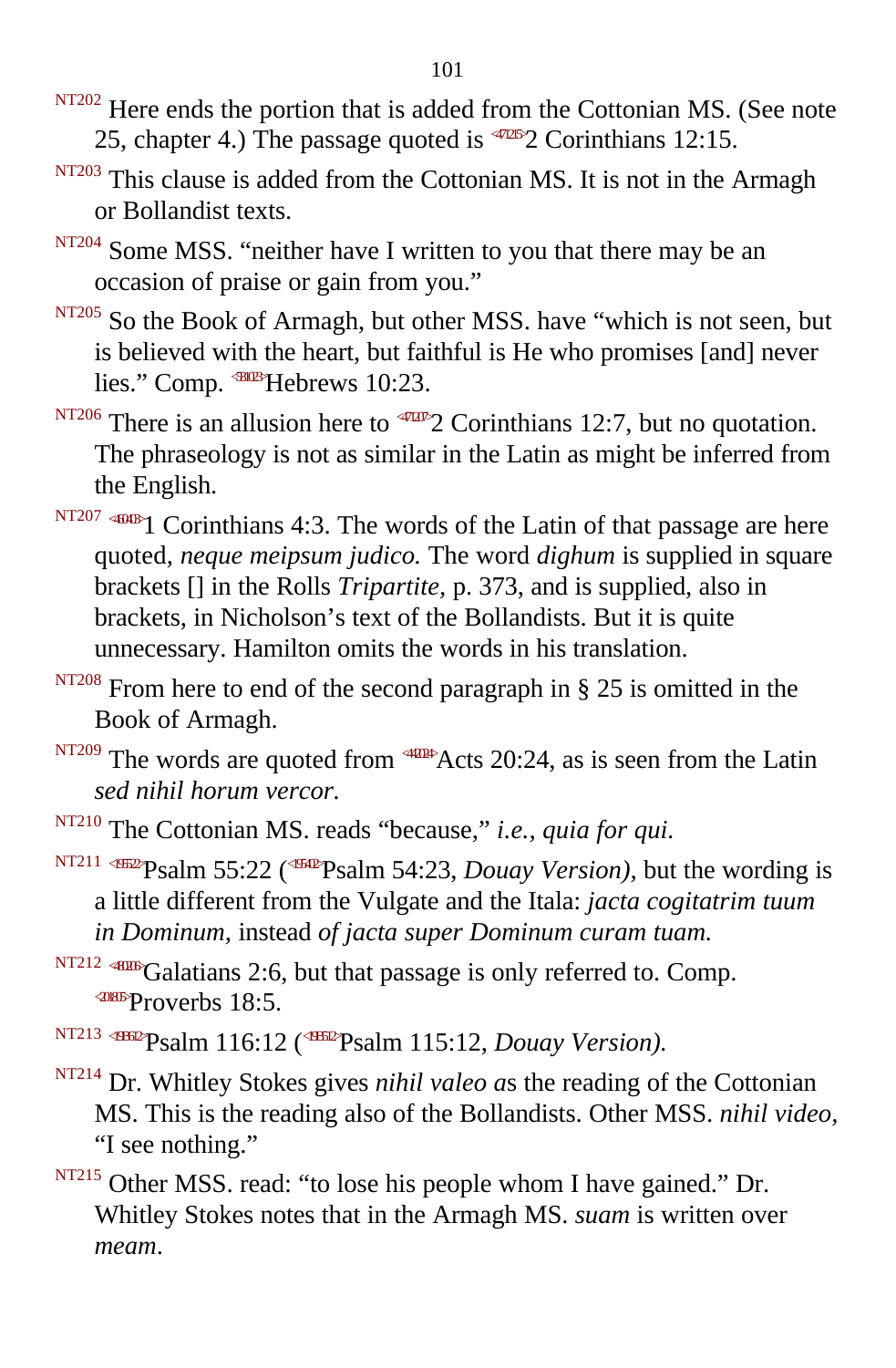- [NT216](#page--1-0) Lat. *lucratus sum enimam cum corpore meo.* The context shows that St. Patrick refers to the resurrection, and therefore Hamilton's translation is incorrect, "that by the loss of my body I should save my soul."
- [NT217](#page--1-0)  $\alpha$ 800<sup>B</sup>Hosea 1:10. The Cottonian MS. has "the Son of God."
- [NT218](#page--1-0) The last clause "for of Him," etc., is omitted in the Cottonian MS., but is found in two MSS.
- [NT219](#page--1-0) Lat. *neque permanebit splendor ejus.* Hamilton renders "and its splendor shall be dimmed."
- [NT220](#page--1-0) Lat. in *poenam miscri male devenient.* Therefore Hamilton's translation is too strong, "shall perish unceasingly for all eternity."
- [NT221](#page--1-0) Lat. *solem verum Jesum Christum.* Not, as Hamilton, "Jesus Christ the true Sun of Justice."
- [NT222](#page--1-0) Lat. *interibit,* not, as Hamilton, "never shall go down."
- [NT223](#page--1-0) Some MSS. omit "as Christ continues for ever."
- $N$ <sup>[NT224](#page--1-0)</sup> Compare  $\frac{1}{2}$  Timothy 5:21, although that passage is not quoted, but imitation here.
- [NT225](#page--1-0) Here end the paragraphs inserted from the Bodleian MSS., but not found in the Book of Armagh.
- [NT226](#page--1-0) The Armagh MS. omits "the will of God."
- $N<sub>T227</sub>$  Hennessy has the following note on this paragraph: "This sentence is separate from the text in the Book of Armagh, but seems written by the same hand.—T.O'M. [Thaddeus O'Mahony]. Ware does not give it, but quotes it in a note."
- [NT228](#page--1-0) The title of this Epistle in Dr. Whitley Stokes' work is "The Epistle of St. Patrick to the Christian subjects of the tyrant Coroticus."
- [NT229](#page--1-0) Coroticus was a Welsh prince. Some twenty years ago a pillar was discovered in Wales, with the name Coroticus in Latin and Ogham. Stone have identified this with the name of Patrick's correspondent. (*G.T. Stokes.)*
- [NT230](#page--1-0) The reference is to  $\frac{\text{MRD}}{2}1$  John 3:2, but there is no direct quotation. Patrick writes *in morte vivunt,* while the New Testament phrase is *manet in morte.*
- [NT231](#page--1-0) The Picts inhabited Scotland, and were also scattered over the north of Ireland. Comgall of Bangor and Canice of Kilkenny were Irish Picts.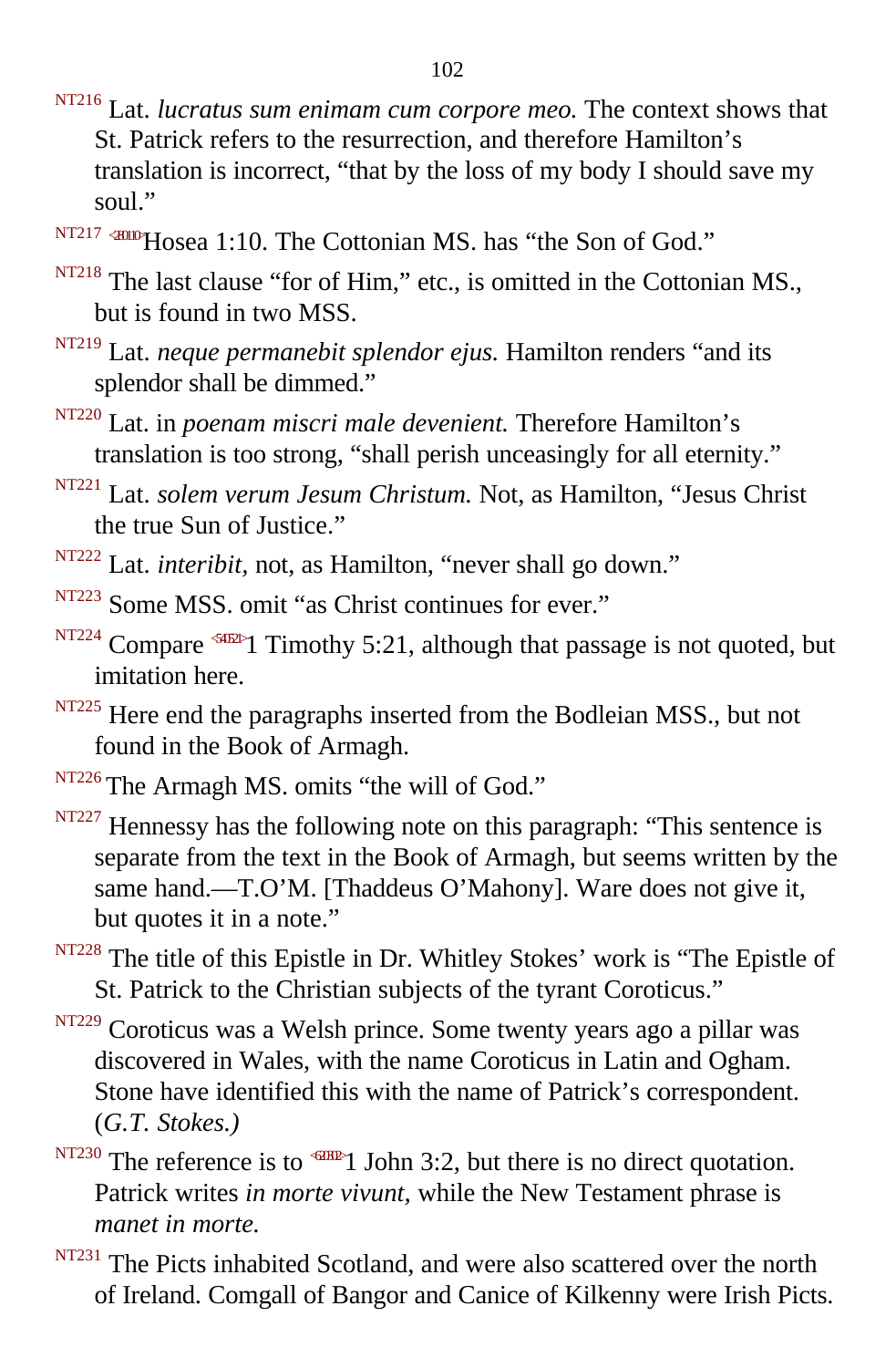Columba was a Scot; he summoned Comgall, the founder of Bangor, and Canice, to help him in preaching the Gospel to the Scottish Picts, recognizing the fact that community in blood and language is a great help towards persuasion. There is a tradition that the Picts of Scotland accepted Christianity before Patrick's day, but soon fell away again into Paganism. Hence Patrick calls them apostate Picts. See Bede, *Hist. Eccles.* 3. 4; Ussher, 6. 200, 210. (*G.T. Stokes.)*

[NT232](#page--1-0) The early Christians always wore white robes in church after their baptism, and were anointed at their baptism and at their confirmation.

The Gallican and Irish Churches of Patrick's time used only one unction, either at baptism or confirmation. The Roman Church used unction on both occasions. This was one of the great points of difference between

Augustine and the Celtic Church of Britain, in the seventh century. See Hefele's *History of Councils,* 3. 160 (Clark's Translation). "There is a reference to these baptismal customs in the story about the conversion of King Leary's daughters at the well of Croghan referred to in note 24, chapter 4. (*G.T. Stokes.)* See the story on p. 90 ff.

- $N$ <sup>T233 <4884</sup>John 8:34. The correct text is, "Whosoever committeth sin is the servant (slave) of sin." See also verse 44.
- [NT234](#page--1-0) Almost after <sup><9404</sup>Psalm 14:4 (<sup><9604</sup>Psalm 13:4, *Douay Version.*) Patrick's version agrees with neither the Vulgate nor Itala.
- [NT235](#page--1-0) Psalm 119:126 (<BB<sup>2</sup>Psalm 118:126, *Douay Version.*)
- [NT236](#page--1-0) Dr. Whitley Stokes inserts as above *aliena, sed* within brackets. The reference is to  $\sqrt{4705}$  2 Corinthians 10:15.
- [NT237](#page--1-0)  $\triangleleft$ M88<sup>M</sup>Matthew 18:18, though the quotation is not exact. We cannot agree here with Patrick's interpretation, and may repeat what we have elsewhere written on the subject. The power given to the Church  $(\sqrt{4428})$  John 20:23) seems to have been simply to declare, by the preaching of the Gospel, forgiveness to all who would believe in Christ. Our Lord's words were not addressed on that occasion especially or entirely to the apostles, since one apostle was not present, namely, Thomas ( $\sqrt{4324}$ John 20:24); and several who were not apostles, such as Cleophas and his companion ( $\frac{424}{4}$ Luke 24:33-36),—and probably the holy women also,—were in the assembly to which our Lord addressed the words recorded in  $\frac{4820}{20}$ John 20:23. The substance of the commission then given to the Church is given in general terms in  $\frac{d^{2}W}{dx^{2}}$ Luke 24:47.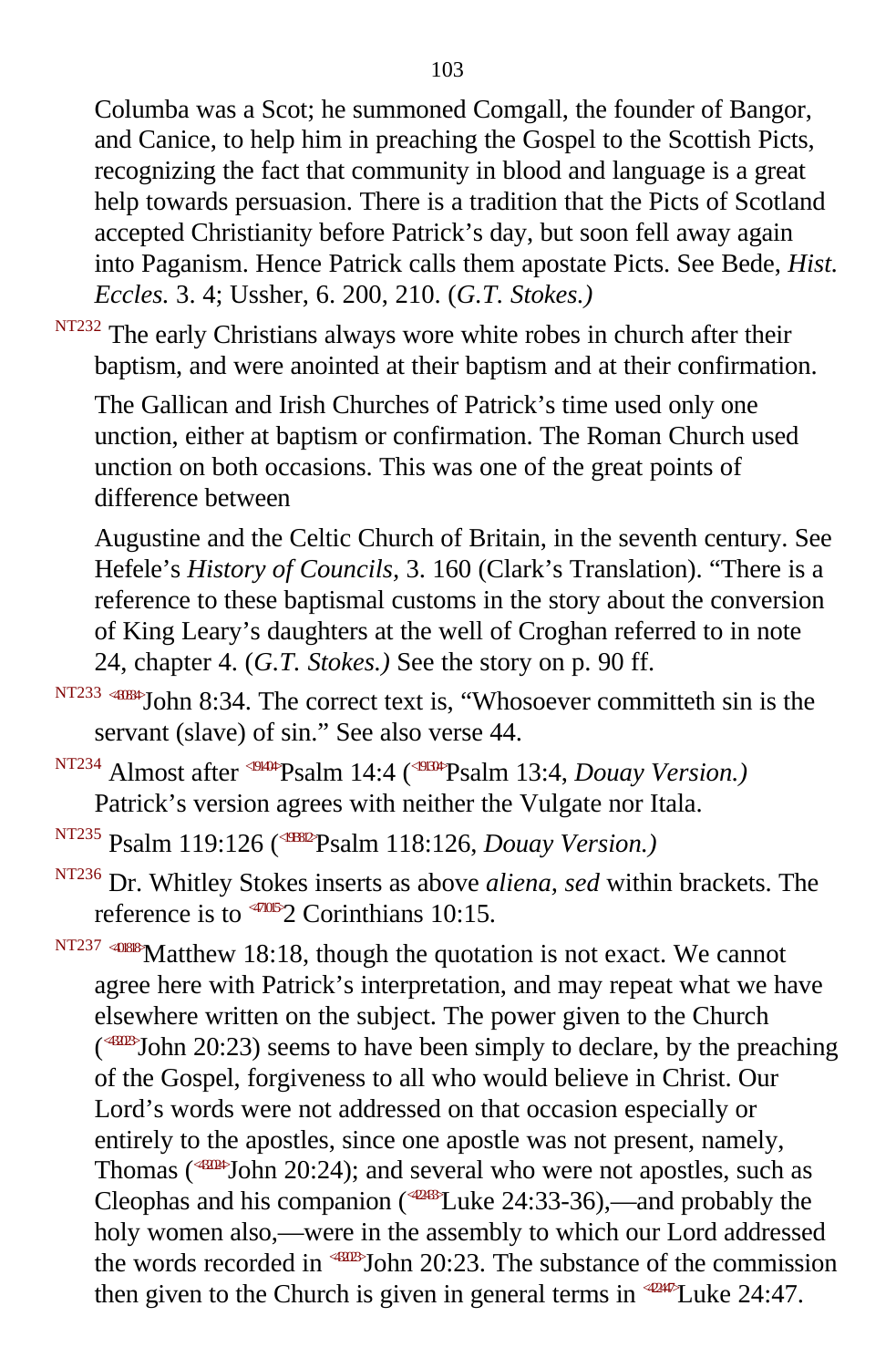(See also  $\frac{4166}{6}$  Mark 16:16.) According to the usage of Scripture prophets are frequently said to do themselves that which they were commanded to *announce* that God would bring to pass. (See  $\triangleleft1072$ ) Kings 19:17; <sup>2010</sup>Jeremiah 1:10; <sup>2006</sup>Hosea 6:5; <sup>4610</sup>Revelation 11:5,6.) The power of binding and loosing, which Patrick here refers to, given to Peter ( $4069$ Matthew 16:19), and to the other apostles as representatives of the Church ( $\frac{4088}{8}$ Matthew 18:18), was that of declaring by the power of the Holy Ghost what ordinances of the law of Moses were binding on Christians, and what had ceased to be so. It is well known that in the phraseology of the Jews, which was common in our Lord's day, to *bind* means *to declare prohibited,* and *to loose* is *to declare lawful* or *permitted.* See Lightfoot, *Horae Hebraicae.* Instances of the exercise of such power are given in  $448\%$ Acts 15:28,29;  $*$ <sub>445</sub> Romans 14:5,6,14,17,20; 1 Corinthians 8;  $*$ <sub>680</sub> Galatians 5:1,2;  $5026$ Colossians 2:16,17.

- $N$ <sup>[NT238](#page--1-0)</sup> The quotation is from Ecclusticus 34:23,24. It coincides with the Vulgate and Itala, save that the word *reprobat* in the first verse is used in place of *non probat,* which we have indicated by substituting "reprobates" for the Douay "approveth not."
- $N$ <sup>[NT239](#page--1-0)</sup> The quotation is from  $\frac{4806}{5}$ Job 20:15,16, but it is only a loose paraphrase with peculiar additions; the Latin is most ungrammatical.

 $N$ <sup>[NT240](#page--1-0)</sup> The quotation is from  $\sqrt{3806}$  Hebrews 2:6, but is not exact, though Patrick approximates nearer to the Itala than to the Vulgate.

- $N$ <sup>[NT241](#page--1-0)</sup> A summary of the commandment in  $\sqrt{227}$ Exodus 20:17. Compare  $\triangle$ <sub>5139</sub><sub>Romans</sub> 13:9.
- $N$ T242  $\alpha$ <sub>334</sub> 1 John 3:14. The words "his brother," though omitted in the Vulg. and Itala (followed, of course, by the Douay Version) are yet found in this passage in many Greek MSS.
- [NT243](#page--1-0) That is "by our humble exhortations."
- $N$ <sup>T244</sup> Note the imitation here of  $\frac{4005}{2}$  Corinthians 1:15-17.

[NT245](#page--1-0) Dr. Whitley Stokes gives the reading of the Cottonian in MS. *Numquid amo piam miscricordiam quod ago erga gentem,* which is translated above. Hennessy gives the reading of that MS. to be *Numquid a me piam miscrordiam quod ago, etc*., which would be, "Was it from myself that pious compassion which I exhibit towards," etc.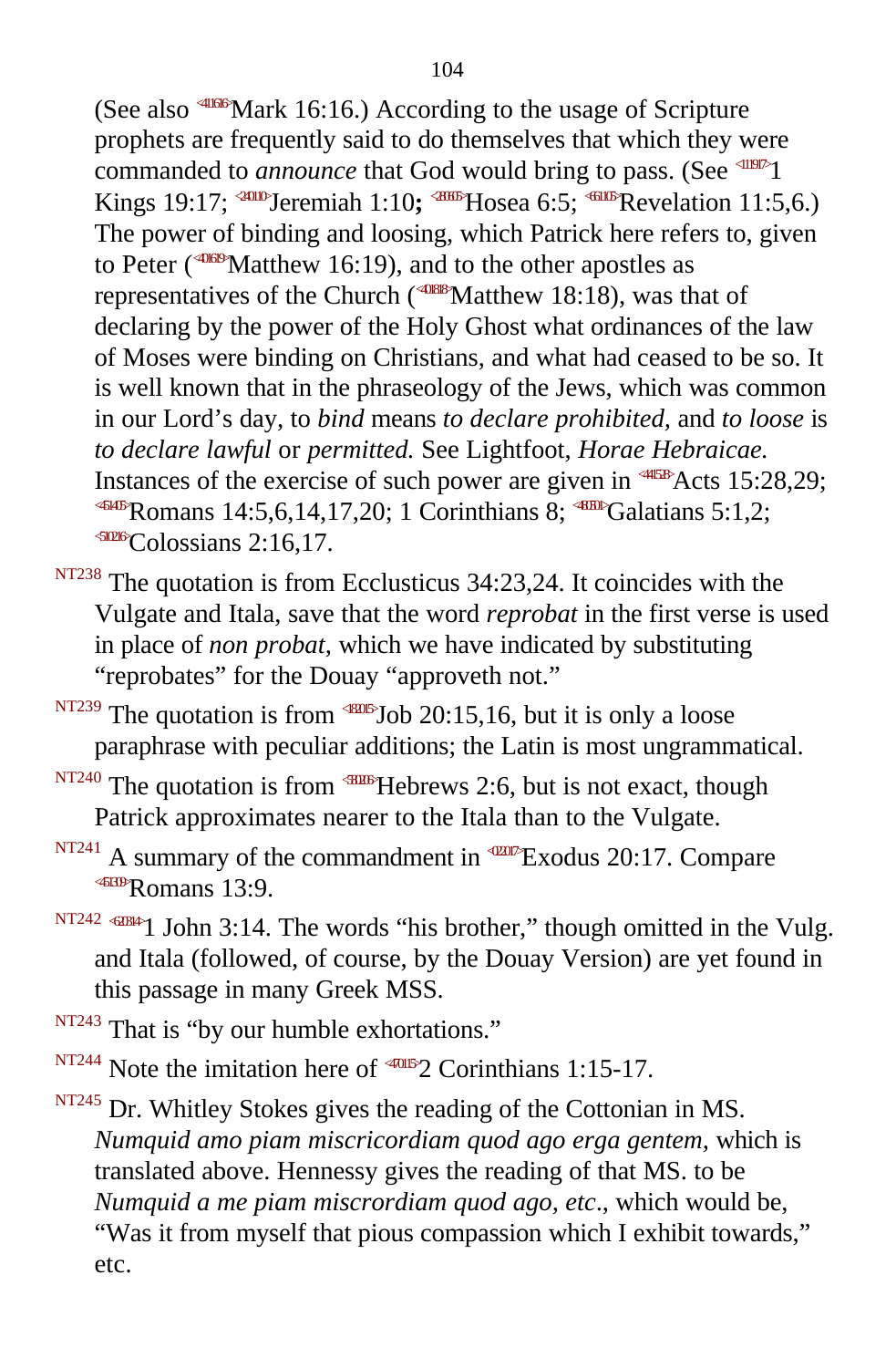- $N<sup>T1246</sup>$  Decurious formed what we might call the local town councils in every small town and village about the year A.D. 400. The notice of this office constitutes an interesting incidental proof of the authenticity of this Epistle. I have given in my *Irelamd and the Celtic Church,* p. 37, a full explanation of the office and many references to foreign works on the subject, which need not here be repeated. The same title Decurio, used here by Patrick, occurs twice in Hubner's volume of *British Latin Inscriptions,* Nos. 54 and 189. If the *Epistle to Coroticus* had been forged even a century later, the forger would have known nothing of "decurions," as the barbarian invaders of the Roman Empire substituted their own local organization in the villages and smaller towns for that of the Romans. See Stubbs' *Constitutional History of England,* volume 1, chapter 5. (*G.T. Stokes.)* On Patrick's noble birth, and the references to it, see *Confession,* chapter 4, note 9.
- [NT247](#page--1-0) Quoted from Ecclusticus 34:28, but in that place the sentences are reversed, and participles are employed.
- $N$ <sup>NT248</sup> Compare  $\omega$ <sup>2124</sup>2 Corinthians 12:14, which passage evidently was passing through Patrick's mind.
- [NT249](#page--1-0) See <sup>24166</sup>Jeremiah 16:16, comp. are the *Confession*, § 17.
- [NT250](#page--1-0) *Qamobrem injuriam justorum non to placeat etiam usque ad inferos non placebit.* Dr. Whitley Stokes refers the pronoun *to* to God, for he adds *Domine* within brackets. But the sense given in our translation seems to us more natural. Sir S. Ferguson notes: *Ad inferos,* equivalent to the Irish use of *go brath,* to the condemnatory judgment, "forever." Nicholson supposes a reference here to  $\frac{\text{AT15}}{2015}$  Proverbs 17:15. The Bollandist edition reads "he who does not appease Thee (Lord) on account of the injury three to the just, even to the lower regions he will not appease Thee.'
- [NT251](#page--1-0) "The Franks who invaded and conquered Gaul, and from whom it derives its modern name of France, did not embrace Christianity until A.D. 496, and therefore this Epistle, which speaks of them as still Pagans, must have been written before that date." *(Olden.)*
- [NT252](#page--1-0) So the Cottonian MS. But Nicholson has "to send holy presbyters, suitable men, to the Franks and foreign nations."
- [NT253](#page--1-0) "The *solidus* was a gold coin originally worth twenty-five denarii, but in the time of Patrick it was reduced to one-half its value, and was probably worth from seven to eight shillings." *(Olden.)*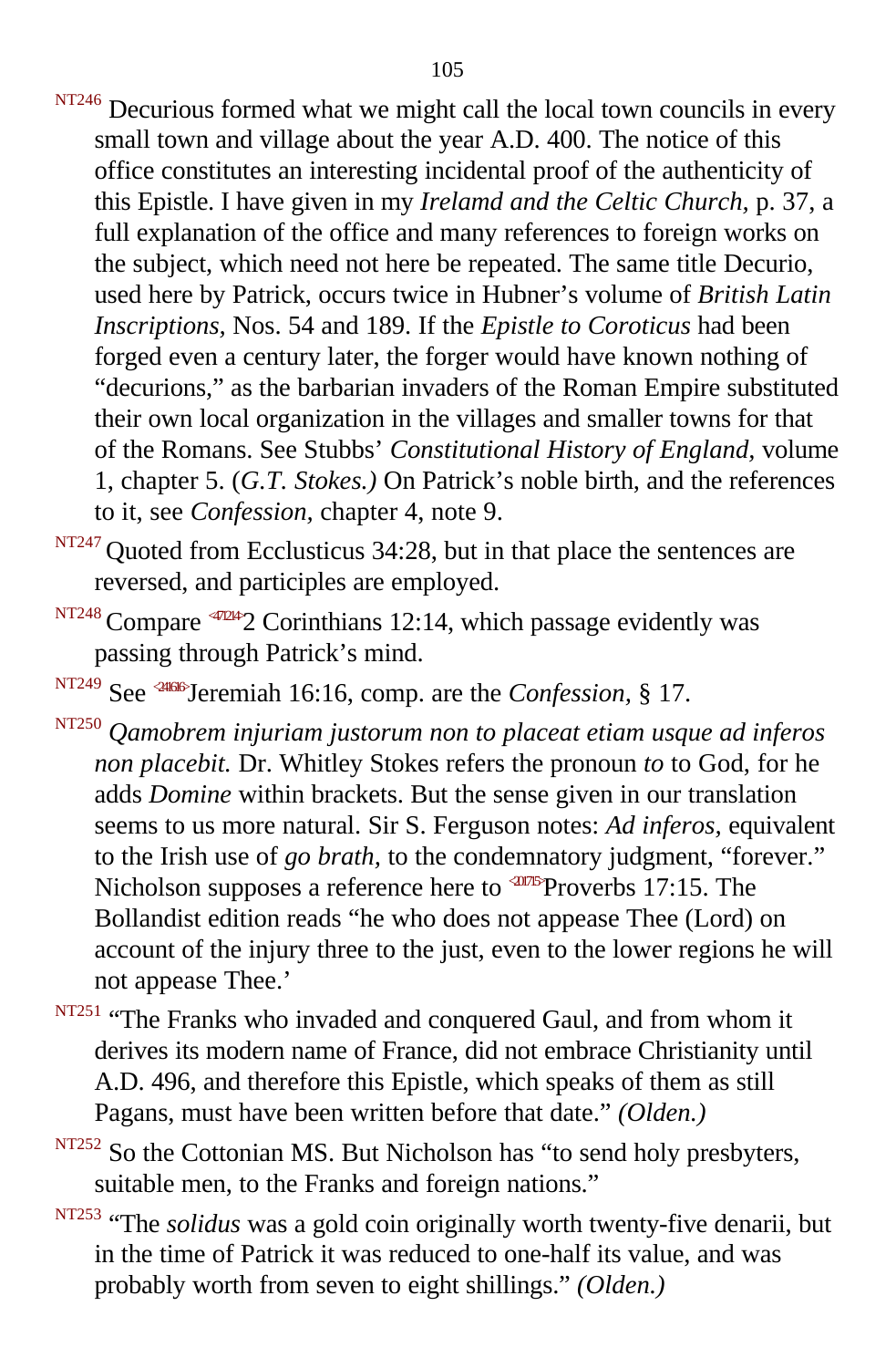- [NT254](#page--1-0) In this passage again we find another undesigned coincidence proving the authenticity of this letter. The *Epistle to Coroticus* was written when Patrick was now an old man, and after he had labored for many years. It must have been written in the second half of the fifth century, at which period the northern and eastern part of Gaul were desolated by the invasions of the barbarians. It was then counted a most meritorious work to send contributions to purchase back the Christian captives made by the Pagan invaders. *(G.T. Stokes.)*
- [NT255](#page--1-0) This expression seems to have been a common one with Patrick. It occurs again in the Notes of Muirchu (Rolls edition, p. 288): "I cannot judge, but God will judge," *Non possum judicare sed Deus judicabit.*
- [NT256](#page--1-0) <ax>Romans 1:32 is here referred to, though not accurately quoted. Hennessy's text omits the Biblical quotation, which is given in the Bollandist text. The previous clause is slightly different in the Bollandist edition.
- [NT257](#page--1-0)  $\leftarrow$ NT257  $\leftarrow$ 1 Corinthians 12:26. The quotation, though substantially the same in meaning, agrees with neither the Itala nor the Vulgate.
- [NT258](#page--1-0) This, if not partly a quotation, as is possible, is modeled after <196503>Psalm 65:3 (Psalm. 64:3, *Douay Version).* Patrick's words are *praevaluit iniquitas iniquorum supra nos;* those of the Itala and Vulgate, *verba iniquorum praevaluerunt supra nos.*
- [NT259](#page--1-0) Copied from <sup>49608</sup> Psalm 69:8 (58:8, *Douay Version*).
- [NT260](#page--1-0) Patrick evidently speaks here in the name of his converts. (See the *Confession,* chapter 1:1, and note 24, p. 125.)
- $N$ <sup>T261</sup> The passage in <sup>3920</sup>Malachi 2:10 was evidently here in the saint's mind. He connected the thought there with the saying of the Apostle in Ephesians. 4:5,6. It is noteworthy that he refers later in this paragraph also to Malachi. 4:3,4.
- [NT262](#page--1-0) "In vain," *in vacuum,* agreeable to the Irish idiom *dul ar nemnid. (Sir S. Ferguson*) Compare <sup>«KIII</sup> Galatians 2:2; 4:11.
- [NT263](#page--1-0) The quotation is composed of phrases from  $\omega$ Revelation 21:4,25.
- $N$ <sup>T264</sup> Taken from <sup>3908</sup>Malachi 4:3,4; but the quotation, though substantially the same, does not entirely agree with the Vulgate. It is much nearer to the Itala version, which is: *et salietis sicut vituli de vinculis relaxati, et conculcabitis iniquos, et erunt cinis subter pedes vestros.* Patrick's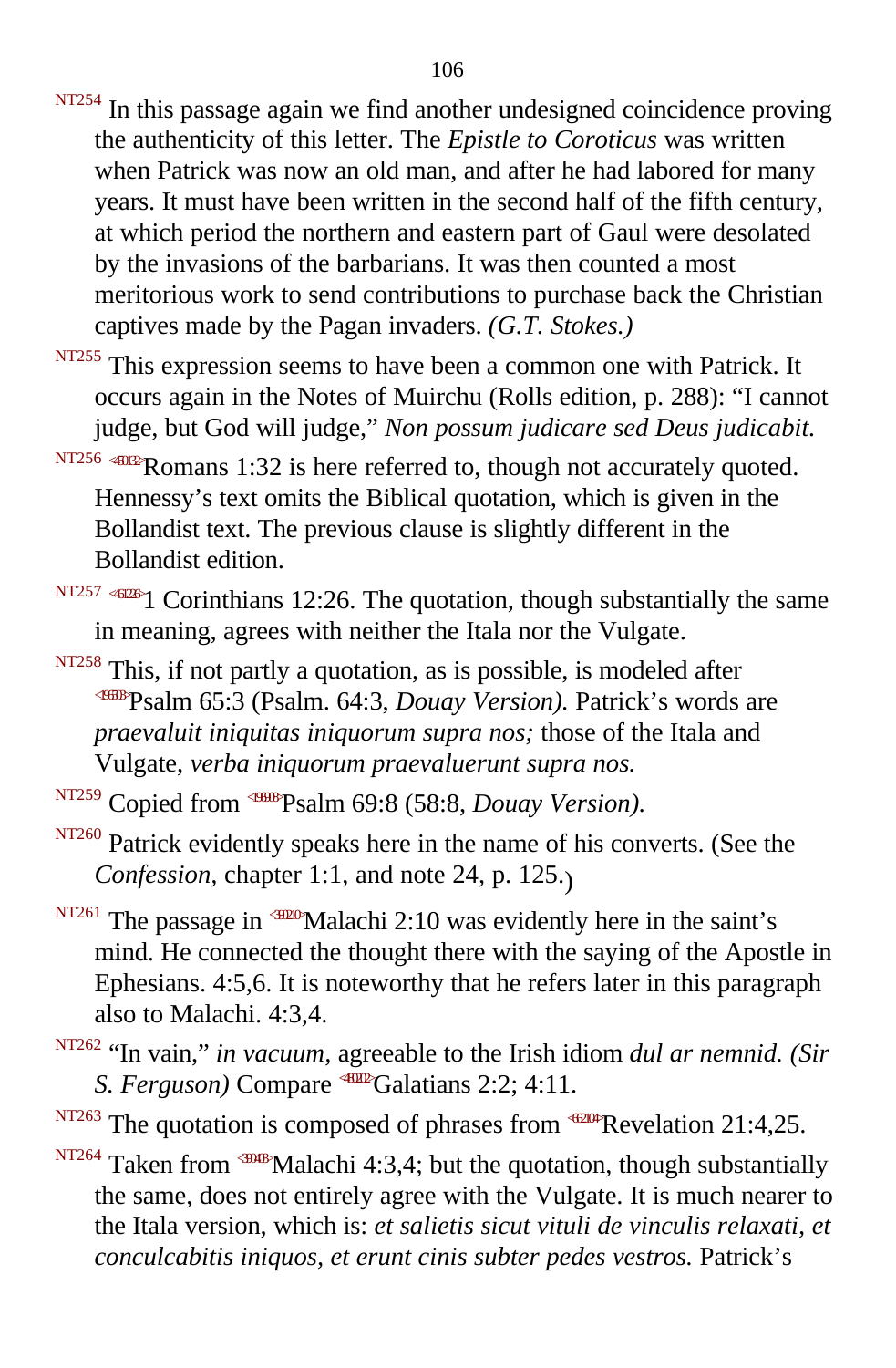version is: *exultabitis sicut vituli ex vinculis resoluti, et conculcabitis iniquos, et erunt cinis sub pedibus vestris.*

[NT265](#page--1-0)  $\textcircled{32:15}$ , but the quotation is not exam.

 $N<sub>T266</sub>$   $\lll$ Revelation 21:8, slightly altered.

- [NT267](#page--1-0) The passage quoted is  $\frac{4048}{1}$  Peter 4:18, but the quotation is a free one.
- [NT268](#page--1-0) So the Cotton. MS. Nicholson and Sir S. Ferguson, with other MSS., read the whole clause: "who distribute baptized women and the spoils of orphans among their most depraved satellites." Dr. Whitley Stokes inserts this in his text within brackets.
- [NT269](#page--1-0) Nicholson has rendered the clause, *quod ego Latinum expesui,* as in our version; but in p. 168 of his work he has explained it to mean "which I have translated into Latin," and he draws the conclusion from thence that Patrick did not use a Latin translation of the Bible, but translated the passage from the Greek. The conclusion is, however, questionable (see re marks on p. 77), for the Latin may well be interpreted to mean "which I have explained," i.e., I have explained in this Epistle the purport of the Scriptures quoted.
- [NT270](#page--1-0) <br/>  $\langle 4006P_{\mbox{S}}$  Psalm 60:6 (59:8, *Douay Version*).
- $N<sub>T271</sub>$  The original is here "rex regum, dominus dominantium," which is an exact quotation *(et* only being omitted) of the Vulgate rendering of <661916>Revelation 19:16.
- [NT272](#page--1-0) The phrase here employed, "arbiter onmis seculi," conveys a deep thought, if we could regard the writer as fully conscious of the difference in meaning between the Latin words *"arbiter"* and *"judex,"* the former of which signifies one who gives judgment according to what is right and equitable, the latter, one who judges according to strict law.
- [NT273](#page--1-0) The expression, "magister gentibus," here employed is somewhat peculiar.
- [NT274](#page--1-0) "Vita perpetua."
- [NT275](#page--1-0) "Laetitia in veritate."
- [NT276](#page--1-0) "Tu es exultatio in aeterna patria."
- [NT277](#page--1-0) The original is here *"lux lucis,"* which must be distinguished from the Latin *"lumen de lumine,"* used as the translation of the expression in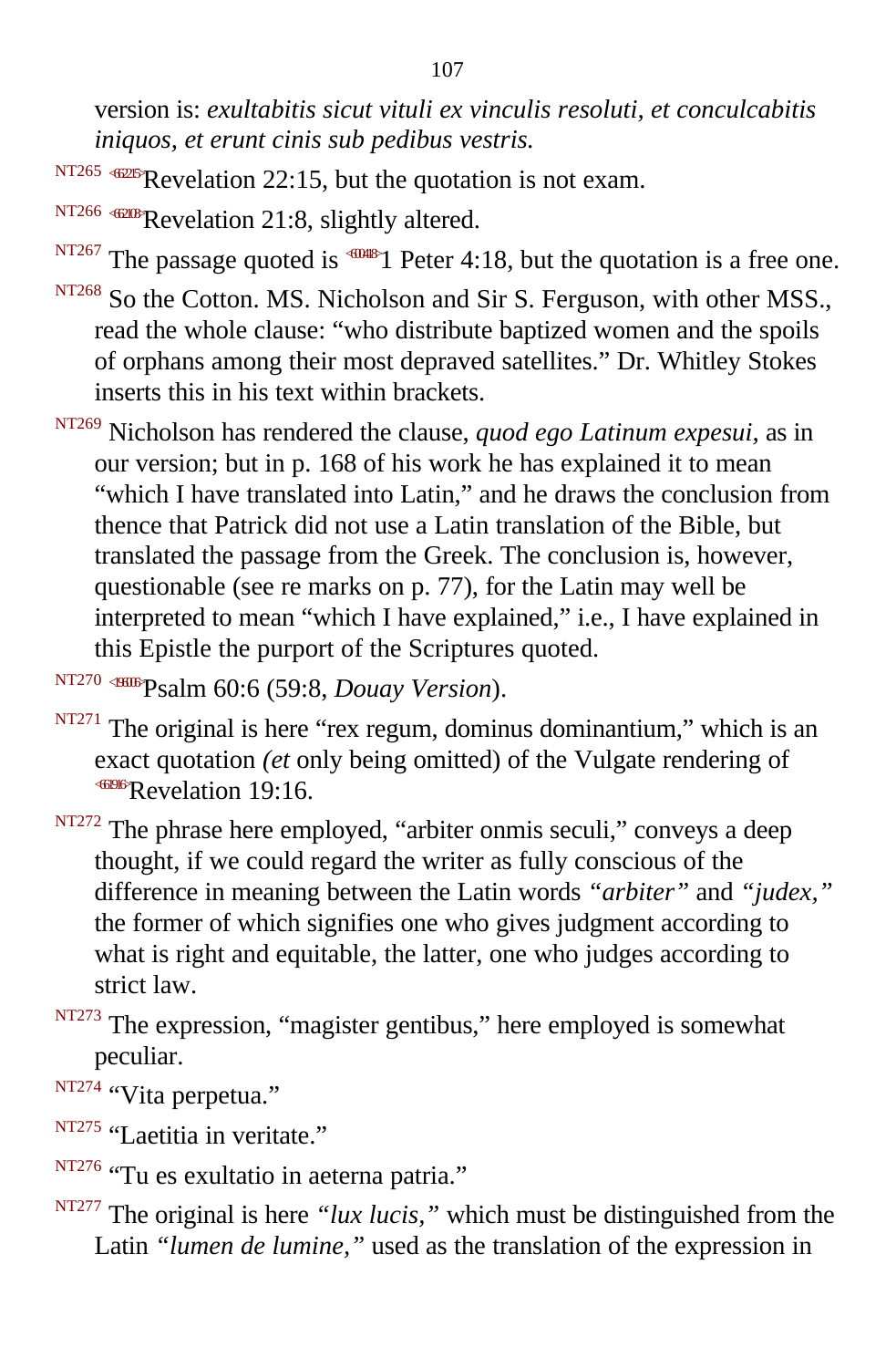the Nicene Creed, *fw~v ejk fwto>v,* which conveys the idea of Christ as the Light proceeding from the Father, the fountain of light.

- $N$ <sup>T278</sup>  $\langle$ <sup>5402</sup><sup>1</sup> Timothy 2:4, the portion enclosed within inverted commas is identical with the Vulgate translation. Hence we have given the wording of the Rheims translation in the so-called Douay Bible.
- [NT279](#page--1-0) This is the Douay rendering of  $\frac{4882}{2}$ Ezekiel 18:21, as the Latin of the original of the words under quotation marks is identical with the Vulgate of that passage, "vita vivet et non morietur."
- [NT280](#page--1-0) Lat. "in onmi corde."
- [NT281](#page--1-0) Lat. "multiplicata sunt delicta mea super me." Such passages as Isaiah. 59:12 and  $\Phi$ Psalm 40:12 may have been in the writer's mind, but there is no actual quotation of Scripture.

[NT282](#page--1-0) Lat. "per nos."

- [NT283](#page--1-0) The Latin here is "et quod velle nos dicimus, nostris actibus adprobamus." M. Berger suggests that *nos* is a mistake for *non.* We have followed his suggestion in the translation above, but with some hesitation.
- [NT284](#page--1-0) The Latin is "quia in sacramentis tuis meus sensus infirmus est." The words are easy to translate, though the meaning conveyed thereby is not quite clear.
- [NT285](#page--1-0) Lat. "qui ex nobis duro corde verba non suscipis."
- [NT286](#page--1-0) The Latin is here at fault. "Jhesus Christus Dominus noster" is in the nominative, and not in the vocative case.
- [NT287](#page--1-0) The Latin here is faulty, "ego peccavi in caelo et in terra et coram to." The Vulgate in  $\text{max}_L$  Luke 15:21 has correctly "peccavi in coelum et coram to."
- [NT288](#page--1-0) Lat. "luxoriam" instead of "luxuriam."
- [NT289](#page--1-0) Lat. "peccavi per fornicationem et per gulam."
- [NT290](#page--1-0) Lat. "peccavi per instabilitatem mentis fidel et per dubietatis impietatem."
- [NT291](#page--1-0) Lat. "peccavi per vagationem et per discretionem mentis meae." In late Latin "discretio" is sometimes used in the meaning of *judgment,* perhaps here with the idea of straining after matters too high. Comp. Psalm 131.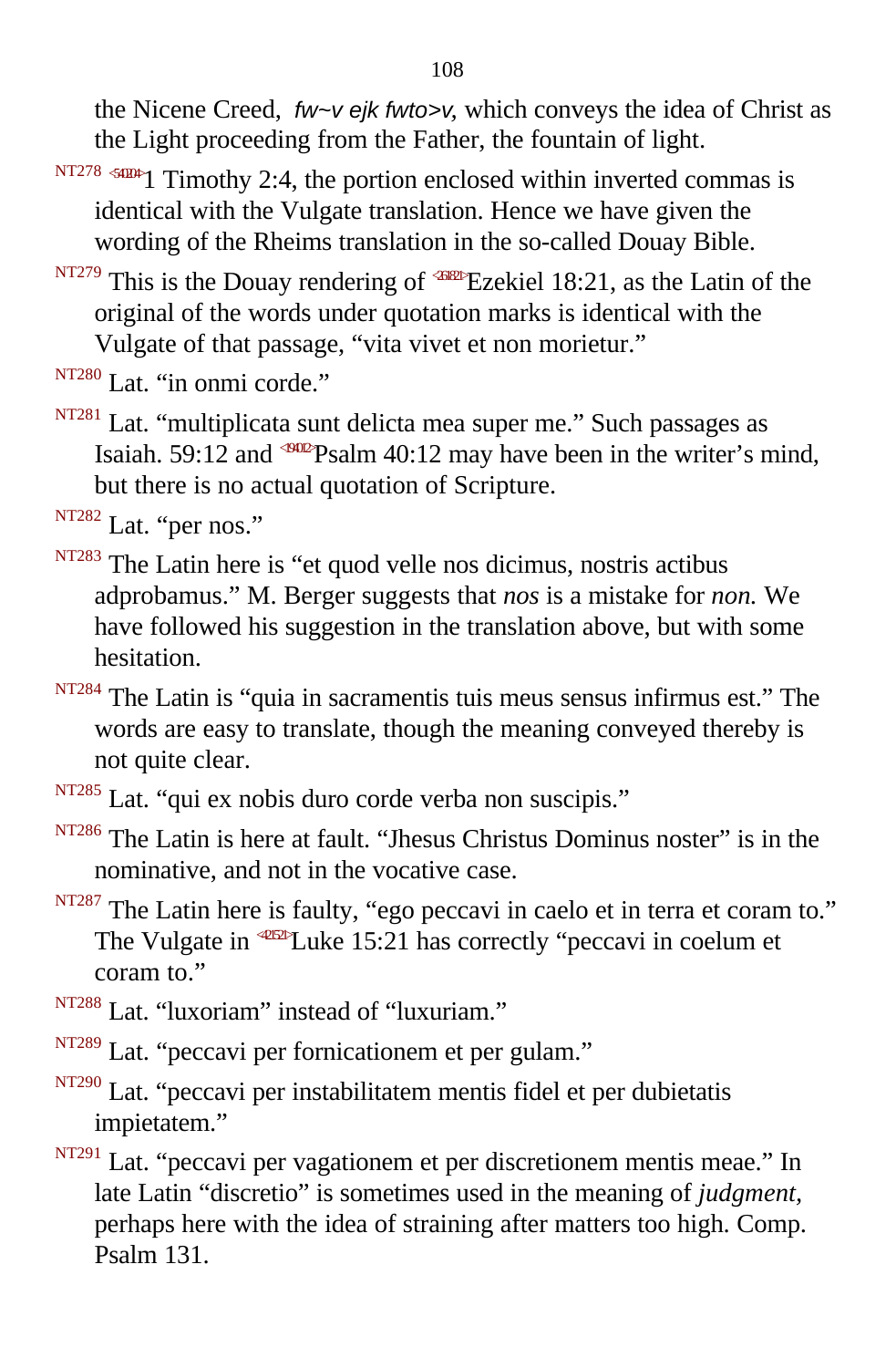- [NT292](#page--1-0) The MS. has "per observationem." M. Berger corrects "per [in] observationem.'
- [NT293](#page--1-0) The Latin is, "per amissionem bonorum constitutorum."
- [NT294](#page--1-0) The Latin is, "per accidiam vanam et per stuporem mentis." "Accidia," more correctly spelled "acedia" (see Du Cange's *Glossarium med et infimae Latin),* is the Greek [GREEK], loss of care, and then *grief,* or *melancholy,* sometimes arising from ennui. Jerome explains "acedia" as a disease common among monks.
- [NT295](#page--1-0) Compare the references to *spells* and other divinations of that kind in the Hymn of St. Patrick.
- [NT296](#page--1-0) Lat. "per scrutationem Majestatis Dei."
- [NT297](#page--1-0) Lat. "per dominici diei operationes et per inlecebr[os]as cogitationes." So M. Berger correct the MS. reading.
- $N<sup>T298</sup>$  Lat. "per tristitiam seculi," a thought evidently borrowed from
- $4002$  Corinthians 7:10, where the same expression is used in the Vulgate.
- $N$ <sup>[NT299](#page--1-0)</sup> Lat. "et per amorem pecuniae;" comp.  $\frac{3660}{1}$  Timothy 6:10, but the Vulgate has there "cupiditas" and not "ator pecuniae."
- [NT300](#page--1-0) Lat. "per commessationem."
- [NT301](#page--1-0) Compare the story of St. Patrick having refused the honey offered in sacrifice to false gods, as told in his *Confession,* at p. 44.
- [NT302](#page--1-0) Lat. "sed habeo to sacerdotem summum ad quem confiteor omnia peccata mea."
- [NT303](#page--1-0) Lat. "Id tibi soli, Deus meus."
- $N$ <sup>[NT304](#page--1-0)</sup> Quoted exactly from the Vulgate version,  $\frac{4006}{5}$ Psalm 1:6 (in English version,  $\sqrt[4504]{P}$ Salm 51:4).
- [NT305](#page--1-0) Lat. "fletum."
- $N<sup>T306</sup>$  The Lat. is identical with that in  $\sqrt{200}$ Psalm 1:13 in the Vulgate
- version; the Psalm in the English version is  $\text{LSE}$  Psalm 51:11.
- [NT307](#page--1-0) Compare St. Patrick's references to the devil in the Epistle to Coroticus, pp. 68 and 69.
- [NT308](#page--1-0) Lat. "doctrinam meam."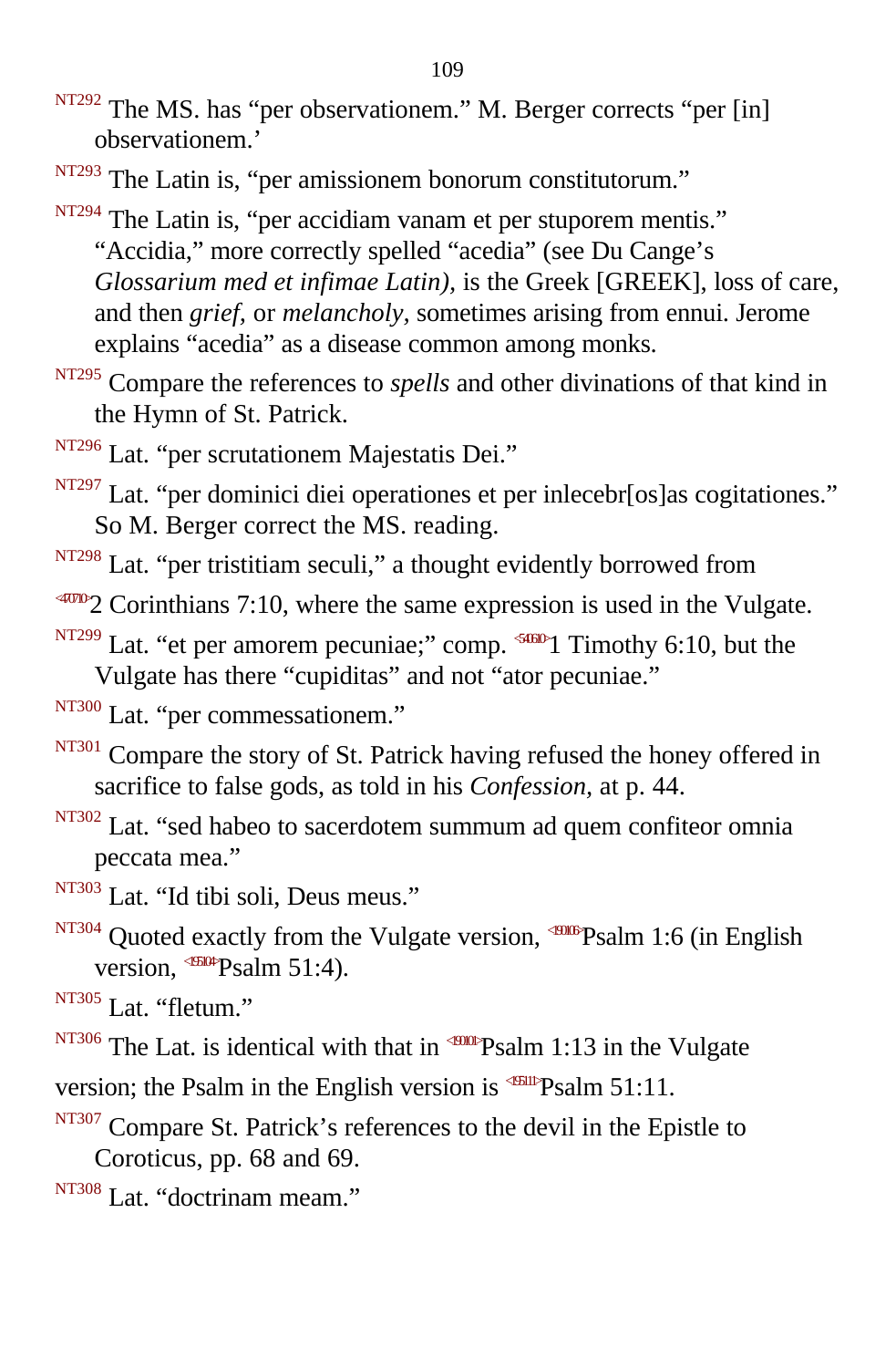[NT309](#page--1-0) A quotation from the Vulgate version, Psalm 142, to, with the insertion of the words "tu es doctor meus et," "Thou art my teacher and." The Psalm in the English Bible is  $\sqrt{180}$ Psalm 143:10.

# FOOTNOTES

- [FT1](#page-4-0) These expectations were not wholly unfulfilled. Four thousand copies of an 8vo. edition in pica type, published at sixpence sewn, and one shilling in cloth, were disposed of in a little more than eighteen months. This in itself must be regarded as a very creditable fact. But the price at which the work had been issued was unremunerative, and although a sum of L30 was subscribed in answer to an appeal by the Irish Branch of the Evangelical Alliance that sum was wholly insufficient to print successive editions of the work, and to meet other necessary expenses. Hence the work was offered to the Religious Tract Society, and accepted by that Society for publication in their "Christian Classics" Series.
- [FT2](#page--1-0) *St. Patricii qui Hibernos ad fidem Christi convertit adscripta Opuscula.* Opera et studio J. Waraei, Eq. Aur. Lond. 1656.
- [FT3](#page--1-0) *Sancti Patricii, Ibernorum Apostoli. Synodi, Canones, Opuscula et Scriptorum qui supersunt Fragmenta:* scholiis illustr, a Joachimo Laurentio Villanueva, Presbyt. Dublini apud R. Graisberry, 1835.

[FT4](#page--1-0) Tirechan is said to have written his *Collections* of matters connected with St. Patrick "from the lips or book" of Ultan (died 656), whose pupil he was. This Ultan was (A.D. 652). Bishop of Clonard, which in later times formed part of the diocese of Meath. The *Collections* of Tirechan form part of the miscellaneous matter contained in the MS. known as the Book of Armagh. According to Tirechan, four special honors were to be paid to him in all the monasteries and churches of Ireland. 1. The festival of St. Patrick's death, though in Lent (March 17), was to be celebrated by three days' festivities, during which all kinds of good food and flesh meat might lawfully be partaken of. 2. There a special mass was to be offered up in his honor on that clay *(offertorium ejus proprium in eodem die immolari).* 3. The hymn of Secundinus, written in honor of St. Patrick, was to be sung during the whole time. 4. At all times of the year they were to sing Patrick's Irish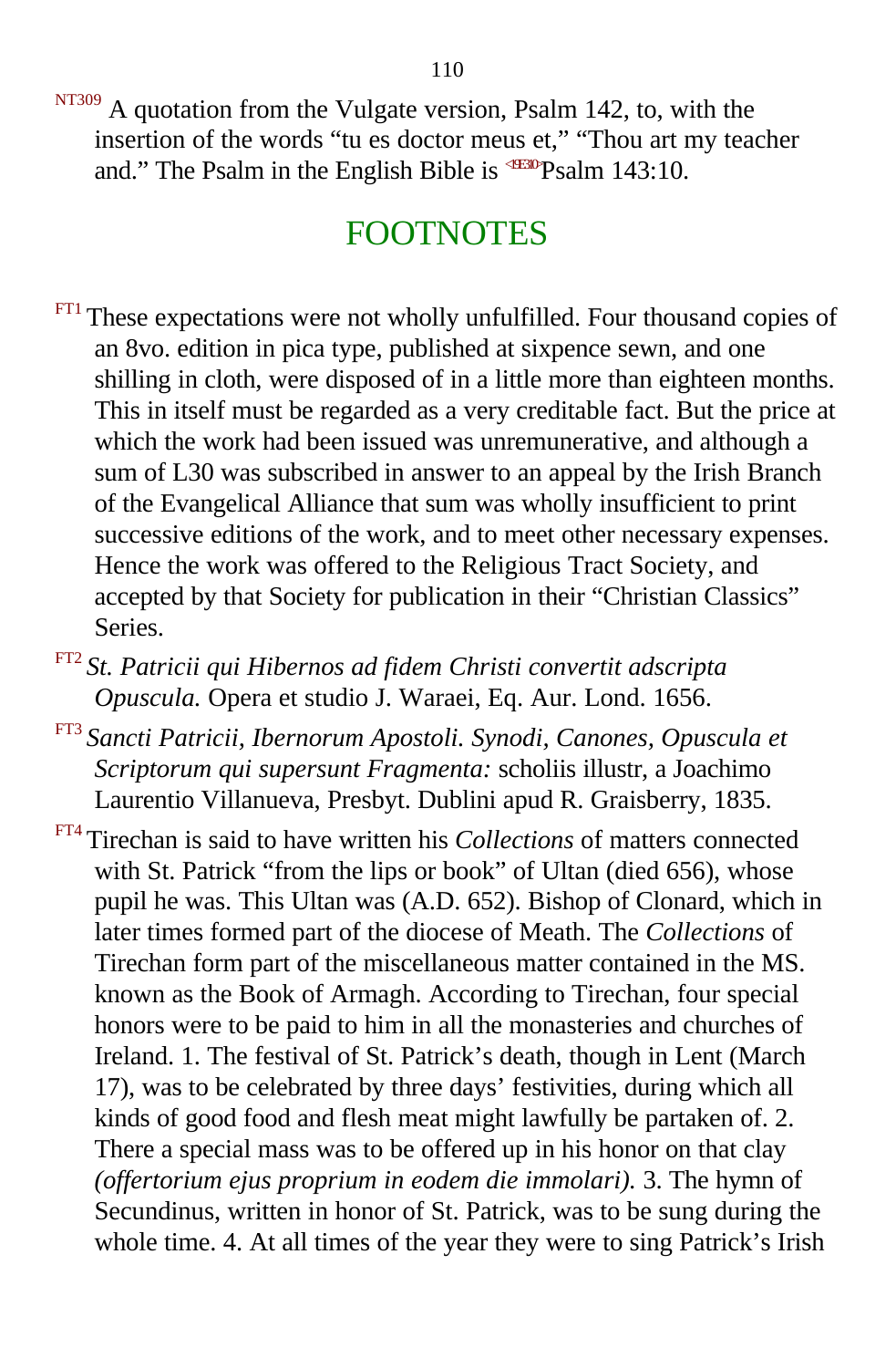hymn *(canticum ejus scotticum semper canere).* See Dr. Whitley Stokes, *Tripartite Life of St. Patrick,* p. 333.

- [FT5](#page--1-0) It was on this occasion that St. Patrick is related, in the later legend, to have illustrated the doctrine of the Trinity by the three leaves united into one in the shamrock. Dr. Fowler, in his edition of *Adamnan's Life of S. Columba* (p. 33.), observes on the latter point: "The use of the trefoil as an emblem in Ireland is very ancient, but probably of pagan origin. None of the early or mediaeval Lives, however, connect it with St. Patrick, and the legend seems not to be found earlier than A.D. 1600. It is not mentioned by Colgan, who wrote in 1647."
- [FT6](#page--1-0) *St. Patrick, Apostle of Ireland: A Menoir of his Life and Mission,* with an Introductory Dissertation on some early usages of the Church in Ireland, and its historical position from the establishment of the English Colony to the present day. By James Henthorn Todd, D.D., Senior Fellow of Trinity College, Regius Prof. of Hebrew in the University, and Treasurer of St. Patrick's Cathedral, Dublin. Dublin: Hodges, Smith & Co. 1864.
- [FT7](#page--1-0) *Life of St. Patrick, Apostle of Ireland.* By M. F. Cusack, London: Longroans, Green & Co. 1871.
- [FT8](#page--1-0) *The Tripartite Life of St. Patrick, with other Documents relating to that Saint.* Edited with Translations and Indexes by Whitley Stokes, D.C.L., LL.D., Hon. Fellow of Jesus College, Oxford. Parts I. and II. London. Published under the direction of the Master of the Rolls, by Eyre and Spottiswoode. 1887.
- [FT9](#page--1-0) See his paper in the Proceedings of the Royal Irish Academy, III. pp. 316-324, and Whitley Stokes, Rolls *Tripartite,*  p. 90.
- [FT10](#page--1-0) See Dr. Todd's *St. Patrick,* p. 347.
- [FT11](#page--1-0) *St. Patrick: Apostle of Ire/and in the Third Century;* The story of his mission by Pope Celestine in A.D. 431, and of his connection with the Church of Rome proved to be a mere fiction: with an Appendix containing his Confession and Epistle to Coroticus translated into English. By R. Steele Nicholson, M.A., T.C.D. Dublin: McGlashan and Gill, 1868. Mr. Nicholson's hypothesis that Patrick lived in the third century is incidentally disproved by several of the historical points noticed by Professor G. T. Stokes in his notes.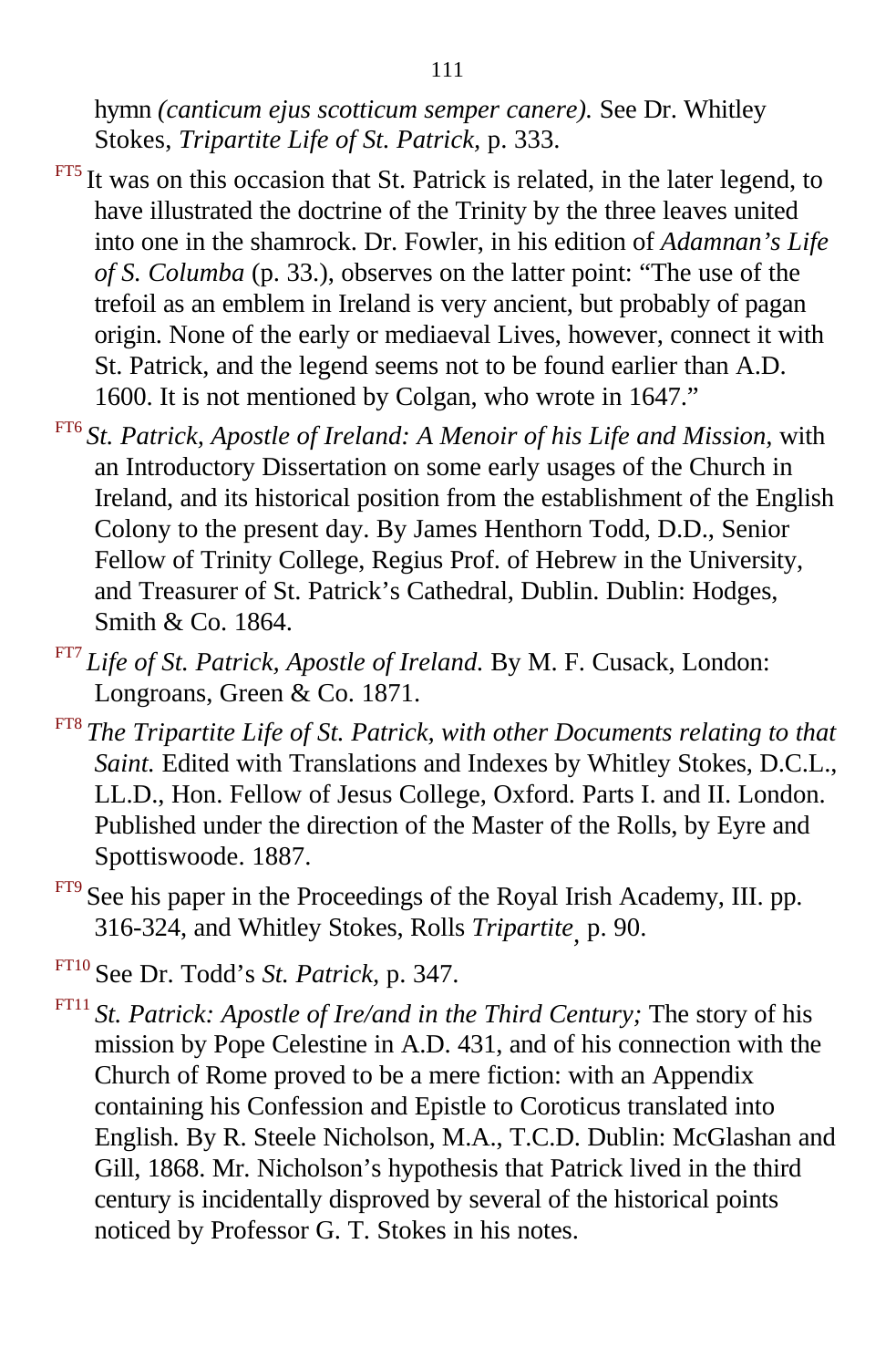[FT12](#page--1-0) *The Epistles and Hymn of St. Patrick, with the Contemporary Poem in his Praise by Secundinus,* translated into English. Edited by Revelation Thomas Olden, M.A., M.R.I.A., Vicar of Ballyclough. Third Edition, revised. London: Society for Promoting Christian Knowledge. 1894.

- [FT13](#page--1-0) *The Confession of St. Patrick; or, St. Patrick's Epistle to the Irish People in The Third Century.* Translated from copies of MSS. in the British Museum and the Bodleian Library at Oxford. With Introduction and Appendix by A. F. Foster. Glasgow: Printed at the University Press by Robert Maclehose, 153, West Nile Street. Mr. Foster has in many places not at all closely followed the original text.
- [FT14](#page--1-0) The Transactions of the Royal Irish Academy—Volume 27. Polite Literature and Antiquities—VI. On *the Patrician Documents.* By Sir Samuel Ferguson, LL.D. Dublin: Published by the Academy. I885. Since the death of Sir S. Ferguson, a later edition has been issued by Lady Ferguson.
- [FT15](#page--1-0) *Evangeliorum Versio Antehieronymiana* ex Codice Usseriano (Dublinensi), adjecta collatione Codicis Usseriani Alterius. Accedit Versio Vulgata sec. Cod. Amiatinum, cure varietate Cod. Kenanensis (Book of Kells), et Cod. Durmachenis (Book of Durrow). Edidit et praefatus est T. K. Abbott, S. T. B, Coll. SS. Trin. juxta Dublin, e Sociis; Linguae Hebraicae et Linguae Graecae Bibl. apud Dublinen Professor. 2 vols, Lond., 1884.
- [FT16](#page--1-0) It may be interesting as a proof of Patrick's love for the Scriptures to call attention to the remarkable reliquary known as the Domnachairgid, or 'the silver shrine' which enclosed a copy of the Four Gospels in Latin, presented, according to the *Tripartite Life,* by Patrick to Aedh MacCarthenn of Clogher. The shrine and the manuscript it contained (which long belonged to the Monastery of Clones) are now among the most prized treasures of the Royal Irish Academy. The MS. is unfortunately for the most part a solid opaque mass; portions of it, however, are still legible. It is highly probable that it was the veritable copy used by Patrick himself during his devotions. The "shrine" is described by Dr. Petrie in volume 18, of the *Transactions of the Royal Irish Academy,* where several plates are given of its sides. Facsimiles of the leaves which have been opened are given in Gilbert's *Facsimiles of the National MSS. of Ireland,* Part 1. 1874, as well as in Eugene O'Curry's *Lectures on Manuscript Materials of Ancient Irish History.*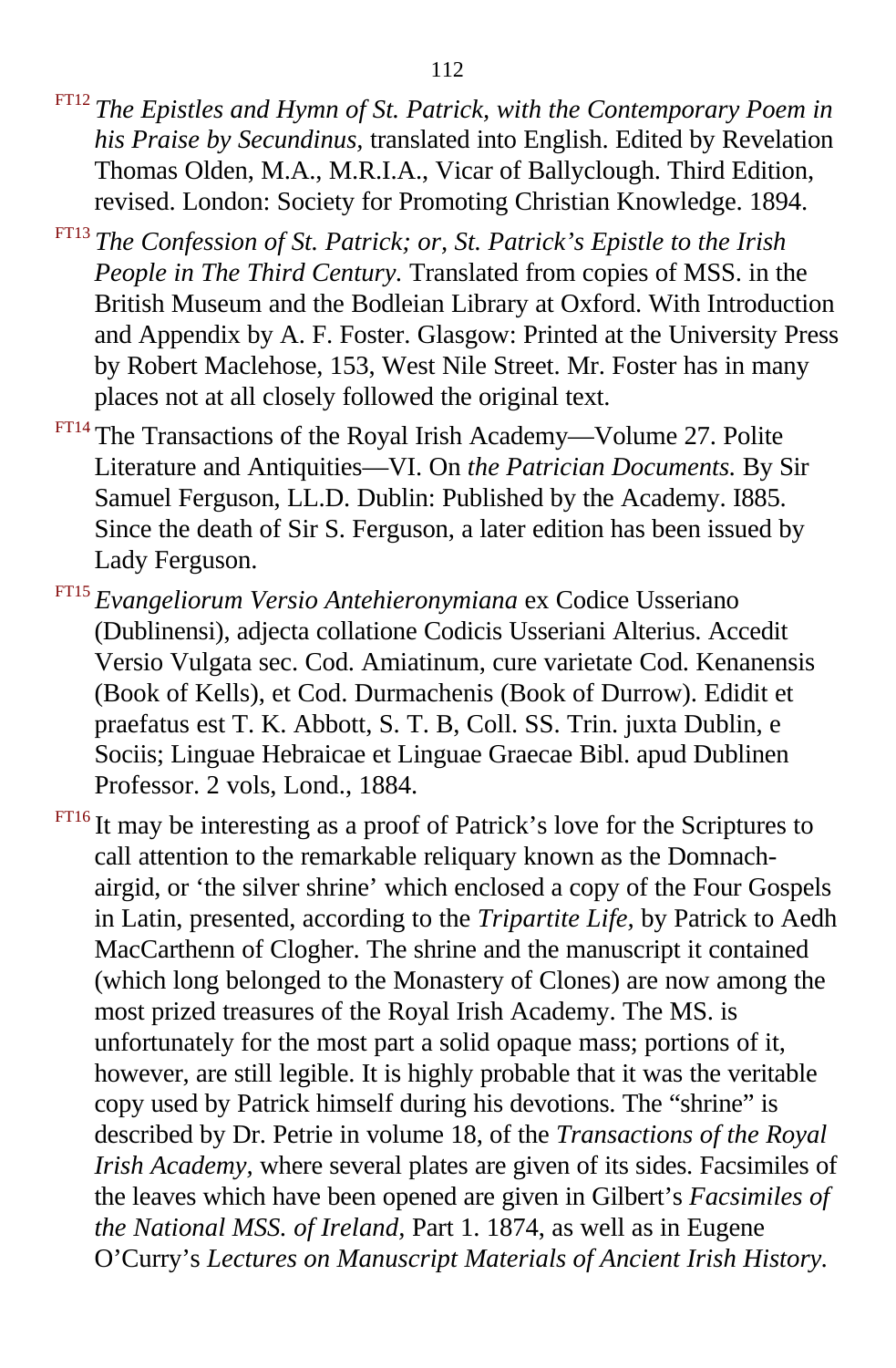Dublin: Duffy, 1861. The subject is referred to in Miss Cusack's *St. Patrick,* p. 431.

- [FT17](#page--1-0) The original of Secundinus' Hymn is given in Dr. Whitley Stokes' work, pp. 386-389, with various documents connected therewith. A good English translation with illustrative notes is given in Olden's little work, note in our Introduction, p. 23.
- [FT18](#page--1-0) *St. Patrick: His Life and Teaching,* by E. J. Newell, M.A. London: Christian Knowledge Society, 1890. A very good account of St. Patrick and his times is contained in Dr. J. T. Fowler's (Vice-Principal of Bishop Hatfield's Hall, Durham), Introduction to his valuable work, *Adamnavi Vita S. Columbae,* edited from Dr. Reeves's text, with an Introduction on early Irish Church History, notes, and a glossary. Oxford: At the Clarendon Press, 1894. Dr. Fowler's notes upon the legend of St. Patrick's driving out the snakes from Ireland, on that of the shamrock (which is not mentioned earlier than A.D. 1600), and in reference to the relics of the saint, such as his bell and crozier, are all interesting.

[FT19](#page--1-0) The figures refer to the notes at the end of the book.

[FT20](#page--1-0) The figures in the text refer to the notes at the end of the book.

[FT21](#page--1-0)  $\triangleleft$ 1990 $\degree$ 2 Chronicles 29:10.

[FT22](#page--1-0) Psalms 112:15.

[FT23](#page--1-0) **46R**evelation 3:21.

 $FT25$   $4400$  Acts 10:42.

[FT26](#page--1-0)  $\triangleleft$ TIMEROMANS 2:6.

 $F$ T $^{127}$   $\leq$   $F$  Titus 3:6.

 $FT28 \ll 4587$  $FT28 \ll 4587$ Romans 8:17.

 $FT^{29}$   $4900$ Psalm 1:15.

[FT30](#page--1-0) Tobit 12:7.

[FT31](#page--1-0) <br/>  $\langle 9006 \rangle$  Psalm 5:6.

[FT32](#page--1-0) Wisdom 1:11.

 $FT33 \triangleleft 225$  $FT33 \triangleleft 225$  Matthew 12:36.

[FT34](#page--1-0) Ecclusticus 4:29.

[FT24](#page--1-0) <5009Philippians 2:9-11.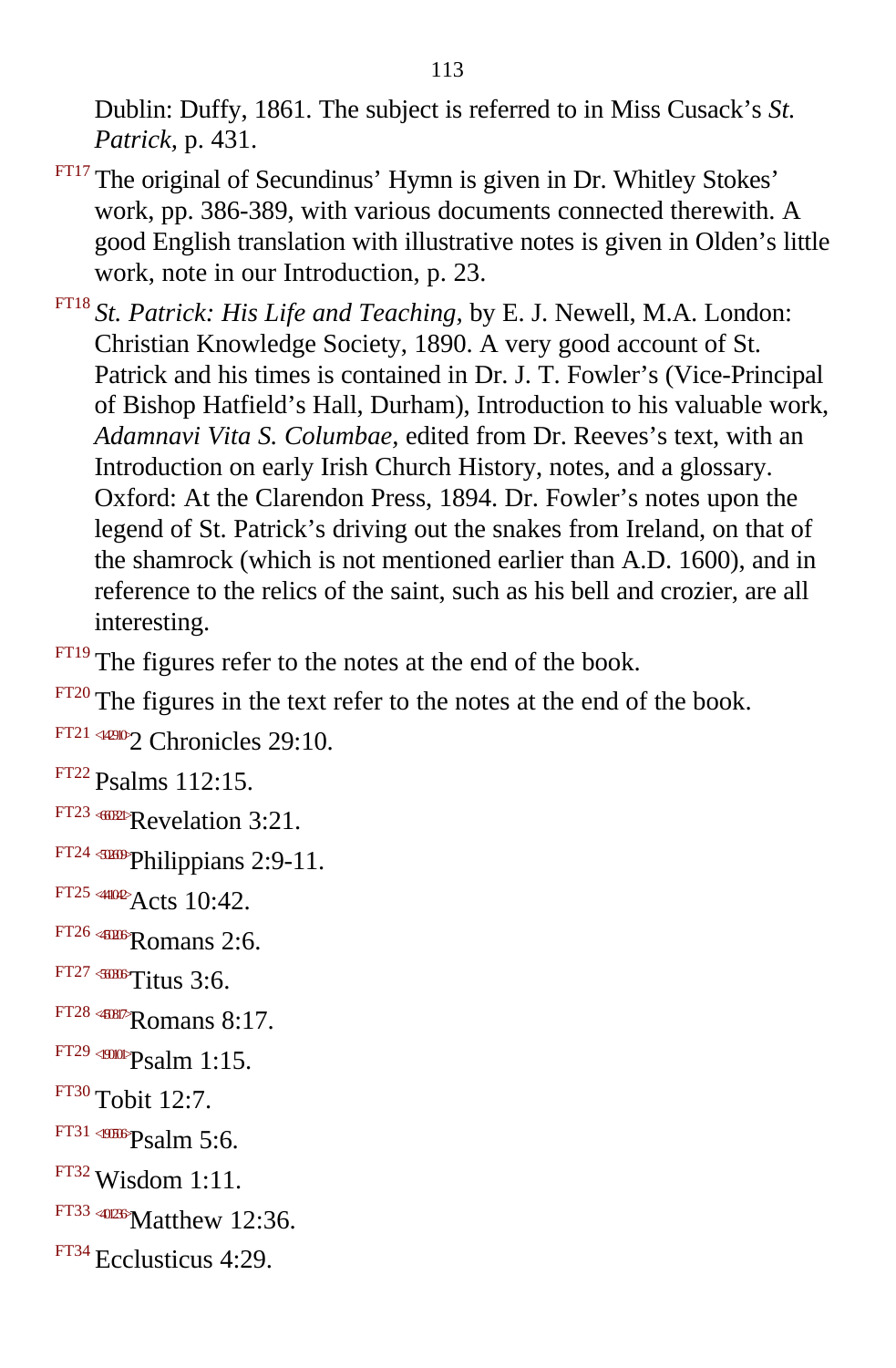[FT35](#page--1-0) <assum| Saiah 32:4. [FT36](#page--1-0) 441347 Acts 13:47. [FT37](#page--1-0) <ARB2 Corinthians 3:3. [FT38](#page--1-0) Ecclusticus 7:15.  $F^{T39}$  Comp.  $4000$  Peter 2:5;  $400$  Ephesians 2:21,22.  $FT^{40}$   $\triangleleft$  ELIBR omans 12:3.  $FT41 \ll 2$  $FT41 \ll 2$  Thessalonians 2:16.  $FT42 \triangleleft 0000$  $FT42 \triangleleft 0000$  Matthew 10:20.  $FT43 \, \text{dB}$  $FT43 \, \text{dB}$ 6 1 John 3:16. [FT44](#page--1-0) <ase Romans 8:26. [FT45](#page--1-0)  $\text{min}$  John 2:1;  $\text{max}$  Romans 8:34. [FT46](#page--1-0) Zechariah 2. 8. [FT47](#page--1-0) <600 Romans 1:9; comp. <a00 Galatians 1:20; 2 Corinthians. 1:23.  $FT48 \leftarrow$  $FT48 \leftarrow$ Romans 8:11.  $FT49 \triangleleft$  $FT49 \triangleleft$ Romans 12:10.  $F$ T50 <1947<sup>D</sup>Psalm 34:7. [FT51](#page--1-0) < $100082$  Samuel 7:18. [FT52](#page--1-0) <anne>2 Corinthians 1:26.  $FTS3 \ll$ Romans 15:9. [FT54](#page--1-0)  $\triangle$  2 Corinthians 12:9,10. [FT55](#page--1-0) <BH4 Matthew 24:14. [FT56](#page--1-0) <br/>  $\langle 4.9904 \rangle$  Psalm 39:4. [FT57](#page--1-0)  $\triangleleft$ 650<sup>2</sup>1 Corinthians 15:10. [FT58](#page--1-0) <241619>Jeremiah 16:19. [FT59](#page--1-0) <40342-Acts 13:47;  $\frac{33405}{15}$  Isaiah 49:6.  $FT60 \ll 1$  $FT60 \ll 1$ Matthew 8:11. [FT61](#page--1-0) <a0499Matthew 4:19. [FT62](#page--1-0) <241616>Jeremiah 16:16.  $FT63 \ll 28:19,20$  $FT63 \ll 28:19,20$ . [FT64](#page--1-0)  $4165$ Mark 16:15,16.

114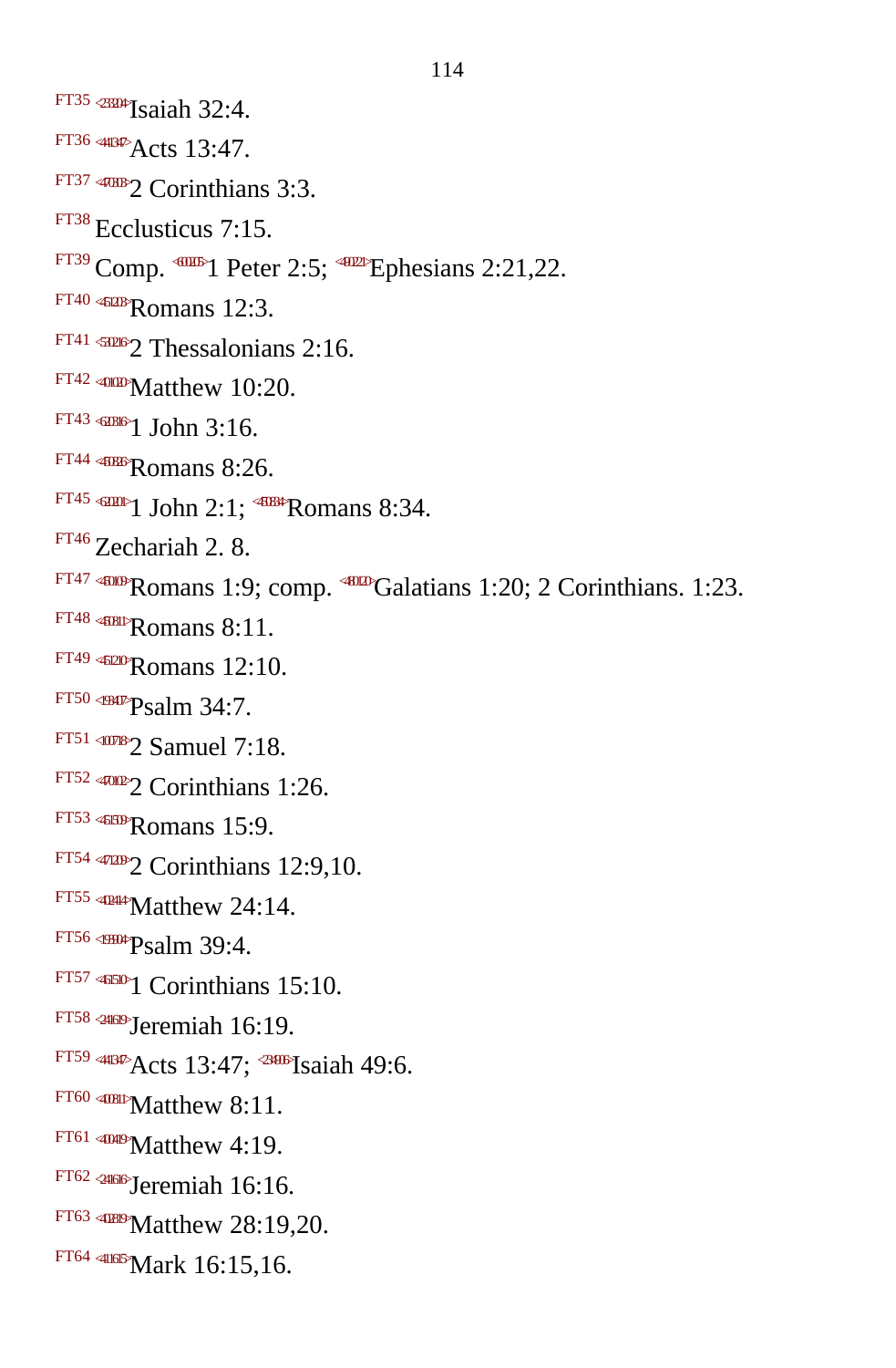- $F$ <sup>T65 < $\text{with}$  Matthew 24:14.</sup>
- [FT66](#page--1-0) 442T Acts 2:17,18; <sup>2028</sup>Joel 2:18,19.
- $F^{T67}$  2009 Hosea 1:9,10;  $F^{T67}$  Romans 9:25,26.
- [FT68](#page--1-0) 4402 Acts 20:22.
- $FT69 \triangleleft \text{R}$  $FT69 \triangleleft \text{R}$  Acts 20:23.
- $FTT0 \ll 13$  James 4:15.
- $FTT1 \ll 2$  Timothy 4:18; comp.  $\ll 28:20$ .
- $FT72 \ll$  $FT72 \ll$ Romans 7:24.
- $FT73$   $ATAD$  Romans 8:7.
- $FTT4 \ll 2$  Timothy 4:8.
- [FT75](#page--1-0) <44518 Acts 15:18.
- $FTT6$  Comp.  $\frac{\text{SUS} 1}{\text{SUS} 1}$  Thessalonians 5:17,18.
- [FT77](#page--1-0) 2000 Proverbs 10:1; 15:20,
- $FT78 \leq 1$  $FT78 \leq 1$  Thessalonians 2:10.
- $FTT9$   $4846$  Leviticus 24:16;  $4824$  Romans 2:24.
- [FT80](#page--1-0) Comp.  $\sqrt{4006}$  2 Corinthians 6:3 ff.
- **FT81**  $\omega$ <sub>223</sub> Samuel 12:3
- [FT82](#page--1-0) <430820>John 8:20
- $FT83 \triangleleft 22$  $FT83 \triangleleft 22$  Corinthians 1:23.
- [FT84](#page--1-0) <amp>Galatians 1:20.
- [FT85](#page--1-0) <471207>2 Corinthians 12:7.
- [FT86](#page--1-0) <axe>2 Corinthians 8:9.
- [FT87](#page--1-0) <600<sup>5</sup>1 Corinthians 4:3.
- [FT88](#page--1-0) **«ELO**Revelation 2:10.
- $FTS9 \triangleleft 22$ .
- [FT90](#page--1-0) <6049>1 Peter 4:19.
- $F$ <sup>FT91</sup>  $\ll$ **M20<sub>6</sub>**Galatians 2:6;  $\ll$ <sup>M85</sup>**Proverbs** 18:5.
- [FT92](#page--1-0) <BB2Psalm 116:12.
- $F^{T93}$   $\ll 1$ Psalm 7:9;  $\ll 1$ Pseremiah 11:20.
- $F<sup>T94</sup>$   $\triangleleft$  Matthew 20:22,23.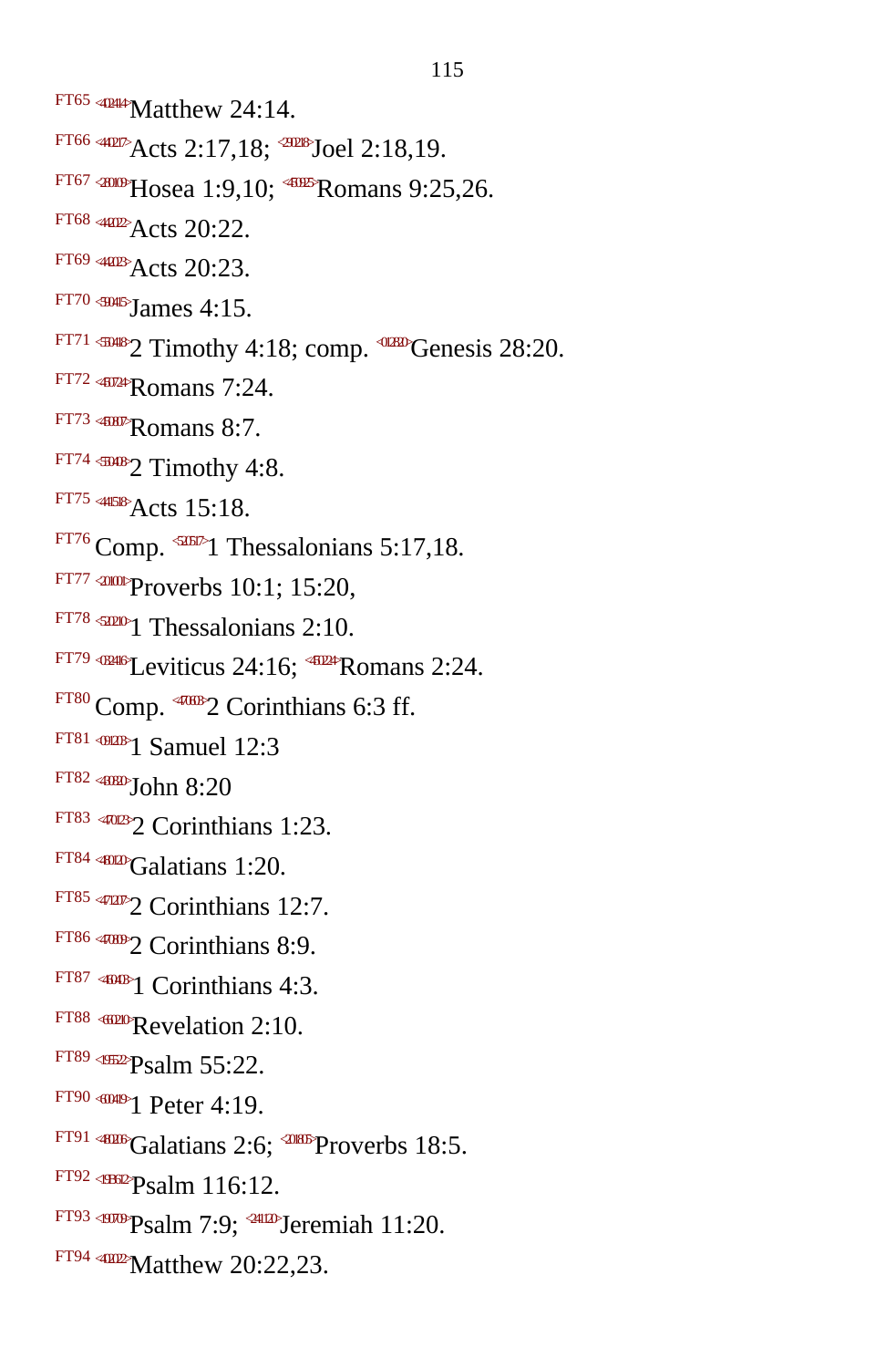- [FT95](#page--1-0) 2010 Hosea 1:10.
- $FT96$   $45872$ Romans 8:17.
- $FT97$   $\leftarrow$  Romans 8:29.
- $FT98 \lll R \text{omans} 11:36$  $FT98 \lll R \text{omans} 11:36$ .
- $FT99 \triangleleft P1$  $FT99 \triangleleft P1$  John 2:17.
- [FT100](#page--1-0)  $\frac{1}{245}$  Timothy 5:21.
- [FT101](#page--1-0) Lat. *inter barbaras,* which must either be corrected into *barbaros,* as we have done, or the word gentes, *nations,* supplied, as by Dr. W. Stokes.
- $FT102 \, 4084$  $FT102 \, 4084$  John 8:34.
- $FT103 \left( 43846 \right)$  $FT103 \left( 43846 \right)$  John 8:44.
- [FT104](#page--1-0) 4402 Acts 20:29.
- [FT105](#page--1-0)  $\triangle$ 9404 $P$ salm 14:4
- [FT106](#page--1-0) Psalm 119:126.
- [FT107](#page--1-0) Ecclusticus 34:23,24.
- $FT108 \, \text{MSE}$  $FT108 \, \text{MSE}$  Job 20:15,16.
- $FT109 \triangleleft \text{MBD}$  $FT109 \triangleleft \text{MBD}$  Matthew 3:12.
- $FTI10}$   $\triangleleft 40$  Matthew 16:26.
- [FT111](#page--1-0)  $\textcircled{2013}$  Exodus 20:13.
- $FT112 \& 15.$  $FT112 \& 15.$  John 3:15.
- $FT113 \, \text{dB}$  $FT113 \, \text{dB}$ 4844 John 3:14.
- [FT114](#page--1-0) Comp. <a Corinthians 1:15-17.
- $FT115 \leftarrow$  $FT115 \leftarrow$  John 4:44.
- [FT116](#page--1-0)  $\triangleleft$ 0230 Matthew 12:30.
- [FT117](#page--1-0)  $\triangleleft$ 7242 Corinthians 12:14.
- [FT118](#page--1-0) <241616>Jeremiah 16:16.
- $FTT119$  Comp.  $44029$ Acts 20:29.
- [FT120](#page--1-0) <450123>Romans 1:23.
- [FT121](#page--1-0) <<u>525</u> Romans 12:15.
- $FT122 \ll 1$  $FT122 \ll 1$  Corinthians 12:26.
- [FT123](#page--1-0) Comp.  $\sqrt{9608}$ Psalm 65:3.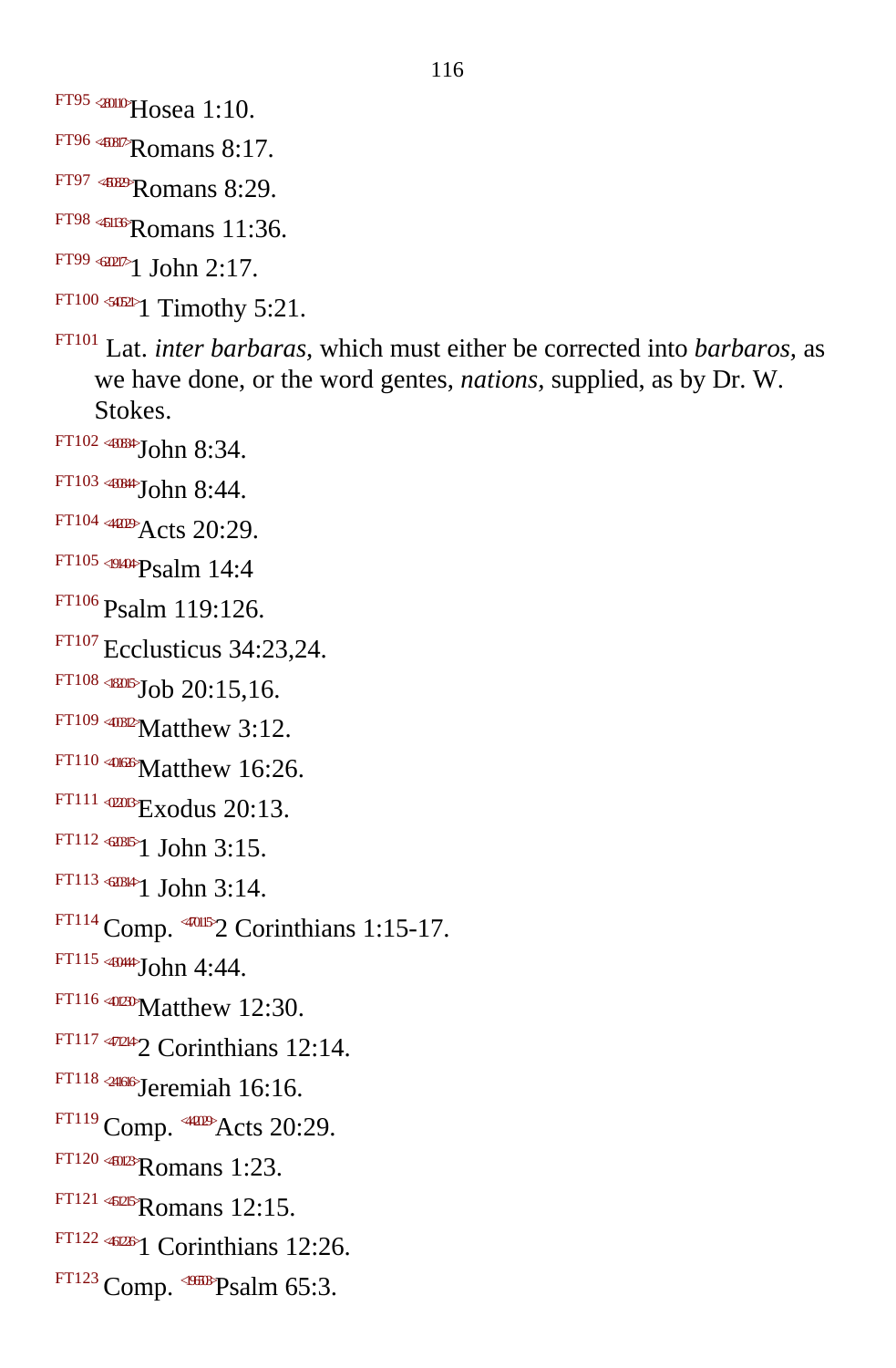[FT124](#page--1-0) <19908 Psalm 69:8.

- $FT125$  Comp.  $4945$  Ephesians 4:5.
- [FT126](#page--1-0) <3020 Malachi 2:10.
- $FTI27 \lll Revelation 21:4, 25.$
- $FT128$   $40815$  Matthew 8:11.
- [FT129](#page--1-0) **EDIS** Revelation 22:15.
- [FT130](#page--1-0) **6208** Revelation 21:8.
- [FT131](#page--1-0) <a048>1 Peter 4:18.
- $F$ T132 4166 Mark 16:16.
- [FT133](#page--1-0) <19606 Psalm 60:6.
- [FT134](#page--1-0) Cliabach. (*Trip.*)
- [FT135](#page--1-0) Cruachan. (*Trip.*)
- [FT136](#page--1-0) "Loegaire, son of Niall." (*Trip.*)
- [FT137](#page--1-0) "to wash their hands." (*Trip.*)
- [FT138](#page--1-0) "the maidens found beside the well the assembly of clerics in white garments with their books before them." (*Trip.*)
- [FT139](#page--1-0) "And they wondered at the shape of the clerics, and thought that they were men of the elves or apparitions." (*Trip.*) Dr. Whitley Stokes' note on Tirechan is, "*Firu side*, 'males of the *side*' or terrestrial gods, corresponding, perhaps, with the **qeoi** cqonioi or Inferi."
- [FT140](#page--1-0) The questions are somewhat transposed in the *Tripartite Life,* but are substantially identical.
- [FT141](#page--1-0) This is a conjectural translation. The Latin is [lunae] *lumen noctis ad* [MS. *et*] *notitias valat.*
- [FT142](#page--1-0) The white garment of baptism worn for eight days by the newlybaptized in the ancient church. See *Coroticus,* p. 68. Some Roman Catholic writers have endeavored to explain this that the virgins took the veil, but that is not the meaning. See Dr. Todd's *St. Patrick,* p. 456.
- [FT143](#page--1-0) Instead of "the sacrifice," the *Tripartite Life* has, "unless ye receive Christ's body and His blood."
- [FT144](#page--1-1) The translator has here taken an unwarranted liberty with the hymn, which does not contain any reference to the Virgin Mary. The term "immaculate" is, of course, highly objectionable, as introducing an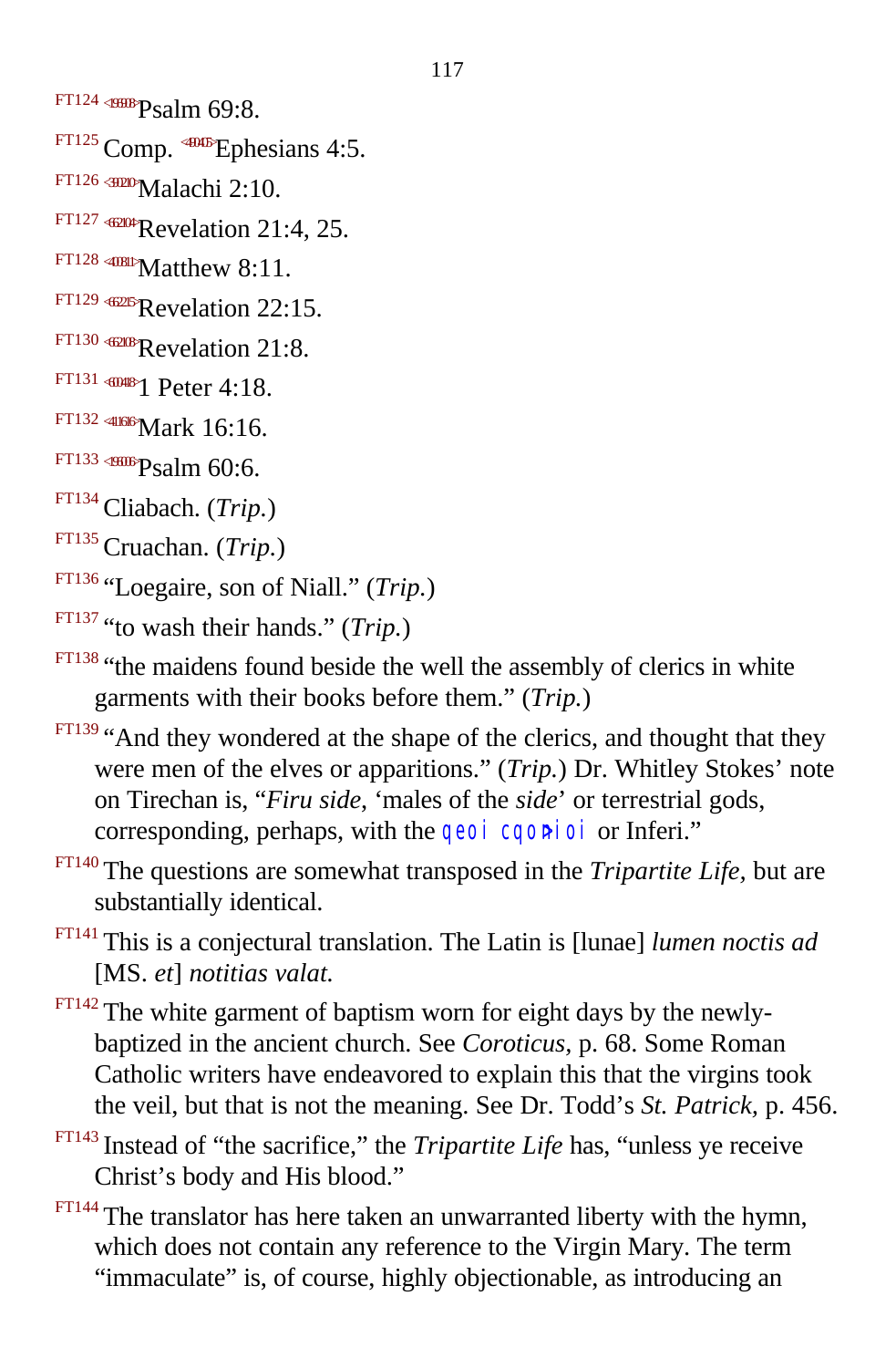epithet which would be interpreted by all as referring to the novel dogma of the immaculate conception. The term "immaculate" might in itself be defensible in the loose sense of "stainless," *i.e.,* one whose life was pure and unspotted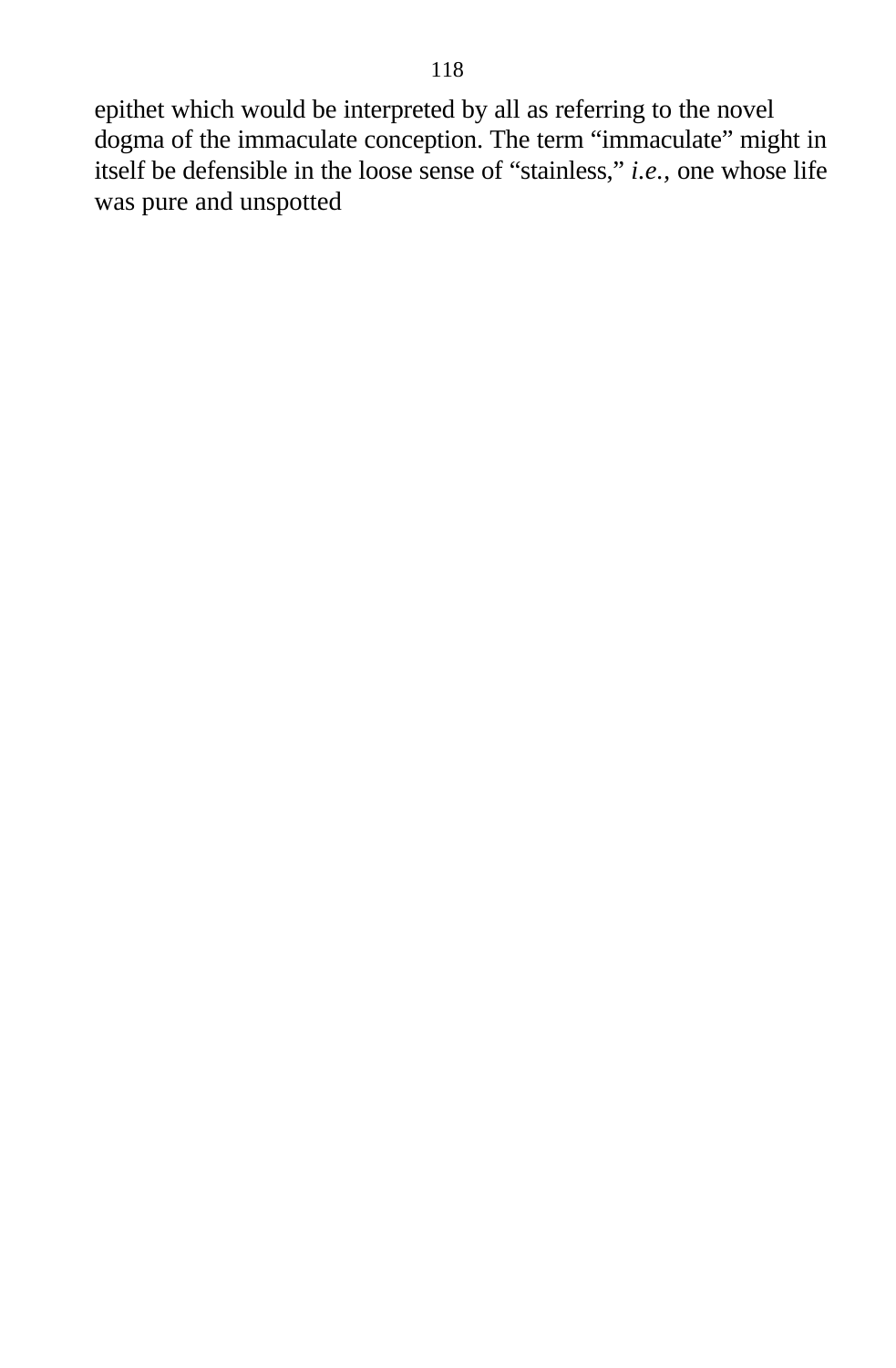# **PUBLISHERS NOTES**

#### **CONTACTING AGES SOFTWARE**

For more information regarding the AGES Digital Library, whether it be about pricing structure, trades for labor or books, current listings, policies — or if you wish to offer suggestions — please write us at…

AGES SOFTWARE • PO BOX 1926 • ALBANY OR 97321-0509

#### **WHAT IS THE PURPOSE OF THE DIGITAL LIBRARY?**

The Library consists of books and other literature of enduring value to the Christian community. Our goal since the beginning has been to "make the words of the wise available to all —inexpensively." We have had in mind the student, teacher, pastor, missionary, evangelist and church worker who needs a high quality reference library, one that is portable, practical and low in cost.

### **ON WHAT BASIS WERE THEY SELECTED?**

Volumes in the Library have been added based on several criteria: usefulness, user request, breadth of content or reputation. This has meant that the collection is eclectic and may include works that contain positions with which we at AGES Software do not agree. This paradox is consistent with our design, however: any useful library consists of books on a wide variety of subjects and sometimes includes information for reference purposes only. The AGES Digital Library hopefully will reflect — as its components are released — the necessary breadth and depth for a solid personal library.

### **HOW WERE THESE VOLUMES PREPARED?**

Most of the books and documents have been scanned or typed from works that have entered the public domain. Some have been reproduced by special arrangement with the current publisher or holder of the copyright. They have been put in a format that can be readily used by computer users everywhere.

## **ARE THESE EXACT COPIES OF THE ORIGINAL WORKS?**

Usually not. In the process of preparing the Library, we at AGES Software have taken the liberty to make certain edits to the text. As we discovered errors in spelling, certain archaic forms, typographical mistakes or omissions in the original we have done our best to correct them. Our intention has been to remove anything that might obscure the meaning or